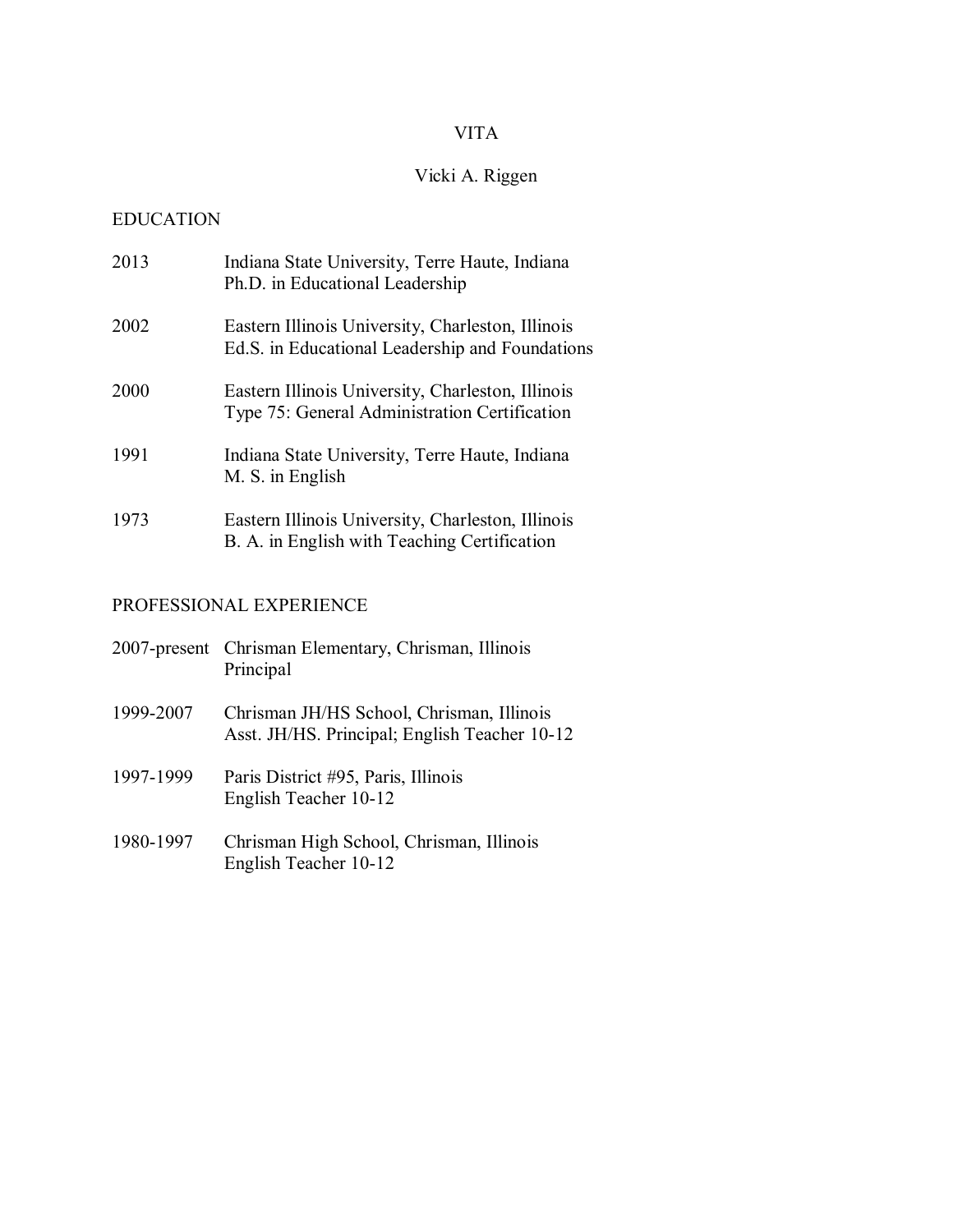### SCHOOL SIZE AND STUDENT ACHIEVEMENT

A Dissertation

 $\frac{1}{\sqrt{2}}$ 

Presented to

The College of Graduate and Professional Studies

Department of Educational Leadership

Indiana State University

Terre Haute, Indiana

 $\mathcal{L}_\text{max}$ 

In Partial Fulfillment

of the Requirements for the Degree

Doctor of Philosophy

by

 $\overline{\phantom{a}}$  , where  $\overline{\phantom{a}}$ 

Vicki Riggen

May 2013

Keywords: School size, student achievement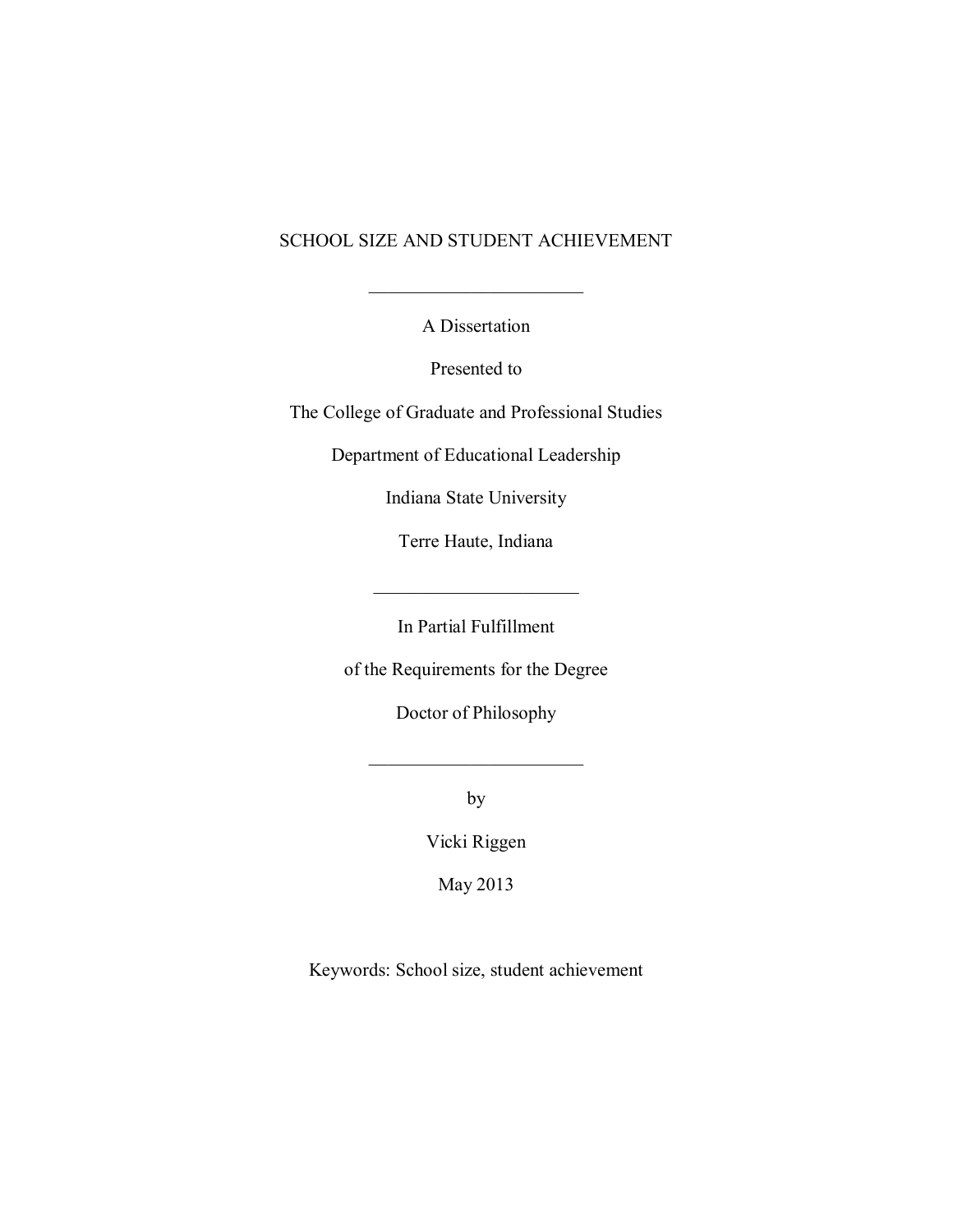#### COMMITTEE MEMBERS

Committee Chair: Terry McDaniel, Ph.D.

Assistant Professor, Department of Educational Leadership

Indiana State University, Terre Haute, Indiana

Committee Member: Steve Gruenert, Ph.D.

Associate Professor, Department of Educational Leadership

Indiana State University, Terre Haute, Indiana

Committee Member: Michael Langevin, Ph.D.

Adjunct Professor, Department of Educational Leadership Indiana State University, Terre Haute, Indiana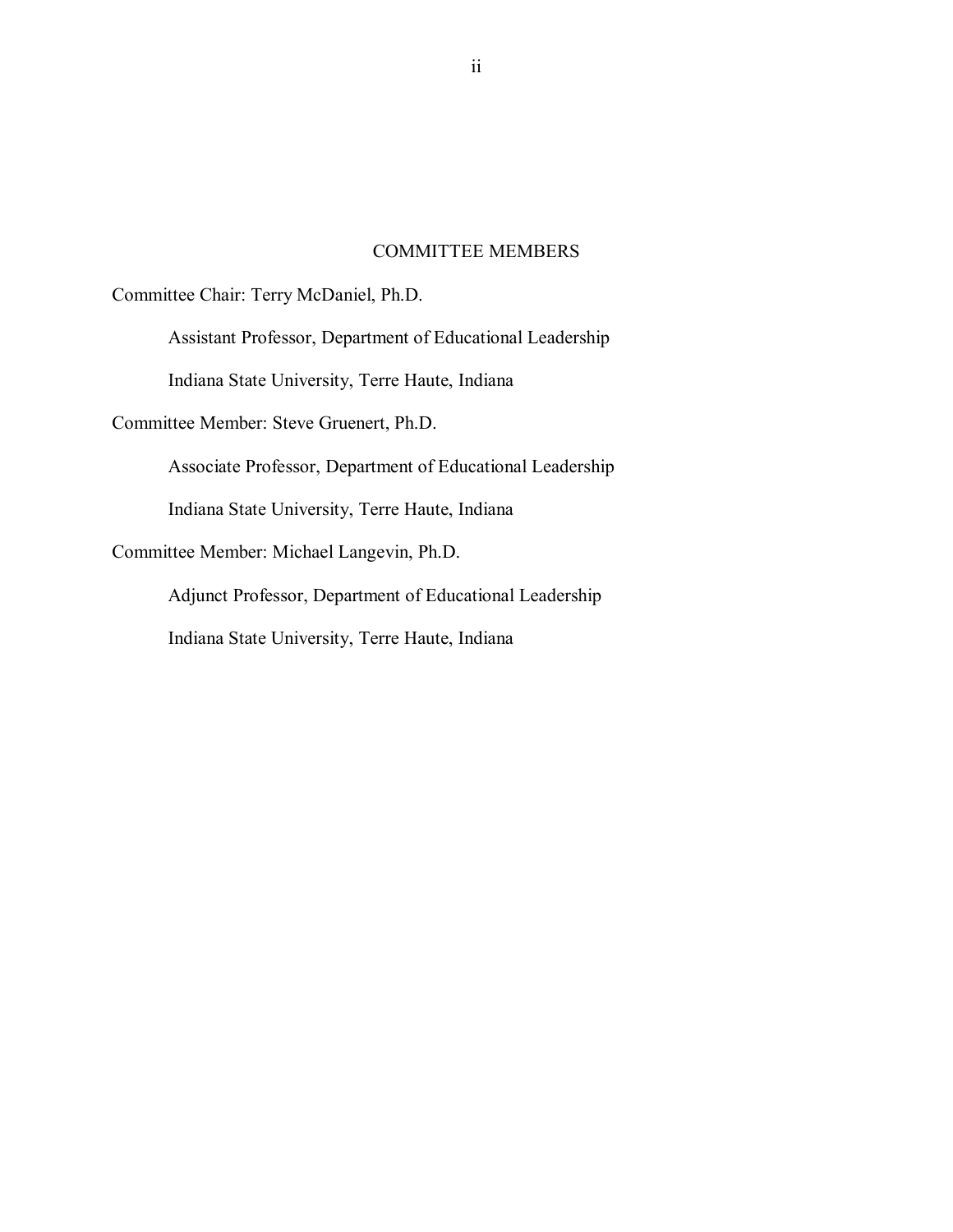#### ABSTRACT

This study examined whether a relationship between high school size and student achievement exists in Illinois public high schools in reading and math, as measured by the Prairie State Achievement Exam (PSAE), which is administered to all Illinois 11th-grade students. This study also examined whether the factors of socioeconomic status, English language learners status, special education rate, mobility rate, dropout rate, class size, instructional expenditure per pupil, attendance rate, and/or school enrollment exhibited interaction effects that can be used to predict student achievement as measured by reading and mathematics performance on the PSAE. This study provides quantitative data that will aid educational leaders in school decision-making that can enhance student achievement. Findings of this study revealed a relationship does not exist between school size and student performance in reading. Of nine student and building characteristics investigated, eight had a significant ability to predict student performance on PSAE reading. Socioeconomic status was found to have the most significant effect, with student attendance having the second greatest effect. English language learner status had the third greatest impact. Findings of this study revealed a relationship does exist between school size and student performance in math. Large schools in the state of Illinois outperformed both small and medium schools in math. Of nine student and building characteristics investigated, seven had a significant ability to predict student performance on PSAE math. Socioeconomic status was found to have the most significant effect, with student attendance having the second greatest effect. Instructional expenditure per pupil had the third greatest impact. This study gives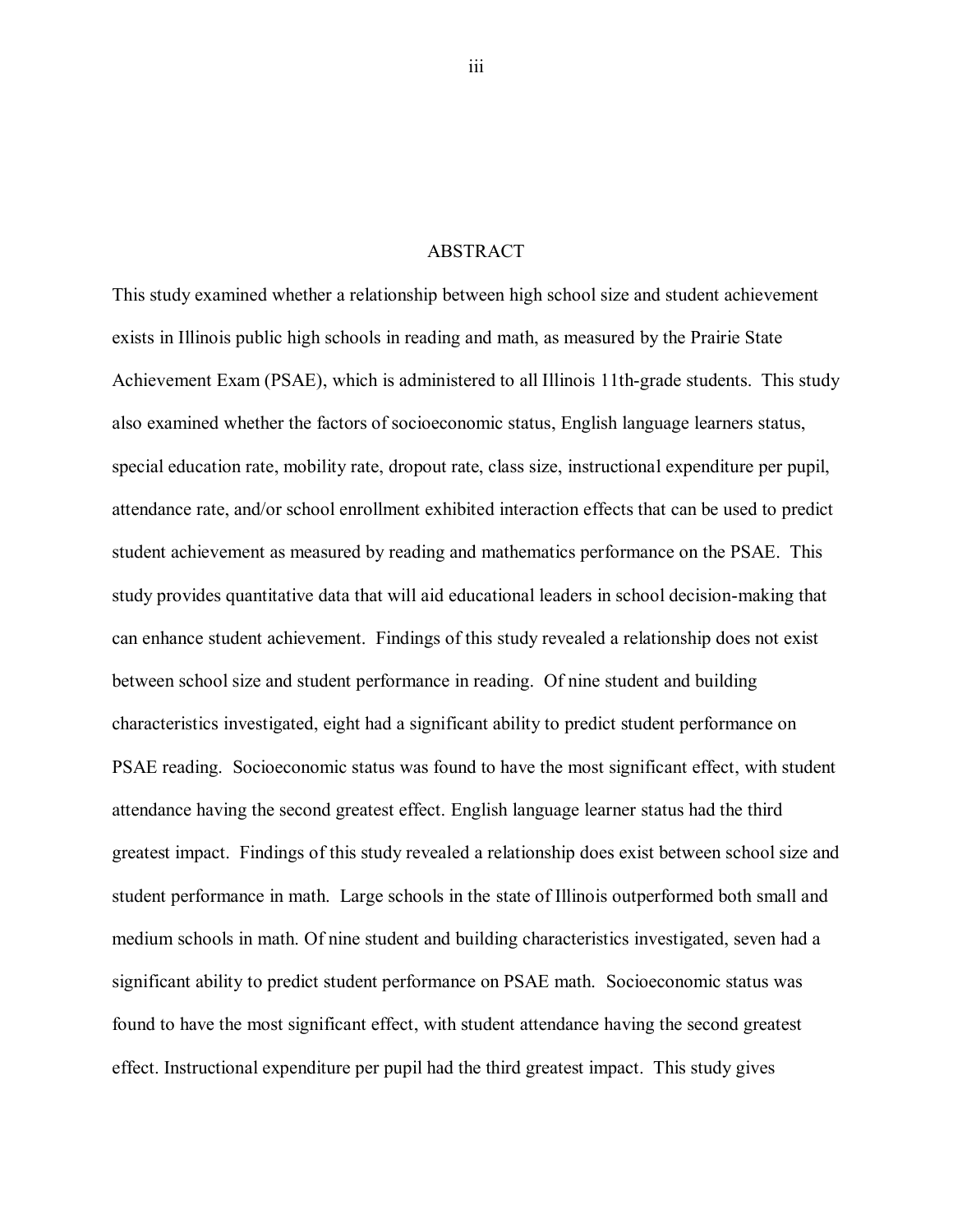educational leaders in small, medium, and large schools access to very specific information regarding the student and building characteristics that can best predict student performance in their schools.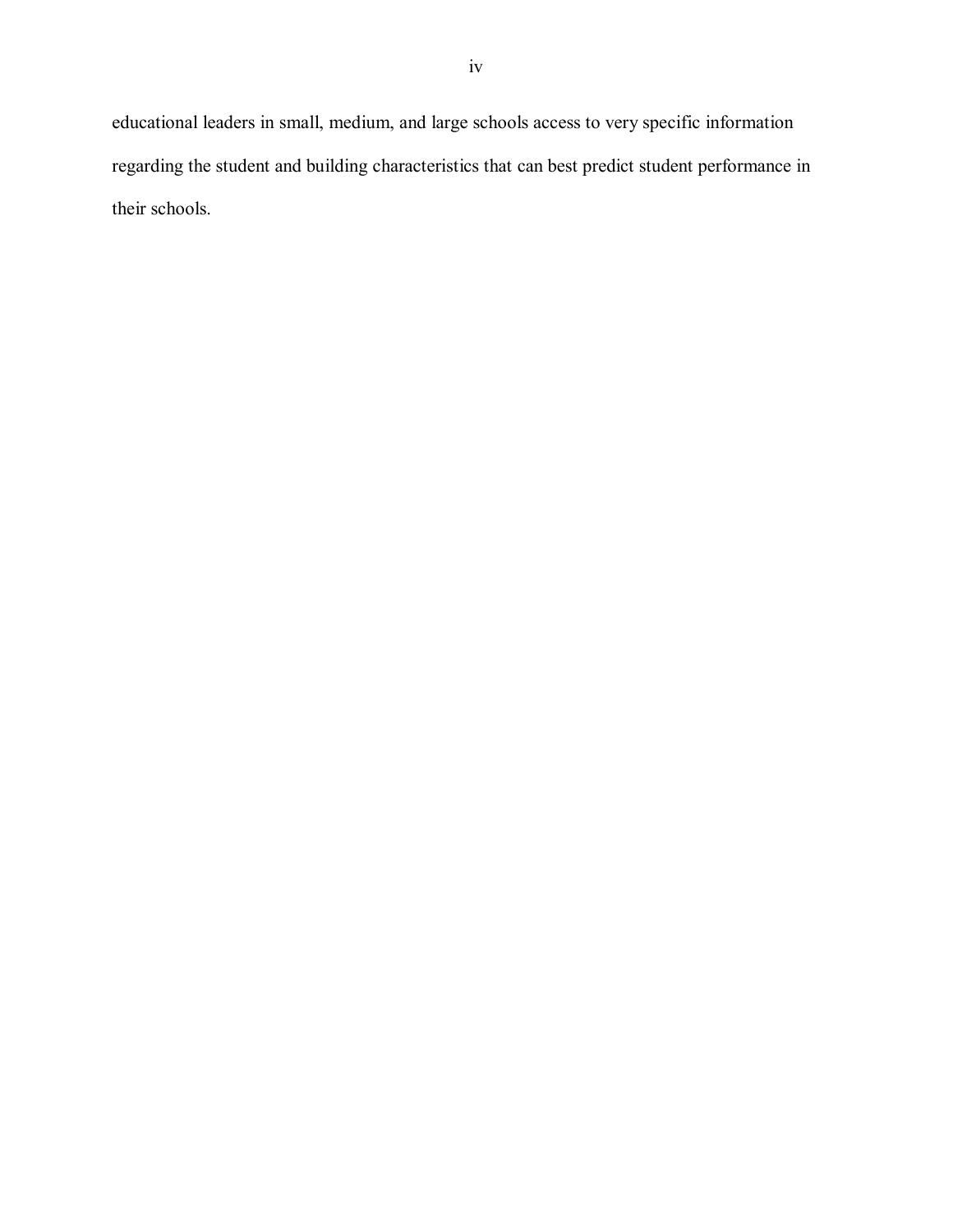#### ACKNOWLEDGMENTS

Many people have had a part in the creation of this study. My parents, Jack and Janet Henry, first instilled in me a love of learning that has brought me from my early years in grade school to this study that concludes my educational journey.

My husband, Dave Riggen, and my children, Tiffany, Trevor, and Tara, have taken this journey with me as I pursued one dream after another. Always willing to take care of themselves so that I could focus on studying, they gave me the freedom to follow my educational dreams through the many years of study to earn multiple degrees.

Dear friends from the Greater Chrisman Area Fine Food and Swill Club have supported me, volunteering to take my turns at hosting Dinner Club so I could focus on this educational passage. Their friendships gave me courage and confidence in seeking my dream.

I must thank those who have guided my growth as a critical thinker in these past two years. Dr. Steve Gruenert first challenged me to let go of my beliefs based on my own personal experiences and instead embrace the mindset of a researcher. This was not always easy. I also must thank Dr. Terry McDaniel for his kind and considerate guidance. Dr. McDaniel"s friendly encouragement and support bolstered me when I wasn"t sure of my path. Through his Socraticlike delving into my interests and real purposes, he enabled me to shape a somewhat ambiguous idea into a clear and concise question for study. Thank you for making all of us in the cohort believe we could do this.

Finally, a special thank you to Dr. Michael Langevin who exhorted me to settle for

v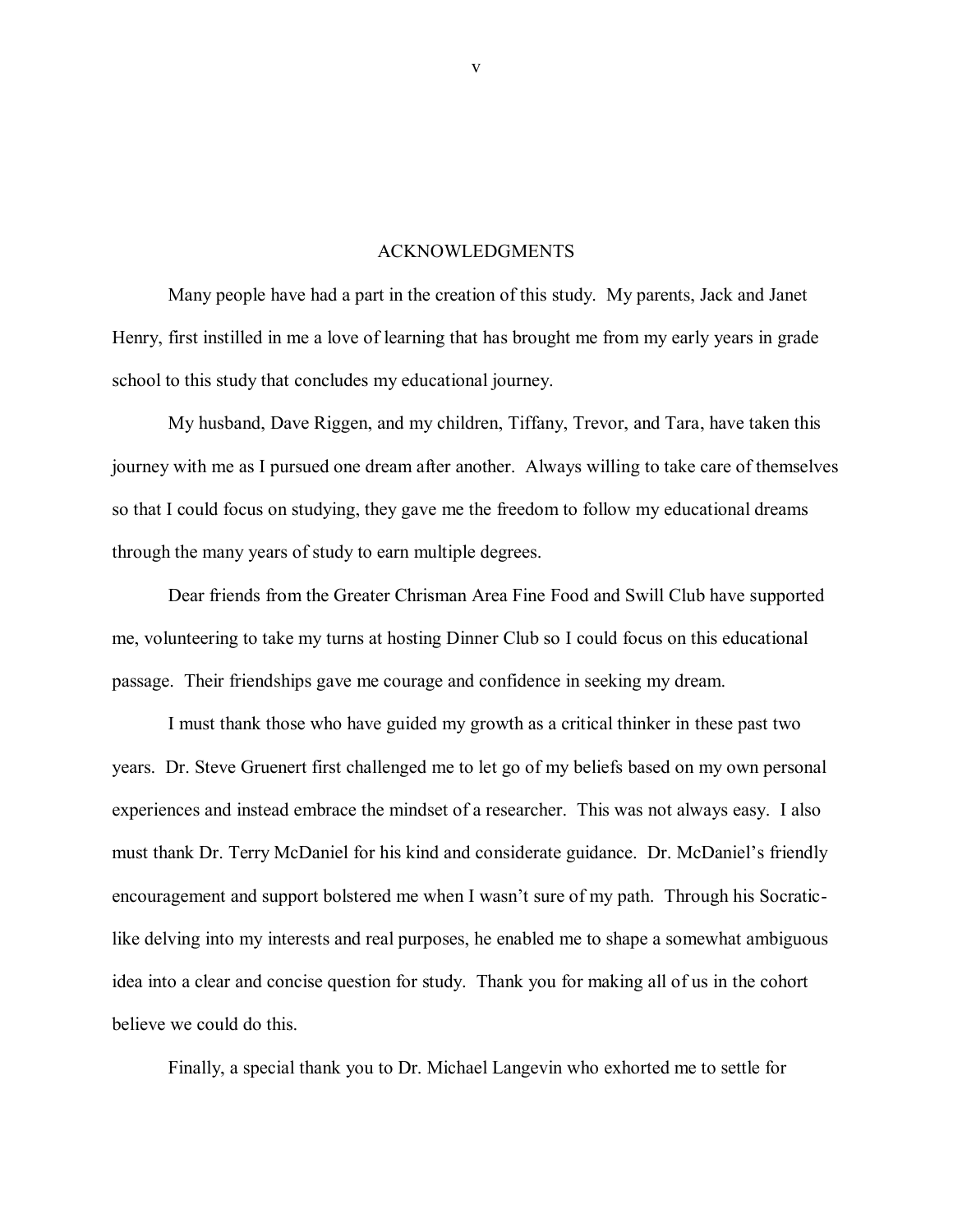nothing less than my very best. Our friendship first began when as a young student teacher he asked for a reference when he searched for his first job. Now, in a turnaround, Dr. Langevin has served as a reference for me. During many Saturdays at BW"s, Dr. Langevin guided me through my first encounter with statistics, making the overwhelming language of statistics into understandable and usable information. As a member of my committee, Dr. Langevin has taken time to guide my progress and to push me forward into challenges I would have found difficult to work through without his help and support.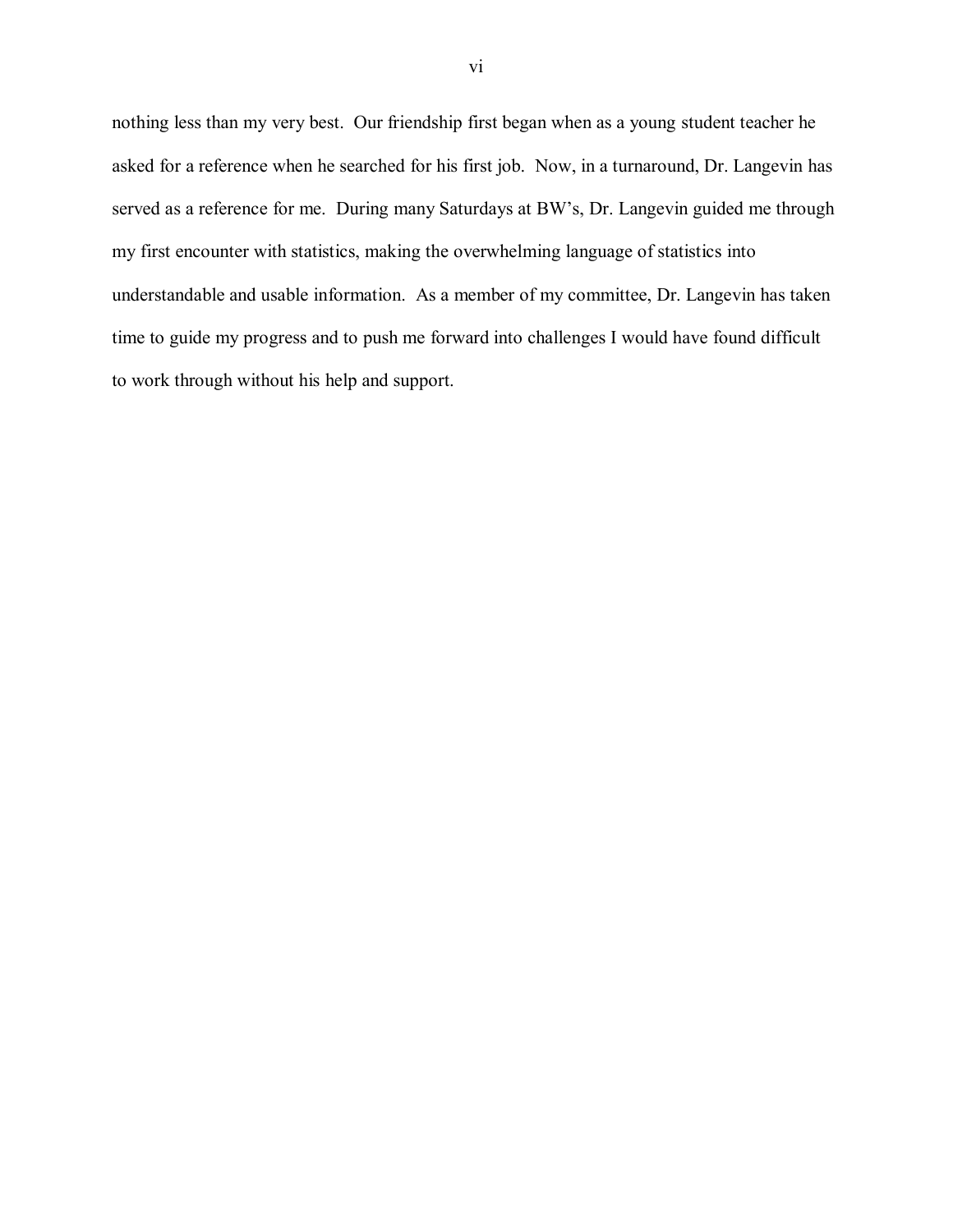### TABLE OF CONTENTS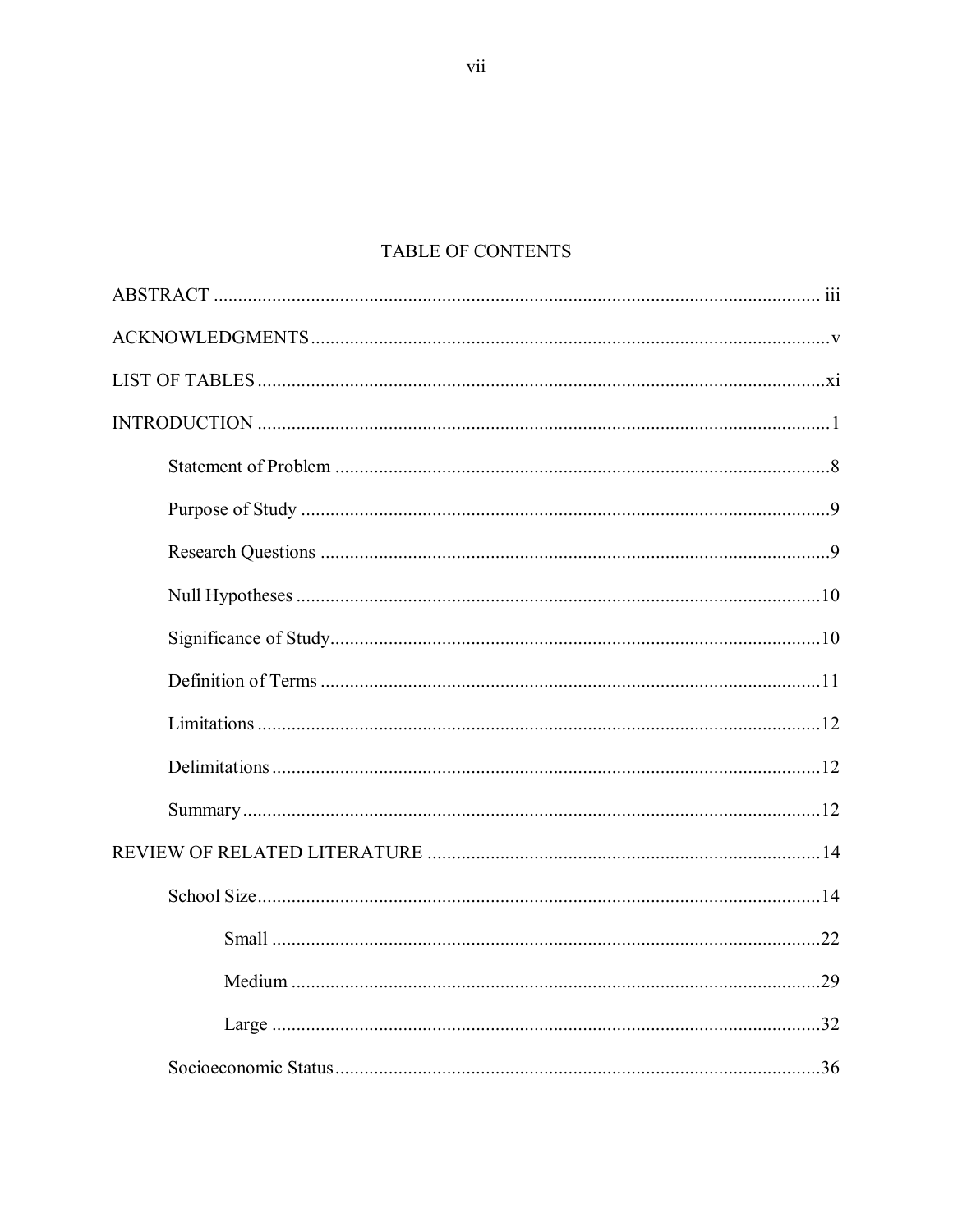| Further Questions as a Result of Statistical Analysis of Research Questions 3 and 4 62 |  |
|----------------------------------------------------------------------------------------|--|
|                                                                                        |  |
|                                                                                        |  |
|                                                                                        |  |
|                                                                                        |  |
|                                                                                        |  |
|                                                                                        |  |
|                                                                                        |  |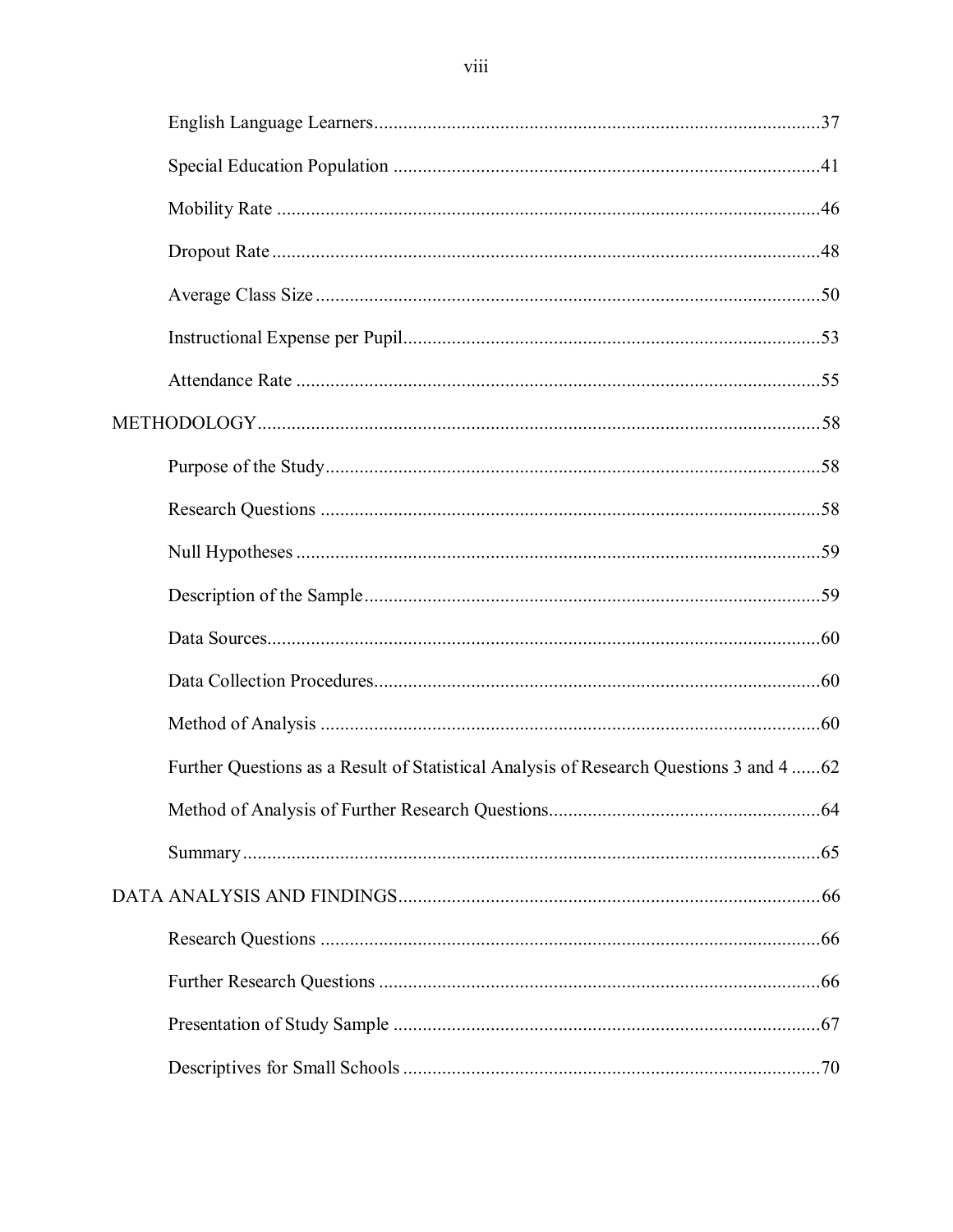| Student and Building Characteristics as Predictors for Standardized    |     |
|------------------------------------------------------------------------|-----|
|                                                                        |     |
| Student and Building Characteristics as Predictors for Standardized    |     |
|                                                                        |     |
| Small Schools: Student and Building Characteristics as Predictors for  |     |
|                                                                        |     |
| Medium Schools: Student and Building Characteristics as Predictors for |     |
|                                                                        |     |
| Large Schools: Student and Building Characteristics as Predictors for  |     |
|                                                                        |     |
| Small Schools: Student and Building Characteristics as Predictors for  |     |
|                                                                        | .90 |
| Medium Schools: Student and Building Characteristics as Predictors for |     |
|                                                                        |     |
| Large Schools: Student and Building Characteristics as Predictors for  |     |
|                                                                        |     |
|                                                                        |     |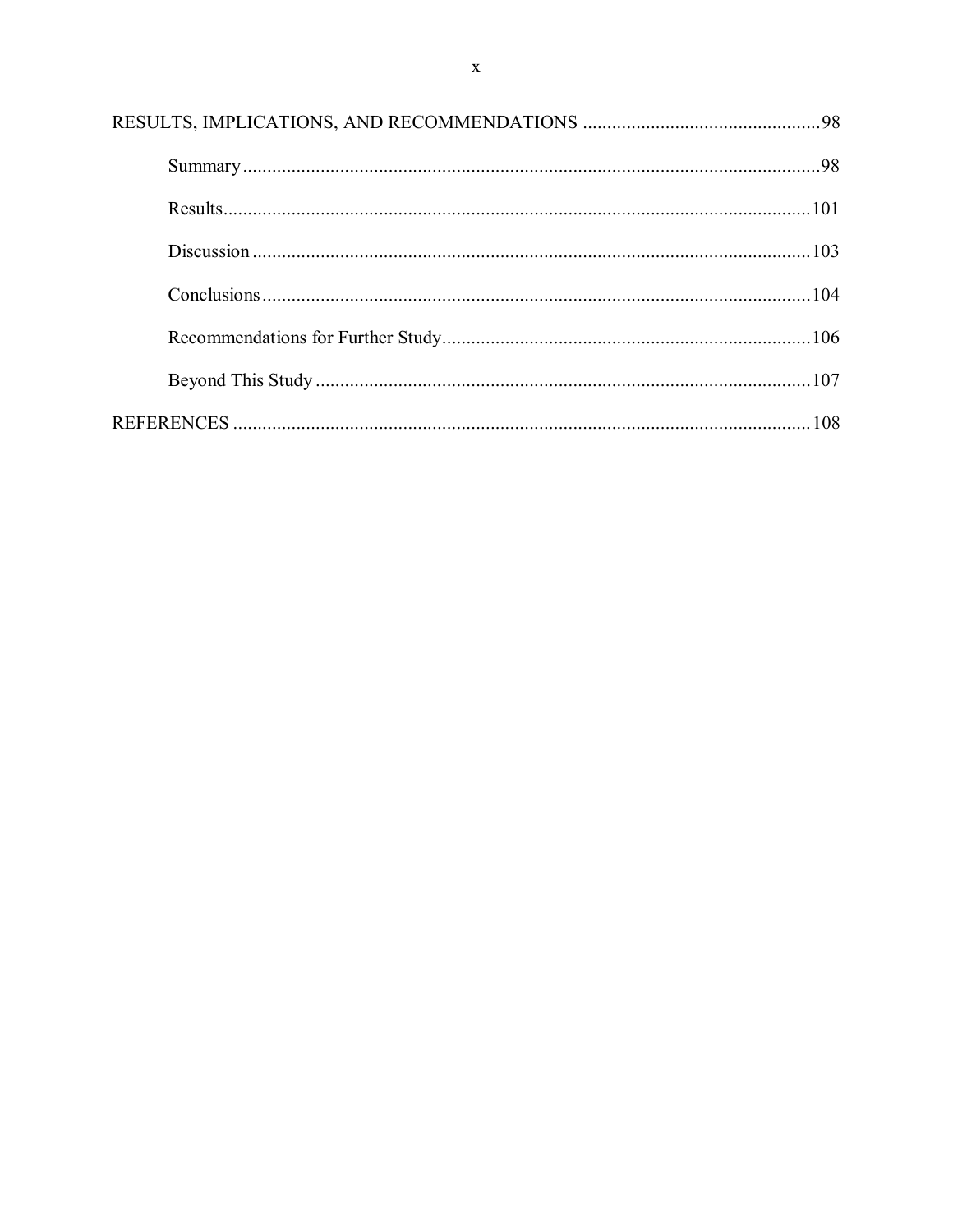### LIST OF TABLES

| Table 9. ANOVA Model statistics for Criterion Variable (PSAE Reading Performance) 81   |  |
|----------------------------------------------------------------------------------------|--|
| Table 10. Unstandardized and Standardized Partial Regressions Coefficients for Reading |  |
|                                                                                        |  |
| Table 11. ANOVA Model Statistics for Criterion Variable (PSAE Math Performance) 85     |  |
| Table 12. Unstandardized and Standardized Partial Regressions Coefficients for Reading |  |
|                                                                                        |  |
| Table 13. ANOVA Model Statistics for Criterion Variable (PSAE Reading Performance in   |  |
|                                                                                        |  |
| Table 14. ANOVA Model Statistics for Criterion Variable (PSAE Reading Performance in   |  |
|                                                                                        |  |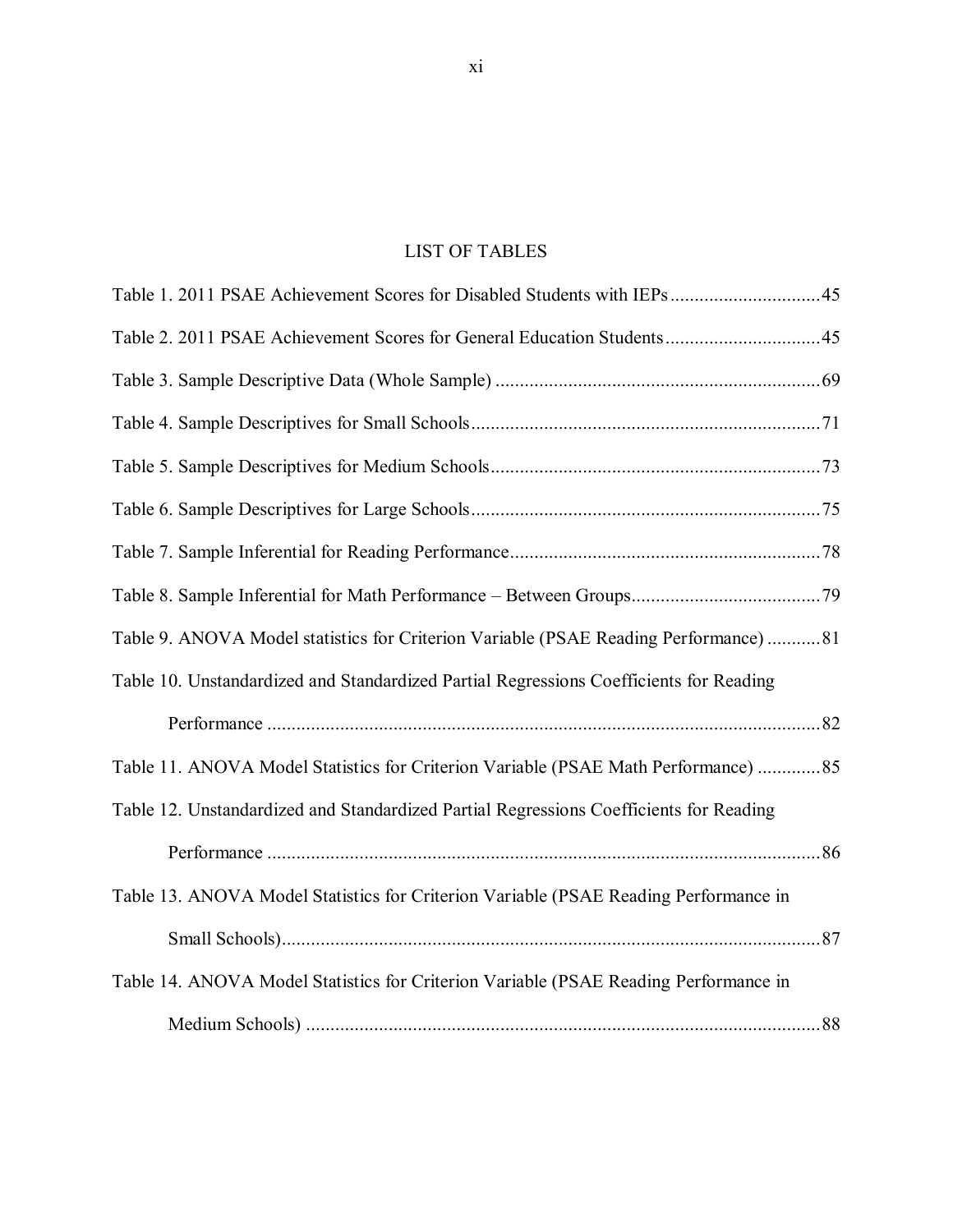| Table 15. ANOVA Model Statistics for Criterion Variable (PSAE Reading Performance in |  |
|--------------------------------------------------------------------------------------|--|
|                                                                                      |  |
| Table 16. ANOVA Model Statistics for Criterion Variable (PSAE Math Performance in    |  |
|                                                                                      |  |
| Table 17. ANOVA Model Statistics for Criterion Variable (PSAE Reading Performance in |  |
|                                                                                      |  |
| Table 18. ANOVA Model Statistics for Criterion Variable (PSAE Math Performance in    |  |
|                                                                                      |  |
| Table 19. Overall Findings for Impact of Student and School Characteristics 94       |  |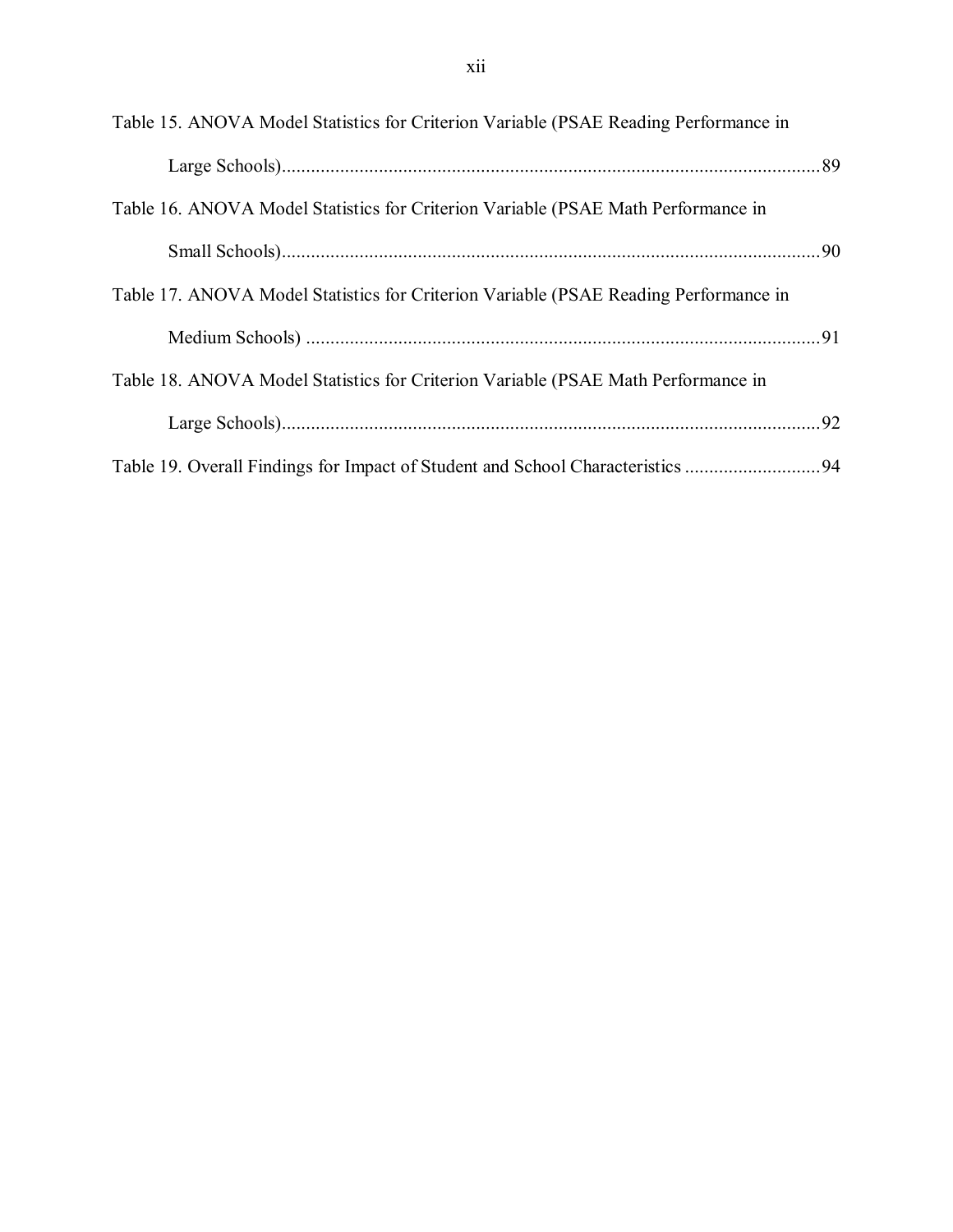#### CHAPTER 1

#### INTRODUCTION

The American educational community"s search for the most advantageous learning environment has intensified over the last three decades as federal educational reforms, aimed at improving student achievement and insuring equal access to quality learning environments, have forced educators to reevaluate all areas of public school educational practice. Multiple federal initiates have exhorted the American public to renew their focus on education. Federal initiatives have warned that world education has surpassed American education, have fought to erase the inequalities in education, have raised accountability, and have reformed the educational workplace to ensure student success in college and the workplace and as successful participants in a global society.

In 1983, President Ronald Reagan"s National Commission on Excellence in Education sounded the educational alarm. *A Nation At Risk* declared in its opening lines the United States" "once unchallenged preeminence . . . is being overtaken by competitors throughout the world" (National Commission on Excellence in Education, 1983, p. 9). Calling for a renewed and more vigorous focus on the core subjects of English, mathematics, science, social studies, and computer science, the study found United States students were studying "homogenized, diluted, and diffused" (National Commission on Excellence in Education, 1983, p. 17) high school curricula and that 42% of students were taking general classes rather than college prep courses.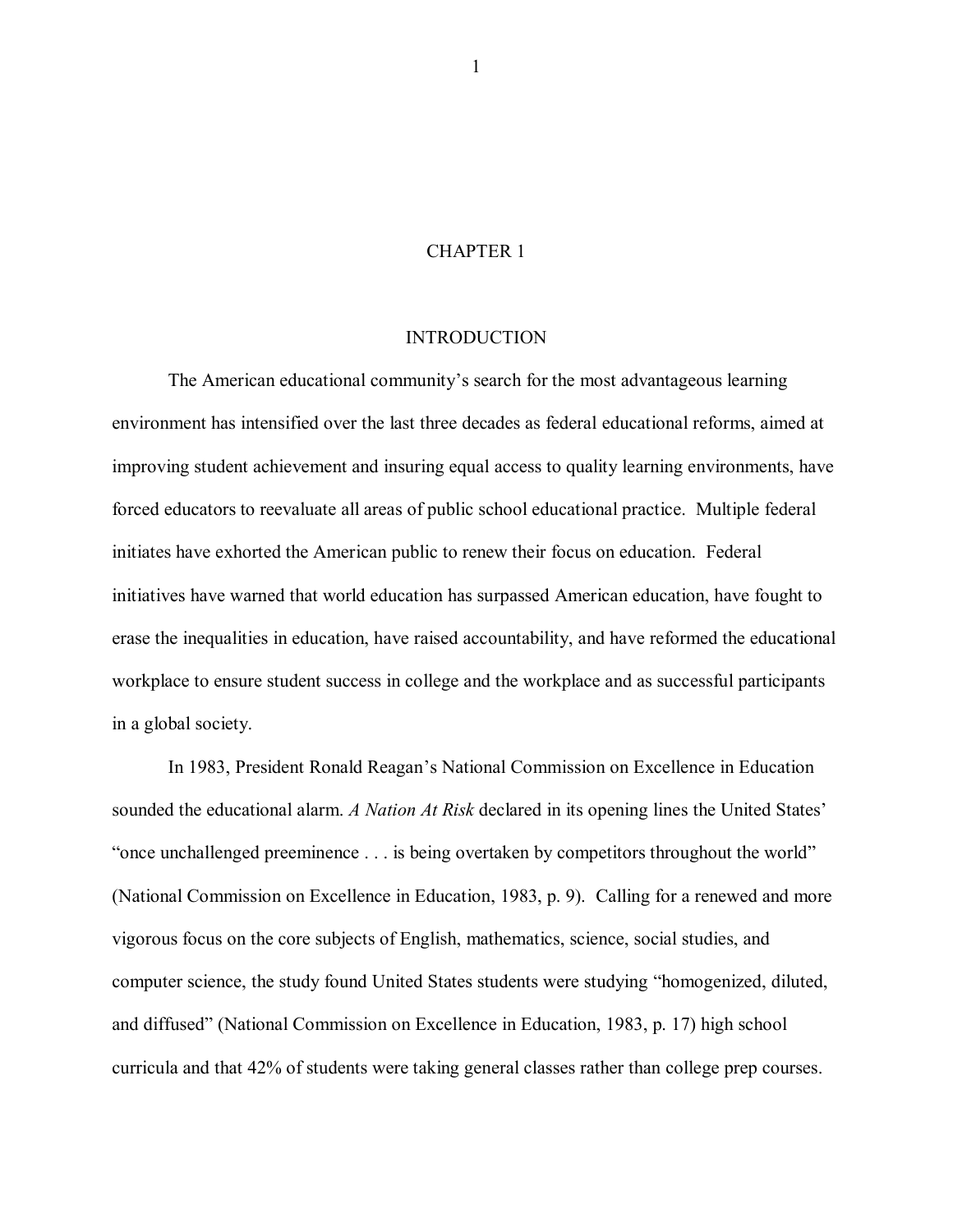On April 26, 1983, in a rose garden ceremony, President Ronald Reagan took possession of the *A Nation at Risk* report (Toppo, 2008), which warned Americans the educational system was characterized by "a rising tide of mediocrity" (National Commission on Excellence, 1983, p. 1).

On January 8, 2002, President George W. Bush signed into law PL107-110, the *No Child*  Left Behind Act of 2001 (NCLB, 2001), which stressed accountability, flexibility, research-based reforms, and parental options such as school choice (U.S. Department of Education [USDOE], n.d.). In tandem with this educational reform act, Congress reauthorized the Elementary and Secondary Education Act (ESEA), the main federal law concerning education from kindergarten through high school (Brown-Nagin, 2012). First passed in 1965 as a part of President Lyndon B. Johnson"s "war on poverty," ESEA was created to target the inequalities of education made apparent after the Civil Rights Act of 1964. ESEA, however, also revolutionized the federal government"s participation in local schools by making school policy, a role which had previously been the almost sole domain of state and local governments.

President Barack Obama, on July 24, 2009, continued the use of federal power to make school policy when he unveiled yet another reform package designed to improve the educational system of the United States. *Race to the Top* spurred states to vie for portions of the \$4.35 billion grant by instituting reform in their state ("Fact sheet," 2009). *Race to the Top,* part of the American Recovery and Reinvestment Act of 2009 (ARRA), focused on adopting standards and assessments designed to ensure student success in college and workplace after high school. It rewarded states that would build data systems to measure student growth and that would report this growth to teachers, principals, and parents. In addition, teacher performance and evaluations would be tied to student performance. Student achievement would be further enhanced through school choice options (USDOE, 2009).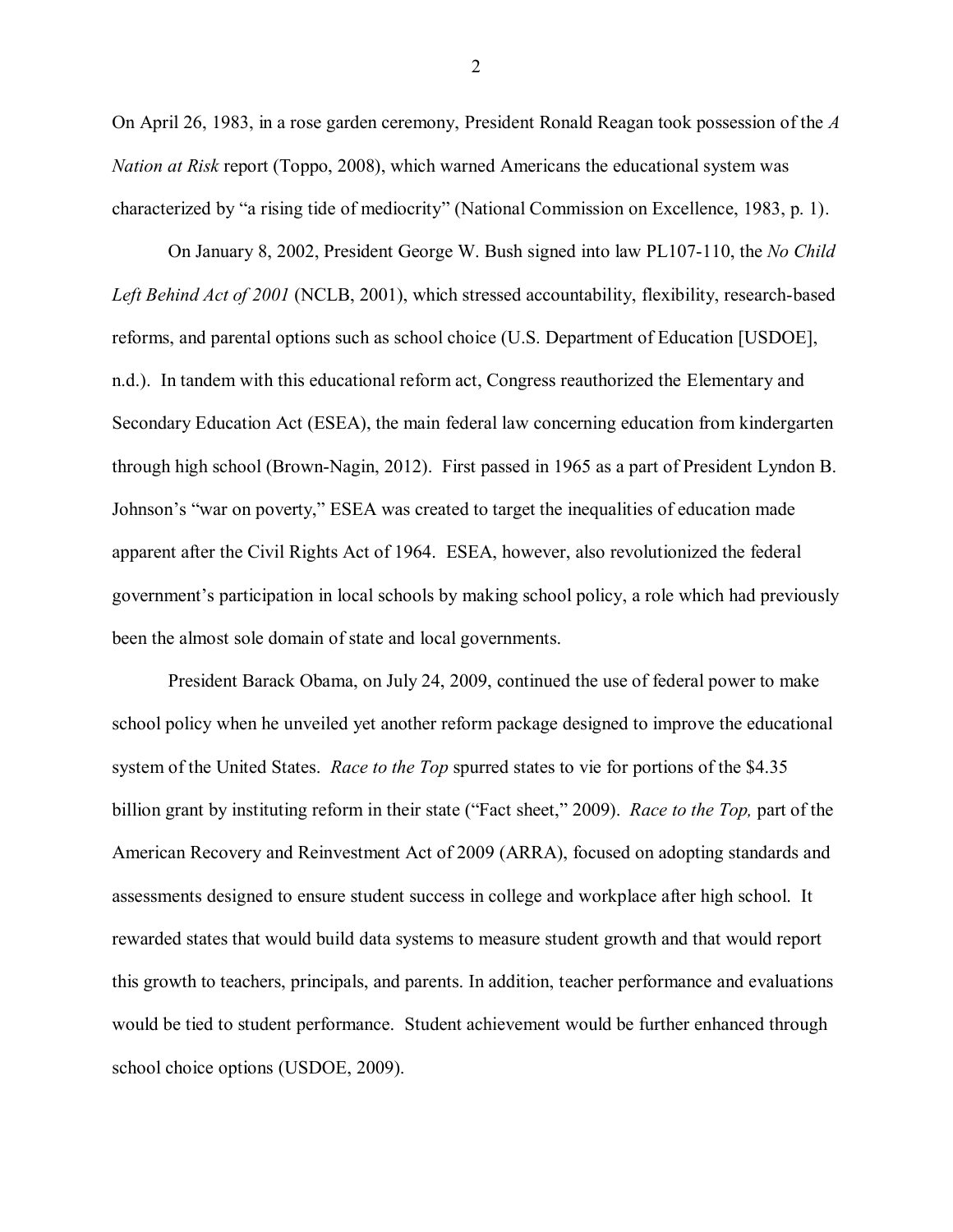These waves of educational reform exerted continuing pressures on America"s public schools. With each major federal reform, mandates modified the role of educators and schools. *A Nation at Risk* placed Americans in confrontation with themselves, using an analogy of war to explain that our nation"s laxness had allowed educational achievement to falter in a "unilateral educational disarmament" (National Commission on Excellence in Education, 1983, p. 9). Eighteen years later, President Bush roused Americans to defend the disadvantaged while instituting stringent measures of student achievement with accompanying consequences for not meeting benchmarks. As public schools sought to deal with the accountability requirements of NCLB, the 2009 *Race to the Top* placed further requirements on public education in an effort to ensure equal access to quality education for all students.

With the advent of these reform mandates that dictate accountability for student achievement as measured by standardized tests, it is natural that the search for optimal learning conditions would include considerations of school size. The current economic challenges in the United States have focused discussion on school size as well (Financial Crisis Inquiry Commission, 2011), particularly proposals for school consolidation, which pools funds and resources (Howley, Johnson, & Petrie, 2011; Lowen, Haley, & Burnett, 2010). Some states have used incentives to encourage consolidation while others including Alabama, Kentucky, Ohio, North Carolina, Tennessee, Virginia and West Virginia, have used disincentives against small schools, such as mandating minimum enrollments and refusing renovation of existing structures (Howley et al., 2011).

Arguments for school consolidation date back as early as the 1920s when education looked to business for models of efficiency (Strang, 1987). Economy of scale, the concept that the larger the firm (or school), the more productive and cost effective the environment, was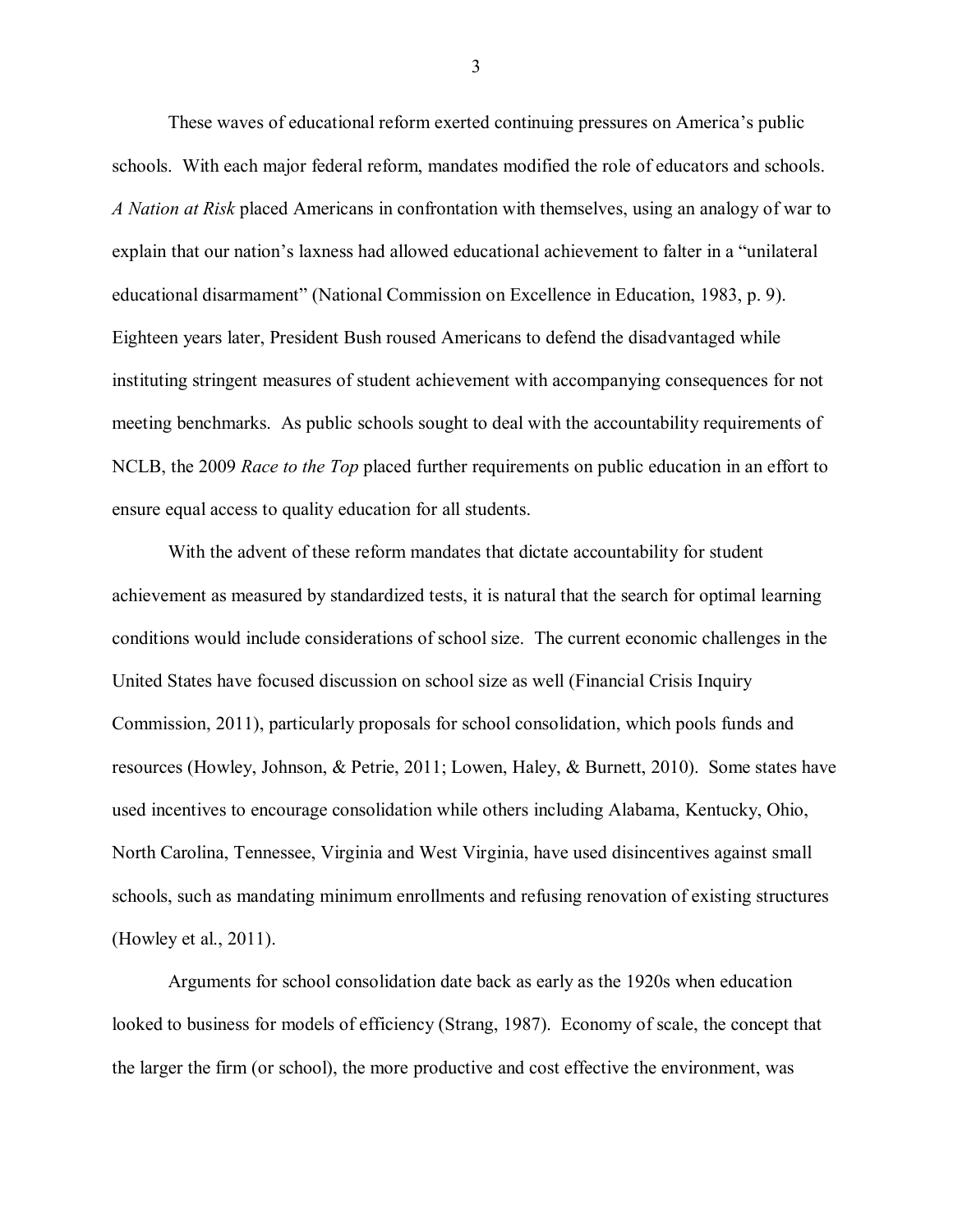adapted for education (Howley & Howley, 2004). James Conant, an early proponent of consolidation, suggested that schools needed at least 400 K-12 students to be able to offer curriculum and opportunities necessary for student success (Howley et al., 2011). The concept of consolidation gained momentum between 1930 and 1960. Tens of thousands of one-teacher schools were systematically closed, creating new larger schools. In fact, between 1950 and 1980, the number of school districts in the United States fell from 83,642 to 15,987 (Kenny & Schmidt, 1994).

Research literature from the 1930s through the 1970s affirmed the concept of improving education by both reducing costs and improving educational quality through consolidation of small, one-teacher schools into larger units (Howley et al., 2011). Larger schools were touted as beneficial to student achievement as students were grouped by age. The larger student body enabled schools to offer specialized teachers and subject matter, to provide professional development and supervision, and to begin the trend of free transportation to and from school.

Following the aggressive consolidating of small schools and districts between 1930 and 1970, however, research that sought to find the optimal school size began to show mixed results (Gewertz, 2001). Irmsher (1997) found that the ideal size of school fell between 400 and 900 students. Lee and Smith (1997) argued that schools of 600-900 benefited most students, with a significant drop in student achievement showing up in schools less than 600 students and in schools over 2,100 students. Howley and Bickel"s (1999) *Matthew Project* concluded that students from low socioeconomic backgrounds benefited from smaller schools as shown by higher scores on state-mandated standardized tests. This same study found that in contrast, students from higher socioeconomic backgrounds actually benefited from larger schools as shown by their high performance on state-mandated standardized tests. Stewart (2009), in a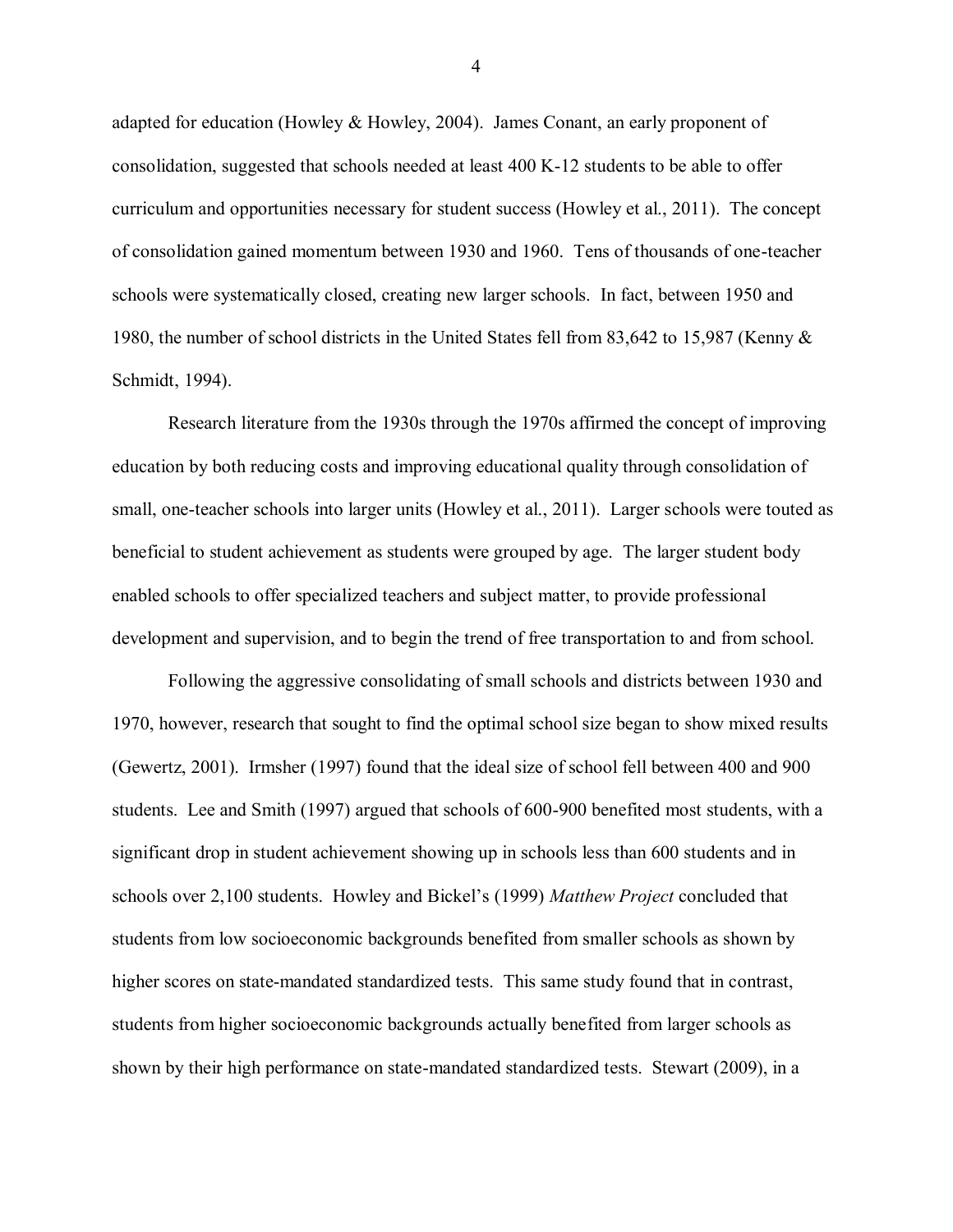study of student achievement in Texas, as measured by the Texas Assessment of Knowledge and Skills (TAKS) test, found that higher percentages of students in smaller rural schools passed all four parts of the 11th-grade TAKS test than in the larger urban and suburban schools. Texas policy-makers were urged not to rush into consolidations without further analysis of the downside of larger schools.

Review of literature suggests that by the 1980s maximum efficiencies had already been obtained in consolidation of smaller schools into larger units (Arnold, 2000; Howley et al., 2011; Lee & Smith, 1997; Purdy, 1997). Harvard President James Conant's once-popular belief that larger schools meant greater student opportunity and achievement was no longer widely supported. In fact, Raywid (1996a) suggested that deconsolidation was in order for many of the very large schools created by consolidation. Increased costs of transportation, supervision, management, and operation associated with larger schools were actually creating diseconomies of scale (Howley et al., 2011; Lee & Smith, 1997; Purdy, 1997). Today, research no longer supports the overall benefits of larger schools for all students (Howley & Bickel, 1999). Instead, Howley et al. (2011) argued that the consolidation strategy seems to have reached a point at which "diminished returns" (p. 8) should be expected. Not only does research now generally favor smaller size (Howley & Howley, 2004), but where once research highlighted the many benefits of larger schools current literature now reveals the many benefits of smaller schools (Cotton, 1996a). Economies of scale, a primary original reason for creating larger schools, can become a negative as well, as economies of scale have been found to diminish as the school size increases until finally the cost savings are negligible (Bickel, Howley, Williams, & Glascock, 2000b; Howley et al., 2011).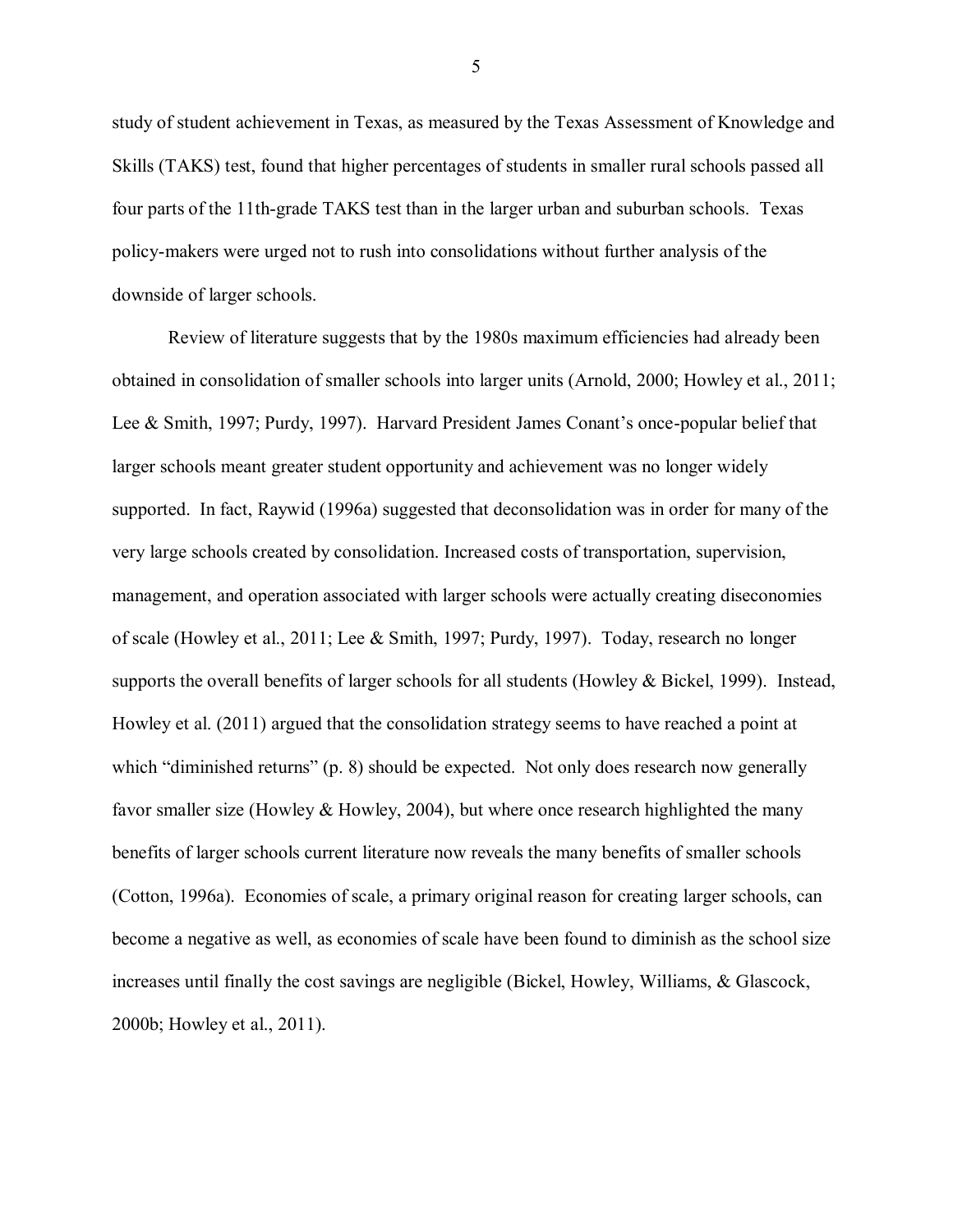The mandated educational reforms of the last decades, however, have placed smaller schools, most of which are rural, in new situations that threaten their existence. The capacities of smaller rural schools have been strained by reforms often made with larger districts in mind (Howley et al., 2011; VonSchnase, 2011). Expanding academic course requirements with a call for more rigorous standards and an increased number of courses for high school graduation along with mandated state assessment programs have stretched the budgets of already financially impoverished schools (Arnold, 2004). Recruitment and retention of highly qualified staff proves to be difficult because smaller rural schools often offer lower salaries and fewer social opportunities for young teachers (Arnold, 2004; Stern, 1994). School choice becomes meaningless when no other choices exist nearby (Bishop, 2011). Statistics may even give an unrealistic picture of the small school because limited class size distorts statistical achievement data (National Center for Education Statistics, n.d.). Expanded services for special populations, such as early childhood and preschool readiness programs, homeless children, and special education students, also strain the budgets of smaller schools (Helge, 1990). Increasing levels of poverty and minority populations in smaller rural schools bring their own challenges for teachers who often are ill-equipped to deal with their culturally diverse students (Hawley & Nieto, 2010). Finally, declining student enrollment has become a challenge for many smaller and rural districts (County Schools Lose Students, 2012; Yan, 2006).

Today"s large schools also face unique problems. Once seen as symbols of American efficiency, megaschools are now viewed by many as impersonal environments that encourage student alienation and crime (Allen, 2002). Howley (1994) noted the trend to layer multiple levels of specialization and management in the large and very large schools in the end made these organizations difficult to manage. For students such as the star athletes and top academic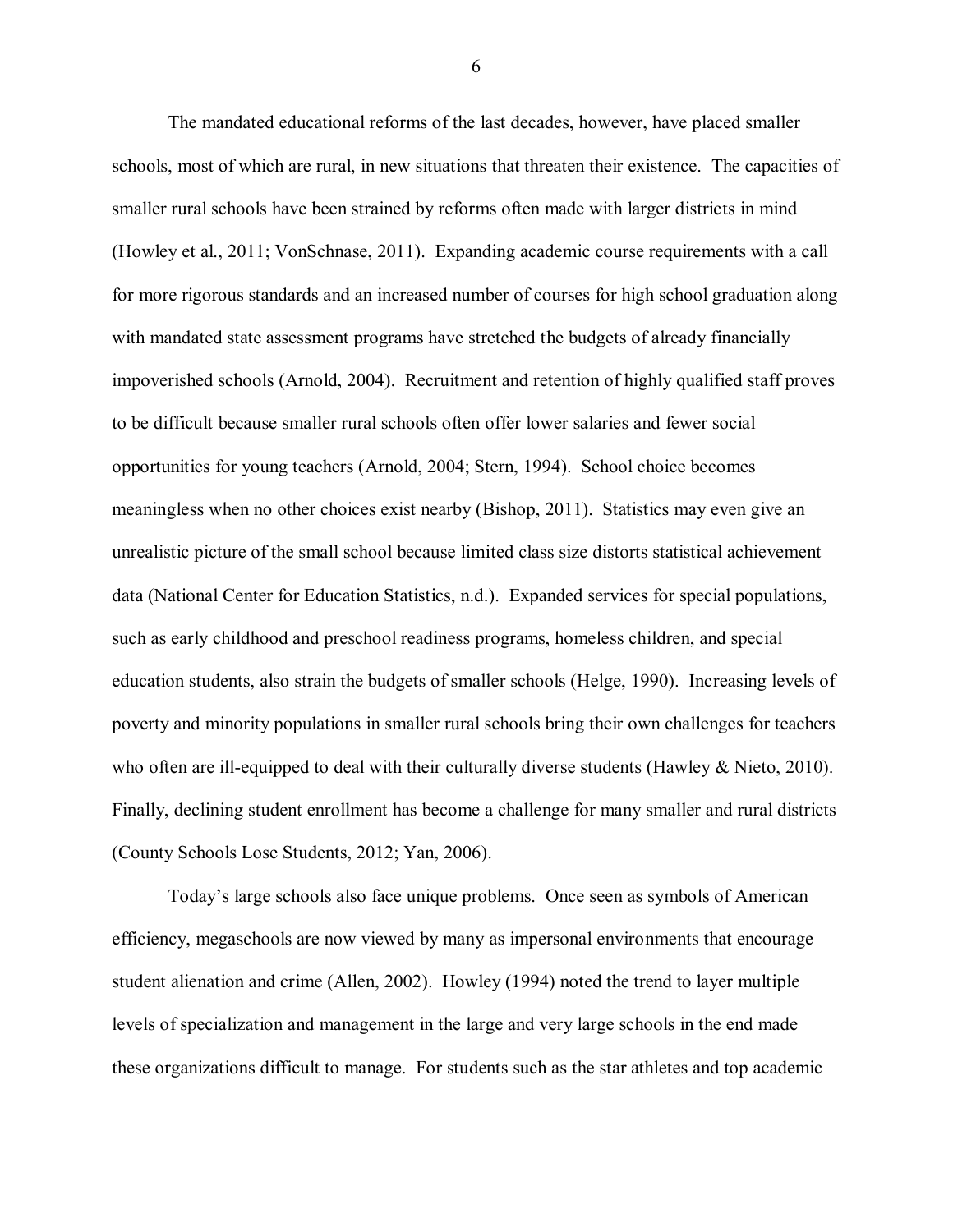achievers, large schools offer in-depth opportunities and plenty of interaction with staff, but many of the students in the middle drift through without being noticed (Hart, 2006). Meier (1995) found as many as 70-80% of students in large and very large schools belong to social groups without adults.

In an effort to establish interpersonal relationships that foster student achievement, some mega schools have been redesigned. One strategy is to allow students to work with the same teachers throughout their four years of high school, facilitating the chance for teacher-student relationships to grow (Hager, 2006; Irmsher, 1997; McKay, 2000; Raywid, 1996a, 1996b). Programs such as school within a school and looping have become popular strategies to reduce the negative effects of very large schools.

The early expectation that larger schools provide richer curricula has not always proven to be an actuality. Pittman and Haughwout (1987) explained "on the average a 100% increase in enrollment yields only a 17% increase in variety of offering" (p. 337). Researchers have also found in many instances only a small percentage of the student body actually avails themselves of the specialized curricular opportunities (Cotton, 1996b; Fowler, 1992). Yan"s (2006) study of Pennsylvania schools did not support the concept that bigger schools offer more curricular options.

Students in large and very large schools also exhibit lower attendance rates than students in smaller schools, a characteristic often attributed to the lack of interpersonal connections and lack of student buy-in (Fowler & Walberg, 1991; Gregory, 1992; Howley, 1994). The rate of parental involvement is also traditionally lower in larger schools (Fowler, 1992). In terms of educational equity, it is clear students with lower socioeconomic status are adversely affected by large and very large school environments (Fowler, 1992; Howley, 1996).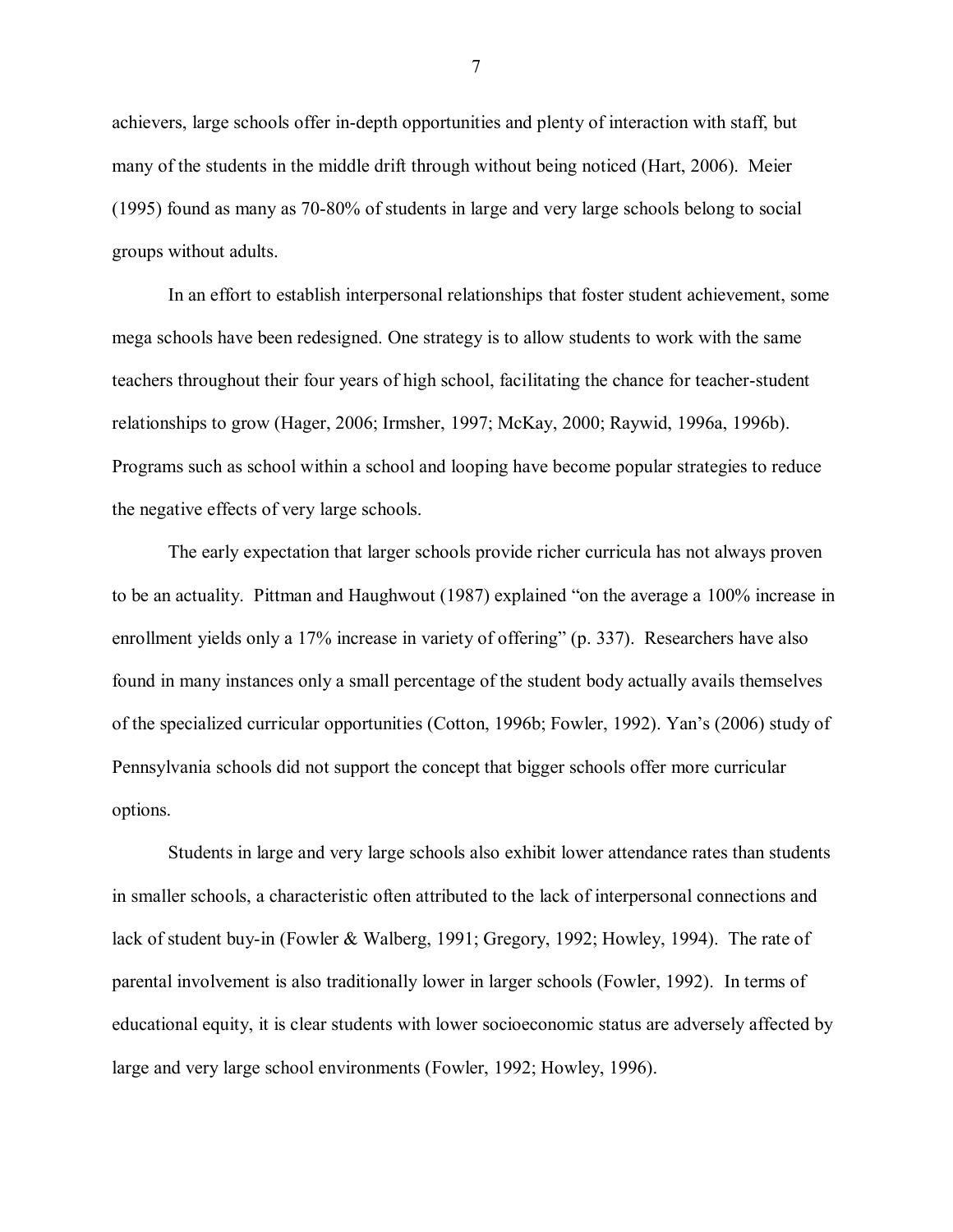#### **Statement of Problem**

Increasingly specific and powerful federal educational reforms in conjunction with the financial pressures of the current economic crisis place today"s public schools in jeopardy as they are held to higher levels of accountability with shrinking levels of funding (Lowen et al., 2010). As educators search for environments that will lead to improved student achievement, school size has been considered (Stewart, 2009). Because economic crisis often stimulates support for consolidation as a means of increasing efficiency and cost savings, current interest in school size in relation to student achievement is not surprising (Howley et al., 2011). With educational leaders caught in the dilemma of trying to cut costs while also trying to improve student achievement, multiple states have turned to incentives and disincentives along with policy interventions to promote the possible solution of school and district consolidations (Howley et al., 2011).

Although researchers of the 1930s to the early 1970s touted the ability of larger schools to deliver quality and diverse curriculum while also cutting educational costs (Arnold, 2000; Bancroft, Barker, & Gump, 1964; Cotton, 1996a; Fowler & Walberg, 1991; Lee & Smith, 1997; Stewart, 2009; Weiss, Carolan, & Baker-Smith, 2010), current researchers contend the unique qualities of small schools can offer students an edge, providing not only quality education but also equally important social opportunities to be involved members of the organization. In other words, student engagement, which leads to higher student achievement and higher graduation rates, is facilitated by smaller schools (Weiss et al., 2010). On the other hand, Arnold (2004) stated that small size does not automatically increase learning, noting the various limitations placed on small and often rural schools by their location, economic circumstances, and difficulties in attracting highly qualified staff.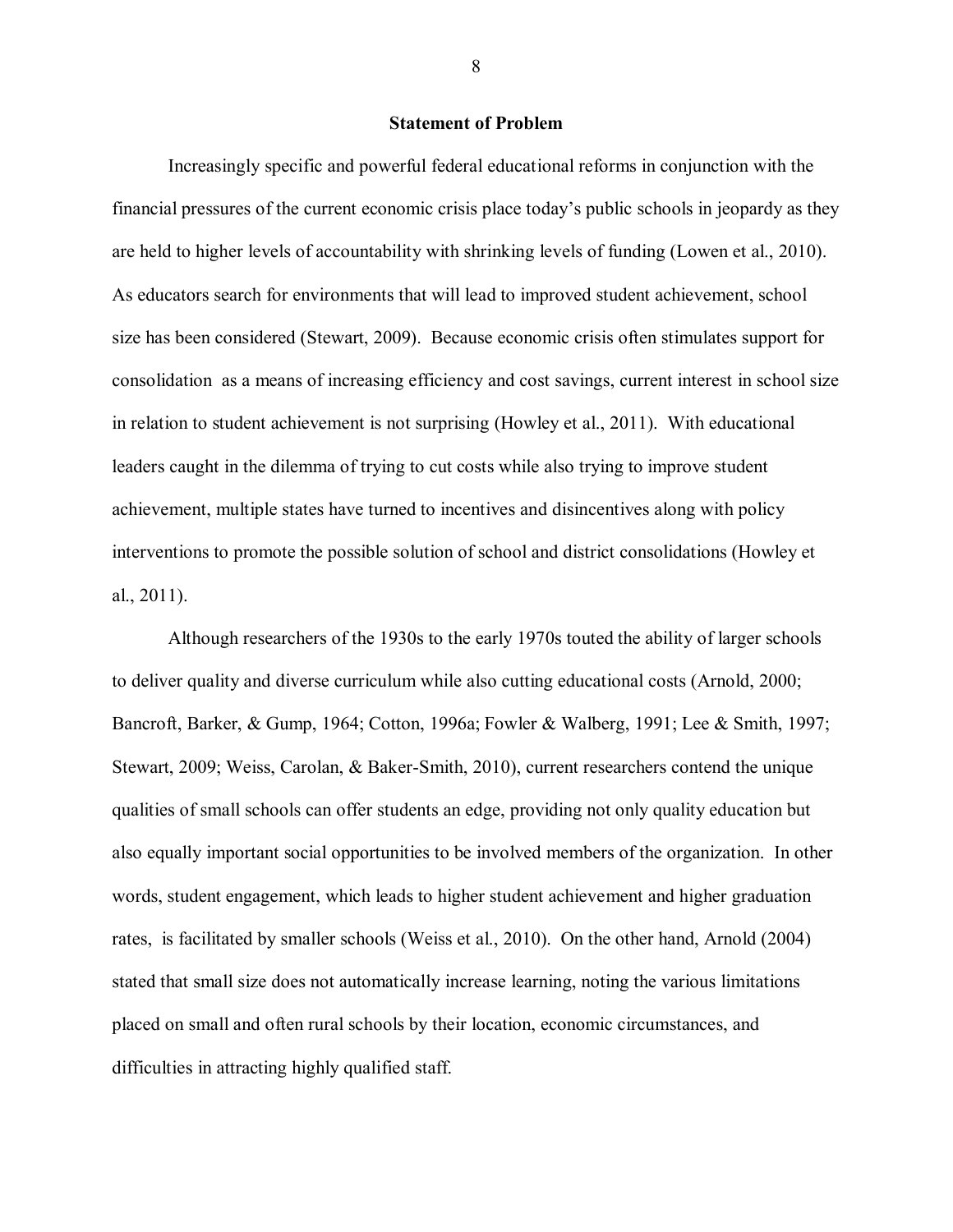Facing these conflicting views of which school size best facilitates student achievement, schools are in need of more information. Small and mostly rural schools need information on which to base decisions about school restructuring such as consolidation brought on by mounting financial difficulties and dwindling student population (Arnold, 2000). Large schools facing problems of low graduation rates, student apathy, high dropout rate, and student violence (Howley et al., 2011) need information that can lead to solutions for these serious problems which impede student achievement.

#### **Purpose of Study**

The purpose of this study was to determine whether there exists a relationship between high school size and student achievement in Illinois public high schools in reading and math, as measured by the Prairie State Achievement Exam (PSAE), which is administered to all Illinois 11th-grade students. This study also examined the student and school characteristics of socioeconomic status (SES), English language learner (ELL), special education, mobility rate, dropout rate, class size, instructional expense per pupil, attendance rate, and school enrollment to determine their ability to predict PSAE reading performance or PSAE math performance.

#### **Research Questions**

The research questions for this study were as follows:

- 1. Are there significant differences on PSAE reading performance based on school size?
- 2. Are there significant differences on PSAE math performance based on school size?
- 3. Do SES, ELL, special education, mobility rate, dropout rate, class size, instructional expense per pupil, attendance rate, and/or school enrollment predict a significant amount of variance in PSAE reading performance?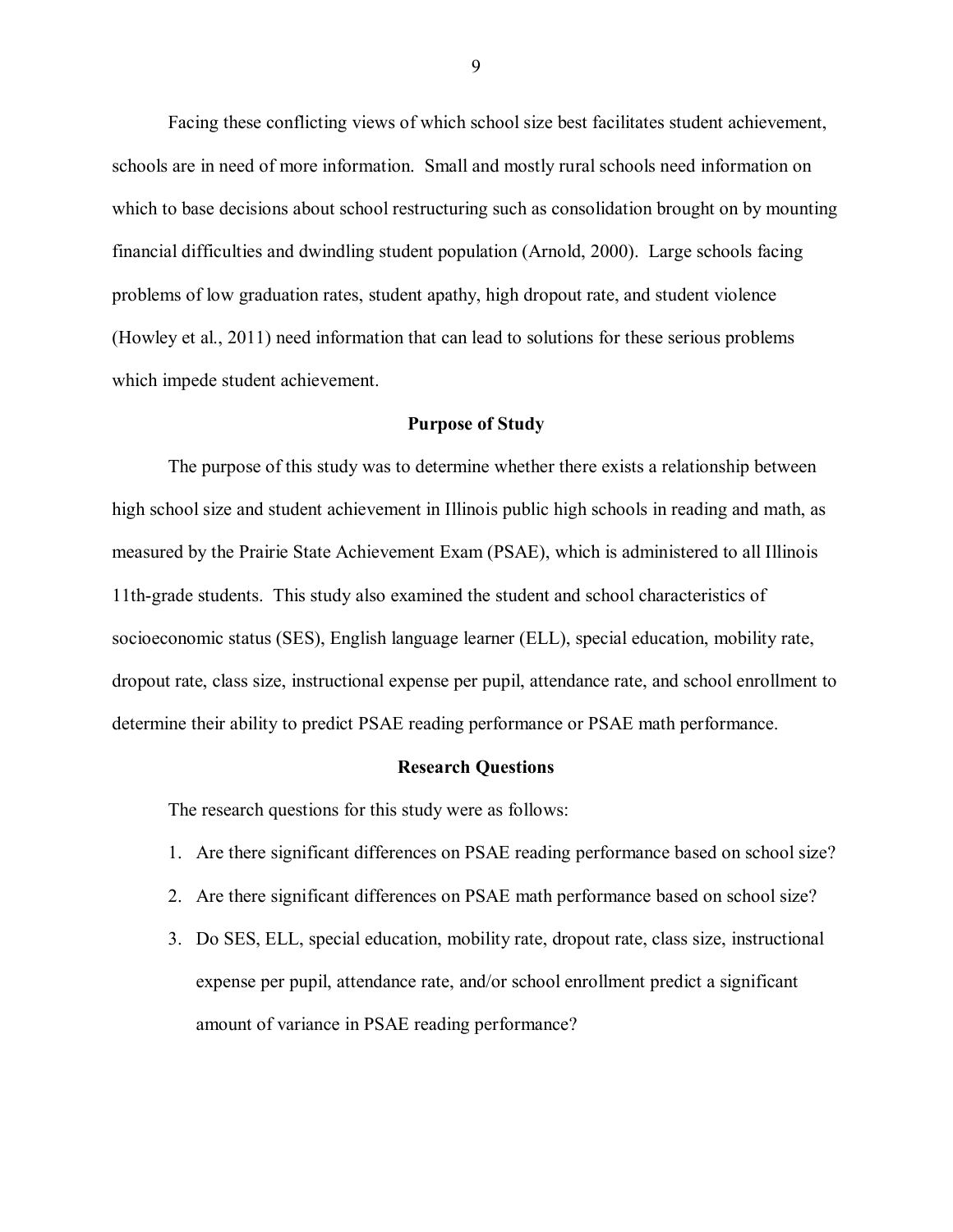4. Do SES, ELL, special education, mobility rate, dropout rate, class size, instructional expense per pupil, attendance rate, and/or school enrollment predict a significant amount of variance in PSAE math performance?

#### **Null Hypotheses**

H01. There are no significant differences on PSAE reading performance based on school size.

H02. There are no significant differences on PSAE math performance based on school size.

H03. SES, ELL, special education, mobility rate, dropout rate, class size, instructional expense per pupil, attendance rate, and/or school enrollment do not predict a significant amount of variance in PSAE reading performance.

H04. SES, ELL, special education , mobility rate, dropout rate, class size, instructional expense per pupil, attendance rate, and/or school enrollment do not predict a significant amount of variance in PSAE math performance.

#### **Significance of Study**

The significance of this study lies in its ability to enable educational leaders and communities to make decisions about the future of their schools based on data. A better understanding of the impact of school size and the interaction effect of student and school characteristics on student achievement allows educational leaders and communities to make better informed decisions. This study benefits educational leaders and communities in smaller schools who make key decisions such as rejecting or choosing consolidation and benefits educational and community leaders in larger schools who are considering strategies to counter the negative effects of large size.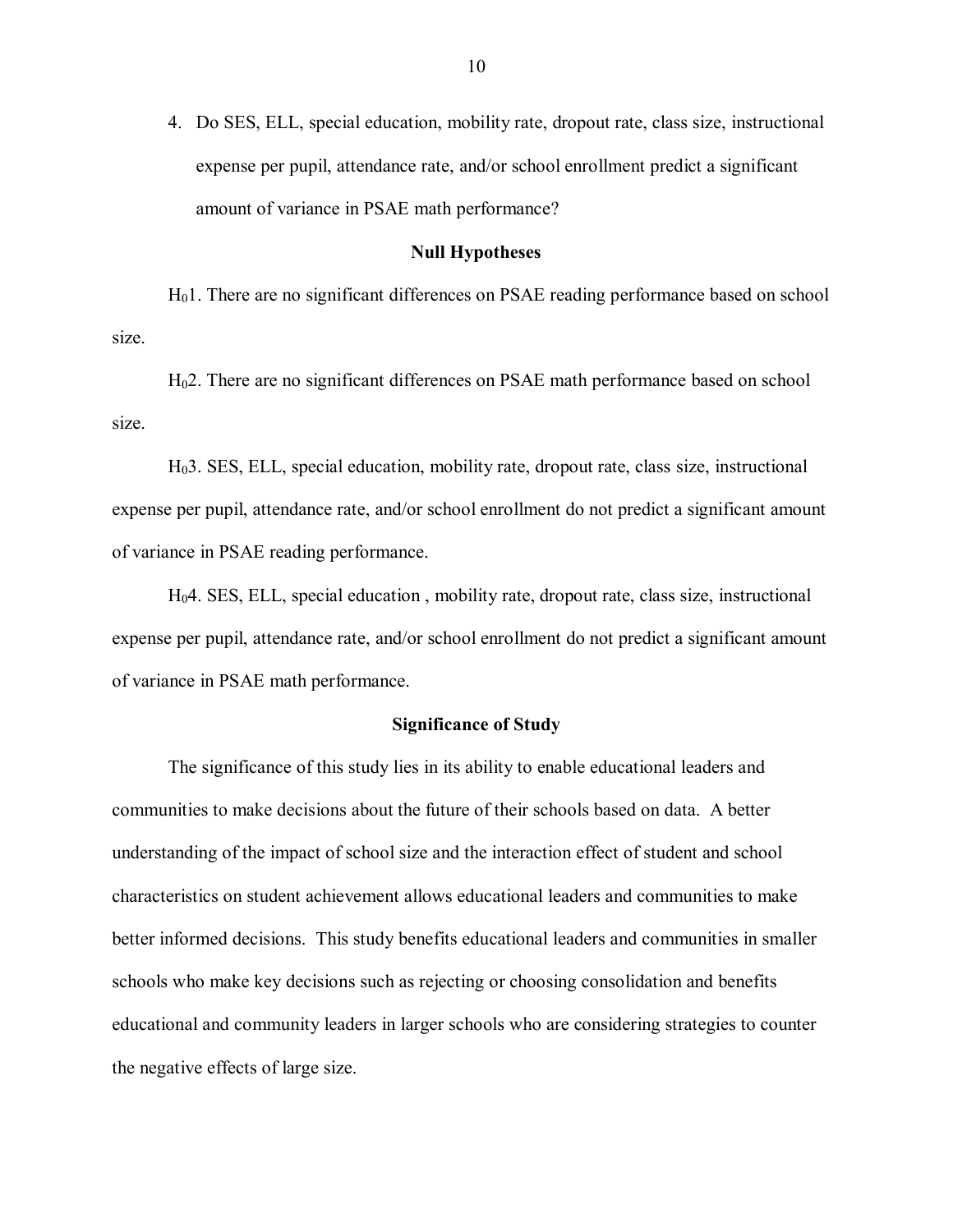#### **Definition of Terms**

**Attendance rate** is the percentage of student attendance for a public high school as reported by the 2012 Illinois State Board of Education (ISBE) Data Analysis and Accountability Division Report Card.

**English language learners** (ELL) are defined as the percentage of students in a public high school for whom English is a second or learned language as reported by the 2012 ISBE Data and Accountability Division Report Card. English as a second language (ESL) and limited English proficiency (LEP) were formerly used to designate ELL students and are used as interchangeable terms with ELL.

**High school** designates a public school building that includes Grade 11.

**Large school** refers to the top one third of the 651 Illinois public high schools housing Grade 11 with student enrollments ranging from 1,110 to 4,522 students.

**Medium school** refers to the middle one third of the 651 Illinois public high schools housing Grade 11 with student enrollments ranging from 322 to 1,107.

**Small school** refers to the bottom one third of the 651 Illinois public high schools housing Grade 11 with student enrollments ranging from 34 to 319.

**Socioeconomic status** (SES) is defined as the percentage of free and reduced lunch students for a school as reported by the 2012 ISBE Data Analysis and Accountability Division Report Card.

**Special education** population is defined as the percentage of students in a public high school who are part of the special education program as reported by the 2012 ISBE Data Analysis and Accountability Division Report Card.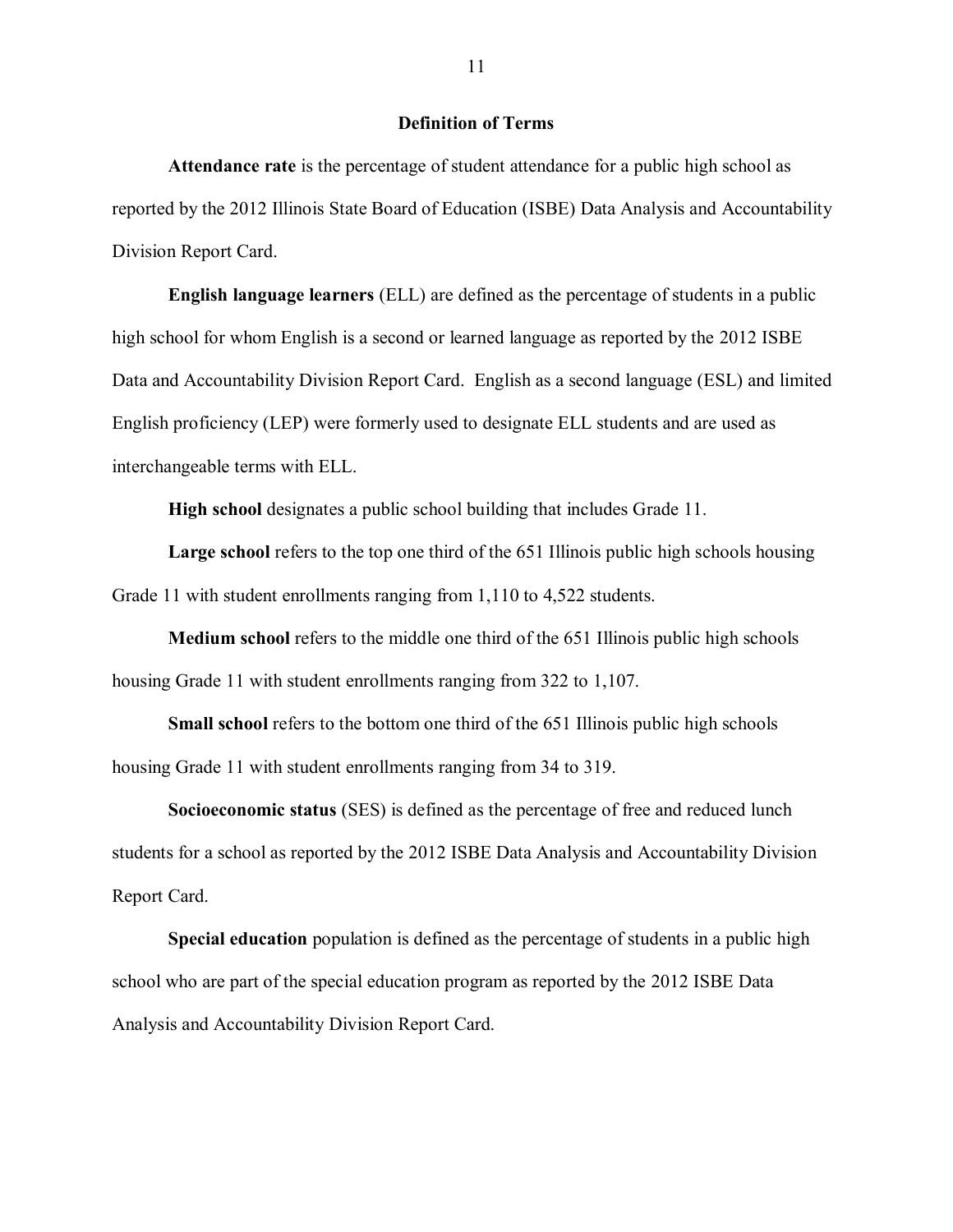**Student achievement** is degree of success as measured on the PSAE by average scale score of students in each public high school as reported by the 2012 ISBE Data Analysis and Accountability Division Report Card.

**Student enrollment** indicates the number of students in a public high school as reported by the 2012 ISBE Data Analysis and Accountability Division Report Card.

#### **Limitations**

This study was limited by the effort exhibited in test taking by Grade 11 students in the state of Illinois. Also, this study relied on the ability of the Illinois PSAE to limit the amount of test measurement error found within the assessment. This study also relied on the accuracy of individual school self-reporting of SES, ELL population, special education population, mobility rate, dropout rate, class size, instructional expenditure per pupil, and attendance.

#### **Delimitations**

This investigation was limited to Illinois public high schools only. This investigation also limited student achievement to student performance on the standardized Illinois state test (PSAE). This test pool included Grade 11 students only. This study looked at student achievement in math and reading only. Furthermore, this study considered only the 2011-2012 PSAE results. All data used in this study are 2012 data as reported by the ISBE Data Analysis and Accountability Division Report Card.

#### **Summary**

This study is divided into five chapters. Chapter 1 provides the problem, the statement of the problem, purpose of the study, research questions, null hypotheses, definition of terms, significance of study, and limitations and delimitations. Chapter 2 presents a review of the related literature and is subdivided into school size: small, medium, large, SES, ELL, special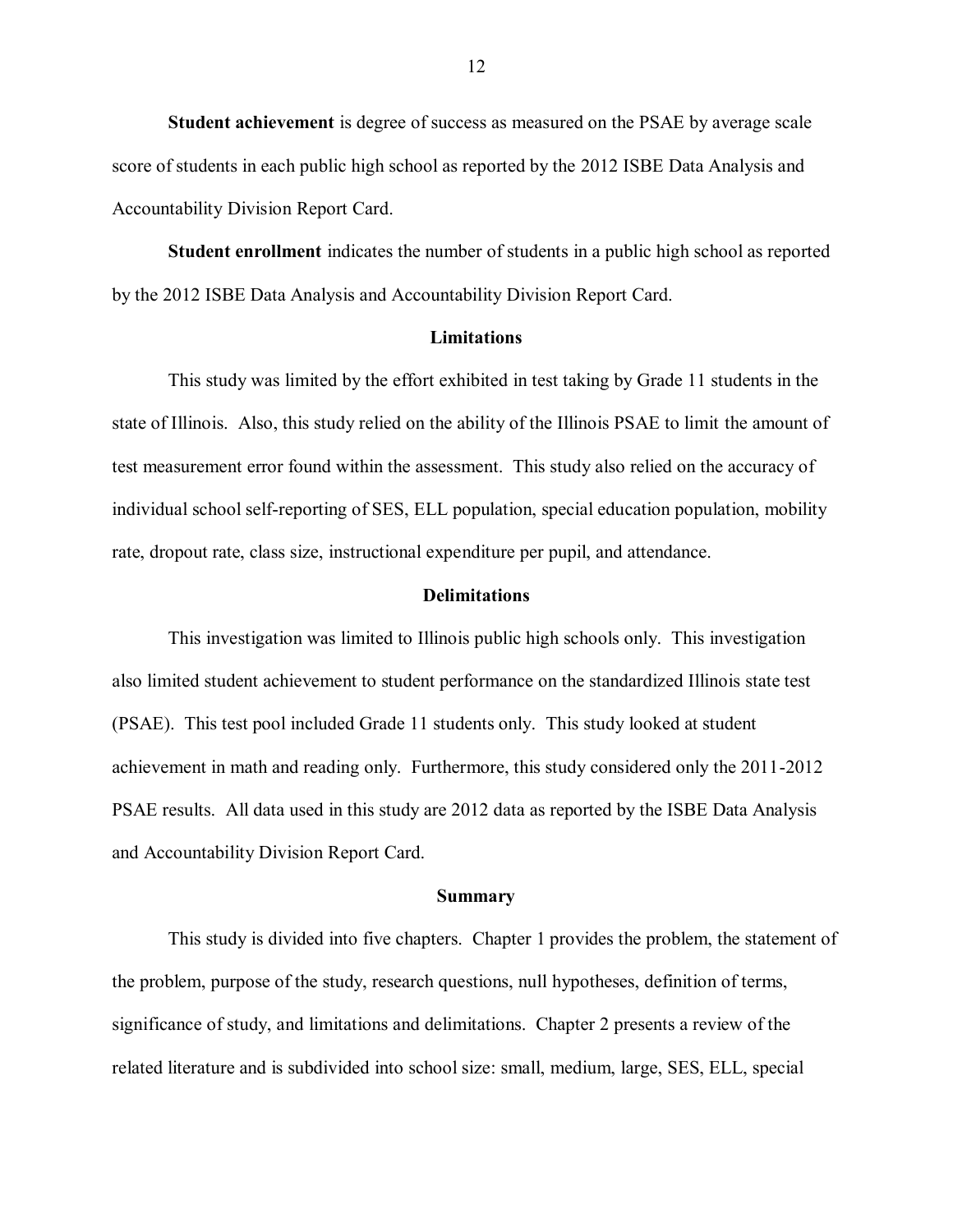education, mobility, dropouts, class size, instructional expenditure per pupil, and attendance rate. Chapter 3 presents information about the methodology used during this study, including purpose of study, research questions, null hypotheses, description of the sample, data sources, data collection procedures, and method of analysis. Chapter 4 presents findings through the quantitative analyses of Hypotheses 1, 2, 3, and 4 as well as additional research questions 3a,3b, 3c, and 4a, 4b, 4c. Chapter 5 presents a summary of the findings, conclusions, implications, and recommendations for further research.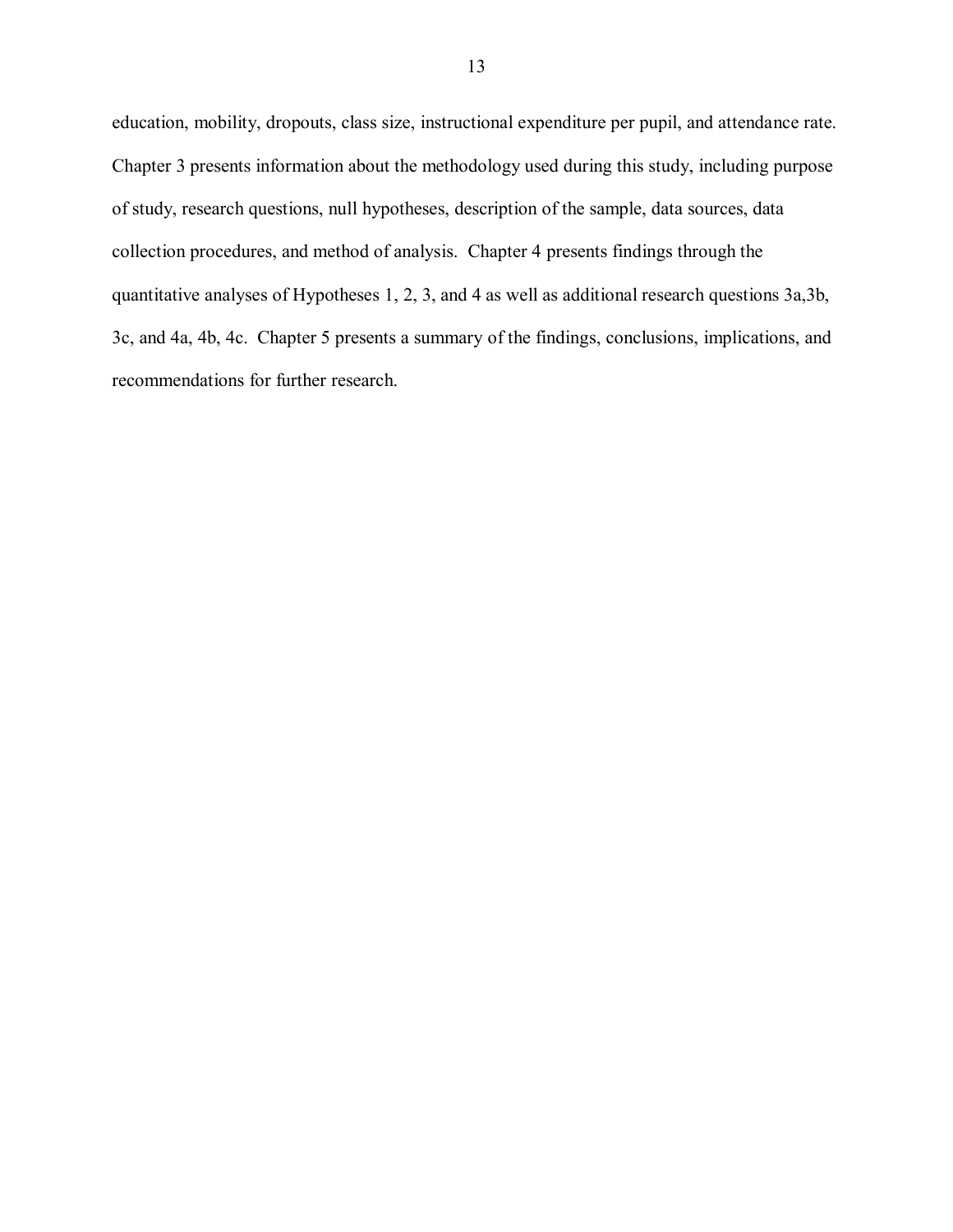#### CHAPTER 2

#### REVIEW OF RELATED LITERATURE

This review of literature examined related research that studied the relationship between school size and student achievement. This review also explored current research that looked at the relationship between SES, ELL status, special education status, mobility rate, dropout rate, class size, instructional expenditure per pupil, attendance rate, and student academic achievement.

#### **School Size**

The relationship of school size and student achievement is of particular interest to educators in the United States as Americans have experienced evolving preferences in school size. In the early 20th century, many reformers saw the once honored and ubiquitous small rural schools as "ineffective, inefficient, and hindered by provincial attitudes and local politics" (Arnold, 2000, p. 3). Consolidation quickly became the dominant solution (Fowler & Walberg, 1991). Across America, school districts were merged to form larger consolidated districts (Kenny & Schmidt, 1994). Between 1930 and 2000, the number of U.S. school districts decreased by 91% while the number of U.S. students increased by 83% (National Center for Education Statistics, n.d.), indicating the new larger districts. Indiana"s School Corporation Reorganization Act of 1959 saw districts fall from 900 to 400 in a 10-year span, slowing but continuing until in 2010 only 292 districts remained (Dokoupil, 2010; Zimmer, 2007). In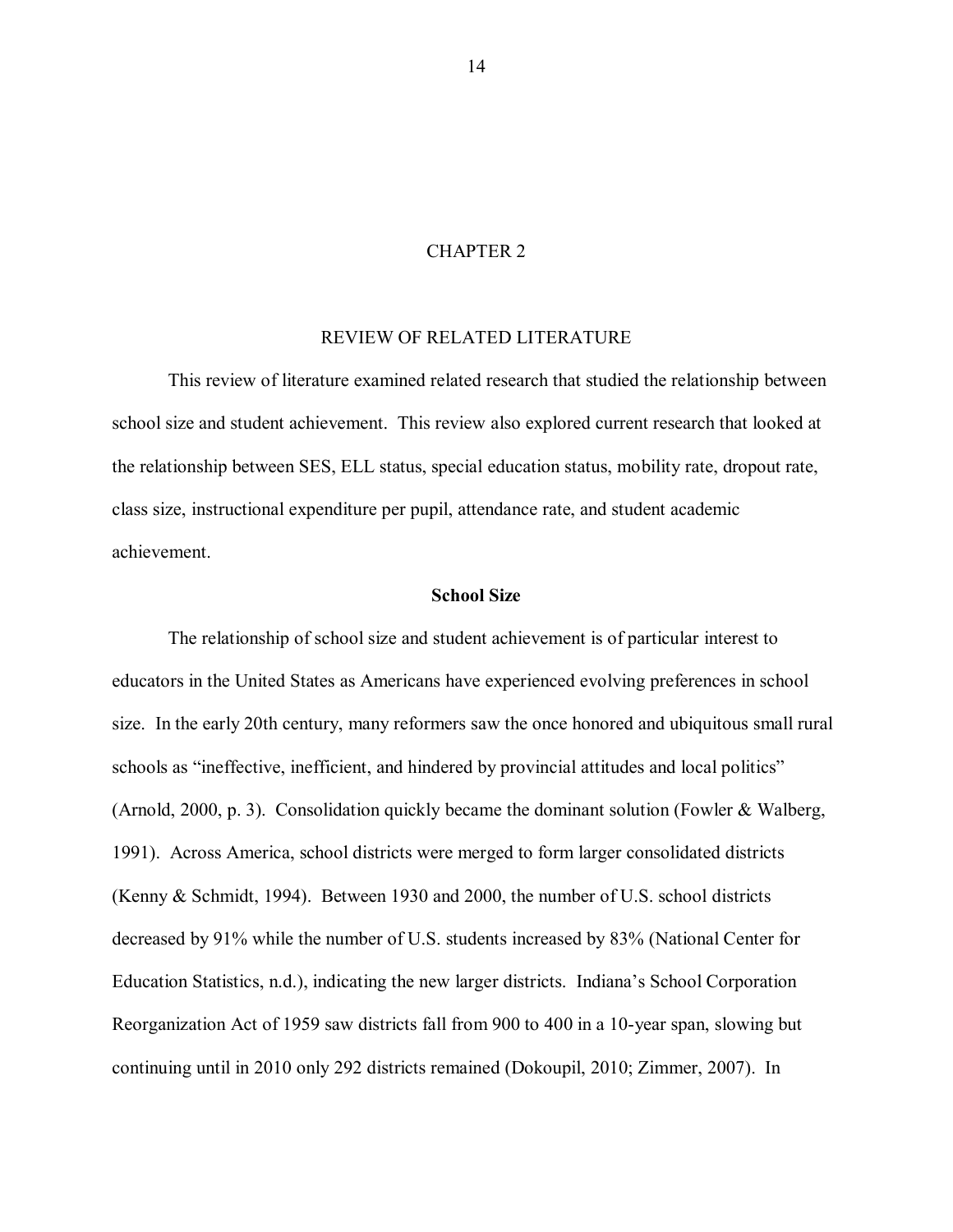Illinois, this trend saw 1,008 districts in the 1983-84 school year narrowed to 866 districts by the 2011-2012 school year. At its height, between 1987 and 1995, an average of 10 Illinois school districts saw reorganization each year (ISBE*,* 2011b). These school reorganizations reflected the industrial philosophy that cost can be reduced by increasing the size of an organization or facility (Purdy, 1997) and also addressed concerns about education quality and lack of opportunity in small schools (Fowler & Walberg, 1991). These concerns had been called to national attention by James Bryant Conant in his landmark books *The American High School Today* in 1959 and *The Comprehensive High School: A Second Report to Interested Citizens* in 1967. Conant (1967) argued the enrollment of many American public high schools was "too small to allow diversified curriculum except at exorbitant cost" (p. 77) and proposed more comprehensive educational programs could be offered at lower costs and with higher quality in larger high schools.

Today following the consolidation rush in the latter half of the 20th century, small schools have once again found favor (VonSchnase, 2011). Small schools, however, face significant 21st century challenges, including increasing poverty rates, lack of funding, isolation, difficulty in attracting quality teachers, and high turnover rates of teachers and administrators as well as increased drop-out rates, increasingly low student attendance rates, and rising student mobility and homelessness (Arnold, 2000; VanSchnase, 2011). Large schools face their own problems of dangerous school environments, low graduation rates, low achievement rates for disadvantaged students, and large achievement gaps related to poverty, race, and gender (Bickel & Howley, 2000; Cotton, 1996b; Howley & Howley, 2004; Pittman & Haughwout, 1987; Raywid, 1999). Very large schools may also experience fiscal inefficiency (Howley et al., 2011).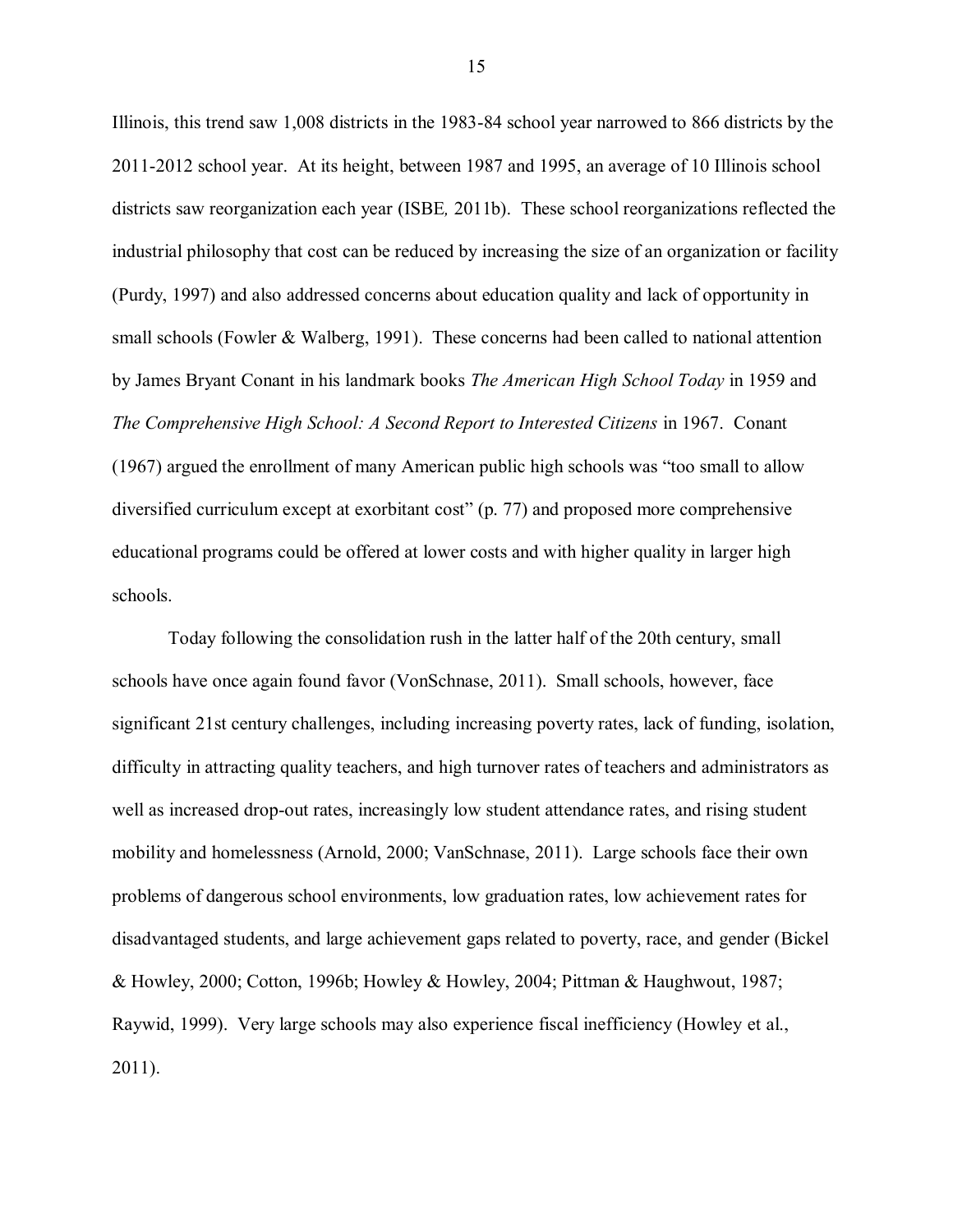Though a sizeable database researching the question of school size and its relationship to student achievement exists, consensus on issues of how to define degrees of school size (small, medium, large), optimal school size, or the effects of differing school size is elusive. Williams (1990), after reviewing 30 research studies on school size, stated no clear agreement existed on the dividing line between small and large schools. Finding the answer to "How small is small enough or how large is large enough?" has proven to be difficult for educators and researchers. The lack of agreement on optimal school size for maximum student benefit is obvious in the varying research findings. Bancroft et al. (1964) found a significant relationship between high school size and meaningful student involvement. Studying 13 eastern Kansas high schools with student populations ranging from 35 to 2,287 students, Bancroft et al. noted students in small schools participated in a wider variety of activities, held more positions of leadership, and had more positive self concepts than students from larger schools, all of which lead to higher student achievement. Garbarino (1980) concluded based on study results that high schools with more than 500 students were beneficial. Goodlad (1984) similarly argued for a student population of 500 to 600 as optimal. A much lower number, 250 students or fewer, was determined to be the best high school student enrollment size by Gregory and Smith (1987) and Sizer (1992).

A 1991 study of 293 New Jersey public high schools analyzed the effects of school size based on 18 school outcomes ranging from state-developed test scores to retention, suspensions, and post high school employment. These outcomes were regressed on 23 school characteristics, including SES, school size, and teacher characteristics. School size was negatively related to outcomes, suggesting smaller schools may be more efficient at supporting educational outcomes (Fowler & Walberg, 1991).

Meier (1995) found schools of 300 to 400 students to be optimal, citing seven reasons: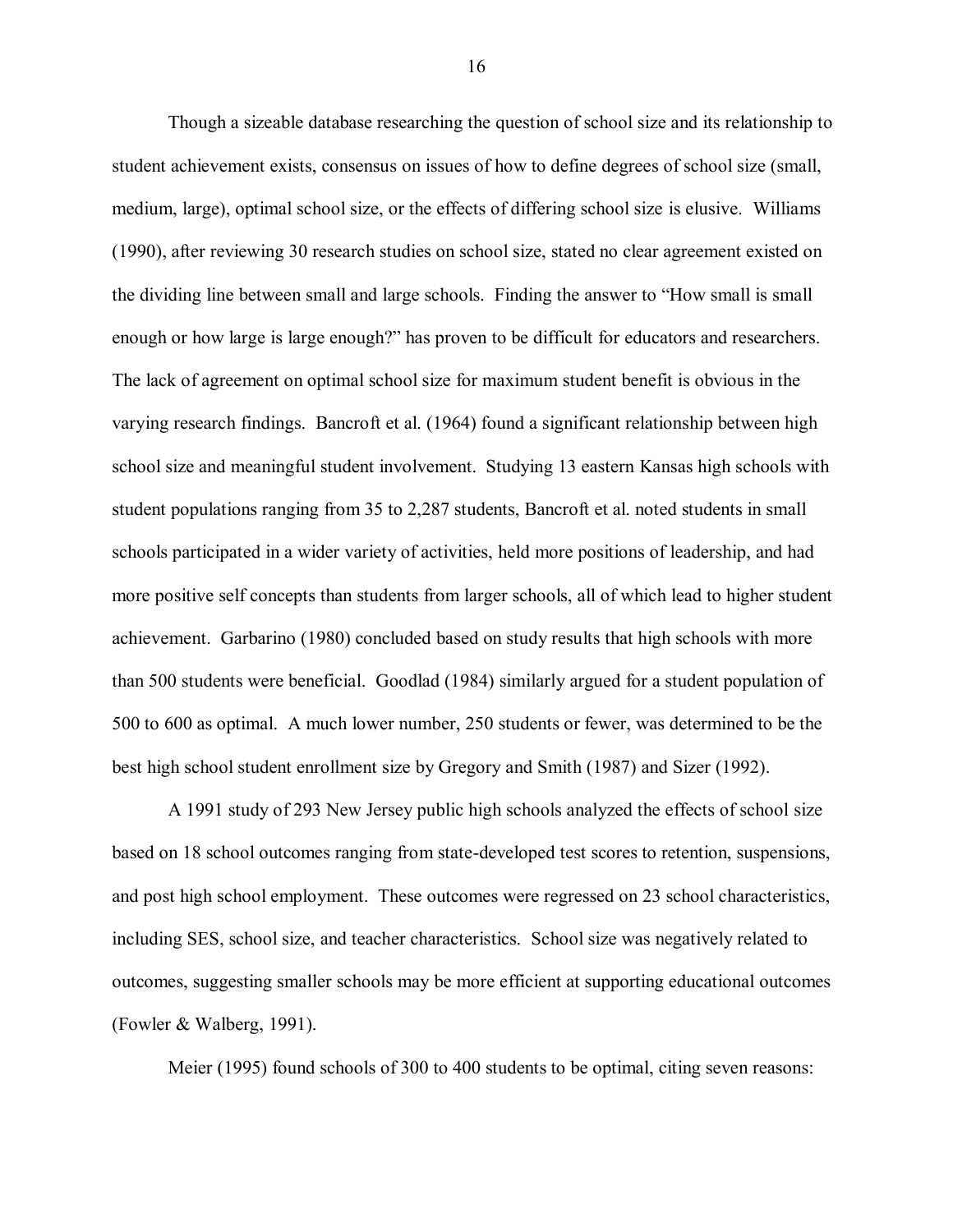- 1. Governance (communication is easier)
- 2. Respect (student and teachers know each other well)
- 3. Simplicity (less bureaucracy)
- 4. Safety (strangers more easily identified/teachers respond more quickly to behavior)
- 5. Parent involvement (more likely)
- 6. Accountability (everyone"s actions are obvious)
- 7. Belonging (every student, not just the academic and athletic stars is part of the school community. (p. 39)

Cotton (1996a) found the 600-900 student population was the optimal size school. In schools of this size, Cotton"s (1996b) findings revealed higher rates of parental involvement, a stronger sense of staff and student efficacy, and greater student involvement in extracurricular activities in student bodies of this size. Cotton (1996a) argued although many small schools are rural, it is the smallness of schools that benefits students, not their settings.

Lee and Smith (1997), using math and reading scores from a nationally representative sample of U.S. high schools and controlling for prior academic ability as well as other characteristics such as social background, also investigated the relationship between high school size and student achievement. Their rigorous studies concluded high school enrollments of 600- 900 students most benefited students. At the same time, they found although small schools were beneficial, schools could be too small. Their results showed students learned less in schools with fewer than 600 students. Raywid (1997) found students in these smaller schools were "much more likely to become involved, to make an effort, and to achieve" (p. 38). Irmsher (1997) indicated similarly that high schools of 400 to 900 students were more likely to support student success than larger schools, with findings of lower dropout rates, higher attendance rates, and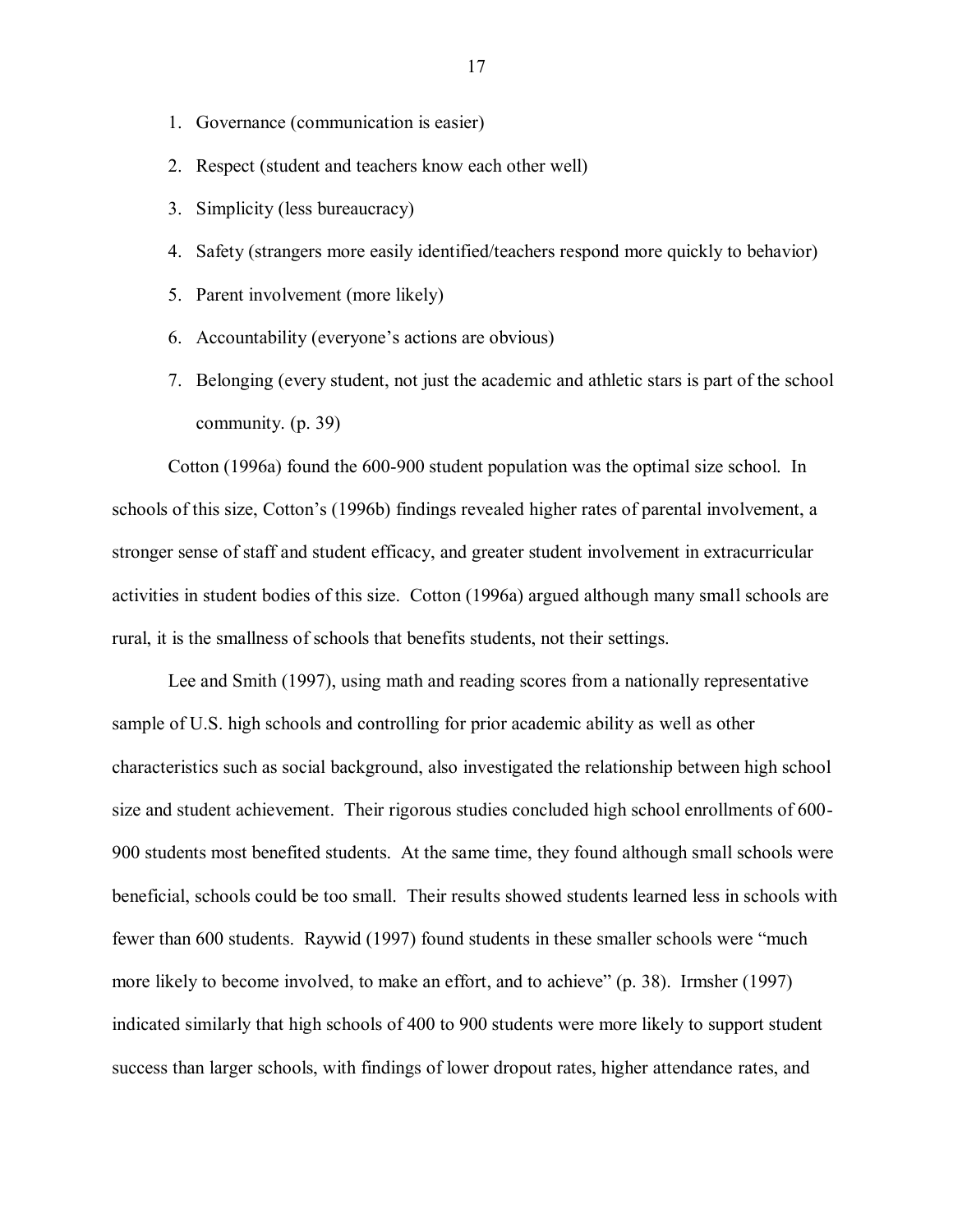greater student participation in schools of this size. Arnold, Gaddy, and Dean"s (2004) findings support Lee and Smith, noting small schools with student enrollment below 600 show lower overall academic achievement. On the other end of the spectrum, Lee and Smith found students in large high schools, especially those over 2,100, learned considerably less. Importantly their study also concluded school enrollment size had a greater effect on student populations with lower socioeconomic status and on student populations with high concentrations of minority populations. For both lower SES students and minority students, small schools held greater success.

Howley and Bickel (1999), in the well-known Matthew Project, extended school size and student achievement studies to the states of Georgia, Ohio, Texas, and Montana to analyze the relationship of school size and student achievement in a variety of settings. Like Cotton (1996a) and Lee and Smith's (1997) findings, the Matthew Project concluded student performance is characterized by an interaction effect between school size and student achievement with low SES students benefitting from small schools. They also found more affluent students benefited from larger schools. This finding was reiterated in Bickel and Howley"s 2000 *Educational Policy Analysis* article "The Influence of Scale on School Performance: A Multi-level extension of the Matthew Principle." The Matthew Project report suggested an upper limit for high schools of 1,000 students but noted for very affluent communities the limit might be 1,500. In contrast, the findings also indicated some communities might necessitate a limit of 100 high school students to provide student success. In general, the report called for smaller schools for impoverished students. Like Lee and Smith (1997), who found a "one-best, everywhere, optimal school size is a figment" (p. 18), Howley and Bickel (1999) noted no one size was best for all students. Weiss et al. (2010) were later to echo this same finding.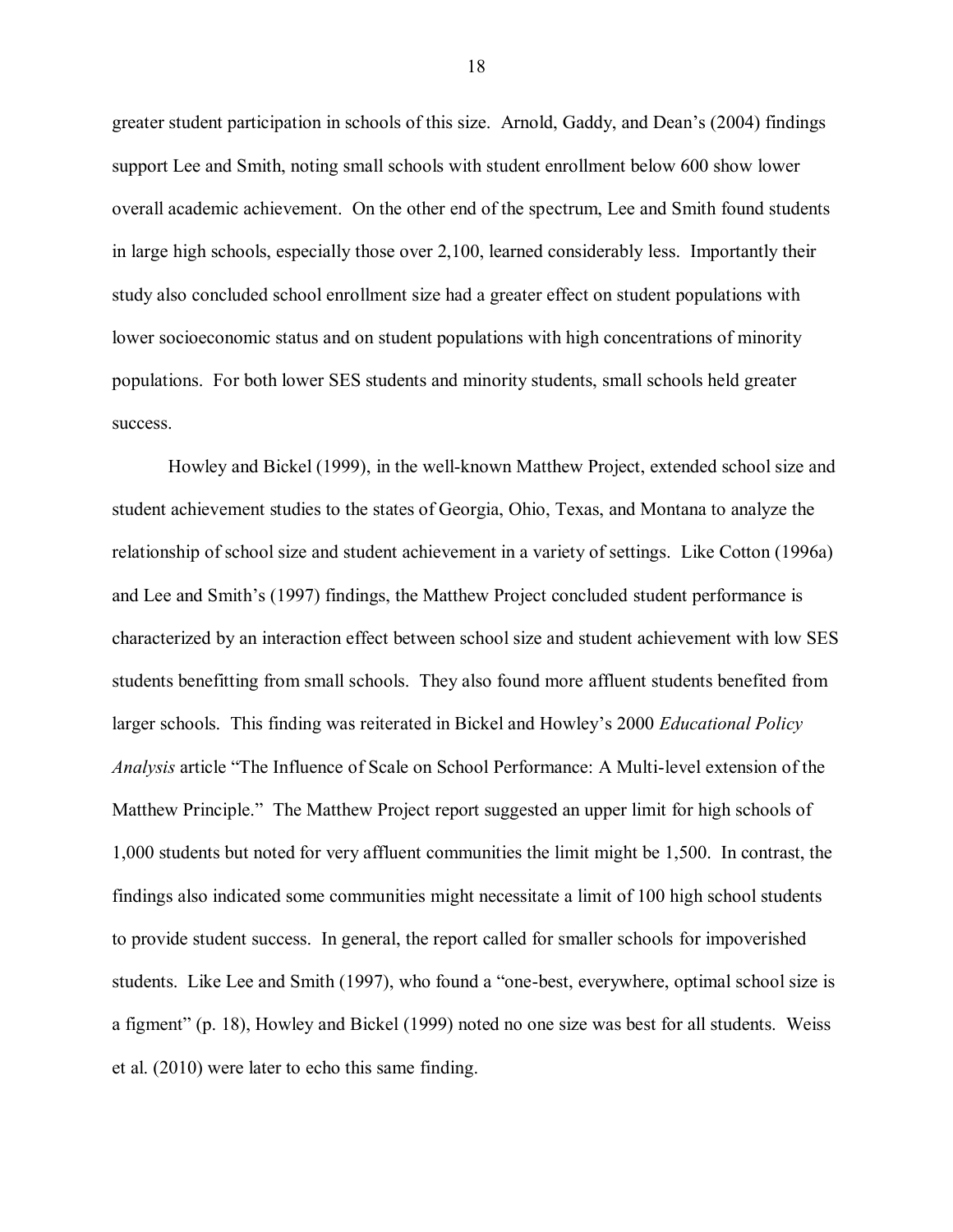In 1999, Nebraska legislative policy stood on the premise that small schools were less cost effective per student (Nebraska Alliance for Rural Education, 1999). The Nebraska school finance system held state funds should not subsidize small inefficient schools unless no consolidation option was available. Using data from the National Center for Education Statistics, Common Core of Data, and the Nebraska Department of Education for years 1991- 1995 and data from the Nebraska Coordinating Commission for Postsecondary Education for 1990-1998, the Nebraska Alliance for Rural Nebraska undertook a series of reports to clarify the school size debate in Nebraska.

Findings revealed significant benefits in small schools and rebutted the assumptions perstudent costs were greater in small schools. The Nebraska Alliance for Rural Education (1999) found high school completion and postsecondary enrollment figures increase as school size decreases, noting the following specific points:

- 1. The proportion of Nebraska students who graduate from high school without dropping out averages 97% in districts with less than 100 high school students, compared to the statewide average of 85 percent.
- 2. High school completion rates were lowest for schools with 600-999 high school students, averaging 80 percent.
- 3. Nebraska postsecondary institution enrollment rates were 73% for counties that average less than 70 high school students per district, compared to 64% for counties that average 600-999 high school students per district.
- 4. The percent of students who complete high school and enroll in a Nebraska college is 25% higher for counties with the smallest schools compared to those with the largest schools.  $(p, 1)$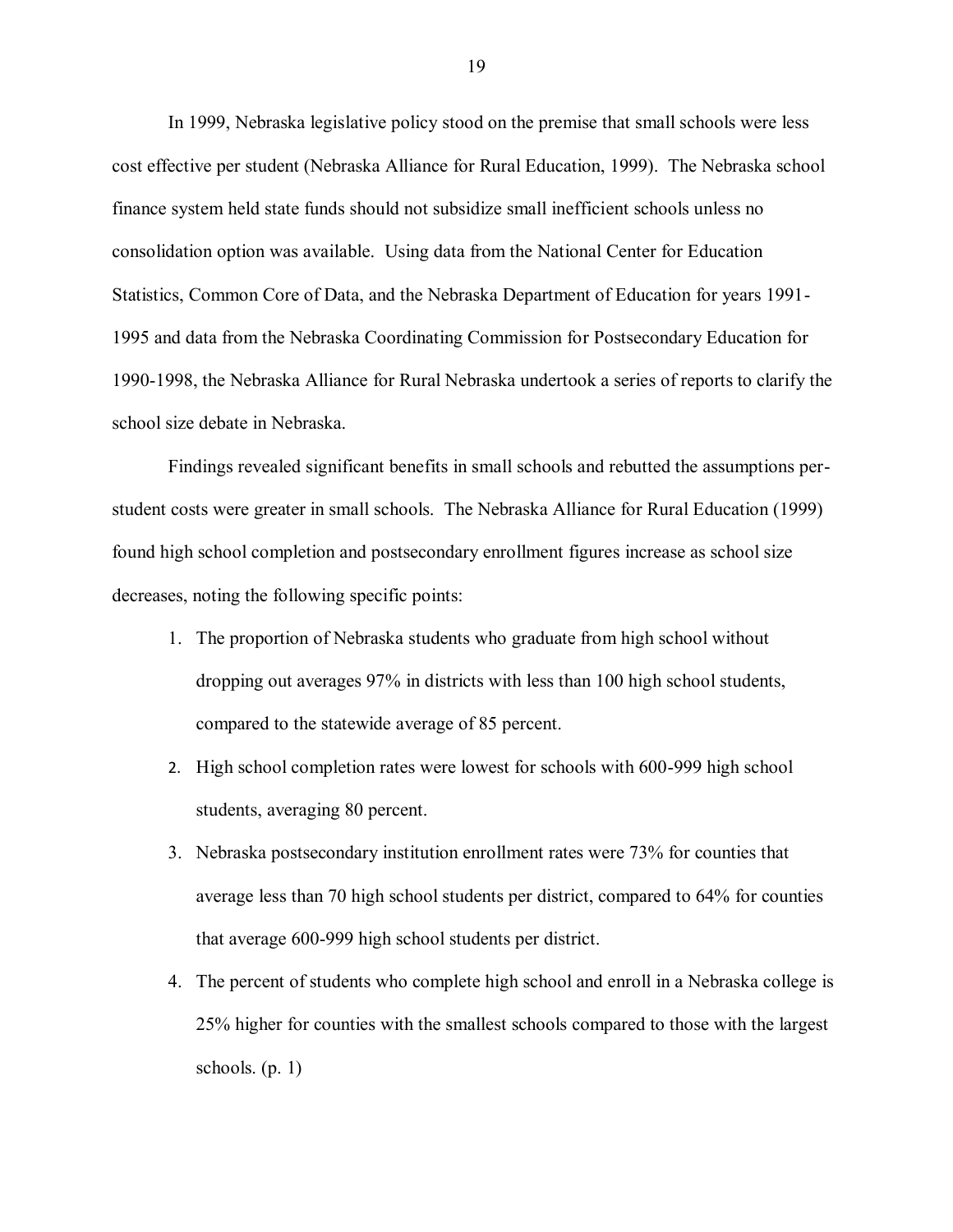The study, partially funded by a grant from the Rural Challenge Policy Program, also found that higher school financial costs usually associated with smaller schools "virtually disappear" (Nebraska Alliance for Rural Education, 1999, p. 1) when social costs of nongraduates and positive societal impact of college educated citizens are taken into consideration

Bickel et al. (2000a), looking at high school size in relation to achievement equity and educational cost, found multiple interaction effects. They found as schools grew larger and socioeconomic status increased, the average student achievement fell. Economy of scale was also negatively related to school size after schools reached a very large size. In very large schools, school size was negatively associated with expenditure per pupil but their findings supported that small single unit schools were best at balancing expenditure per pupil.

In 2005, the Kentucky legislature directed that school size and its effect on student achievement be studied. Hager (2006) led staff in first reviewing research literature on the effect of school size and then analyzing Kentucky"s 1,200 public schools for effects of school size on student achievement. Hager"s review of current research found larger schools have a negative impact on learning, particularly for the disadvantaged. The Kentucky study results, however, contradicted existing research. High school student achievement was found to be higher among students in Kentucky"s largest schools (1,801 and larger), although when comparing small schools (301-600) with somewhat larger schools (601-900), student achievement decreased as school size increased before eventually reaching its highest levels in the largest schools.

Wyse, Keesler, and Schneider (2008), in a study of over 12,000 high school students, analyzed the possible effect of small school size on student achievement in mathematics. Their findings indicated smaller school size did not necessarily equate to greater student mathematical achievement. They further found, like Howley and Bickel (1999), there was not one school size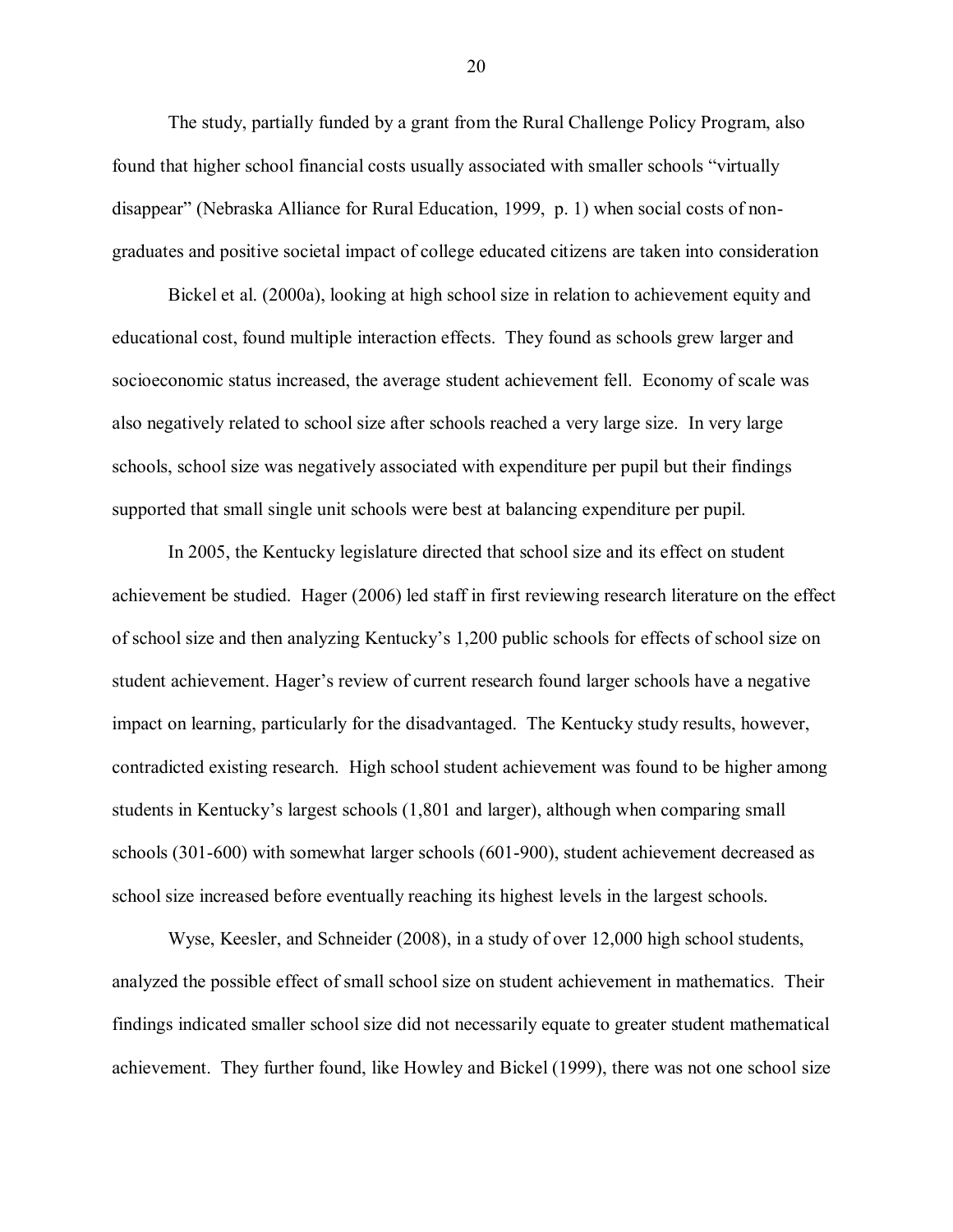that was most advantageous in providing maximum student mathematical achievement. Hardre, Sullivan, and Crowson (2009), in a study of 414 students in Grades 9-12, found these rural students showed positive motivational profiles for learning with the personal characteristics of goals and positive self image most strongly predicting student achievement.

Analyzing the effects of larger schools resulting from consolidation of earlier decades, Lowen et al. (2010) questioned whether benefits outweigh the challenges associated with bringing small schools together into larger units. Of particular concern was the undermining of principals' abilities to monitor teachers' efforts in the classroom and so to affect student achievement. Their findings led them to offer an incentive-based system that encourages teacher performance as a solution to this challenge.

In light of school reforms of the 1990s and early 2000s which raised concerns about larger educational units, Weiss et al. (2010) studied mathematics achievement and school size of 10,946 tenth graders. Weiss et al. (2010) found school size was highly related to student engagement, which indicates student success. Student bodies beyond 400, they found, experienced potentially harmful changes. Echoing earlier researchers, they noted, however, "group size affects different students differently, eliminating the ability to prescribe an ideal cohort or school size" (Weiss et al., 2010, p. 163). This supports earlier literature, which argued although interpersonal relationships are generally more positive in smaller schools (Lee, Smerdon, Alfeld-Liro, & Brown, 2000), this does not benefit all students equally. In fact, some students benefit from the anonymity of large schools (Weiss et al., 2010). Weiss et al. noted as well the search for the "right size" (p. 174) of school has yielded conflicting results which are inconsistent at best. Like the Matthew Project findings, the authors did not find consistent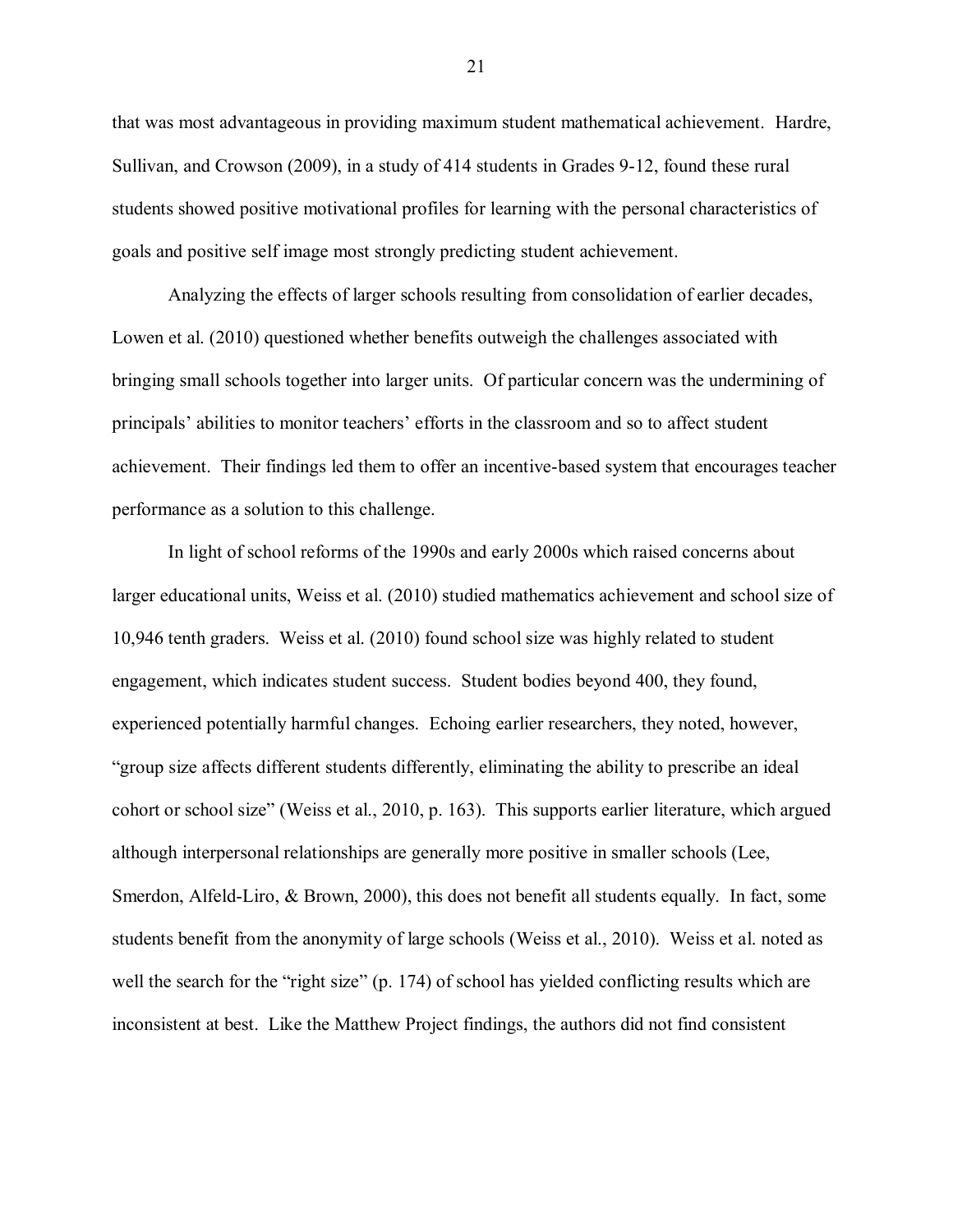benefits of smaller schools for all kinds of students and pointed out small schools "are not a one size fits all solution" (Weiss et al., 2010, p. 174).

A report prepared by Arnold (2004) for the Institute of Education Sciences agreed, noting small size does not automatically result in increased student achievement. Small schools, the report concluded, should focus on how to better use their small student enrollment number to increase student achievement, since many factors influence student achievement in addition to school size. Arnold (2004) listed a potential future research question as "What is the nature of the relationship between school size and student achievement?" (p. 4).

School size and student achievement issues raise questions around the world. In England and Wales, financial and educational quality concerns about small schools led Hopkins and Ellis (1991) to argue that many other factors such as teaching methods, curriculum, resource availability, and school leadership have greater impacts on student learning than school size.

Iatarola, Schwartz, Stiefel, and Chellman (2008) later supported this finding that student achievement benefits were not necessarily from school size but from a combination of other factors within the student population or the district. In Istanbul, school safety, a prerequisite to student achievement, was found to be less problematic in high schools of 500-1,000 students (Bakioglu & Geyin, 2009).

#### **Small**

Jimerson (2006) supported 10 reasons why schools that are small and rural produce academic achievement and social benefits:

- 1. There is greater participation in extra-curricular activities and this participation is linked to academic success.
- 2. Small schools are safer.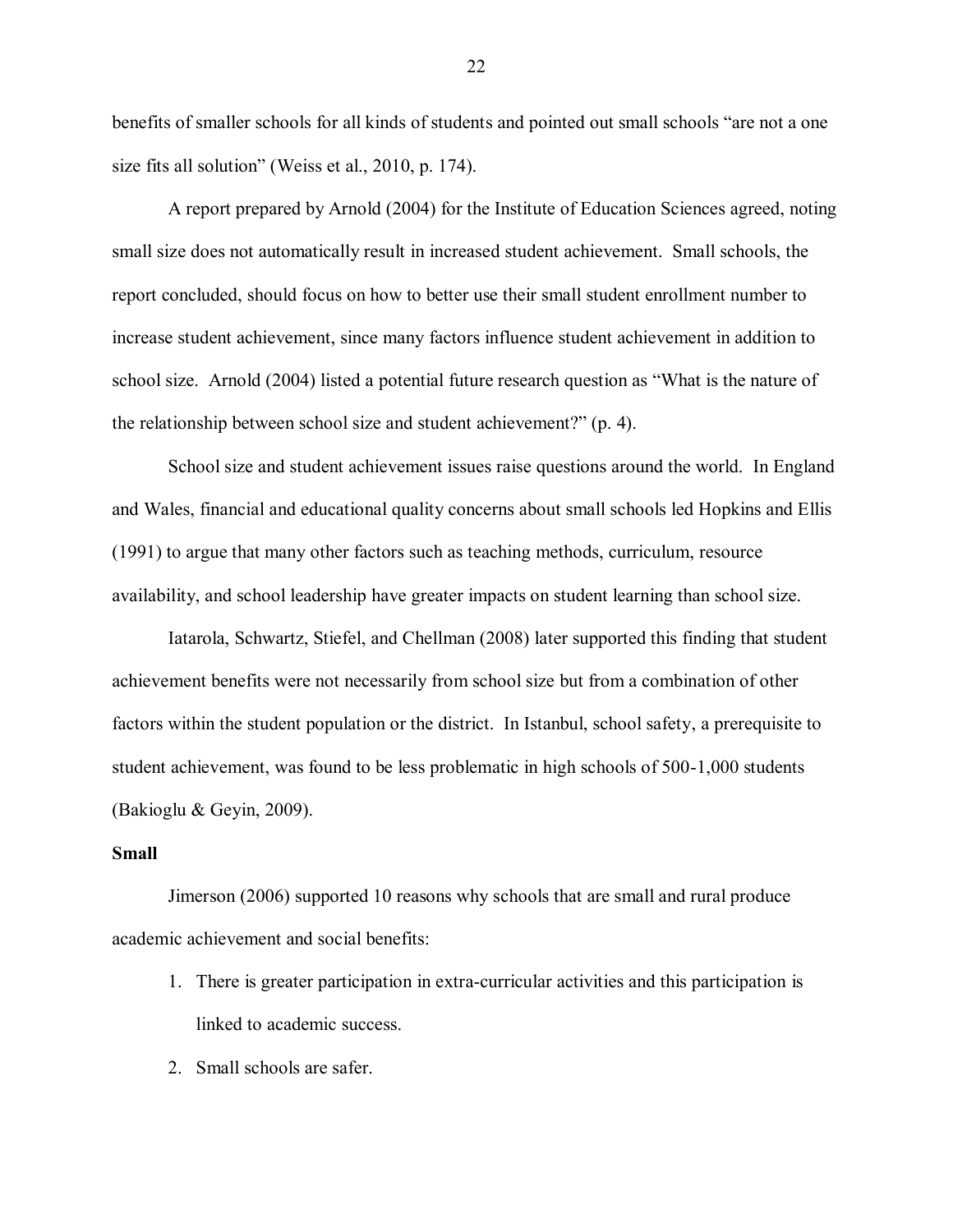- 3. Kids feel they belong.
- 4. Small class size allows more individualized instruction.
- 5. Good teaching methods are easier to implement.
- 6. Teachers feel better about their work.
- 7. Mixed ability classes avoid condemning some students to low expectations.
- 8. Multi-age classes promote personalized learning and encourage positive social interactions.
- 9. Smaller districts usually mean less bureaucracy.
- 10. More grades in one school alleviate many problems of transitions to new schools. (p.

7)

Yet, small schools are facing a plethora of problems in today"s world. Many small towns and rural communities are experiencing new immigration and settling of minority cultures within their communities (Villenas, 2001). The introduction of new cultures can bring tensions raised by differing views of many facets of life including the definitions of parenting and education itself, views which must be reconciled for optimal learning environments to exist (Yeo, 1999). Watts (2012) grew up as part of a Black minority in a small Kentucky town and later returned as a professor in his hometown community college. His experiences have led him to call for small towns to encourage and sustain minority students in education through developing a feeling of community within the educational setting, even if that feeling of inclusion does not exist in the community itself.

The necessity for bilingual education faces small schools and communities as well. As our nation becomes increasingly mobile and more global, and as federal initiatives require accountability for subgroups such as ethnic minorities, small town educators must build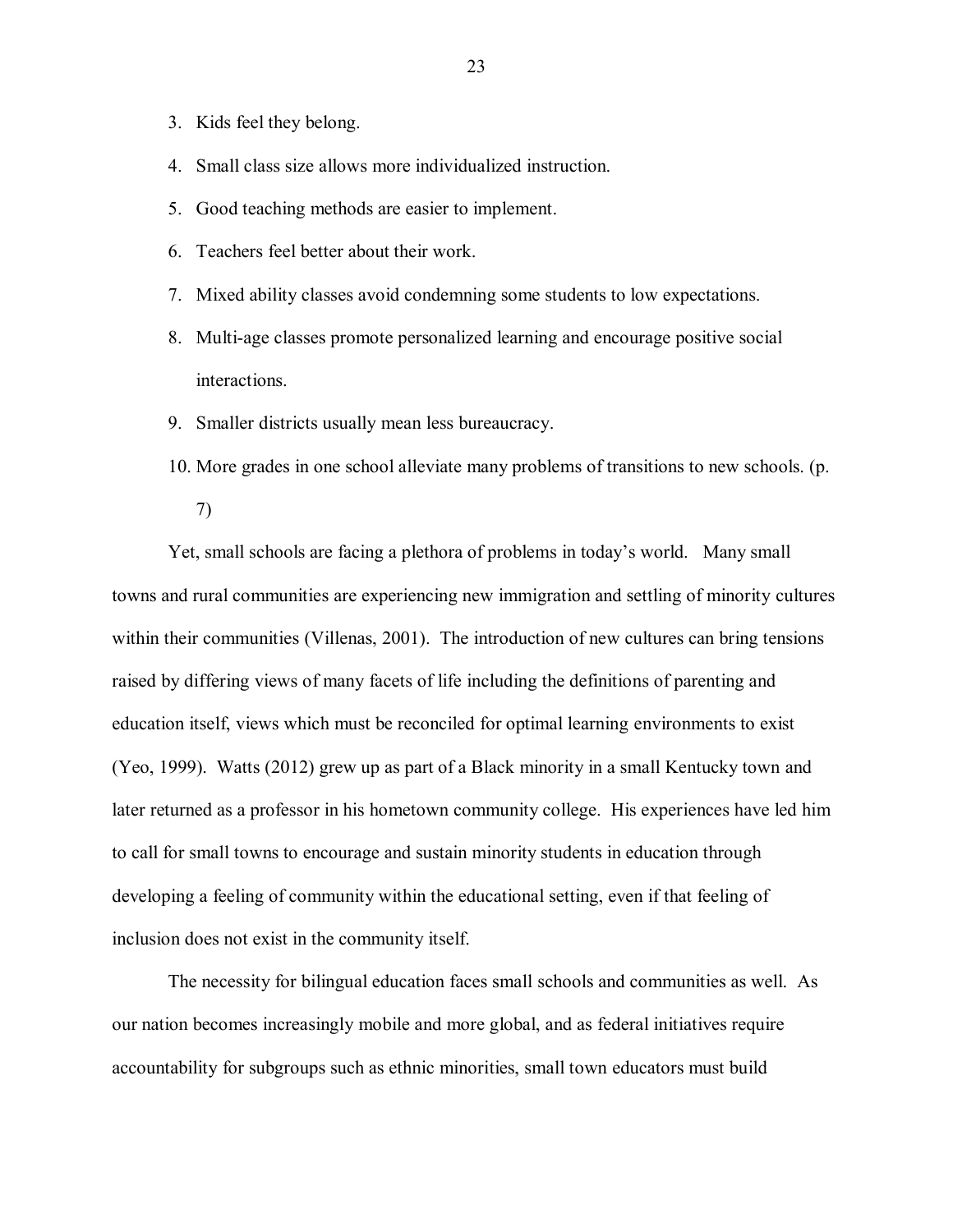programs that support bilingual education, which allows students to find their own place in the local-global landscape while also taking into account the special needs and challenges faced by small town communities (Ngai, 2002).

Social challenges also ripple through small-town student populations. Cronk and Sarvela (1997), in studying small-town and urban student use of cocaine, LSD, inhalants, binge drinking, cigarette smoking of a pack or more per day, and daily alcohol and marijuana use, found overall substance use had declined between 1976 and 1992. However, although urban students showed a higher rate of substance abuse in 1976, by 1992 small-town students had a higher prevalence of alcohol use and excessive cigarette use for both men and women. A 1999 study of 1,950 elementary school students, K-6 in seven different small-sized schools in southern Illinois found students who tried alcohol had eight times the risk of trying cigarettes, and students who tried chewing tobacco or snuff had a 4.4 times greater risk of trying cigarettes (Sarvela, Monge, Shannon, & Nawrot, 1999). The strongest predictor, however, was grade level, with those who had ever tried cigarettes rising sharply to 17.41% in sixth grade. Sarvela et al. (1999), analyzing existing data, found that rural men and women smoked tobacco significantly more than their urban peers. Rural White men also smoked more often than any other group while urban Black men showed the lowest tobacco use rate.

Services for students may be limited in small towns. In a survey of special education teachers across Kentucky, researchers found differences existed between delivery of service in urban districts and rural/small-town districts (Pennington, Horn, & Berrong, 2009). Although some small districts in the study were able to overcome the unique challenges of their small districts, the study indicated that a major obstacle for small districts is the lack of quality teachers. Administrators in rural and small towns experience difficulty in recruiting and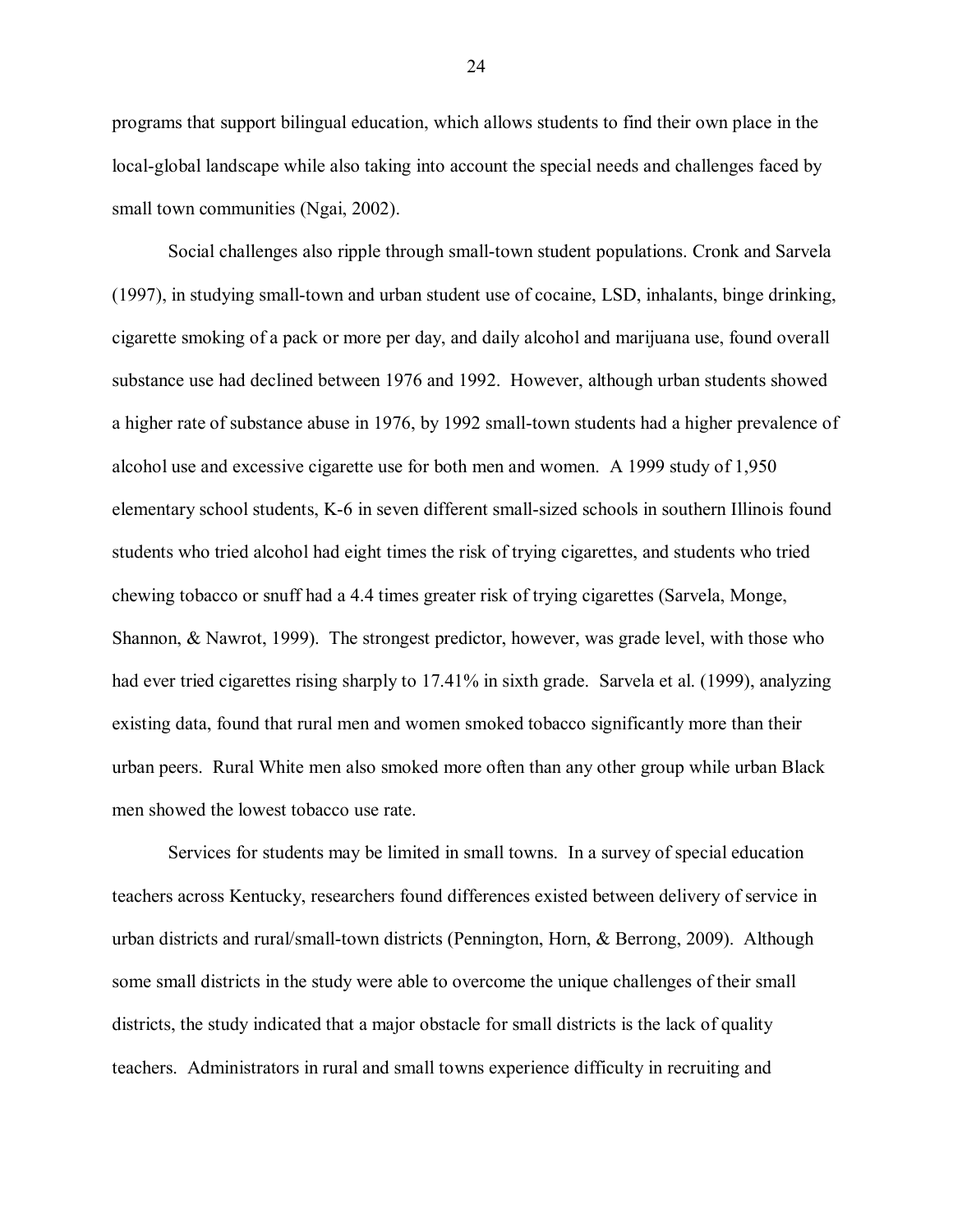retaining qualified special education teachers, because quality teachers are drawn to employment in larger districts with more competitive salaries and community amenities (Lemke, 1995). In addition, the attrition rate in rural and small schools is extremely high, with Helge and Marrs (1981) reporting a special education teacher turnover rate of 30-50% in these schools. New teachers find it difficult, according to district administrators, to adjust to the more remote geographic locations and the sparse populations (Lemke, 1995). Often teachers are also met with challenges in fitting in or adjusting to community expectations

Small towns have been faced, too, with adaptation to changing sexual orientations. Isolated from urban culture, small town lesbian, gay, bisexual, and transgender populations may face rejection by the traditionally heteronormative cultures of small towns (Latchmore & Marple, 2005). In one small Nova Scotia community, Antigonish, a locally initiated, rural community development project opened dialogue for social change and acceptance, hosting the Lesbian, Gay, Bisexual, Transgender Community Safety Initiative. With funding from the National Crime Prevention Strategy, this project, which originated in local student activism, evolved into a program that eventually included service providers, the regional school board, community members, and students.

Small towns worldwide face many of the challenges plaguing American small towns and small rural educational systems. Small schools with enrollments of 200 or fewer students make up 45% of schools in Australia (Halsey, 2011). In 2009, a researcher studied these small schools in order to identify potential improvements for leadership in these schools given the importance Australia attaches to these small schools found in rural areas where the basics of life are produced (Stevens, 2009). Complications that must be addressed include a system in which small-school rural students who complete high school (Year 10 of study) must leave home to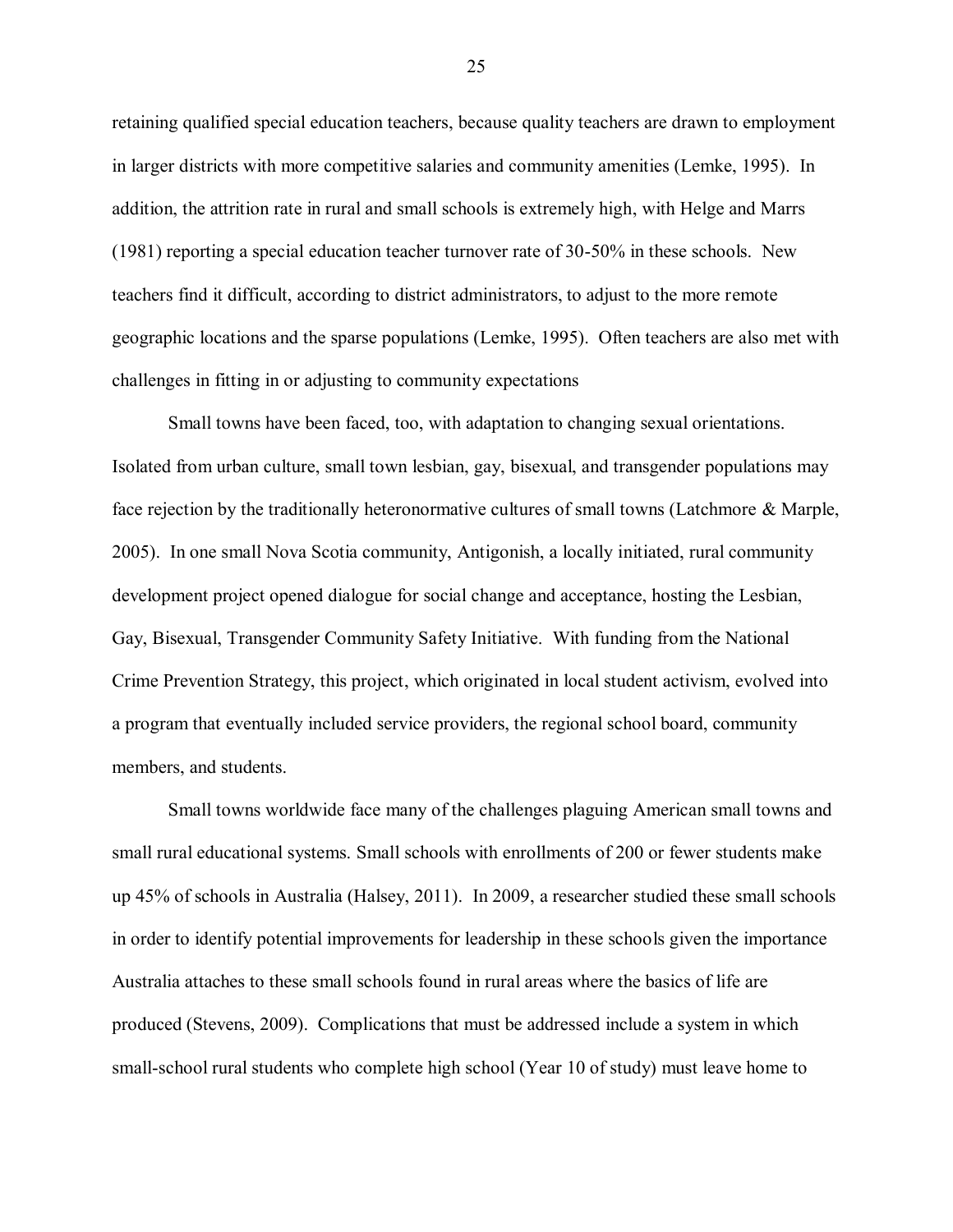enroll in Years 11 and 12 and continue these studies in a larger school in another more urban locality. These diverse findings on the relationship of rural location and school size and student achievement support why rural teachers in small schools see both motivational advantages and motivational disadvantages in small, rural high schools (Hardre, 2010).

As it does in the United States, hiring and retaining qualified teachers who can acclimate to the more isolated environments has presented challenges in Angola. Nsiangengo and Diasala (2009) suggested teacher education must prepare graduates for teaching in rural and small town schools. Angola has developed a network of schools, called Training Colleges for the Teachers of the Future, to train teachers to work specifically in small, rural schools. This not only speaks to the need for high-quality education for all children but also encourages the sustainability of healthy rural communities and educational systems.

Finland, too, is finding it difficult to staff small village schools (Karlberg-Granlund, 2011). Taking a unique look at what made teachers stay in these small schools that were threatened by closure, researchers Boylan and McSwan (1998) found that job satisfaction and an appreciation of the rural lifestyle and environment led teachers to remain in these small schools despite economic advantages in larger schools and districts.

Working toward implementation of *Curriculum for Excellence* in all schools, the Scottish Schools Act 2010 placed very specific boundaries on school size and student populations (Hepburn, 2011). Questioning the ability of small elementary schools to successfully execute *Curriculum for Excellence* and feeling students were at a disadvantage when having fewer peers, the Aberdeenshire Council set the following criteria within which schools must operate:

1. No child should be educated in a school with fewer than three contemporaries (within two school years in either direction).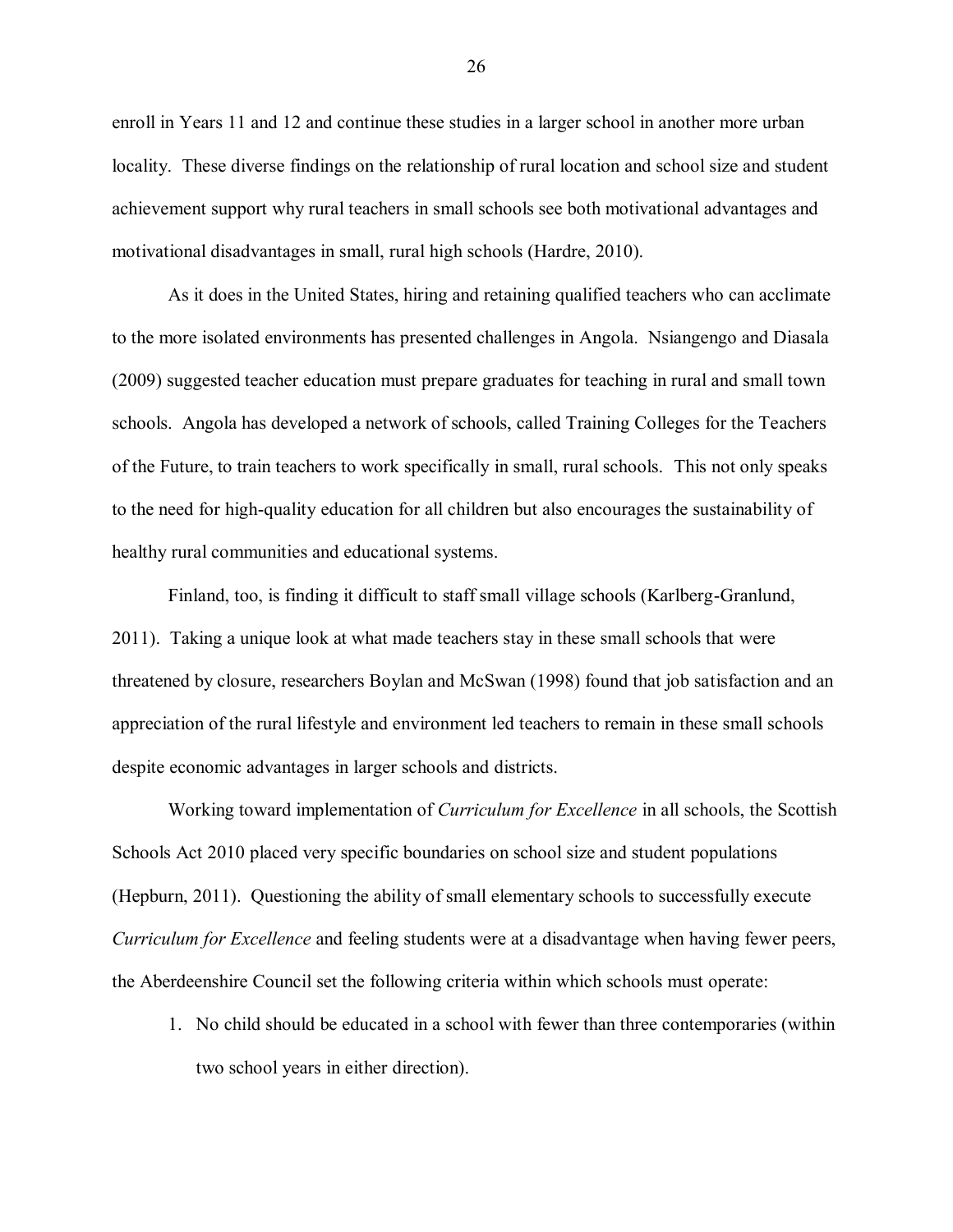- 2. No rolls of 19 or fewer, or at risk of falling below 19.
- 3. No journeys to school of more than 45 minutes.
- 4. No town school at below 66% of its capacity, within a town whose primary schools are at less than 75% capacity overall.
- 5. No school building whose condition or fitness for purpose is categorized level D (below standards). (Hepburn, 2011, p. 10)

Over the last 15 years during China"s School Mapping Restructure (SMR), many small rural Chinese schools have closed or have been merged (Zhao & Parolin, 2011). This reorganization has placed rural students at new disadvantages. Not only do they now face longer transportation times, but their parents face added economic burdens. Researchers Zhao and Parolin (2011) argued that these small schools have a place in educating China's rural students and feel they should not only be retained but refurbished with quality services and facilities.

Corbett (2005), after teaching in small Canadian coastal communities through the 1980s and 1990s, analyzed what he called out-migration from these villages. Findings showed many youth, especially young men, chose to stay in these small villages without education beyond high school. Using an entrepreneurial spirit, most found success in family, economic, social, and cultural capital. Higher education, Corbett found, acted as a sorting out of those who would remain and those who would out-migrate. Diminishing job opportunities in the coastal regions and rising costs of living have raised new questions about the sustainability of the traditional lifestyle villagers have shared for generations. To combat the resistance that existed to higher education, Corbett urged graduates and residents to recognize that education could mean something other than leaving.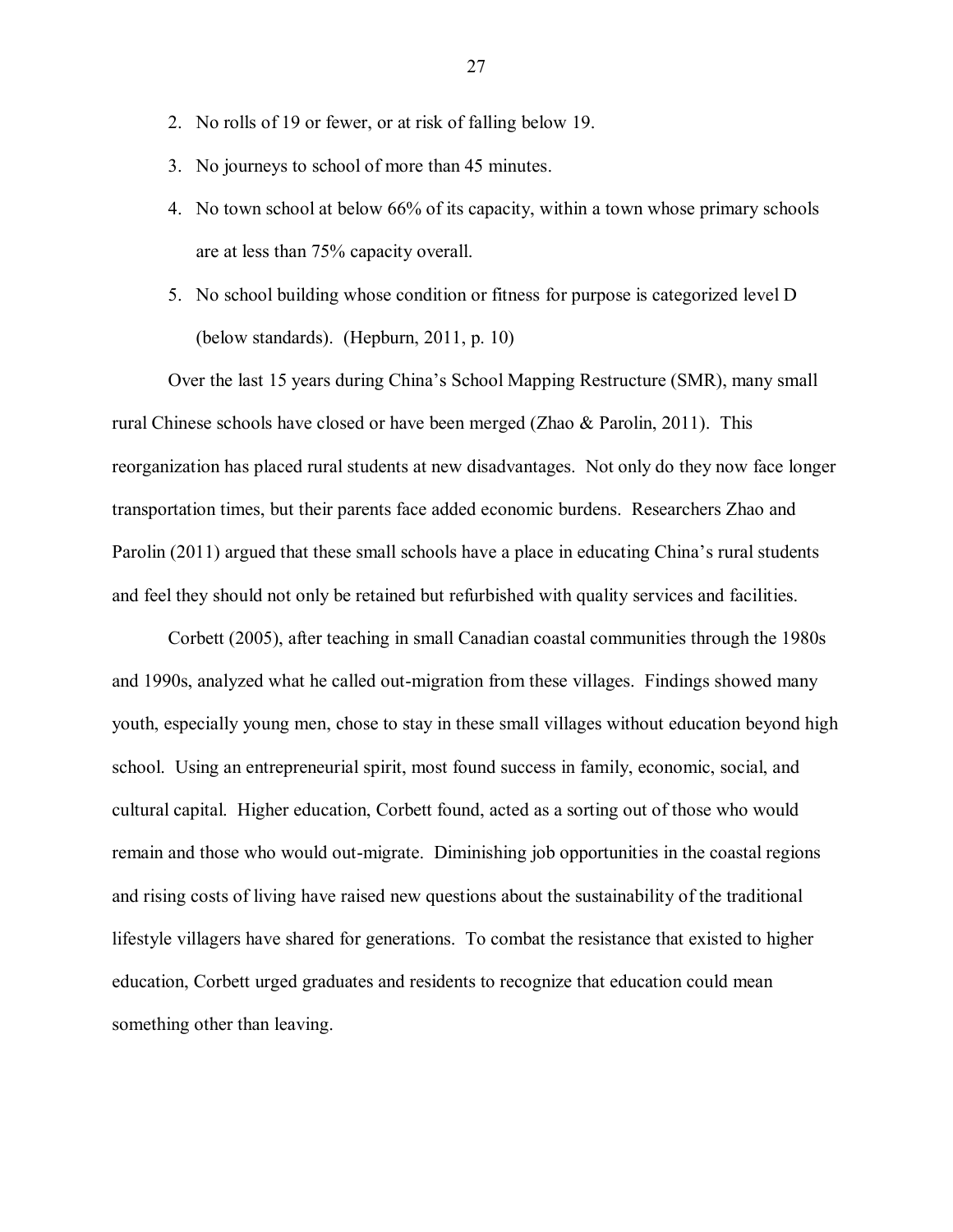Swedish e-learning is revolutionizing delivery of higher education in Sweden (West, 2007). With innovative public policies and a comprehensive infrastructure, Sweden has shortened the distance from remote areas to educational centers. Between 1996-97 and 2005-06 the number of students enrolled in distance education grew from 28,400 to 82,300. In fact, nearly one in five Swedish students participated in online courses. Evolving from an early tradition of distance learning through correspondence courses, which were important, especially in rural areas, today"s virtual classrooms have broadened access to higher education. Some courses are open to students worldwide, allowing global student and teacher interaction. Ireland, too, is looking to technology to shorten distances (McInerney, 2005). Teachers and students together have integrated technology and education, particularly at the elementary level in small communities.

Malaysia, finding urban students enjoyed greater benefits of technology than rural due to lack of rural infrastructures, launched a study of attitudes of secondary teachers towards computers in its rural areas as a precursor to introducing more technology and training for its teachers (Kian-Sam & Chee-Kiat, 2002). Canada has established a digital structure to better education its students in small schools in rural communities through access to virtual classroom opportunities (Stevens, 2006). Secondary students are able to enroll in advanced placement (AP) courses, which offer both high school and undergraduate credit. Other students study online from their remote communities. The introduction of e-learning in small rural Canadian schools has eased tensions in rural communities where declining enrollments have raised questions about school viability. Southwestern Nigeria struggles with equity of resources between its larger urban schools and smaller rural schools, finding that the larger urban schools were better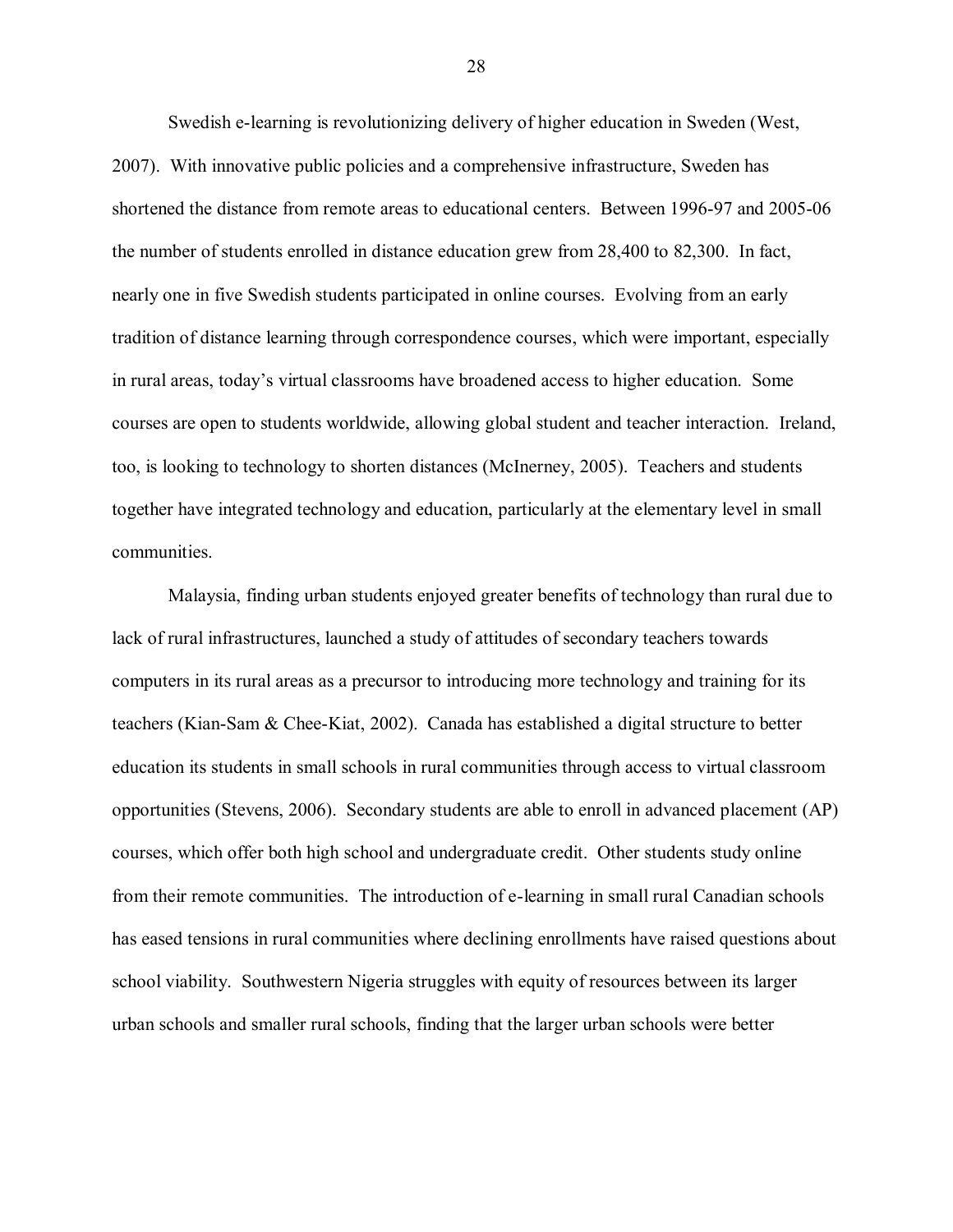equipped with computers for use in teaching and learning than small rural schools (Aduwa-Ogiegbaen & Iyamu, 2009).

China"s *Hong Kong Classroom Environment Scale*, given to 789 students from 18 schools in the Eastern coastal developed areas of China, found significant differences between larger urban schools and smaller schools, with large schools scoring better than middle-sized or county size (Sun & Xie, 2008). Pointing to isolation from new ideas, an imbalance in educational resources, loss of rural student enrollments, and lack of teacher quality in smaller rural schools, Li (2010) argued rural secondary schools in China must be moved to town in order to narrow the disparities and to improve equity of education for all students.

# **Medium**

Like many small schools, the makeup of student bodies in medium-sized schools is changing as well (Myers & Forte, 2008). Wheaton Consolidated Unit School District 200, 25 miles west of Chicago, Illinois, has grown more diverse since 2003. In 2008, White student enrollment had fallen by 10% in the previous five years but African-American and Latino enrollments were up. The number of Asian students had grown as well.

The integration of multiple ethnicities into suburban schools in Hartford, Connecticut, has been hastened by the Connecticut Supreme Court's directive that racial and ethnic isolation in Hartford's schools must end (Parker  $\&$  Stone, 2010). Although the state already hosts an Open Choice program that allows inner city students to transfer to more desirable suburban schools, its program is limited. In 2010, a total of 2,418 Hartford, Connecticut, students applied for transfer to suburban schools through the Open Choice program, while suburban Hartford schools made only 126 new student spots available. The Connecticut Supreme Court ruling sought to correct this inequity.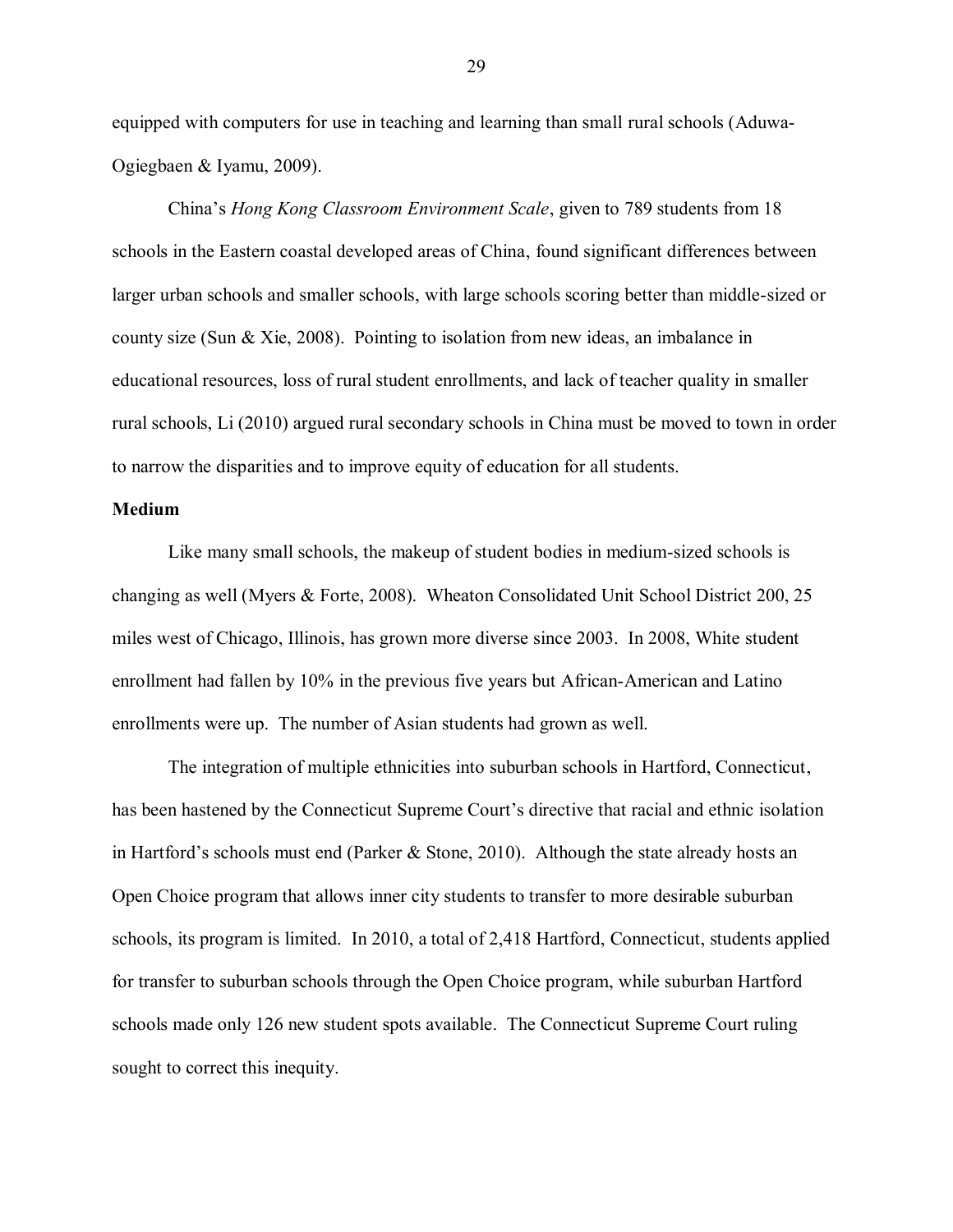Looking for advantages or disadvantages of school settings, an early 1996 study by Keith, Keith, Quirk, Cohen-Rosenthal and Franzese analyzed both the levels and the effects of parental support and involvement in rural, suburban, and urban settings. Their findings suggested parents were no more or less involved in rural, urban, or suburban settings. In addition, parental involvement had the same effect on these small, medium, and large schools. Finally, Keith et al. found that students in rural, urban, and suburban settings showed similar levels of academic achievement at the eighth-grade and 10th-grade levels.

Flaxman (2003), noting a growing achievement gap existed in middle-income suburban schools, particularly in high-achieving schools, turned to recent research that had studied the experiences of racial and economically disparate students in suburban schools for answers. He noted that the R. F. Ferguson (2002) study of minority student achievement in suburban schools argued classroom practices should be altered in order to encourage low achieving students. Schools should also identify and provide interventions for specific skill and knowledge deficits of particular groups. The Ogbu (2003) study of Black American students in affluent suburban schools, however, pointed to minority students' lack of participation in opportunities available to them as a reflection of their identification with their marginal position in American society. Ogbu proposed altering schools" approaches by developing caring interventions designed to provide encouragement and support in altering students' self perceptions as a pathway to student successes.

Seeking explanations for the widening achievement gap between medium suburban and large urban settings, Brown, Anafara, and Roney (2004), in a study of high-performing suburban middle schools and low-performing, urban middle schools suggested contrasts between the two settings that impacted student achievement go beyond the traditional explanations of SES and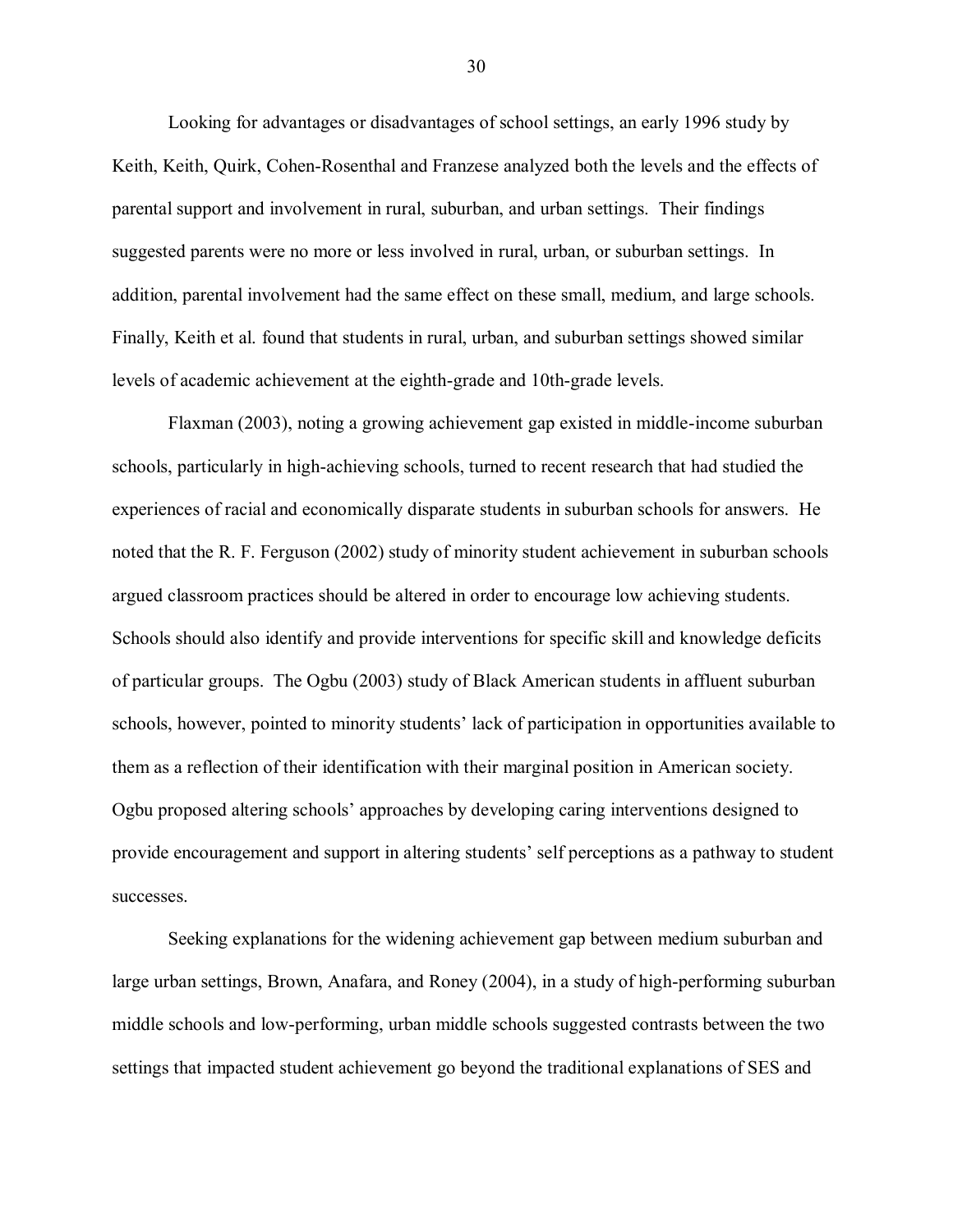funding. Their findings suggested the factors of teacher efficacy, curriculum articulation, high expectations, instructional leadership and professional collegiality are also primary factors affecting student achievement.

Others have explored the disparity between student achievement in small rural schools and student achievement in medium suburban schools. Courrege (2012) pointed to the Carsey Institute of Durham, New Hampshire, study, entitled "Mathematics Achievement Gaps Between Suburban Students and Their Rural and Urban Peers Increase Over Time," which surveyed 22,000 children between 1998 and 2006. Looking at whether geographic location of schools impacts student achievement, the study found rural students had lower math achievement. The study found in addition to SES, parent education levels (usually lower in rural areas), lack of preschool experiences, and fewer resources for things such as teacher salary, teacher training, and technology were limiting factors in students" opportunities to learn math in rural locations.

These findings contradict Fan and Chen"s (1998) study results, which showed students from rural schools performed as well as, if not better than, metropolitan students in math, science, reading, and social studies. This extensive study used a nationally representative study of 24,500 students in Grades 8, 10, and 12 in the four learning areas. Adjustments were made for SES and analyses were done separately for the ethnic groups of White, Black, Hispanic, and Asian. Comparisons were also divided by the four major geographic areas of the Northeast, Midwest, South, and West. Fan and Chen noted also that the concerns regarding disparities in student achievement in rural, suburban, and urban settings is an international issue with research studies comparing the student achievement from these settings being conducted in multiple nations including South Africa, Nigeria, Australia, India, and Peru.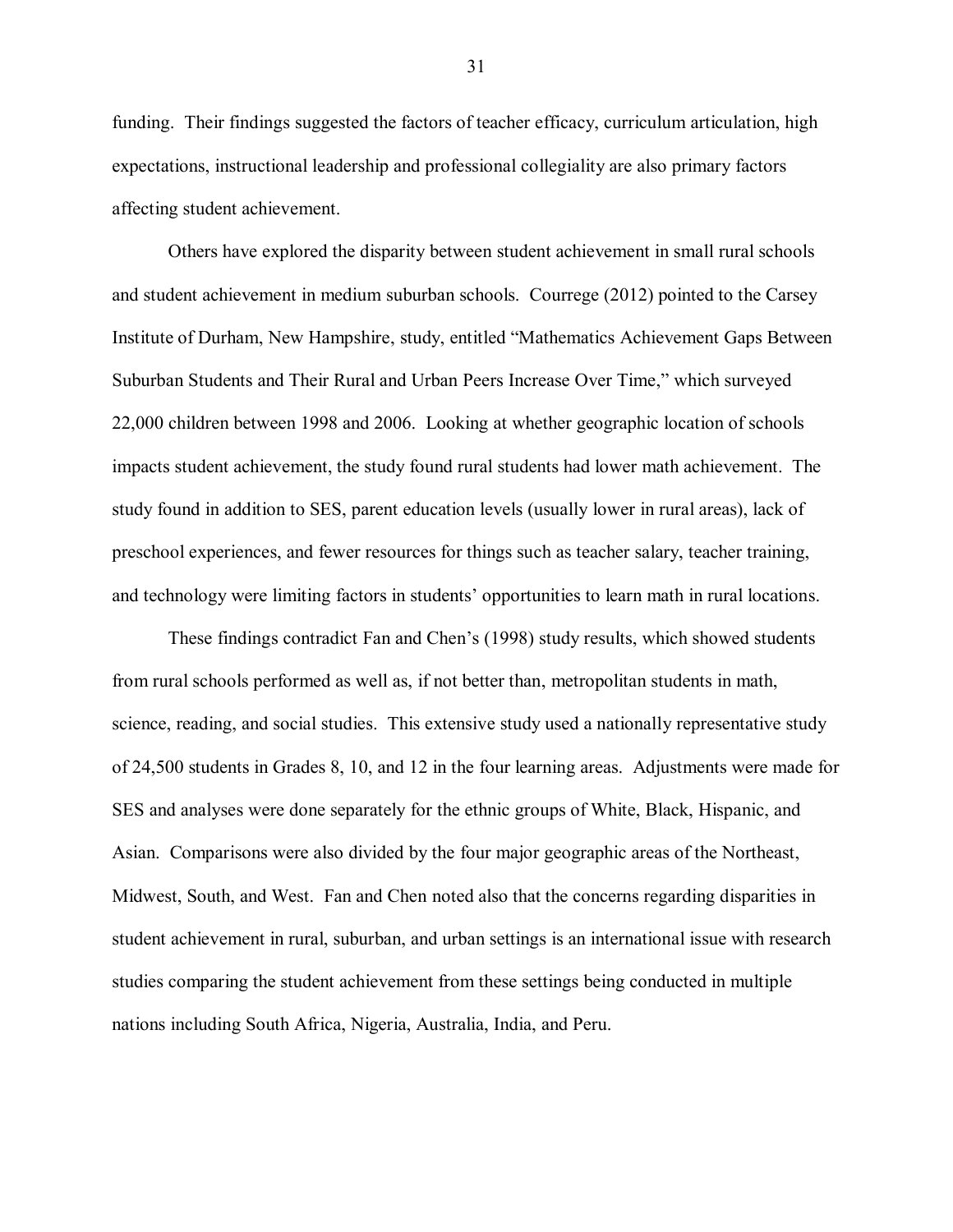Shifting demographics have also created problems. Growing numbers of minority students have entered student bodies in predominantly White, middle class, and well-funded suburban schools (Bancroft, 2009). This has led to the problem of mostly White teaching and administrative staffs working with minority populations whose behavior and learning differences they do not understand, and for which they are not trained to handle effectively (Chaney & DeGennaro, 2005). The explosion of ELL's entering suburban schools has made this problem an even greater challenge (Field, 2008).

### **Large**

America"s large schools have multiple roots. Conant"s two books, *The American High School* in 1959 and *The Comprehensive High School: A Second Report to Interested Citizens* in 1967, accelerated the push for school consolidation, as he argued small schools could not keep up with the academic rigor required to complete in the world and, among other things, win the Russian and American space race (Cotton, 1996b; Pittman & Haughwout, 1987). Conant (1959) claimed that the small high schools that dot the American landscape were the number one problem in American education and advocated for their elimination. Conant"s (1967) second book further popularized consolidation as a solution which would make the American education system more cost effective and supply its students with a wide and varied curriculum. In addition to consolidation, a baby boomer explosion of school-age population after World War II made it necessary for urban schools to grow much larger, very quickly. Further intensifying school size growth, just as baby boomers hit the classrooms, waves of immigrants also contributed to the rapid rise in urban school populations (Cotton, 1996b).

As the United States neared the late 20th century, the push for consolidation continued (Schoggen & Schoggen, 1988). Large schools served Americans" desire for efficiency,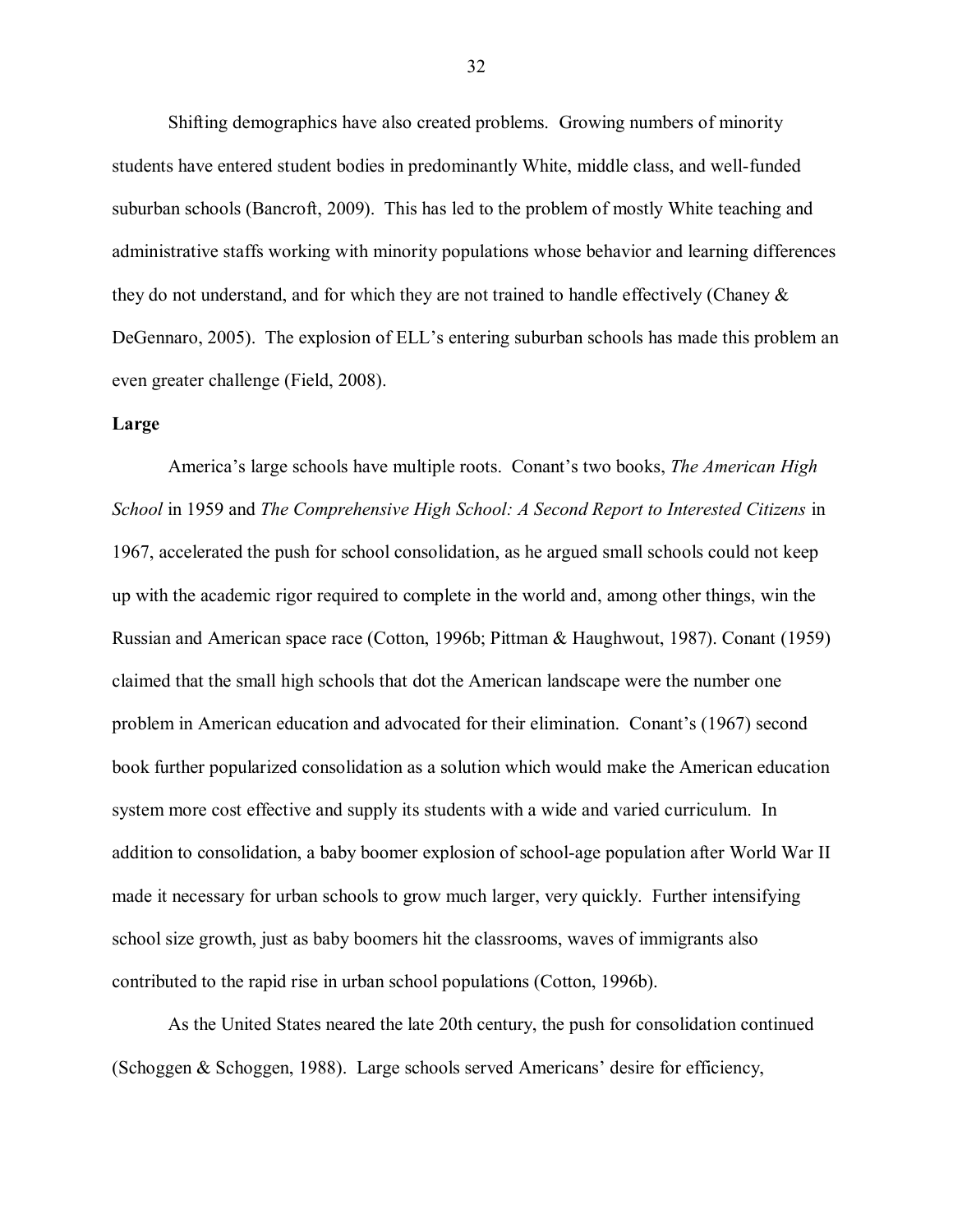economies of scale, and supported American"s pervading idea that bigger was better (Allen, 2002). Densely populated cities such as Los Angeles and Miami developed high schools with enrollments as large as 5,000 students, as large, urban schools of one, two, or three thousand became common. This thrust of creating a network of large, urban high schools served to feed a national desire for specialization, depersonalization, and standardization in an effort to produce maximum human capital most efficiently. Few reform movements have succeeded so well (Lee & Smith, 1995).

In the late 20th century, however, the glory days of very large highs schools, which seemingly touted the Americanization process for producing citizen-workers (Allen, 2002), began to wane (Irmsher, 1997). McKenzie (1983) found size and cost analyses did not hold true. He provided research which established a U-shaped relationship between school size and average per-pupil costs. In this U-shape, per-pupil costs declined up to a point as enrollment increased, but saving minimized and then rose with further school growth. Later researchers blamed the added costs of multiple layers of administrators and staff necessary to educate, organize, and control large numbers of students for this eventual rise in cost (Gregory, 1992; Robertson, 1995).

Research, however, is inconsistent in its findings concerning student achievement and large urban school size. With about half finding there is no significant difference in large and small school student achievement and half finding small schools offer higher student achievement, Cotton (1996b) argued it is safe to say that small school achievement is at least equal to large school achievement. Rudy Crew (2010), past chancellor of New York City Schools and past superintendent of Miami-Dade County Schools, argued student achievement is much less affected by size than by instruction and finds large schools add value to student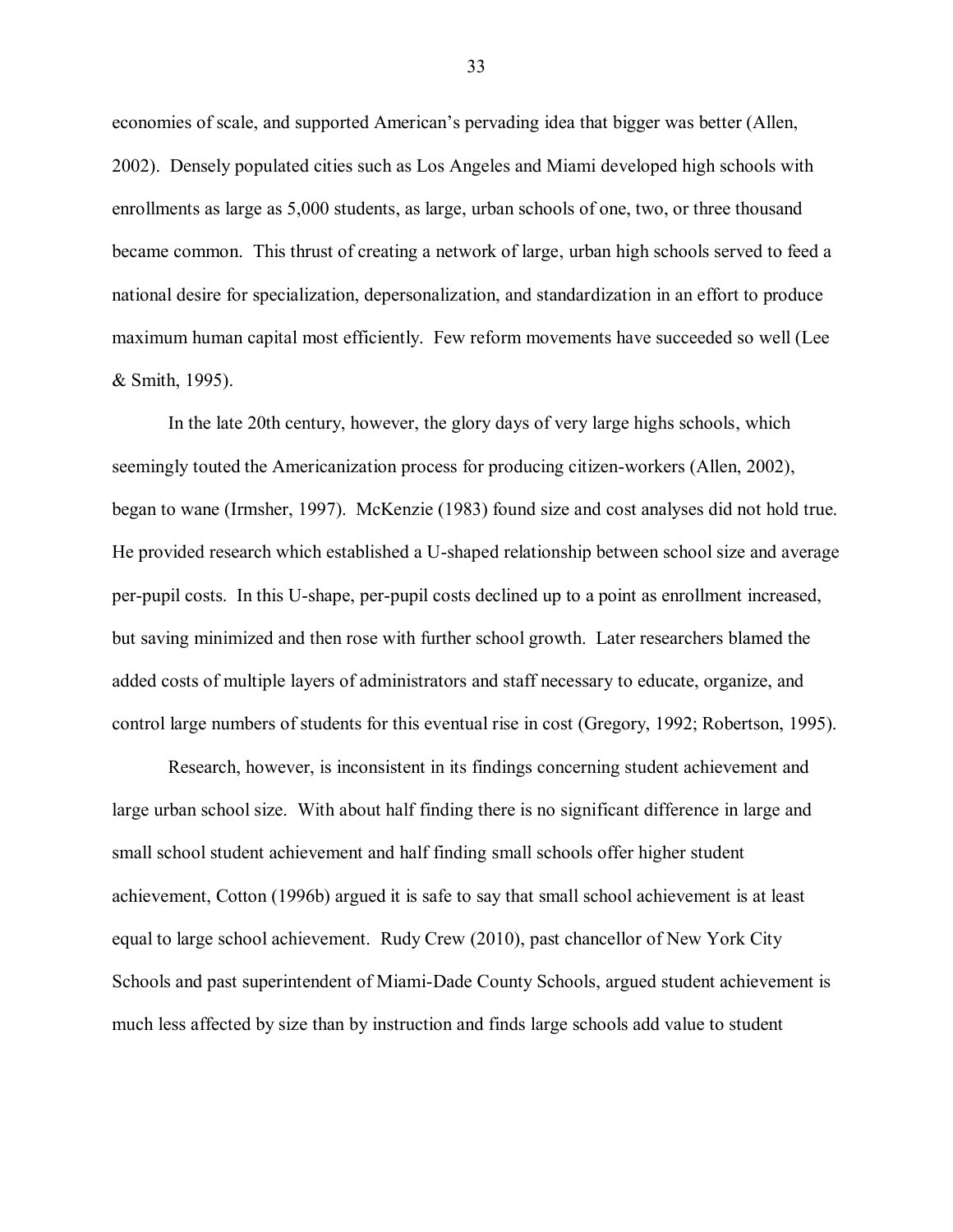achievement because they can offer wide ranges and greater breadth of curriculum and program options.

In 2000, Evanston Township High School, with an enrollment of 3,100 students, offered this breadth of curriculum with four years of Latin, German, Hebrew, and Japanese and two years of American sign language as well as the more common languages such as Spanish and French (Allen, 2002). Laura Cooper, assistant superintendent for curriculum and instruction, noted Evanston was diverse with a student population of 50% White, 39% Black, and 11% other minorities, with 25% low-income families (as cited in Allen, 2002). One key, Cooper pointed out, to making sure students do not become lost in all these choices is to limit choices (Allen, 2002). Courses that lacked rigor were deleted from course offerings, ensuring freshmen and sophomores were on track with core courses. Evanston also made this large school seem personal by establishing home bases where one teacher meets with the same group of 15 students each morning for the four years they are in high school.

Urban schools serve a disproportionate number of minority and poor students who are at greatest risk of academic failure (Wang, Haertel, & Walberg, 1998). These urban minority and poor students tend to have numerous factors that put them at risk for school failure, such as homelessness, neighborhoods characterized by crime, violence, drugs, and socio-cultural factors including discrimination and racial and language barriers (Holcomb-McCoy, 1998). Noquera (2001) pointed out racial and minority students in large urban schools often feel powerless and feel their language and cultural heritages are deficits. Special education programs are often overloaded with these disadvantaged students (D. L. Ferguson, Kozleski, & Smith, 2001). Urban schools also face a situation in which parents become adversarial rather than partners in their children's educations (Huang & Gibbs, 1992). The effects of socio-cultural-political forces that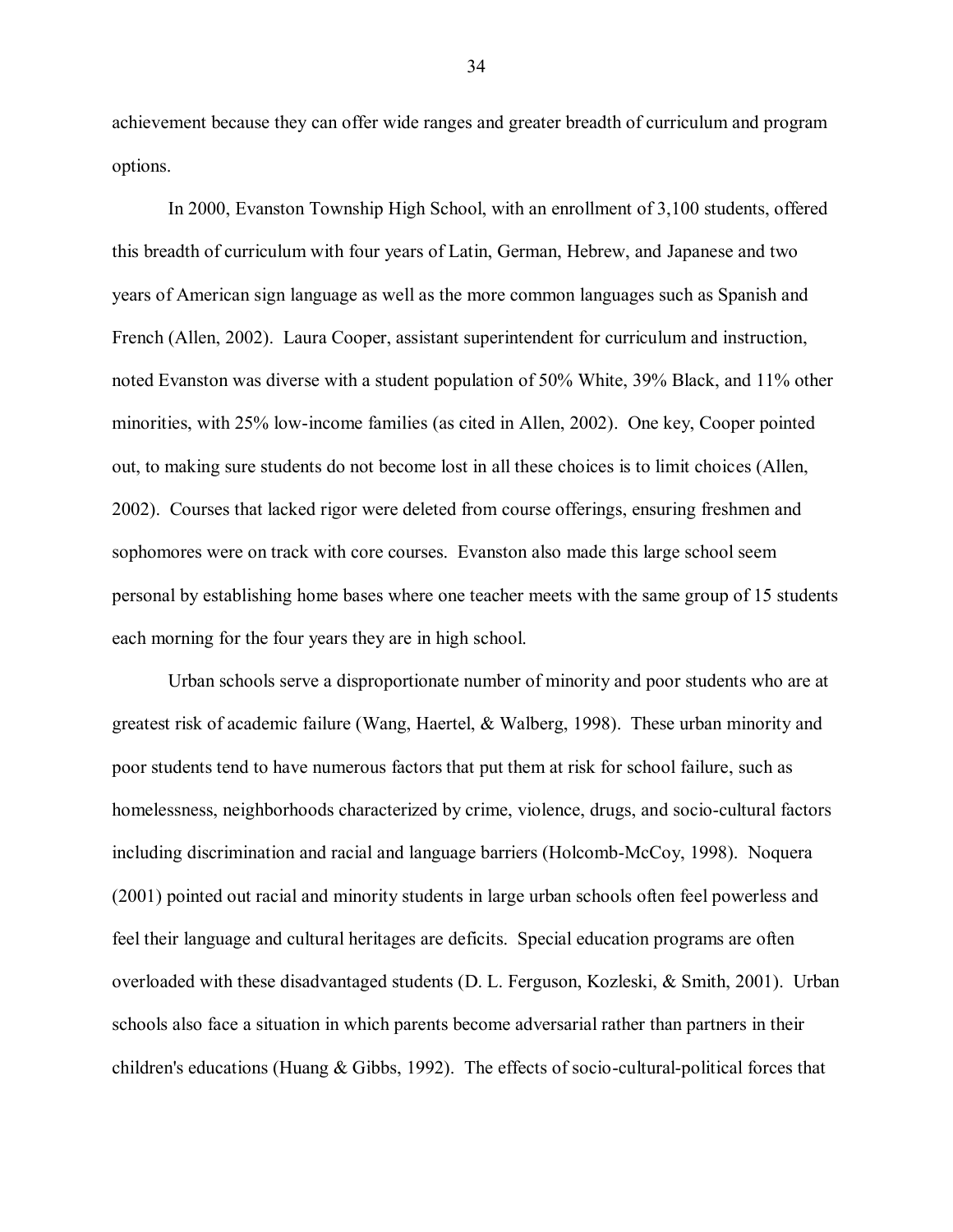face urban minority and disadvantaged students face are equally harmful to high-performing and low-performing students (Herbert, 1999).

Pittman and Haughwout (1987) found large high schools experienced higher dropout rates, finding that for every 400 student increase in the student body the dropout rate increased by 1%. Raywid (1996a), in her thorough examination of relevant literature and 22 schoolswithin-schools, found higher dropout rates in large schools were coupled with lack of student identify with the larger school and chronic low attendance rates. Meier (1995) pointed out although larger schools offer more specialized programs for disadvantaged or disabled students, the students are likely to feel distanced from the school community, further complicating the lack of commitment or identification with the school environment.

Violence, too, is a part of large urban school settings. Comparing crime at small high schools (300 or fewer students) with crime in larger schools (more than 1,000), the U.S. Department of Education found that large school campuses had 825% more violent crime, 394% more fights, and 378% more theft (Hart, 2006).

Large urban schools, though, can foster resilience in these students, helping them find academic and social success (Benard, 1991). Establishing caring and supportive adult relationships can build this resilience in students. High teacher and parent expectations, challenging educational curriculum, and enrichment programs such as Saturday and summer programs can work to create a sense of belief in an ability to succeed and in self (Herbert, 1999).

Benard (1991) noted multiple ways risk factors are reduced through these supportive relationships:

1. Children are less impacted by the effects of risks with which they have come in direct contact.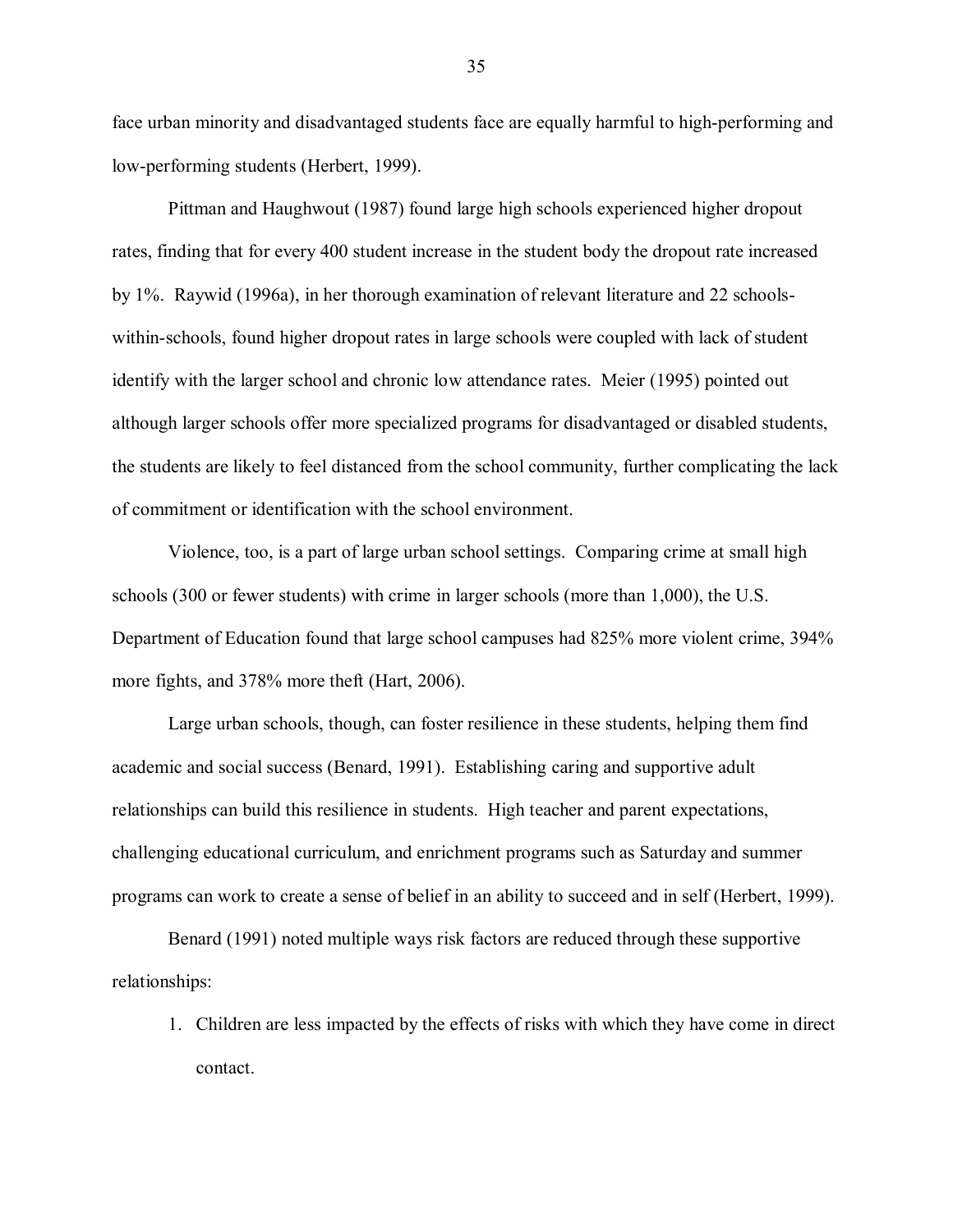- 2. The danger of exposure to the risk is reduced or the risk itself is modified.
- 3. Children's self-efficacy and self-esteem are enhanced.
- 4. Children are provided with opportunities for meaningful involvement in their environments. (pp. 13-18)

Although students in large urban schools face multiple risk factors, research supports that students in high-poverty, high-minority schools can find academic success (Education Trust, 2001). The Education Trust (2001) identified 4,557 high-minority and/or high-poverty schools as high-performing. Common threads among these schools included high expectations, rigorous curriculum, extra support for students who needed it, and strong family/community/school partnerships. These partnerships build social capital, resources stored in human relationships, from which the families and students can draw to help the student find success (Epstein  $\&$ Sanders, 2000).

### **Socioeconomic Status**

Although much disagreement can be found among researchers concerning school size and student achievement, many find common ground in stating disadvantaged students benefit from small schools (Cotton, 1996a; Fowler & Walberg, 1991; Howley & Bickel, 1999; Lee & Smith, 1997).

Since the mid-1950s, large consolidated schools with thousands of students have become common (Irmsher, 1997). When these consolidations first took place, student populations in urban schools were largely middle-class students (Howley, 1994). Today, urban population patterns have changed, filling student populations in inner city schools with impoverished, disadvantaged students. Although Howley (1994) reported students from high SES benefit from larger schools, Lee and Smith (1997) found low-SES disadvantaged students along with minority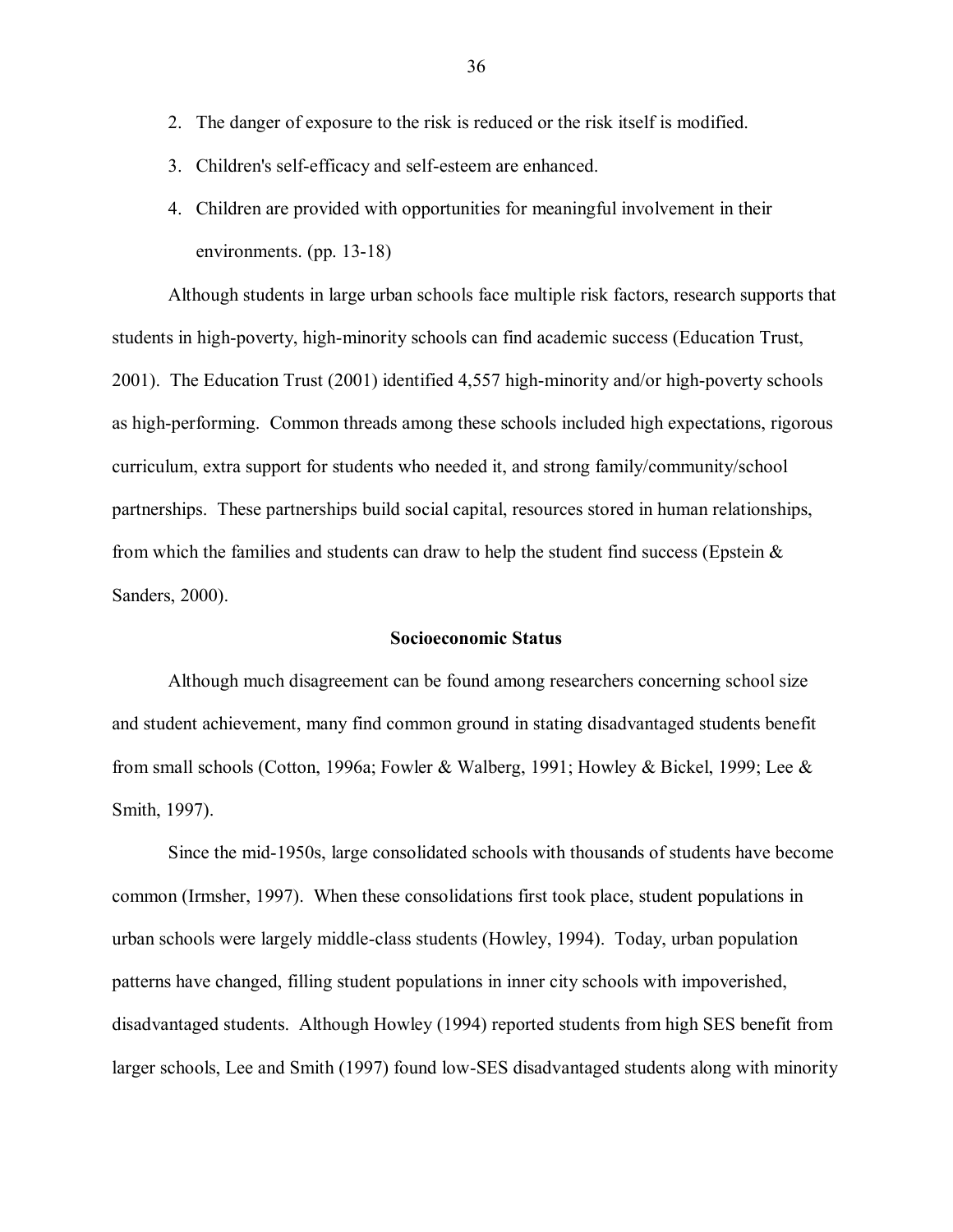students are better served by small school size, and the projected economy of scale savings did not materialize because large schools required more layers of administrative and support staff, which ate up cost savings.

Fowler and Walberg (1991) found that the most consistent variable associated with the negative outcomes was low district SES. School size became the next most significant variable in this inverse relationship between school size and student outcomes. Beck and Shoffstall (2005), while studying school size and student achievement in an analysis of Grades 3-8 Illinois Standards Achievement Test scores, found SES characteristics showed a strong relationship with student scores. A combination of SES, ethnicity, and property values within districts explained 70% of variance in school outcomes. Lee and Smith (1997) noted school size was most important for the most socioeconomically disadvantaged, finding that student achievement declines substantially when the size of high school students attend is higher or lower than Lee and Smith"s ideal of 600-900 students.

Matthew Project results (Howley & Bickel, 1999) showed small school size reduced the negative effects of poverty for all grade levels studied, for all analyses in the study, and for different sorts of achievement. Smaller school size reduced the negative effects of poverty with an average benefit between 30 and 50% reduction and as high as 67% reduction. Cotton (1996a), too, found the economically disadvantaged as well as minority students benefited most from small schools. Researchers Khattri, Riley, and Kane (1997) demonstrated poverty is pivotal in both urban and rural areas in placing students at risk of educational failure.

#### **English Language Learners**

ELL students make up the fastest growing segment of the U.S. public school population (National Clearing House for English Language Acquisition, 2007). As public school educators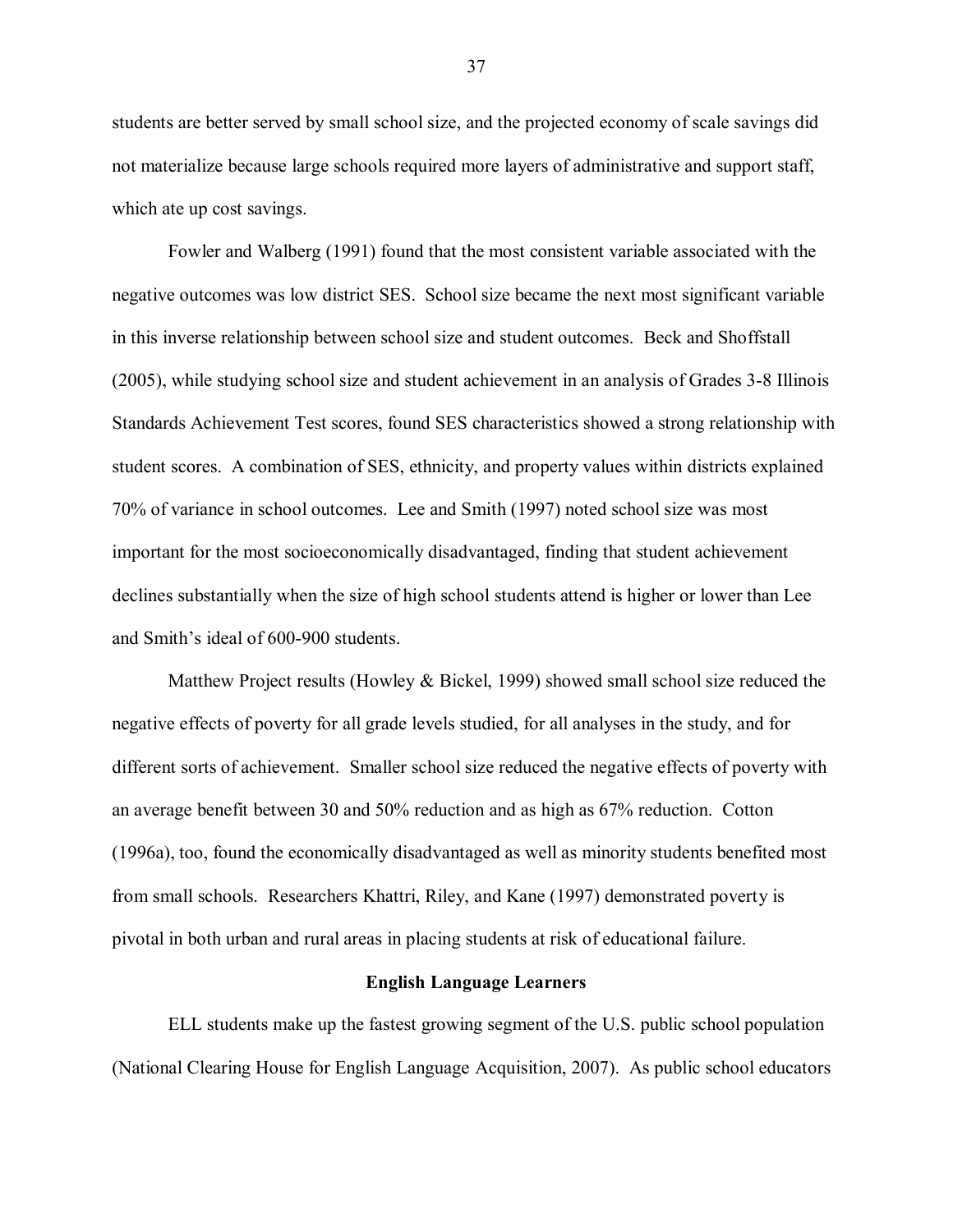experience this increase in diversity, they are also encountering the intensified federal accountability for student academic achievement under the No Child Left Behind Act of 2001*.* Public school educators are now held accountable for the academic performance not only of the general student population but alsofor subpopulations, including this burgeoning ELL student population (Brooks & Thurston, 2010).

Guaranteeing ELL students have equal access to quality education, however, challenges our educational system. The 2005 National Assessment of Educational Progress (NAEP) report revealed only 29% of ELL students in Grade 8 scored at or above the basic level in reading and math (NAEP, 2005). Creating a program that successfully educates ELLs has required selfexamination by educators. The feeling *good teaching is good teaching* perpetuates the perception that what works for one student will work for another, dismissing the need for culturally relevant instruction (Gay, 2010; Ladson-Billings, 2009). Perez and Holmes (2010) noted culturally and linguistically diverse students need instruction that addresses four major areas in order to gain English language skills: sociocultural, linguistic, academic, and cognitive dimensions. Much of the difficulty lies in ELL students facing the dual tasks of accessing and learning content-area-specific curriculum while also mastering linguistic strategies, academic vocabulary, and structures of the English language (Laija-Rodriguez, Ochoa, & Parker, 2006; Mercer & Rueda, 1991).

Researchers have also noted ELL students vary widely in their level of English proficiency, requiring that each learner"s level of English proficiency be a consideration in making educational plans for language acquisition (Krashen & Terrell, 1983; Perez & Holmes, 2010). This involves acknowledgment and understanding of sociocultural factors in the ELL student"s life, such as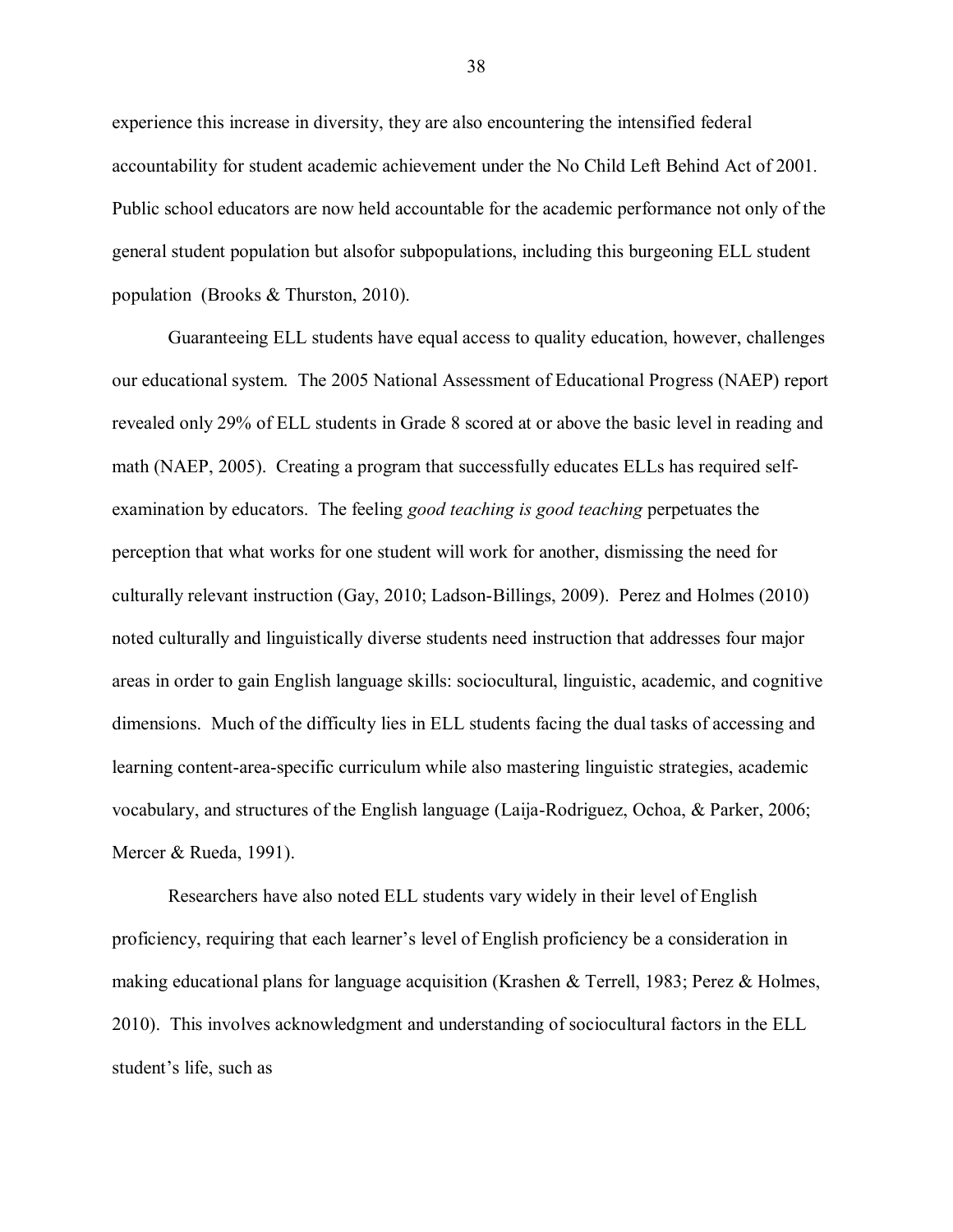- 1. How has the student been socialized to literacy based on culture/family background?
- 2. What type of resources and literary experiences has the student had within the home?
- 3. How is language perceived/defined, and how does this fit the teacher/school"s definition? (Herrera, Perez, & Escamilla, 2010, p. 21)

Answers to these questions can be used to develop instruction that will lead to literacy skills and experiences that can build a bridge between the student's current knowledge and the goals of English language building and engagement in content-area curriculum. Other problems facing ELL students include backgrounds of limited formal education and interrupted schooling (Perez & Holmes, 2010). These backgrounds can lead to lack of student engagement in learning. Perez noted teacher and student engagement is vital in creating a learning environment that motivates the ELL student. Students must feel safe in expressing ideas or opinions in the classroom. This includes both those students with very little educational background as well as those who bring with them valuable formal and informal academic experiences. Preassessment is one measure that can enhance teachers" understanding of student needs, and this in turn allows teachers to find the optimal starting point and methods of instruction. Preassessment also enables teachers to facilitate student connecting of prior knowledge and experiences to current learning.

Educators are faced, too, with determining if student difficulties stem from learning disabilities or from their limited comprehension of the English language (Gersten & Woodward, 1994). In many instances, in locations experiencing large numbers of recent immigrants, classroom teachers feel overwhelmed and have quickly turned to special education programs for support. Mercer and Rueda (1991) pointed out both students and teachers experience difficulties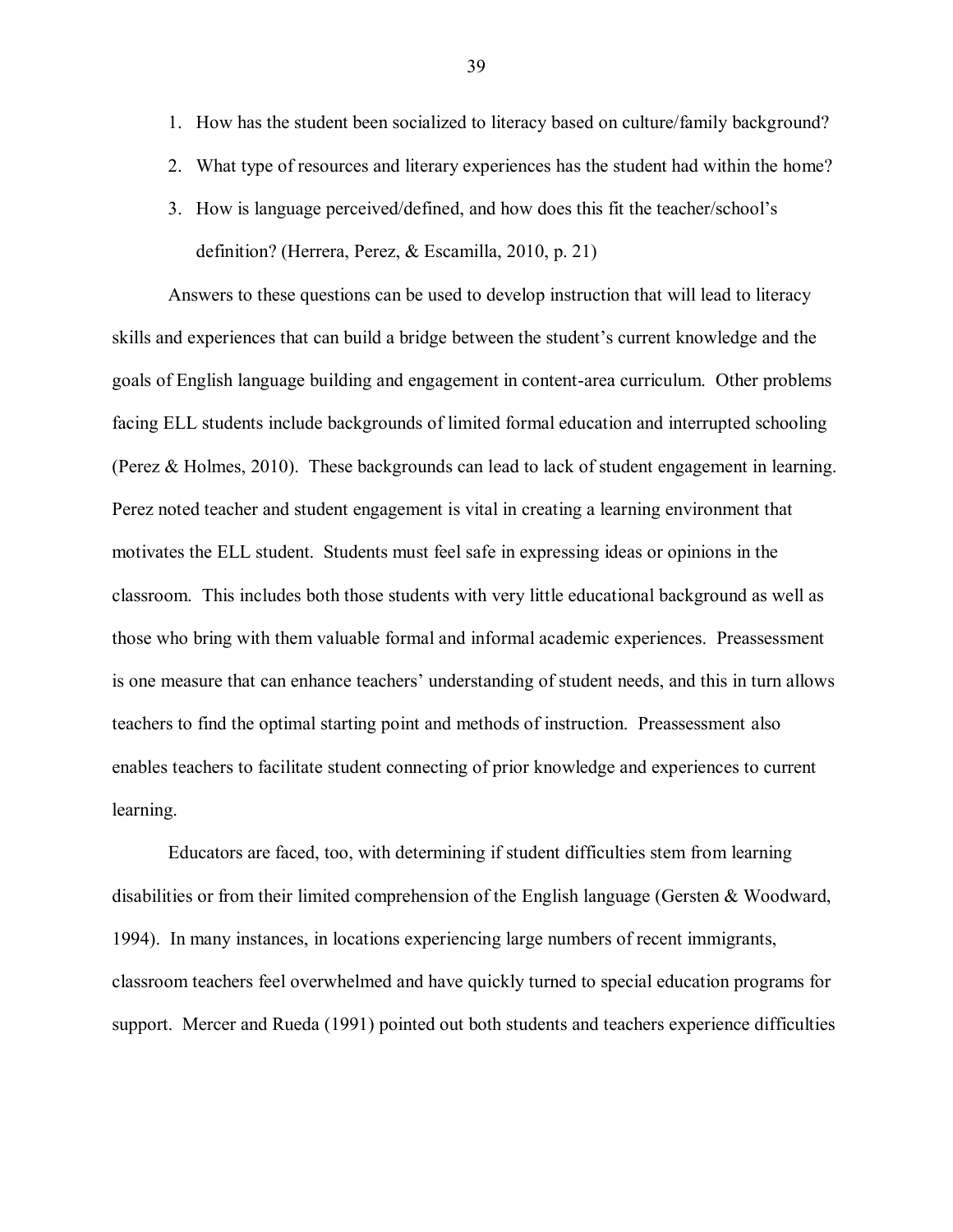in coping with the enormity of obstacles facing ELL students, sometimes leading to inaccurate placement of ELL students in special education classes.

Research-based strategies, however, can be effectively implemented to successfully support ELL student learning. Huerta and Jackson (2010) noted educators must keep in mind that even if ELL students cannot read or write English very well, they can all think. Promoting literacy in written and spoken language allows teachers to lead students into deeper understanding and encourages the development of higher order thinking in curriculum content areas.

School professionals, though, need access to research-based information. A deficit of research hampers educators working to support ELLs (Brooks & Thurston, 2010). As the culturally and linguistically diverse student population in U.S. public schools continues to increase dramatically, the need for finding ways to close the achievement gap that exists between ELLs and native English speakers grows. This urgency is driven home by the fact that in 2007 21% of children between the ages of 5 and 17 spoke a language other than English in their homes (Brooks & Thurston, 2010).

Researchers Gass and Alvarez-Torres (2005) found language acquisition is supported by classroom conversations. This supports Vygotsky"s (1978) findings that language is learned through interaction with more knowledgeable peers or experts. Lyster and Izquierdo (2009) also found the interaction between language learners and native language speakers builds language. The process of language learners talking in a second language, then modifying what they say when the listener does not understand them, helps language learners build native-like speech patterns and expressions of thought. The connection between classroom interaction and improved reading comprehension is also supported in the findings of Kamps et al. (2008).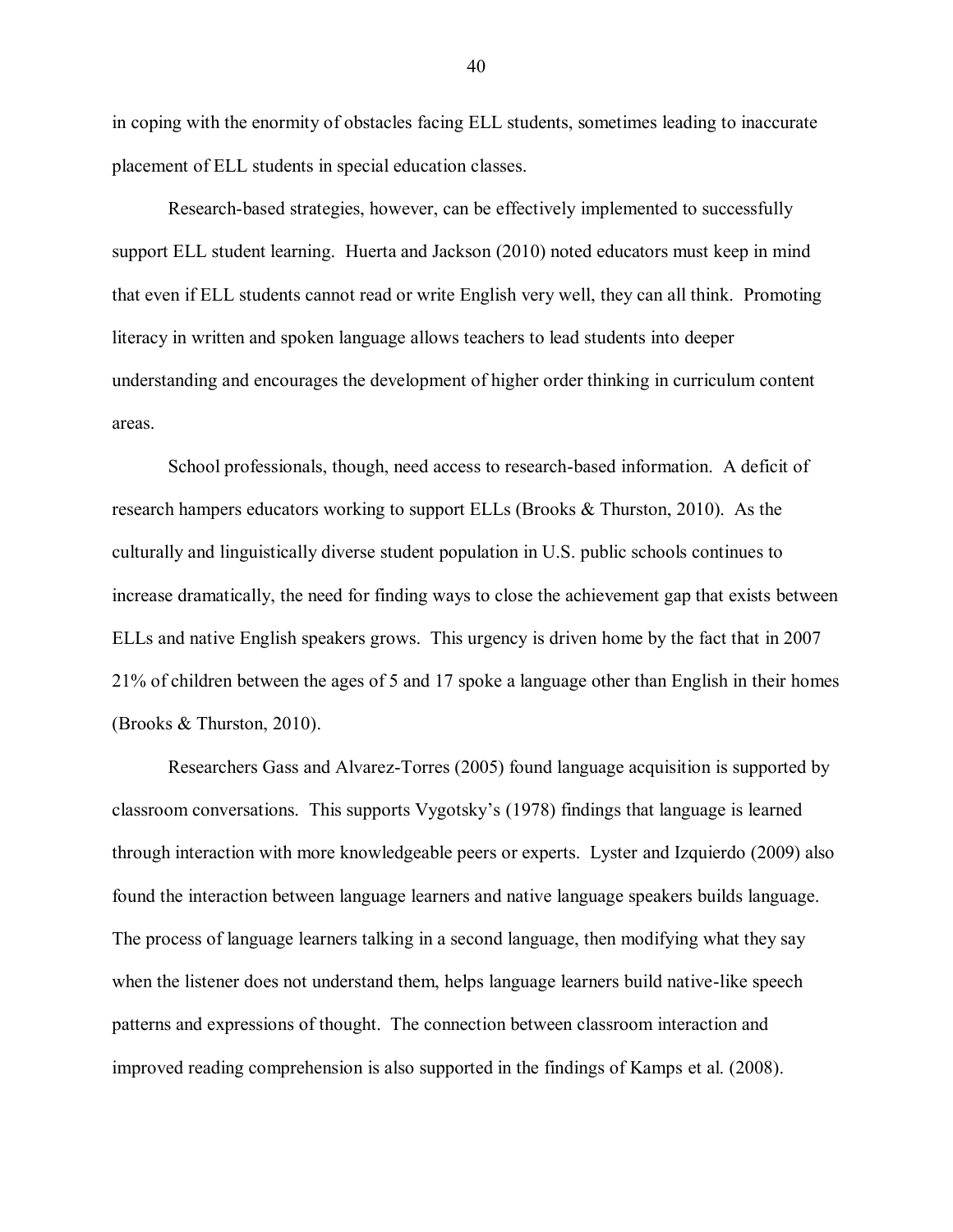Group size during instruction impacts ELL engagement as well. Brooks and Thurston (2010) found ELL students were most likely to be engaged in learning during small group and one-to-one instruction. They also noted teachers should use more student collaboration and less whole group instruction to raise the level of active student engagement in the classroom.

As both urban and rural student populations become more ethnically diverse (Strange, Johnson, Showalter, & Klein, 2012), Hawley and Nieto (2010) noted teachers may be faced with teaching situations for which they are ill-prepared. Cultural diversity affects how students respond to instruction, and this diversity places varying lens over student perceptions of education in general. Professional development sensitizing teachers to diverse cultural and language needs is essential (Ferguson, 2002). Of particular challenge in small rural school districts with growing ELL student populations is that this professional development may not be available or welcomed (Yeo, 1999).

#### **Special Education Population**

Although special education services existed pre-1960s, few public high schools took note of students of normal intellectual abilities who had the same educational opportunities as classmates yet did not find academic success (Zigmond et al., 1995). Often these students displayed behavioral manifestations such as hyperactivity and distractibility, behaviors which later became associated with learning disabilities. In 1975, however, with passage of the Education for All Handicapped Children Act (*Thirty-five years of progress*, 2010), serving learning disabled students became a provision of special education services. The Individuals with Disabilities Education Act of 1990 ("Building the legacy") further enhanced services for students with disabilities.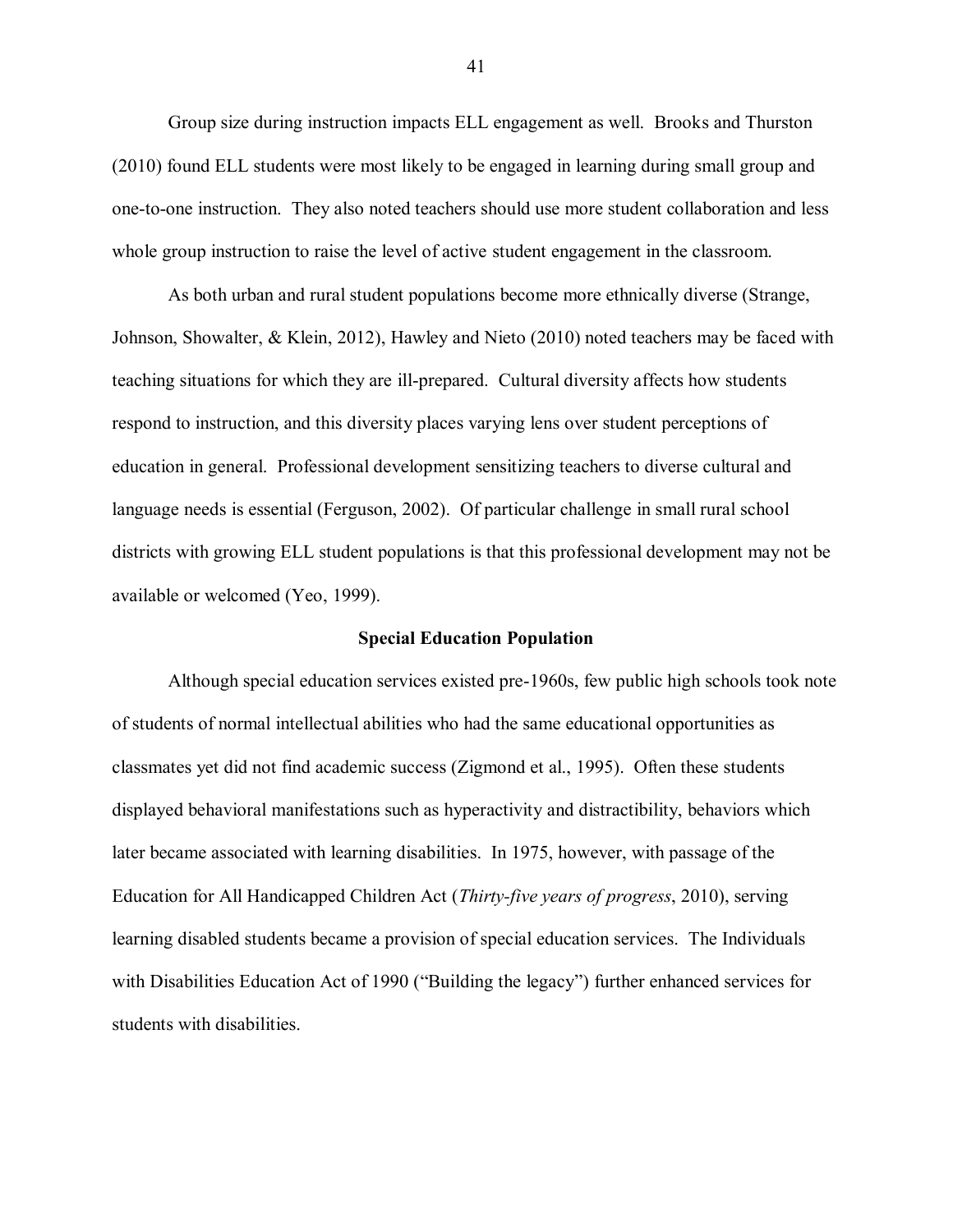Many questions surround the issue of identifying the best learning environment for special education students. Early trends favored programs that provided services in special education settings, usually resource rooms (Zigmond et al., 1995). More recent delivery models have favored placement of special education students in general education classrooms, limiting placement in separate classes or separate resource rooms (Holloway, 2001). No consensus, though, has been reached on which placement has the most beneficial effect on special education students (Fore, Hagan-Burke, Burke, Boon, & Smith, 2008).

A large body of research in the 1980s and 1990s supported that inclusive placement was advantageous for learning disabled students (Baker, Wang, & Walberg, 1995; Carlberg & Kavale, 1980; Madden & Slavin, 1983; Magiati, Dockrell, & Logotheti, 2002). Banerji and Dailey (1995) studied specific learning disabled students in Grades 2-5 in a southeastern school. Findings suggested the SLD students made gains comparable to that of their normally achieving peers, but in addition teachers noted improved student self-esteem and motivation. Stigma was also reduced because the SLD students were not isolated from peers. A 1998 study by Waldron and McLeskey investigated the effects of inclusion delivery of services on math and reading achievement, focusing on inclusive and pullout special education programs. Their findings indicated students in the inclusive program made significantly more progress in reading and comparable progress in math than their general education peers. Additionally, more students with mild SLD in the inclusive setting scored reading achievement comparable to their nondisabled peers than students with SLD in the resource settings.

Others have disagreed. Holloway (2001) found inclusive placement was not necessarily advantageous for special education students. Multiple other researchers (Ross & Stevens, 2003;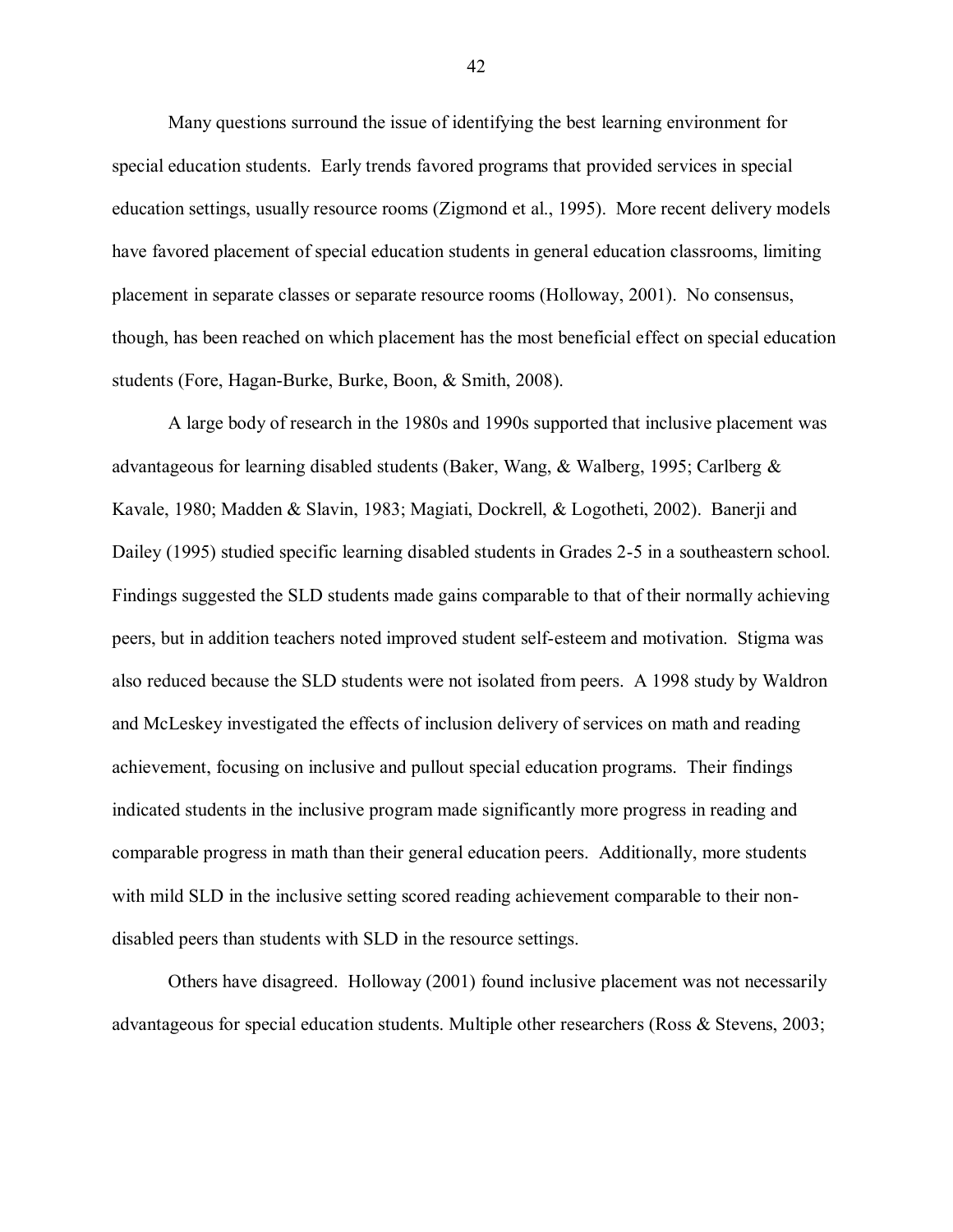van Hover & Yeager, 2003; M.P. Weiss & Lloyd, 2003) also found certain elements of inclusive settings in general education classrooms are not beneficial to students with SLDs.

Some studies have suggested no difference is produced by placement of services (Affleck, Madge, Adams, & Lavenbraun, 1988; Fore et al., 2008; Manset & Semmel, 1997). Zigmond (2003) argued evidence of placement of service making significant differences in student achievement is inconclusive. Zigmond, instead, suggested that asking *where* students should receive their educational services may not be the correct question to ask, noting a basic conflict exists between this question and students' right to be placed in the least restrictive environment. Zigmond argued for individualized decisions.

Hawkins (2007) conducted a longitudinal study in Rhode Island of the years 2001-2004 and looked at academic achievement of students with special needs in low performing schools. Findings revealed many of these schools were raising academic scores of this subgroup with individualized education programs, despite being deemed low performing or in need of improvement. The study gathered practices that successful schools had used to improve academic achievement, including

- 1. Using inclusive strategies that engage students with special needs in general classrooms.
- 2. Establishing common, high expectations for all learners, with a focus on achievement.
- 3. Providing professional development to all staff members in research-based best practices.
- 4. Employing a highly qualified staff that is trained, committed, and responsive to student needs.
- 5. Having teams of teachers frequently analyze student work.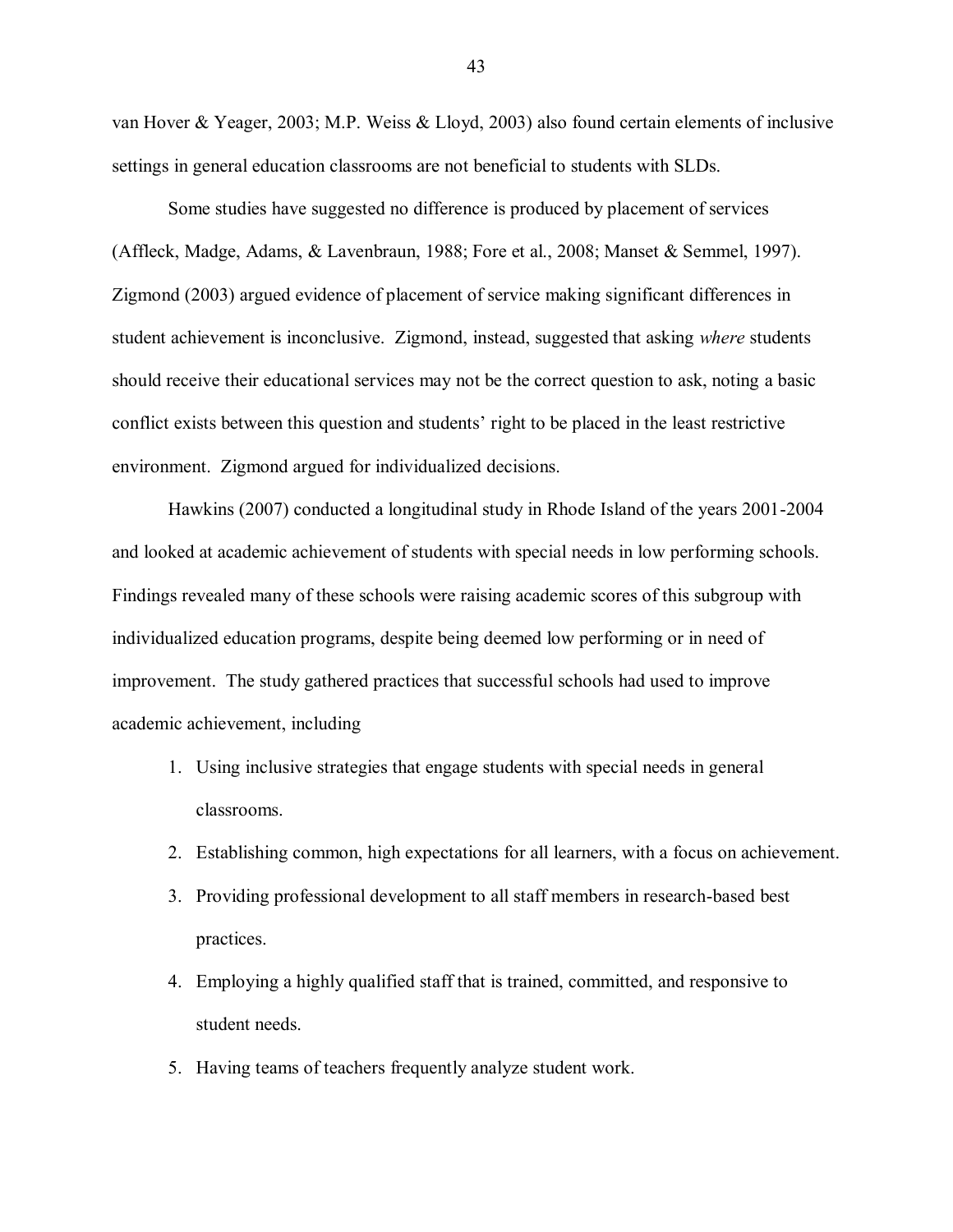- 6. Using multiple forms of assessment.
- 7. Differentiated instructional practices to address student needs.
- 8. Increasing instructional time in literacy.
- 9. Involving parents in student learning.
- 10. Creating safe learning environments that incorporate incentive for success. (Hawkins, 2007, p. 63)

A three-wave strategy for improving student success for students with learning disabilities was advanced by Elkins (2007). This approach combined resources into high-quality classroom teaching, early interventions, and ongoing support for students who continue to have difficulties. This Australian plan closely mirrors current movements in the United States, which demand rigorous standards, highly qualified teachers, data driven decision-making, sustained educational reform, and innovation ("Fact sheet," 2009).

Engaging in learning in the classroom offers challenges, because students at risk for reading difficulties often do not engage in instruction (Seo, Brownell, Bishop, & Dingle, 2008). Haynes and Jenkins (1986), however, found when special education teachers engaged special education students in direct, intensive instruction that included sufficient feedback, students made academic gains, whether in inclusive general classrooms or special education classrooms. In another strategy, a Massachusetts high school launched an academic tutorial program that used academic guidance from regular classroom teachers to support students with mild learning problems (Mowschenson & Weintraub, 2009). The program proved effective in motivating these special needs students.

Although under NCLB all students with disabilities fall into one category, educational researchers have argued many differences exist within this subgroup (Wei, Blackorby, &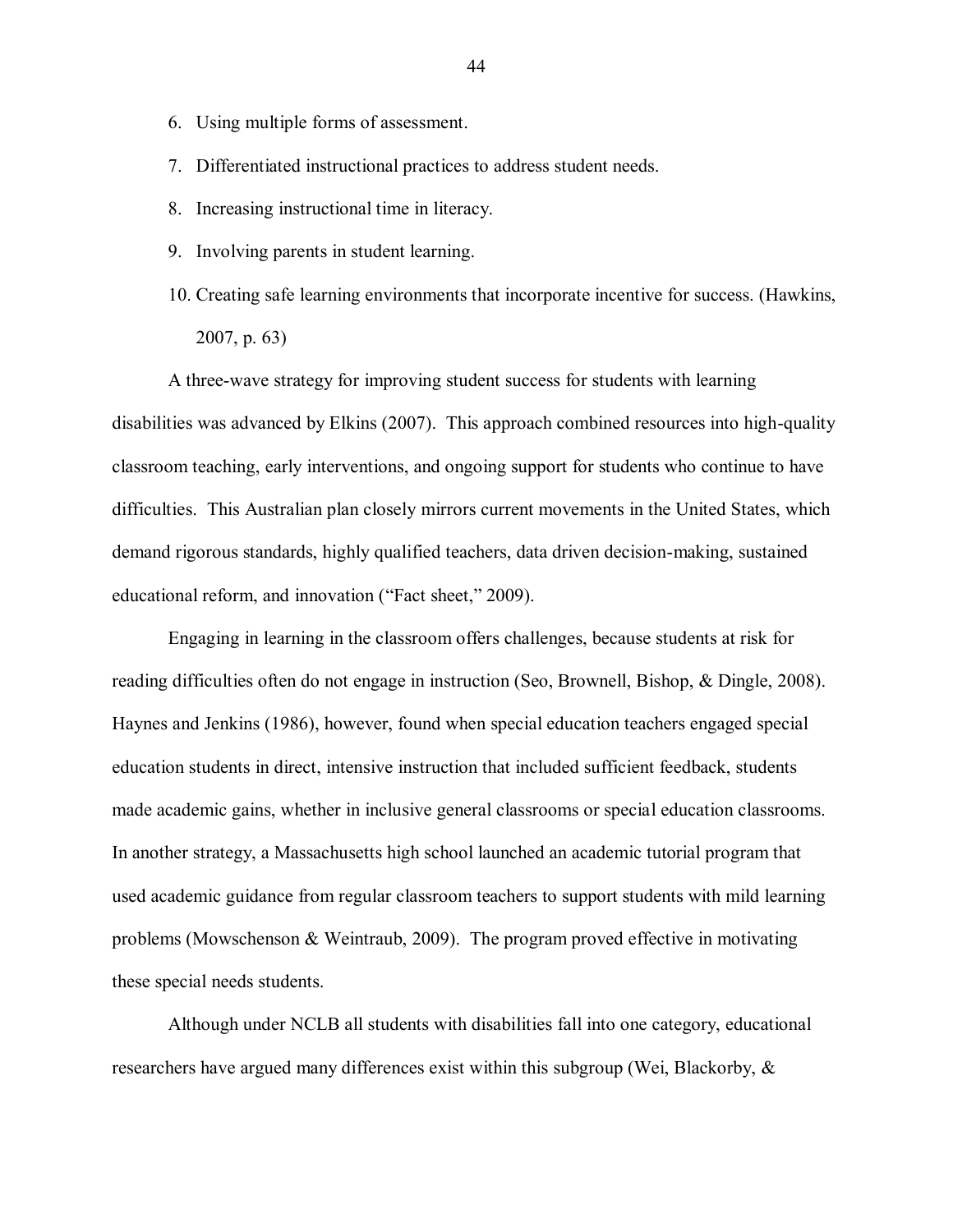Schiller, 2011). While reading achievement in all disability categories was found to increase with age, the rate of growth decreased with age. The average reading achievement level differed by disability category. Although all disability groups showed improvement over time, the rate of improvement was slower for students with speech or hearing impairments or autism. Wei et al. (2011) argued that placing all students with disabilities under one subgroup in NCLB does not fairly evaluate student improvement because the students across different disabilities reach targeted proficiencies at different rates.

In the state of Illinois, achievement gaps between IEP students with disabilities and their general education peers is striking. On the 2011 PSAE, disabled students with IEPs scored as reflected in Table 1. Table 2 presents PSAE 2011 scores achieved by general education students. Table 1

*2011 PSAE Achievement Scores for Disabled Students with IEPs*

| Subject | Meets/Exceeds Level % |
|---------|-----------------------|
| Reading | $15.6\%$              |
|         |                       |
| Math    | $12.1\%$              |
| Science | $13.6\%$              |
|         |                       |

Table 2

*2011 PSAE Achievement Scores for General Education Students*

| Subject | Meets/Exceeds Level % |
|---------|-----------------------|
| Reading | 51 1%                 |
| Math    | 51.31%                |
| Science | 49.2%                 |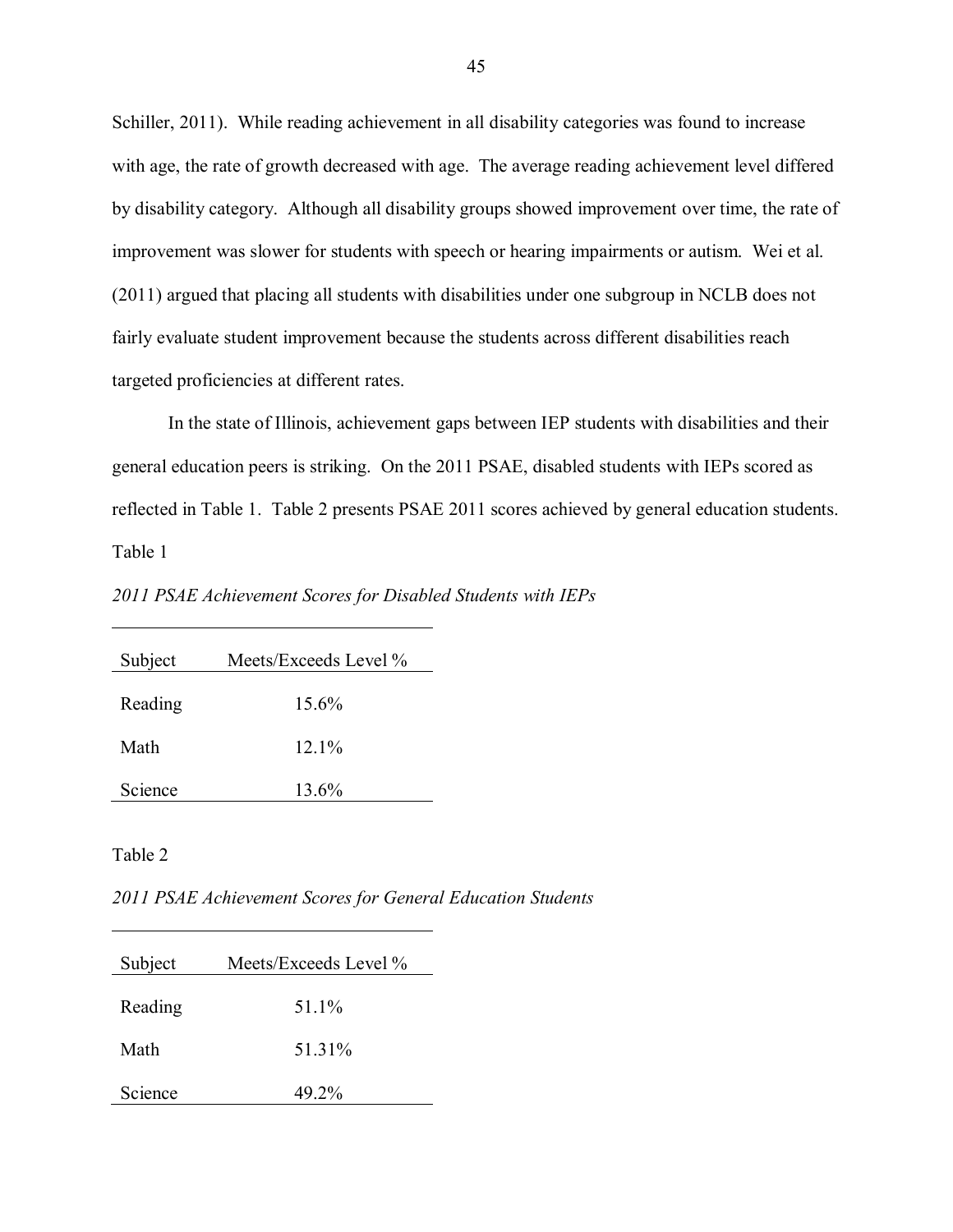#### **Mobility Rate**

Investigating the relationship between geographic mobility of students from one region or school district to another and student achievement in Louisiana schools, Engec (2006) found as the mobility of students increased their academic performance decreased. Comparing mobile students' scores to nonmobile students' scores, nonmobile students' scores were significantly higher. Students who moved only once during the year scored significantly higher than students who had moved two or more times in a year. Suspension rates also accelerated for students who had experienced multiple school changes within a year. Out-of-school suspension rates were highest for students who had enrolled in school four or more times within the school year and lowest for students who did not change schools.

Looking at the causes of mobility, Schafft (2006) found although many assume residential mobility is voluntary, for large numbers of students the move signals economic distress and/or family upheaval. As a means to slow mobility, counseling for parents is recommended, aimed at advising parents of the long-term consequences of frequent mobility on their children"s academic success.

Students who are highly mobile may suffer psychologically, socially, as well as academically. Psychologically, mobile students face the continuing challenge of coping with a new school environment. Socially, mobile students must adjust to new peers and new social expectations (Rumberger, 2003). Mobile students are also less likely to participate in extracurricular activities. Haveman and Wolfe (1994) and Rumberger (2003) found the strongest impact of student mobility is on high school graduation. Multiple residential changes at any grade level significantly increased the chances of dropping out (Rumberger, 2003).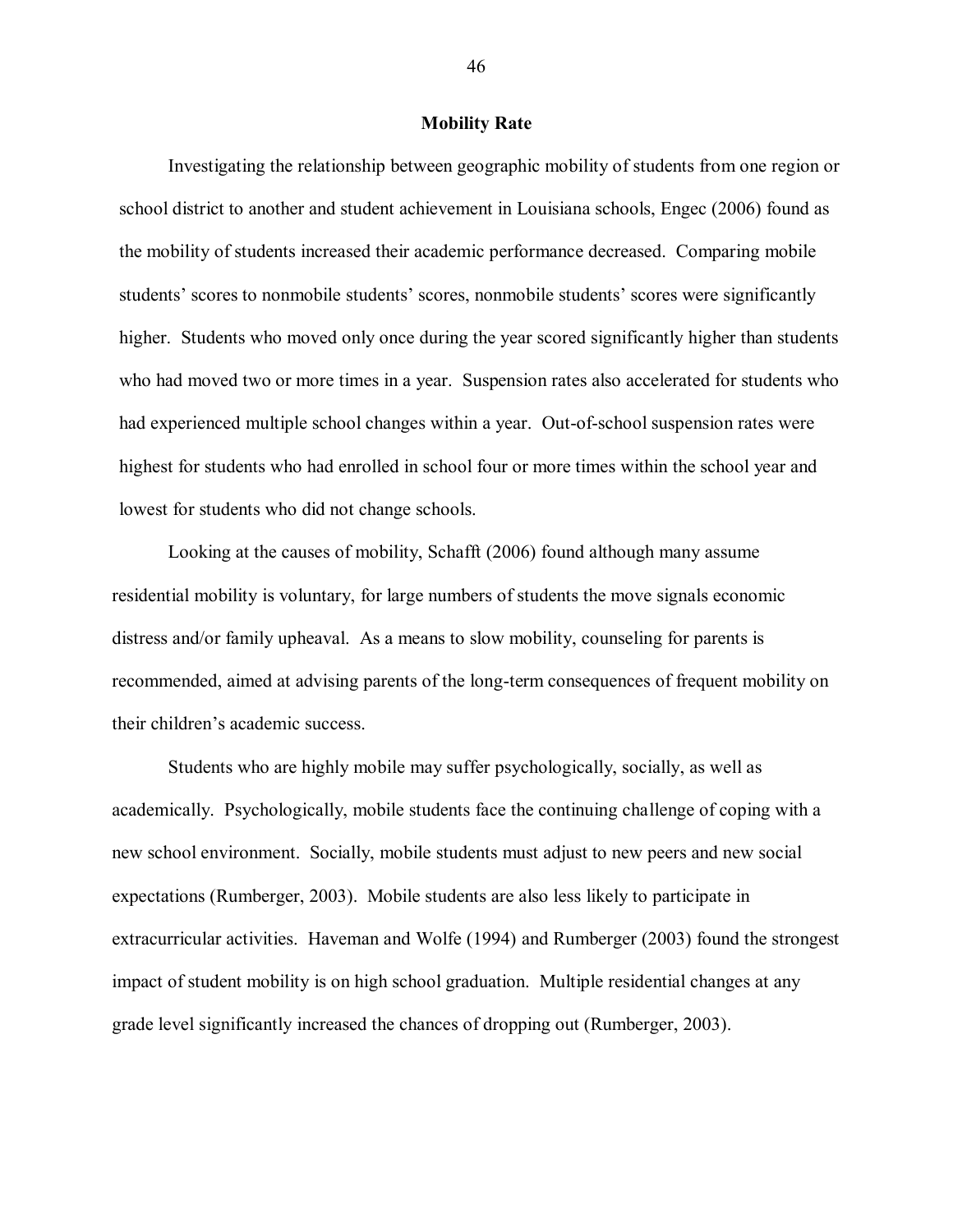Mobility not only harms the students who change schools but can also harm the classrooms and schools where they attend. In a California study, Rumberger, Larson, Ream, and Palardy (1999) found nonmobile students scored significantly lower in high schools that had high student mobility rates. School personnel participating in the study described the effect of student mobility as the "chaos factor" (Rumberger et al., 1999, p. 12), which impacted classroom learning activities. Teachers in this California study noted teaching in classrooms with constant student turnover was difficult and disruptive. One teacher pointed out, "We start on a project, and prepare for the project by putting them in the appropriate groups. When a kid leaves in the middle, we have to adjust the whole group. It is very tiring and time consuming" (as cited in Rumberger et al., 1999, p. 13). Smith, Smith, and Bryk found in a 1998 Chicago study schools with high rates of student mobility were plagued with slower paced instructions as a result of the interruptive nature of student mobility. Academically, no school has the student long enough to have a positive academic effect (Rumberger, 2003).

Administratively, schools are burdened with the time and money spent processing students as they enter and exit schools (Rumberger, 2003). Other administrative costs include replacing textbooks and school materials that mobile students fail to return when they move on. Curriculum planning becomes difficult (Audette & Algozzine, 2000). Grade retention and high school dropout risks add to these challenges (Rumberger & Larson, 1998). Inconsistent exposure to curriculum leads to lower student achievement (Kerbow, 1996). One of the greatest implications of high student mobility rates is that a negative correlation has been found between school-level mobility rate and achievement for schools that met adequate yearly progress (Thompson, Meyers, & Oshima, 2011).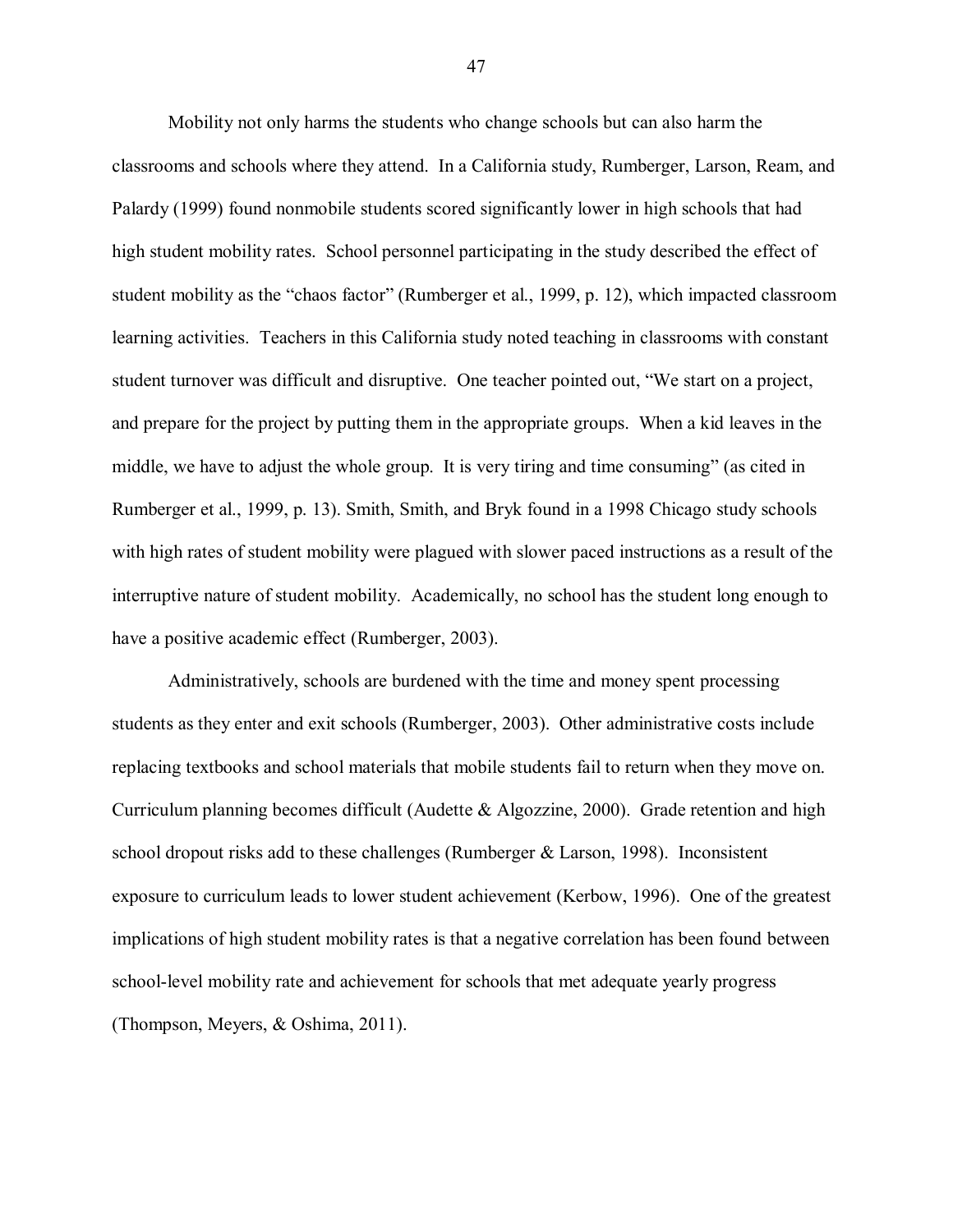#### **Dropout Rate**

Graduation from high school is known to improve students" adult lives and future life options (Kienzi & Kena, 2006). In addition to personal risks, community and societal repercussions of students dropping out of high school make the dropout rate a significant educational problem facing the United States today (Nowicki, Duke, Sisney, Stricker, & Tyler, 2004). Multiple causes for students leaving high school before graduation have been identified, and research has focused on the identification of these risk factors so schools may focus resources on children who may be at risk of dropping out of school (Bowers, 2010). Bowers (2010) in a longitudinal risk perspective study, found dropout risk factors can be identified in Grade 7 with the most hazardous years being Grades 8-11 (includes the year before transition to high school and the year when a student can legally drop out of school).

Although much has been studied in order to reduce the dropout rate, significant numbers continue to be at risk of leaving high school prematurely. Nowicki et al. (2004) have found the uneven distribution of dropouts across the United States can by associated with five demographic indicators: poverty, race or ethnicity, family configuration, parental education, and limited English proficiency. Bowers (2010) would add retention to this list, finding retention at any grade level was found to have a highly negative influence on student graduation. Teacherassigned grades were also found to be a strong predictor.

Finn and Rock (1997) proposed that interventions must support students becoming more engaged in school. In a major study of 1,800 minority and low-income students, findings supported that the greater engagement of students in learning the greater their academic resilience. This resiliency was associated with lower dropout rates. Two personality variables, locus of control and self-esteem, were among the most important factors in student engagement.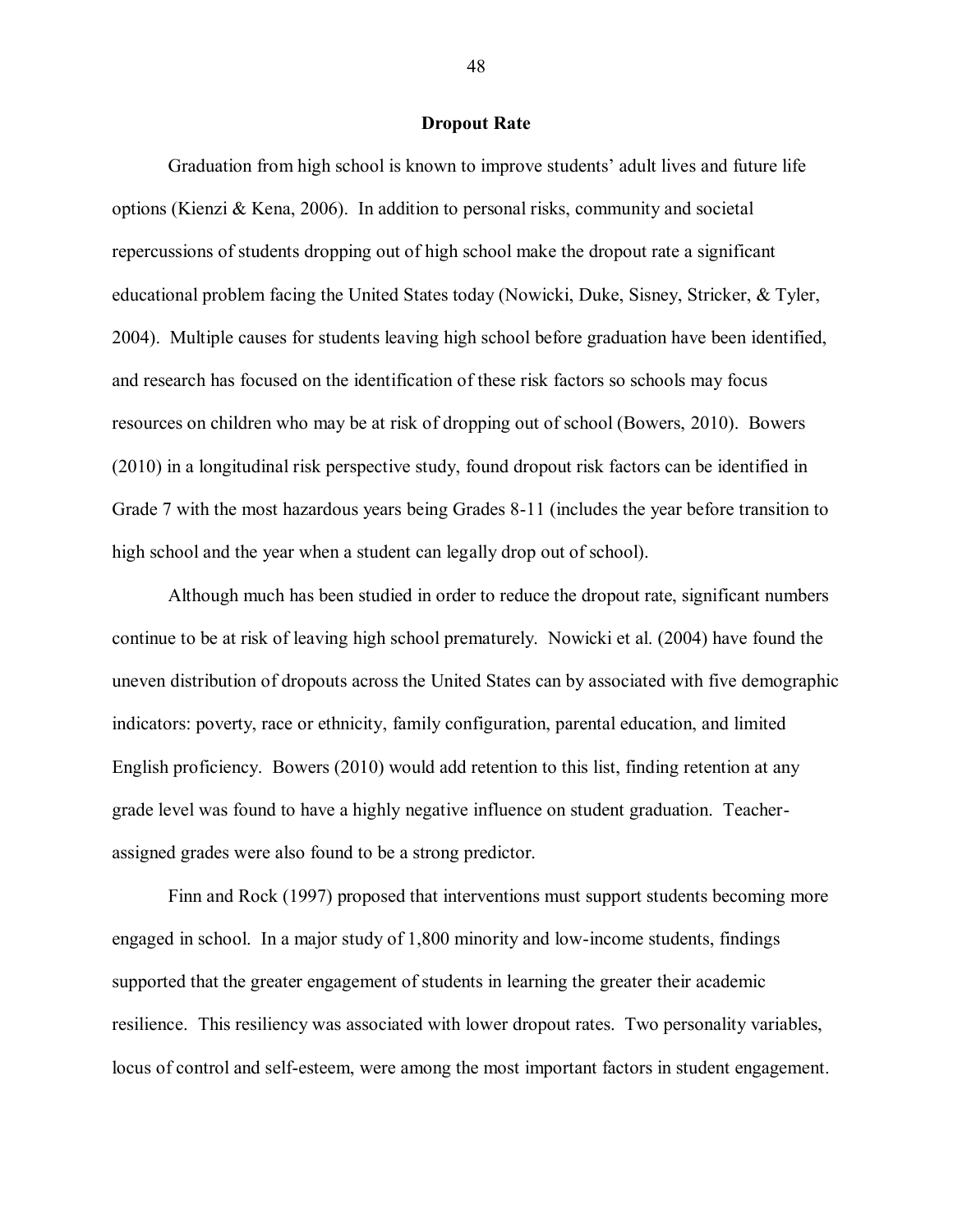Students with external locus of control (belief in luck, fate, and the power of others governing one's success) showed lower academic achievement and higher dropout rates. Students with higher levels of self-esteem and with internal locus of control ("I am responsible for my successes and the failures I experience.") were significantly more successful in high school and experienced lower dropout rates.

A report by the Consortium on Chicago School Research at the University of Chicago (2005) found freshman-year course credits and failures can be used to predict likelihood of student graduation from high school. Monitoring of freshman grades, especially the first semester of freshman year, was found to be valuable because many opportunities for improvement still exist at that point in a student's high school career.

Using case histories, Hernandez (2010) investigated the impact of standardized testing on certain racial, ethnic, and social classes of students. Findings included that family history had great influence on school success, especially when parents spoke languages other than English at home. Students' senses of personal identity played important roles as well in student success or lack of success leading to dropping out of high school. Finally, past school experiences were found to play a role in why students disliked school and eventually dropped out. Hernandez concluded the traditional educational system may not be appropriate for all students and argued for the need of alternative pedagogy, which will allow all students to experience maximized learning experiences.

The relationship of school and community characteristics in association with high school student dropout rates was explored by Alspaugh (1998) in a sample that included 428 Missouri school districts. His findings included that the size of an attendance center, or school, was associated with student dropout rates. He found as school size increased, student dropout rates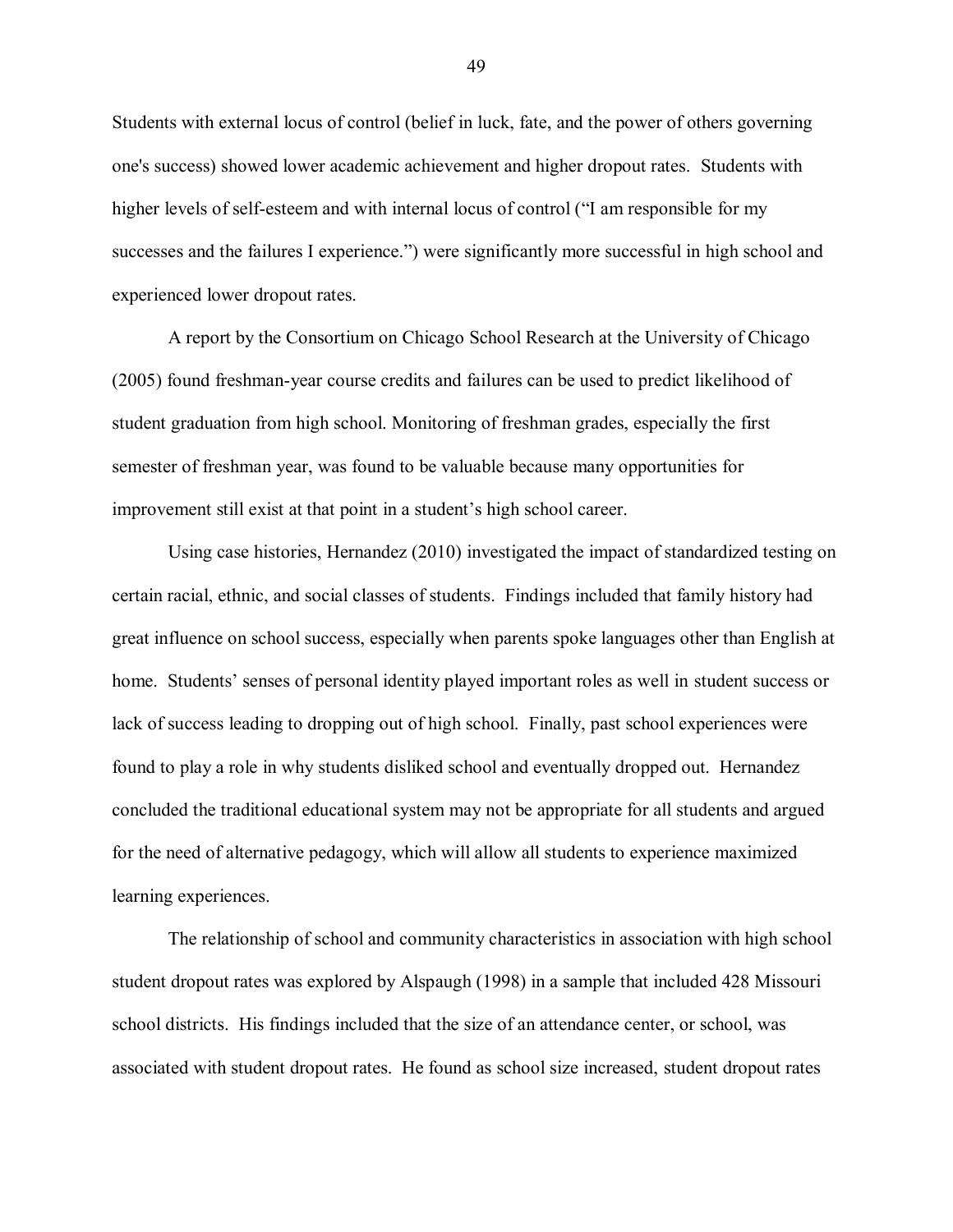also increased. Larger schools had higher dropout rates than small schools. Pittman and Haughwout (1987), who found a relationship between school size and school climate, suggested increasing dropout rates associated with large schools were also associated with the deterioration of school climate, which was an outgrowth of large school size.

Like Pittman and Haughwout (1987), Werblow and Duesbery (2009) explored the ways school size influences student achievement and the dropout rate. They too found small schools were beneficial, with students in smaller school less likely to drop out than students in large high schools.

#### **Average Class Size**

Many believe small class size impacts the level of student achievement (Rockoff, 2009). Research investigating this relationship, however, has often had mixed results (Rockoff, 2009; Scheck, Kinicki, & Webster, 1994; Wobmann, 2006/2007). In a study of student behavior in small classes, Finn, Pannozzo, and Achilles (2003) found small class sizes were influential in supporting student achievement because student behavior became more engaged in small classrooms. Academic engagement behaviors, such as being off task or showing disruptive inattentive behavior, were minimized in small classes. On the other hand, social engagement behaviors, such as positive student interactions with teachers and fellow students, were fostered by small class size. The actual physical conditions of small classes were even found to be more conducive to learning. Prout (2000) found the air quality falls to below acceptable standards by midday in large classes but is stable and adequate in small classes. The increased cohesiveness seen in small classes contributes, as well, to student feelings of safety, a prerequisite of student learning (Finn et al., 2003).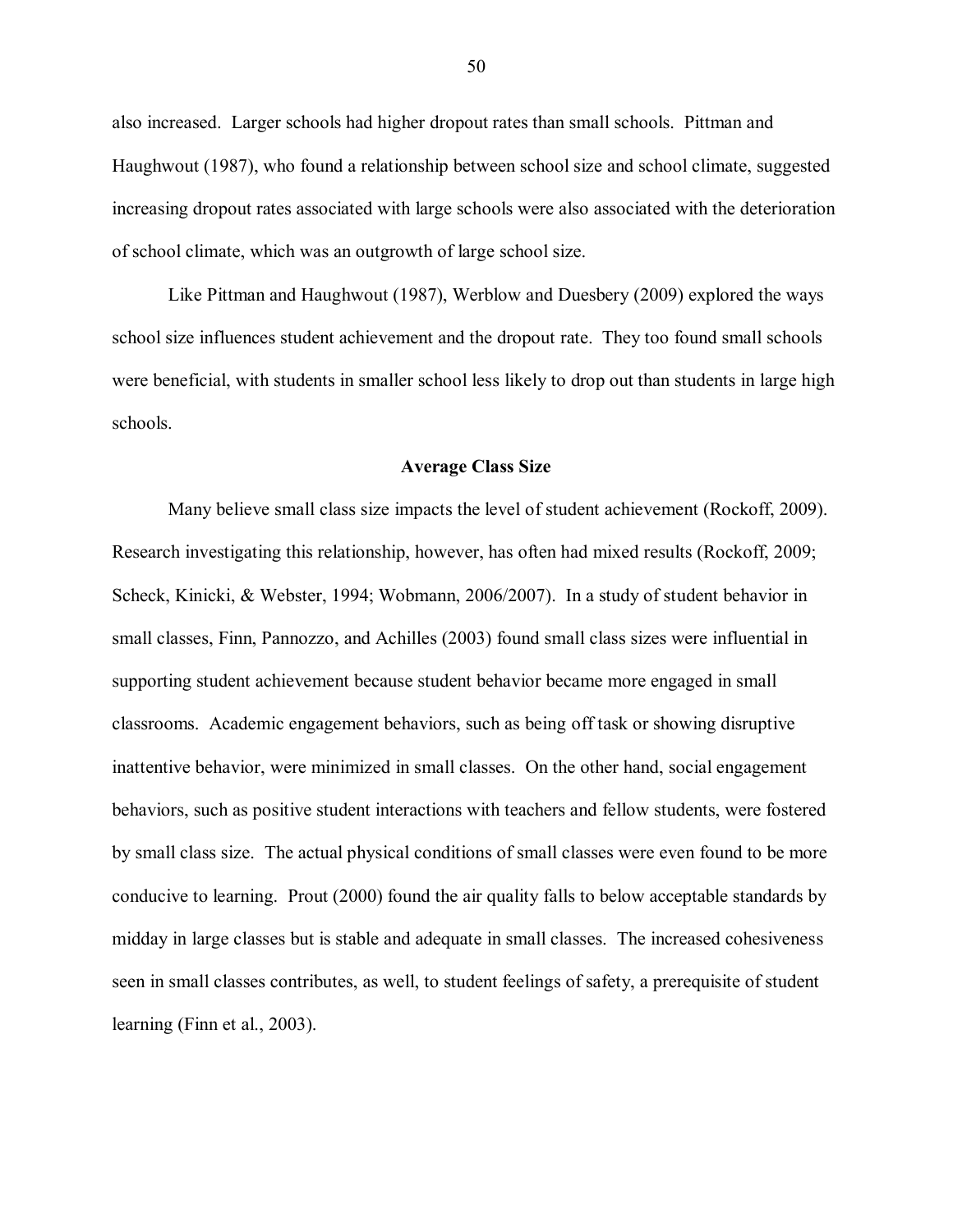In a study of 400 students in 10th-grade, from both rural and urban areas, small class size was found to play an important role in supporting and enhancing student performance at the secondary school level (Atta, Jamil, Ayaz, Shah, & Shah, 2011). Researchers found small class size facilitated student participation in activities such as discussion, question-and-answer sessions, and giving and receiving feedback. Atta et al."s 2011 study, which included only male 10th-grade students in District Dera Ismail Khan, Pakistan, schools, recommended parents choose schools with small class sizes to enhance their students" academic success.

In a study of university students, Scheck et al. (1994) investigated the effect of class size on students and on teachers. Student feelings about large classes, they found, were directly related to past experiences with large class size. Students" positive feelings, then, had a positive effect on the extent to which teachers exhibited positive behaviors of consideration. Large class size in general, though, was found to inhibit teacher behavior. Their findings suggest it takes a certain type of teacher to successfully teach large classes.

Studying elementary and secondary class size in relation to student achievement, Shin and Chung (2009) found student achievement is higher in small classes than large classes, with the effects of small class size being larger in elementary schools than in secondary schools. The study showed small class size was generally positive except in 10th grade. Overall results of their study showed small classes to be positive but mixed.

Interviewing teachers in 40-90 minute interviews in noninstructional settings in their schools and interviewing administrators in 45-120 minute interviews in their offices or their homes, Graue, Hatch, Rao, and Oen (2007) learned that implementing small class sizes successfully requires administrative planning and allocation of resources. Small classes, they found, allowed teachers an opportunity to create environments that nurtured student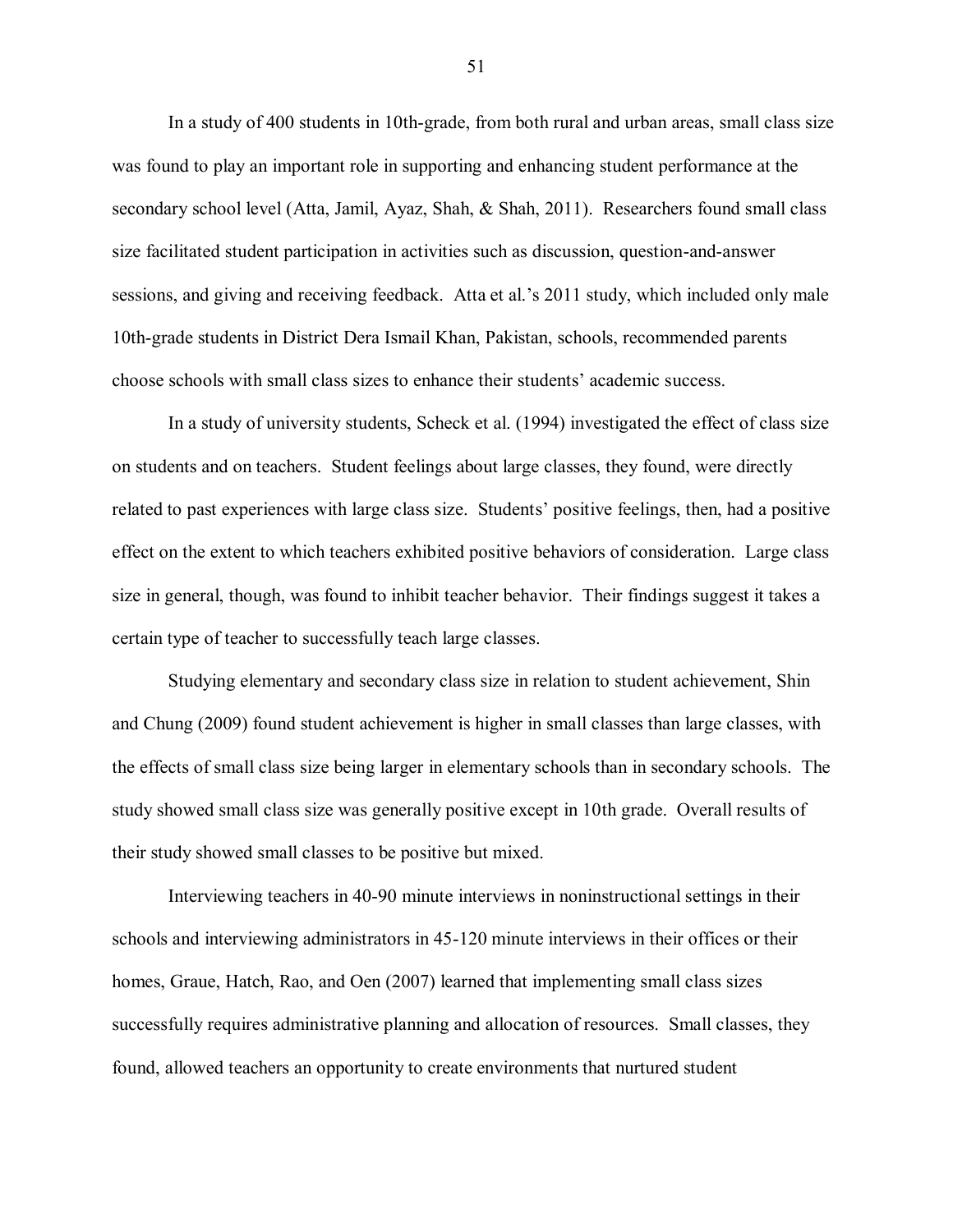achievement. Interestingly, their study found that changes moving toward small classes will not come as a natural outgrowth of the knowledge that small classes enhance student learning. Instead, class size reduction must be supported by planning and professional development which allows teachers and administrators to develop new practices geared to smaller groups.

Bonesronning (2003) investigated the impact of class size on student achievement in Norway. This was appropriate because Norway"s scattered population created a school system in which 40% of primary and lower secondary (Grades 8-10) schools are so small that children of different ages are taught in the same classroom (Ministry of Education and Research, 2011). In fact, in many instances primary grades and lower secondary grades are combined in the same school. Bonesronning"s results revealed a significant negative association between student achievement growth and class size existed. However, a lack of association existed in the Norwegian system between class size and students" SES.

Interestingly, the results of this study, which drew its sample from the five regions of Norway, showed male students experienced significant positive effects from being in small classes. The achievements of female students, though, were unaffected by class size. Students whose parents were less educated experienced significant negative class size effect while students whose parents were highly educated were unaffected by class size. A second part of the study investigated class size effect and student effort. Bonesronning (2003) found class size effects seemed to be conditional on student effort.

Using the West African School Certificate Examinations as a measure of student achievement, a study by Owoeye and Yara (2011) investigated achievement in 50 secondary schools, both urban and rural, between 1990 and 1997. Contrary to the findings of others, data showed there was no significant difference in achievement of students in small or large classes in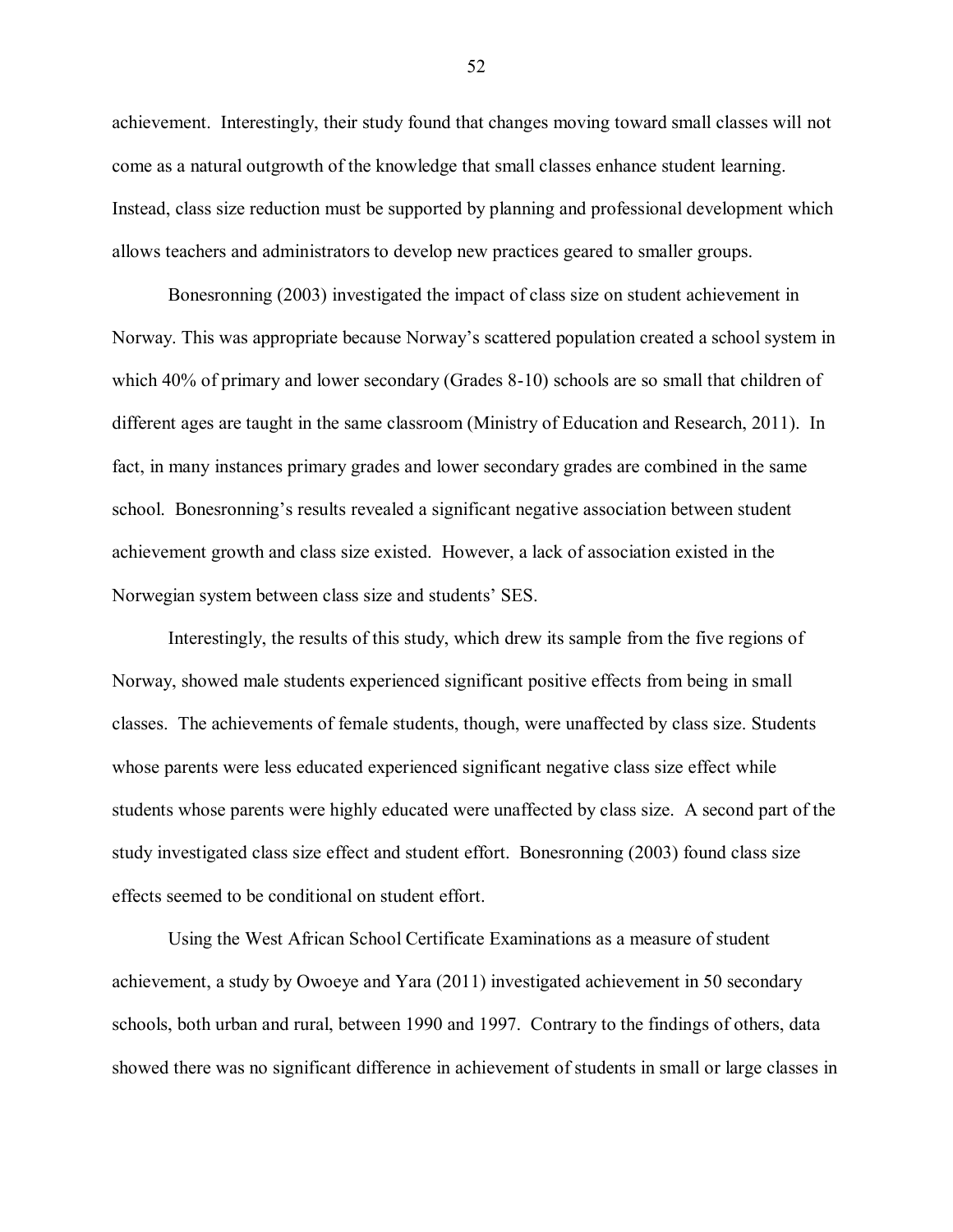urban schools. Neither was a significant difference found among performance of students in small, rural, or large rural classes. In what appears as a contradiction of its findings, the authors recommended policies be formulated that establish maximum classroom size at 30. This policy, it was hoped, would force the government to build classrooms for schools. The study also urged the parent-teacher associations and charitable organizations to implore the government to build more classrooms to improve student performance.

### **Instructional Expense per Pupil**

The American public school system is one in which the wealth of a district shapes the schools within that district (Slavin, 1999). Wealthy districts are able to spend many times more than disadvantaged districts because a district"s funding relies primarily on local property taxes (L. Henry, personal communication, December 12, 2012). A study of 89 large Columbus, Ohio, elementary schools (Condron & Roscigno, 2003) looked not only at the effects of spending but at the most important functions of spending. The most important function of monetary spending, Condron and Roscigno maintained, is for instruction, which includes teacher salaries, books, and classroom instructional materials. In the Columbus, Ohio, district they studied, nearly 60% of its overall budget was appropriated for these expenditures. One of the manners in which instructional spending matters is the attraction and retention of qualified staff. Higher salaries and better benefits make this possible. Maintenance of school buildings also has an impact on student achievement. Unhealthy and unsanitary conditions such as cracked walls, leaky roofs, and run-down restroom facilities distract students from learning (Kozol, 1991). These physically uncomfortable environments hinder student achievement. Quality teachers and welcoming environments contribute to better attendance rates and stronger student engagement in learning (Condron & Roscigno, 2003). Kozol (1991) noted research has documented disengagement,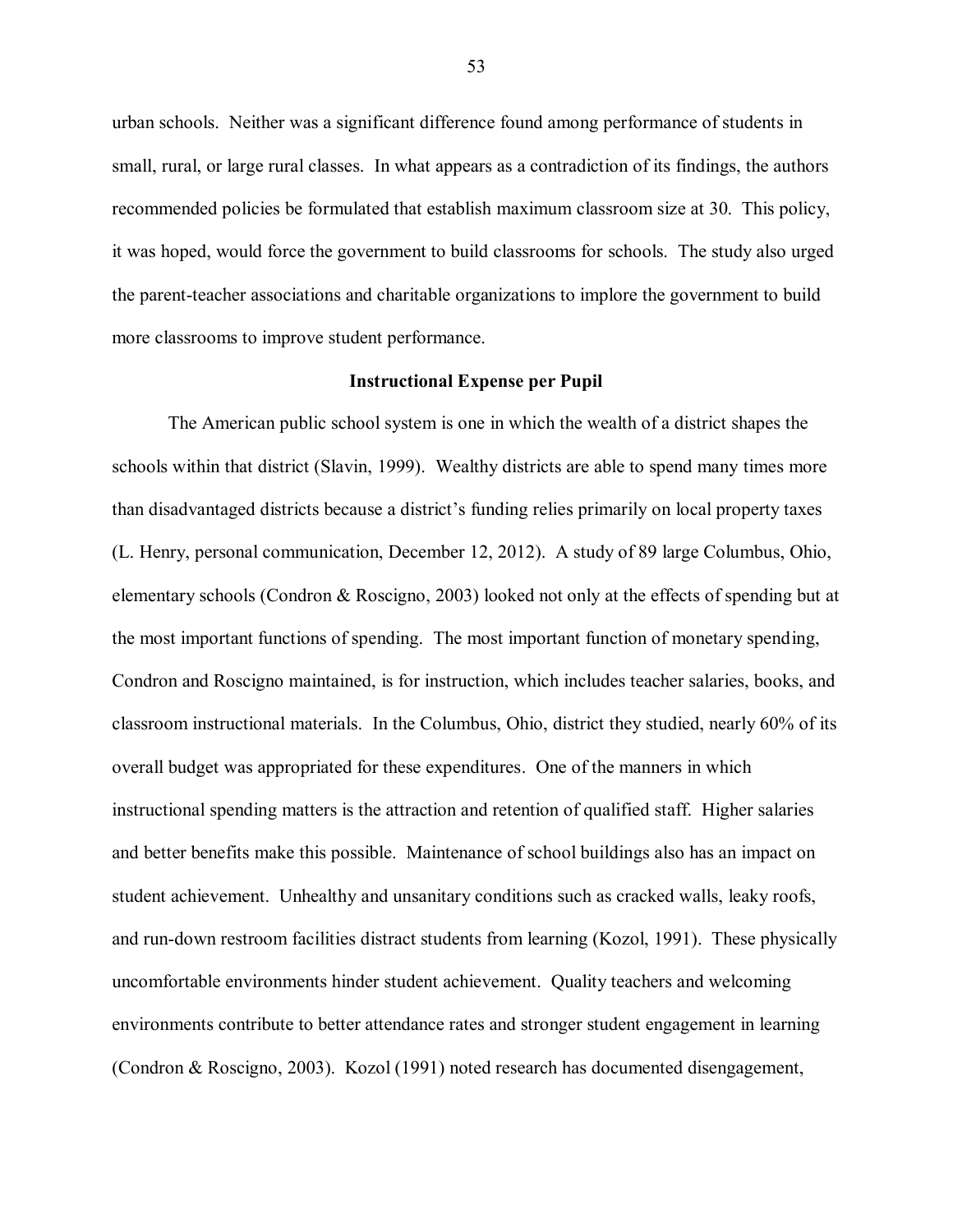particularly in inner city areas, caused by inferior physical school settings. Condron and Roscigno's (2003) findings concluded higher spending promotes student achievement.

Reviewing existing data, Greenwald, Hedges, and Laines"s (1996) look at the effect of school resources on student achievement in math and science concluded that increasing educational spending is positively related to student achievement. Drawing information from the 1988 National Education Longitudinal Survey and the 1988 annual U.S. Census Bureau Survey of Local Government Finances for School Systems, Greenwald et al. also found that educational spending must be used in part to hire more educated and highly qualified teachers. The teachers alone, though, were not enough. These teachers must use effective teaching strategies, emphasizing higher order thinking and inquiry skills. This study suggests that memorization of facts should be de-emphasized with concentrated efforts to make subject matter relevant.

How money is spent on students makes a difference since not all spending leads to increased student achievement (Wenglinsky, 1997). Using per pupil expenditures on instruction and central office administration, teacher and student ratios, teacher education, school social environment, and student academic achievement, Wenglinsky tested four hypotheses resulting in a finding that greater per pupil expenditures for instruction and the administration of school districts are associated with student achievement. Wenglinsky found instructional spending is also associated with higher levels of teachers" education. Second, he found spending for central office administration was also associated with teacher-student ratios. Third, it was found teacher-student ratios are related to school social environment. Finally, Wenglinsky noted school environment is associated with higher student achievement in mathematics.

In an international study covering 41 countries, 15-year-olds completed a questionnaire and tests in math, reading, and science (Chiu & Khoo, 2005). Multilevel regression analyses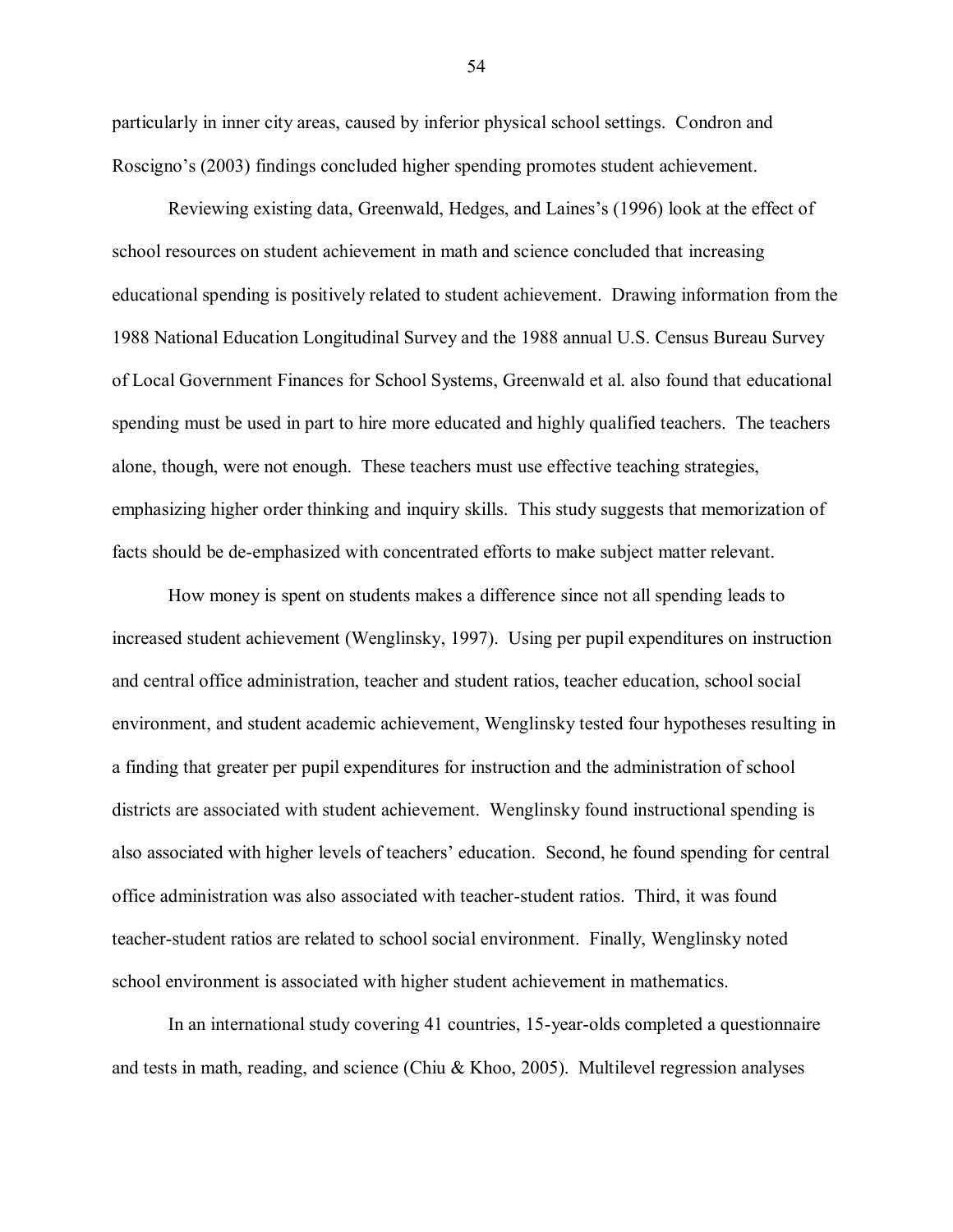revealed students scored higher in all subjects when they had more resources in their countries, families, or schools. In particular, students in areas of unequal distribution of resources or unequal distribution of qualified teachers scored lower, with inequities favoring affluent students and schools. Studying the effects of resources, inequality, and privilege bias, Chiu and Khoo (2005) suggested equal opportunity is associated with higher student achievement.

### **Attendance Rate**

Large school size dampens student commitment and desire to become involved in school activities, which in turn hurts school attendance and results in large schools showing lower attendance rates and thus lowering student achievement (Lindsay, 1982). Pittman and Haughwout (1987) argued students in large schools do not identify with school, become chronic absentees, and so have lower achievement rates. In an exploratory study, after controlling for poverty, Khattri et al. (1997) found absenteeism was a greater problem in urban schools. This held true when comparing high-poverty urban schools with high-poverty rural schools. Cotton (1996a) found conversely small schools have higher attendance rates. Students moving from large to small schools even showed improved attendance (Fowler, 1992; Fowler & Walberg, 1991; Rutter, 1988). Research supports that higher attendance rates are associated with smaller schools (Pittman & Haughwout, 1987).

In a study in Ohio of fourth-, sixth-, ninth-, and 12th-graders' attendance, Roby (2004) found a statistically significant relationship existed between student attendance and student achievement. Ninth-grade attendance and student achievement showed the strongest positive relationship. This study also found students in buildings with higher test scores had higher rates of attendance. In a continuation of the study, Roby (2004) investigated attendance rates and student achievement in the six largest school districts in Ohio: Cleveland, Cincinnati, Columbus,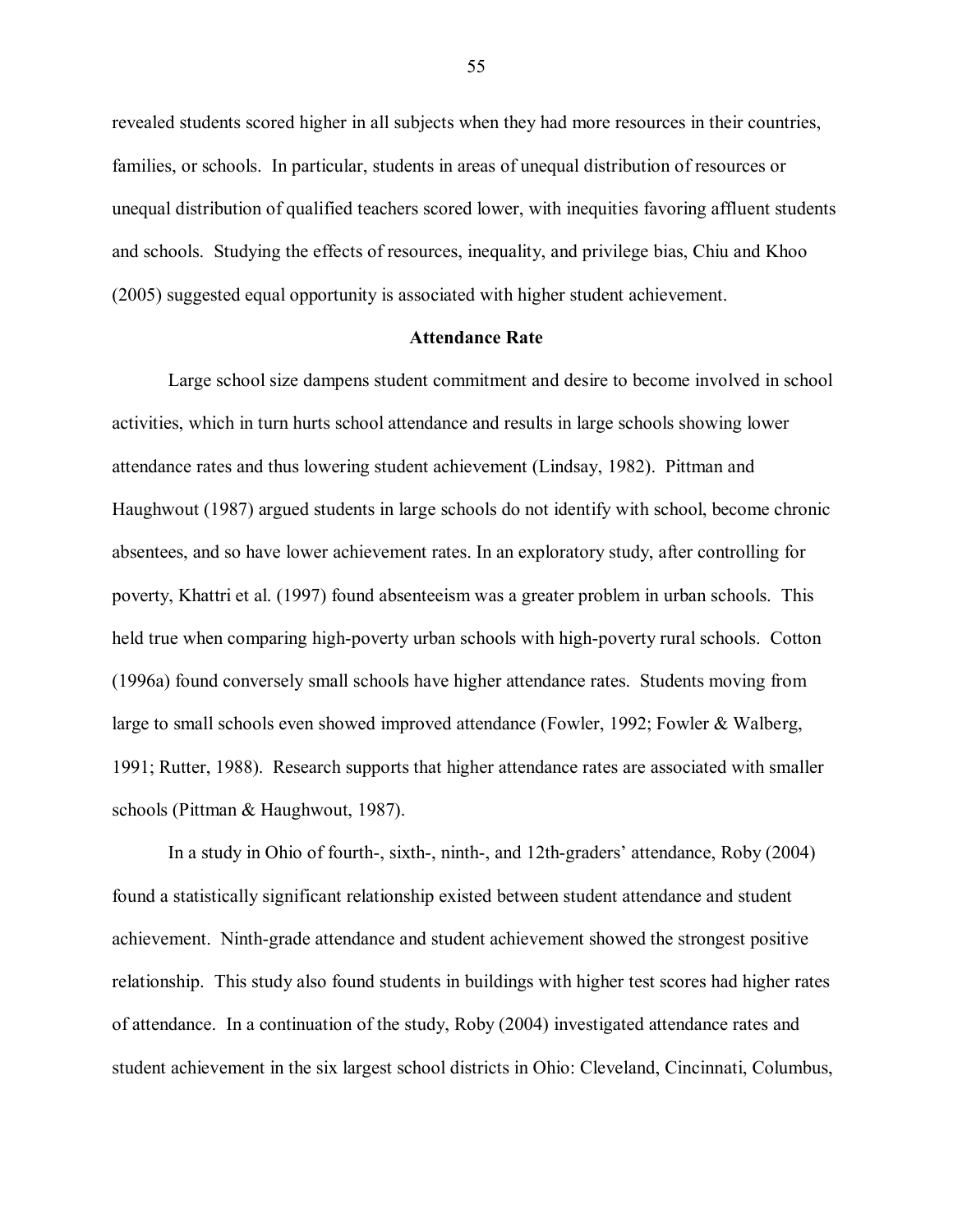Dayton, Akron, and Toledo. Six elementary schools from each district were chosen. Although the findings for the Cleveland and Columbus districts were not significant, the top three achieving schools in each of the other districts also had higher attendance averages. Using all public schools in Ohio in the school year 1999, Roby also studied lost student learning time. This final study showed that a one-percent attendance drop annually resulted in 3,600 fewer total instructional hours.

Gottfried (2009) also found a relationship between student attendance and student achievement. Distinguishing between excused and unexcused absences, Gottfried found a positive relationship existed between higher proportions of excused absences and higher reading and math test scores. Having higher proportions of unexcused absences placed students at academic risk, especially in math performance. This suggests student absences should be monitored for excused and unexcused.

Although support for consistent attendance is important for all students, it is particularly significant for students who are highly mobile (Hinz, Kapp,  $\&$  Snapp, 2003). These students may more quickly experience lack of academic success and increased frustrations, both of which lead to increased absenteeism. As Braun and Sellers (2012) noted, strategies such as daily quizzes may encourage good attendance. The Minneapolis Public Schools addressed the problem of low student attendance by implementing a system-wide program geared to supporting student attendance (Hinz et al., 2003). Although an aggressive attendance rate of 95% was set as a goal and multiple programs were implemented to support student attendance, in the 1999-2000 school year, only 47% met this goal. Twenty-five percent of the 48,000 district K-12 student body fell below the 88% attendance mark, which placed them at risk for academic failure. This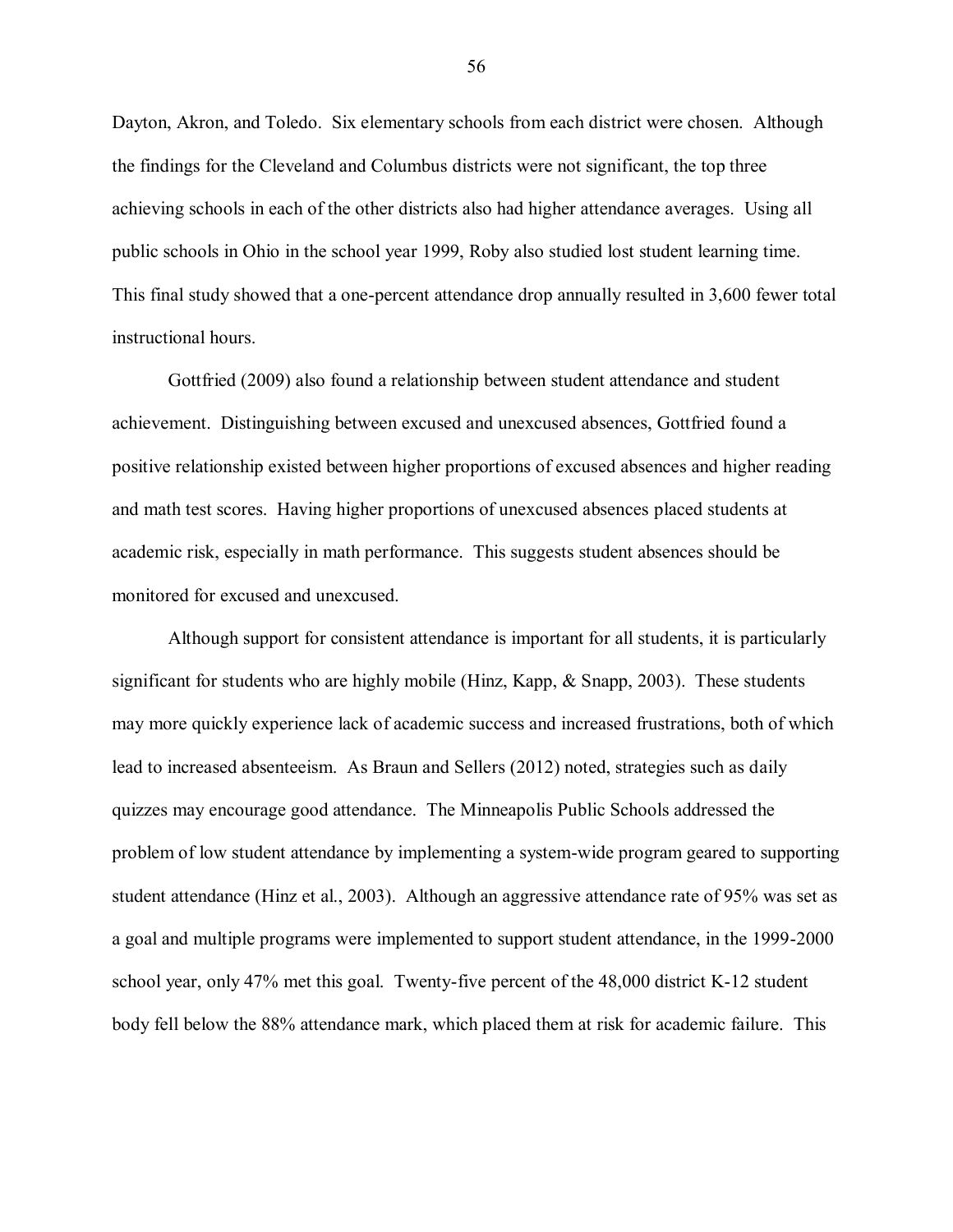punctuates the importance of strong student attendance rates and the difficulties involved in working to support them.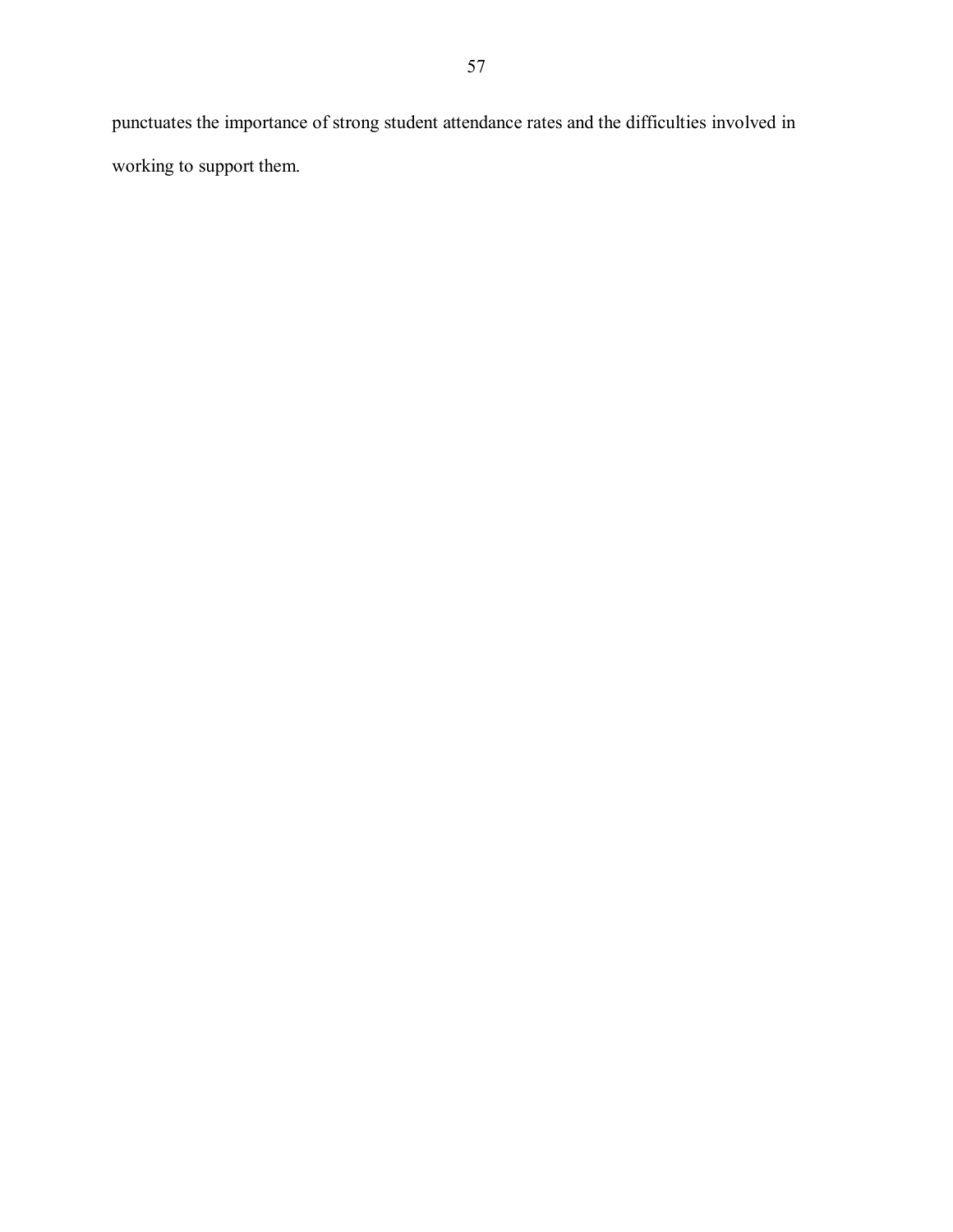### CHAPTER 3

### **METHODOLOGY**

### **Purpose of the Study**

The purpose of this quantitative study was to determine whether a relationship exists between school size and student achievement. This study examined whether a relationship exists based on student performance in reading and mathematics on the PSAE. This study also examined whether the factors of SES, ELL, special education, mobility rate, dropout rate, class size, instructional expenditure per pupil, attendance rate, and/or school enrollment predict a significant amount of variance in PSAE reading or math performance.

### **Research Questions**

The research questions for this study were as follows:

- 1. Are there significant differences on PSAE reading performance based on school size?
- 2. Are there significant differences on PSAE math performance based on school size?
- 3. Do SES, ELL, special education, mobility rate, dropout rate, class size, instructional expenditure per pupil, attendance rate, and/or school enrollment predict a significant amount of variance in PSAE reading performance?
- 4. Do SES, ELL, special education, mobility rate, dropout rate, class size, instructional expenditure per pupil, attendance rate, and/or school enrollment predict a significant amount of variance in PSAE math performance?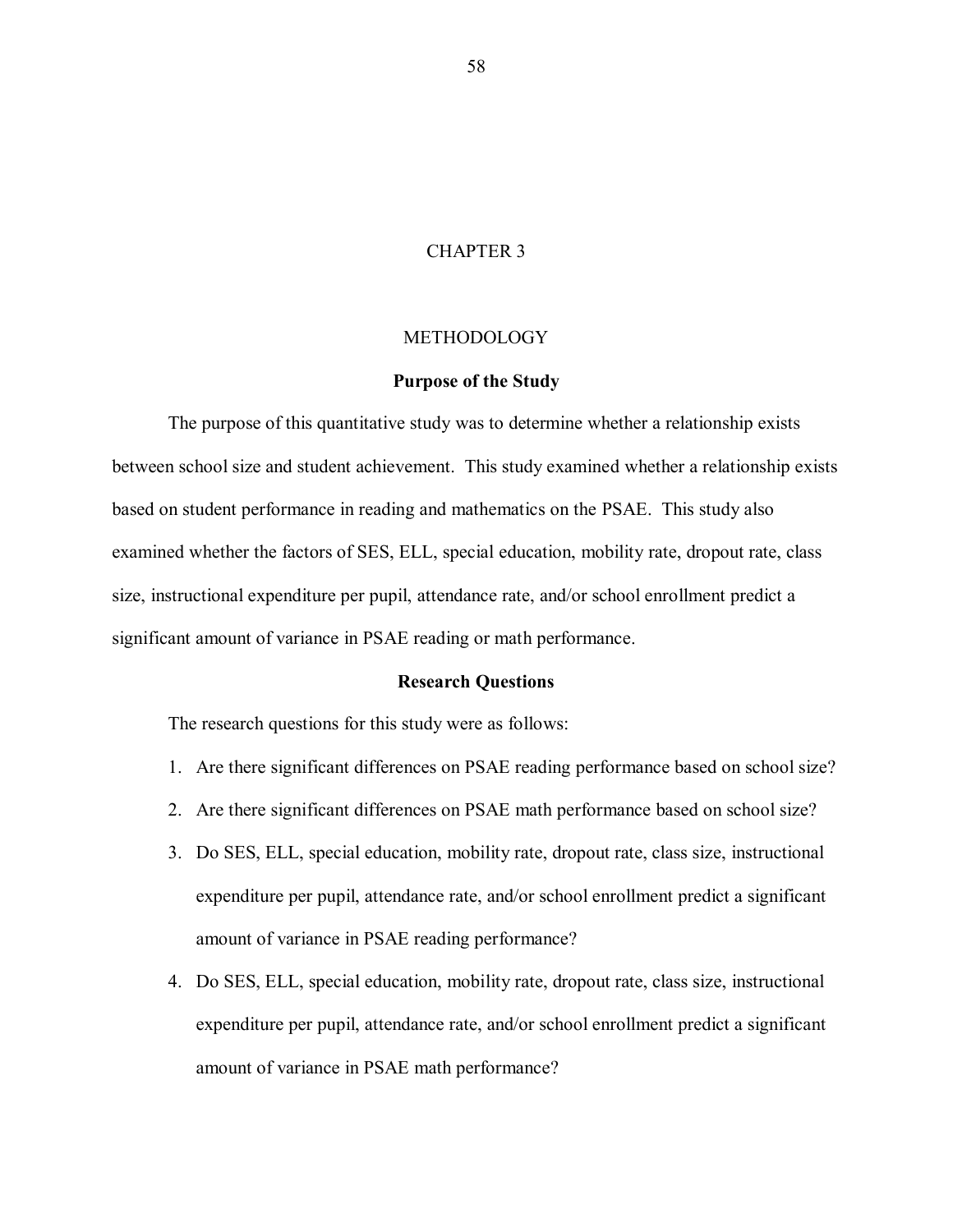### **Null Hypotheses**

H01. There are no significant differences on PSAE reading performance based on school size.

H02. There are no significant differences on PSAE math performance based on school size.

H03. SES, ELL, special education, mobility rate, dropout rate, class size, instructional expenditure per pupil, attendance rate, and/or school enrollment do not predict a significant amount of variance in PSAE reading performance.

H04. SES, ELL, special education, mobility rate, dropout rate, class size, attendance rate, and/or school enrollment do not predict a significant amount of variance in PSAE math performance.

# **Description of the Sample**

Data were collected on all public high schools in Illinois that housed Grade 11 for this study. This was a total of 651 public high schools. The study used average scale scores for the reading and mathematics portions of the 2012 PSAE from each Illinois public high school housing Grade 11 found on the ISBE website. The range of scores on the PSAE scales is 120 to 200, with an increment of 1. The target means and standard deviations of the PSAE score scale are 160 and 15, respectively (ISBE, 2011a). Data on SES, ELL, special education, mobility rate, dropout rate, class size, instructional expenditure per student, attendance rate, and school enrollment size reflected information collected from the ISBE Data Analysis and Accountability Division Report Card. All data reflect the 2011-2012 school year.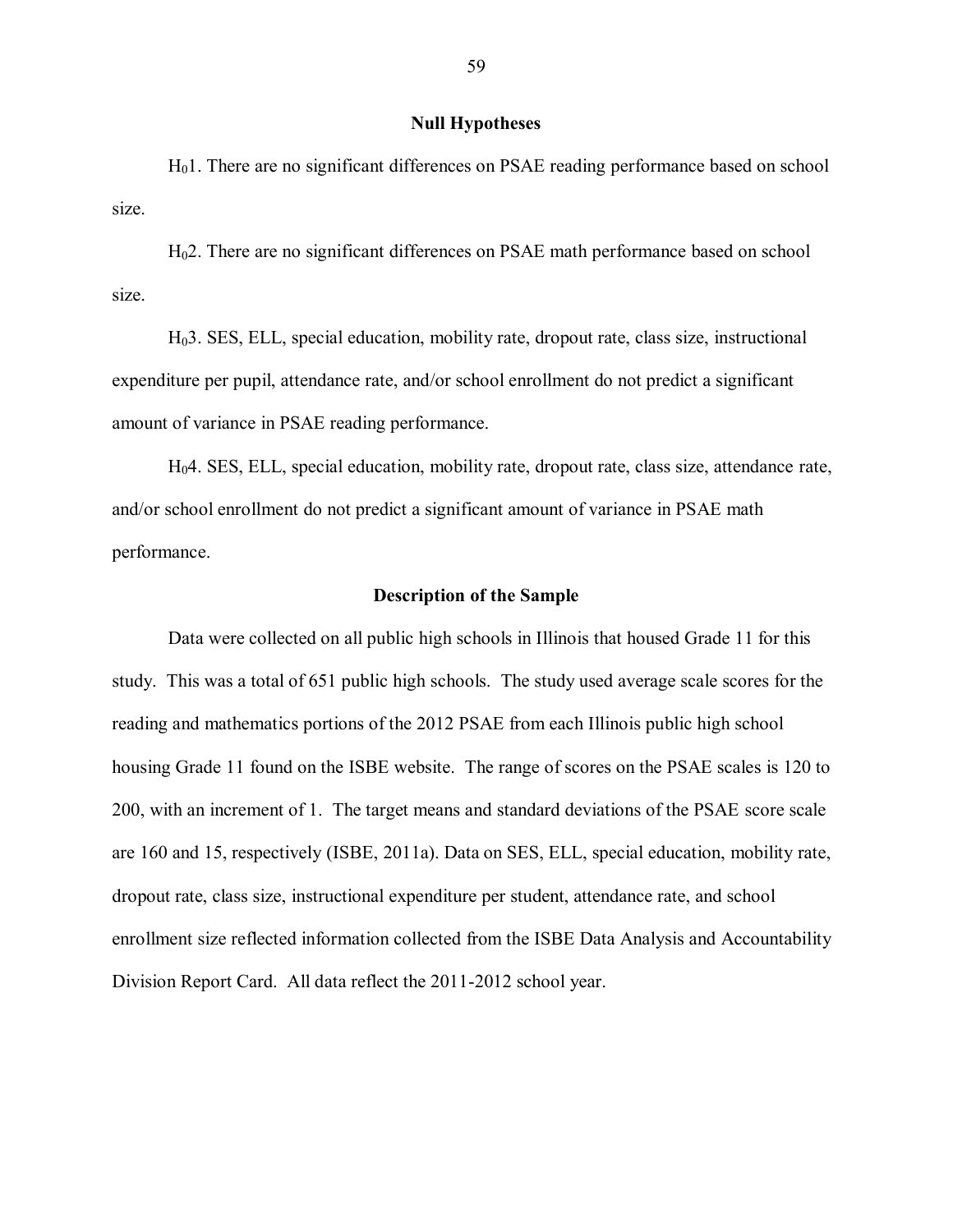#### **Data Sources**

For this study, the average building scale scores for reading and for mathematics on the 2012 PSAE for each Illinois public high school building was collected from the ISBE Data Analysis and Accountability Division Report Card. Data on SES, ELL, special education, mobility rate, dropout rate, class size, instructional expenditure per pupil, attendance rate, and school enrollment school size were also collected from the 2012 ISBE Data Analysis Division Report Card for each Illinois public high school housing Grade 11. Data were double checked for accuracy.

#### **Data Collection Procedures**

On December 12, 2012, the institutional review board determined this study was exempt from review. PSAE average scale scores for reading and mathematics for each Illinois public high school were then collected from the ISBE Data Analysis and Accountability Division Report Card. SES percentages, ELL percentages, special education percentages, mobility rates, dropout rates, class size, instructional expenditure per pupil, attendance rates, and school enrollment were also collected from ISBE. Data were moved into SPSS for analysis. Schools were identified in the database for purposes of dividing schools into size groupings.

#### **Method of Analysis**

The first null hypothesis examined whether a relationship exists between school size and student achievement on the reading portion of the PSAE and was tested using a one-way ANOVA. The one-way ANOVA best fit the first null because it provided statistical evidence of potential differences within reading standardized performance on the PSAE while factoring in the multiple school size categories. The second null hypothesis examined whether a relationship existed between school size and student achievement on the mathematics portion of the PSAE

60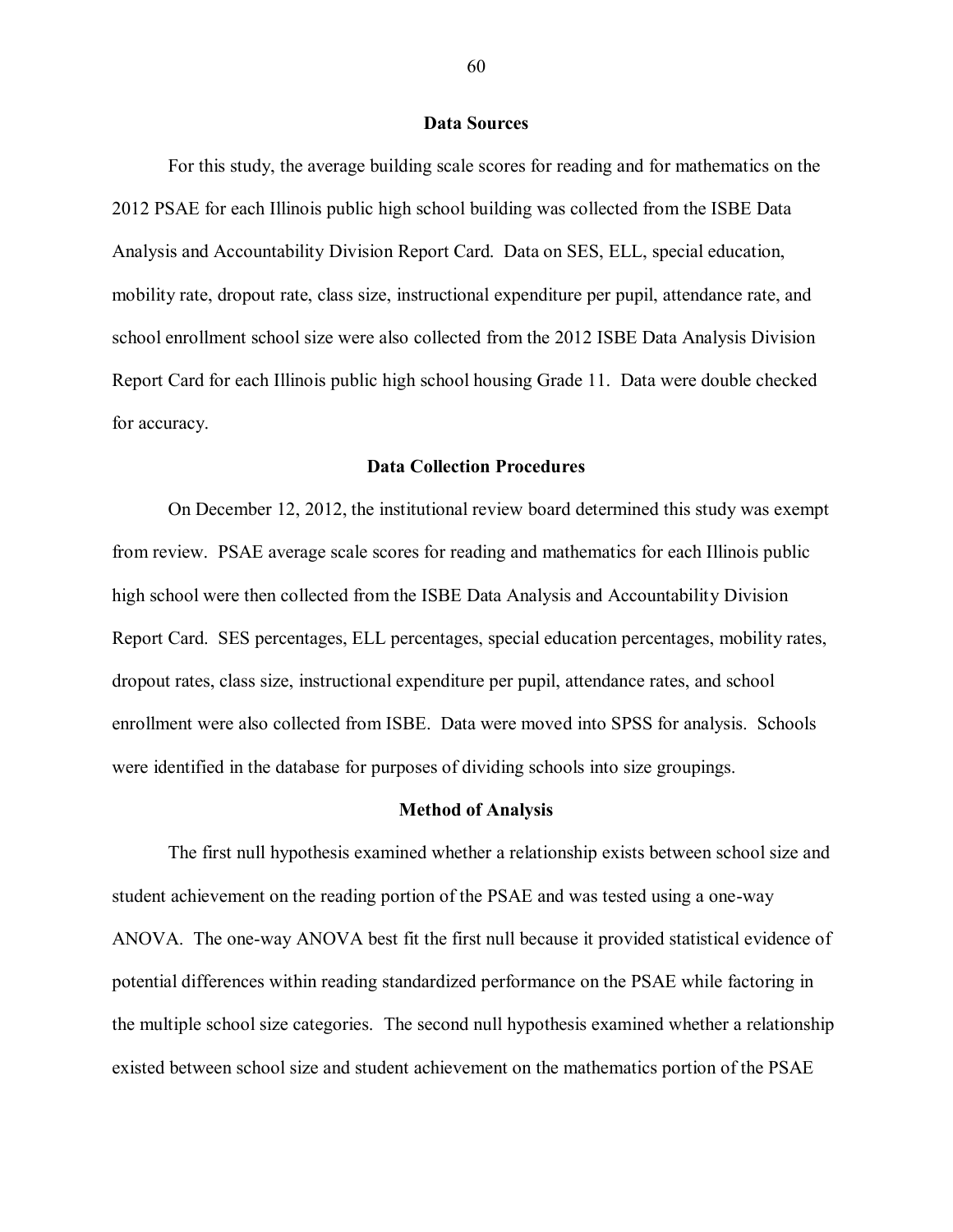and was also tested using a one-way ANOVA. The one-way ANOVA best fit the second null because it provided statistical evidence of potential differences within math standardized performance on the PSAE while factoring in the multiple school size categories.

A stepwise multiple regression was then used to examine if the factors of SES, ELL, special education, mobility rate, dropout rate, class size, instructional expenditure per pupil, attendance rate, and/or school enrollment predicted student achievement in reading for Null Hypothesis 3. A second stepwise multiple regression was then used to examine if the factors of SES, ELL, special education, mobility rate, dropout rate, class size, instructional expenditure per pupil, attendance rate, and/or school enrollment predicted student achievement in mathematics for Null Hypothesis 4. These stepwise multiple regression tests were used to determine if any of these factors could be used to predict success in student achievement as measured by the PSAE standardized test performance for reading or mathematics. Stepwise multiple regression was chosen because it first added one variable that could explain most variance in the criterion variable then added one at a time until no more significant variances were found with the addition of another factor. Stepwise multiple regression also gave data which showed how strong of a correlation exists and the amount of variance that can be explained in the criterion variable by the predictors. The stepwise multiple regression showed the adjusted amount of variance that can be explained in the criterion variable by the set of predictors when sample size and number of predictors are utilized to produce a more conservative estimate. In addition, by looking at beta weights that were produced through the analysis, the impact on standardized performance was rank ordered. The beta weights standardized results through the use of *z* scores. Scores were then compared. Output allowed the impact on reading performance and on

61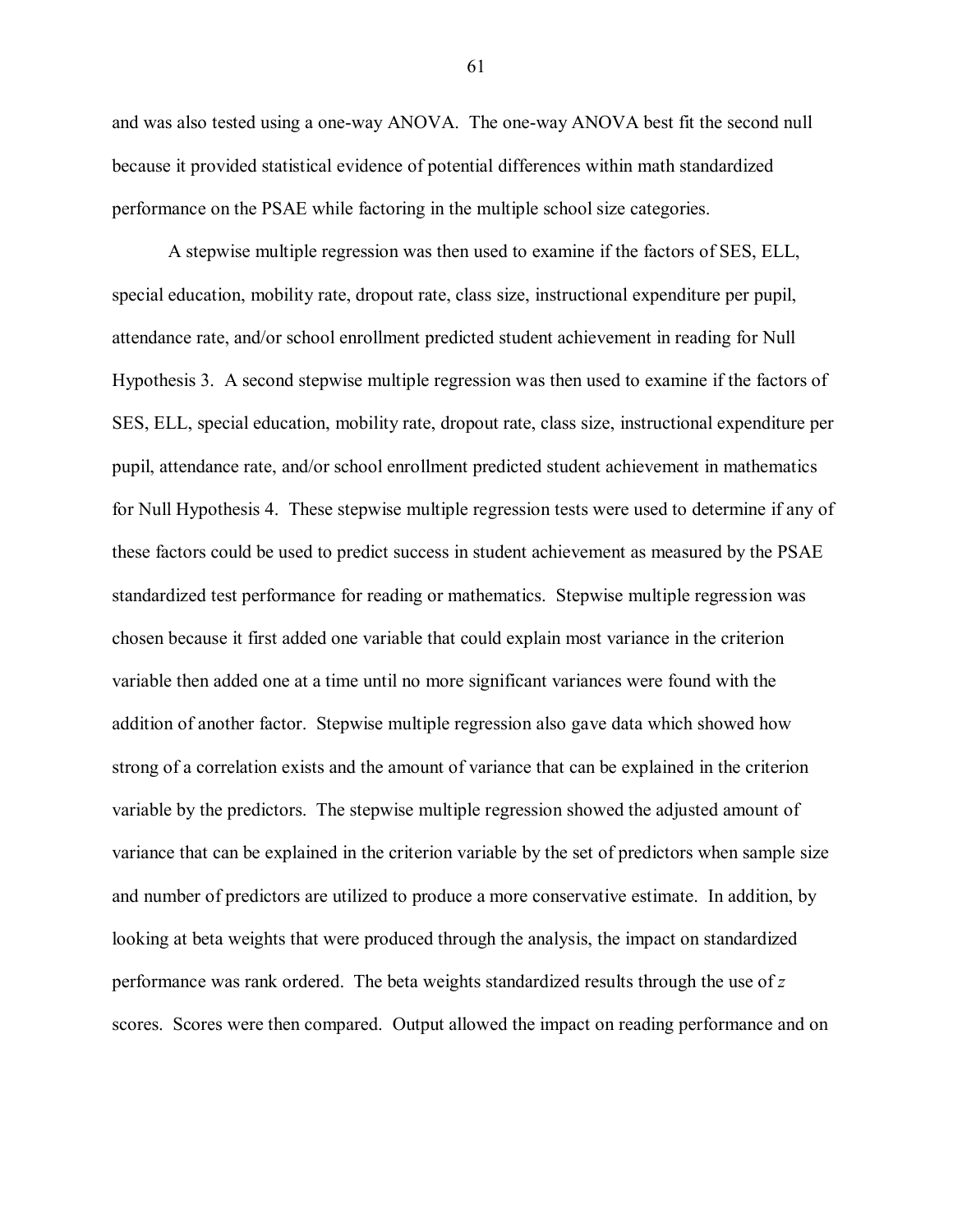math performance for every one-unit increase in a predictor, holding all other predictor variables constant to be determined.

## **Further Questions as a Result of Statistical Analysis of Research Questions 3 and 4**

Statistical analysis of Research Questions 3 and 4 led to further examination of the ability of student and building characteristics to predict student performance in reading and in math in small, medium, and large schools. Auxiliary research questions were formed in order to determine if the impact of these factors on the whole sample held true for each individual school size. Six follow-up research questions were posed:

- 3a. Do SES, ELL, special education status, mobility rate, dropout rate, class size, Instructional expense per pupil, attendance rate, and/or school enrollment predict a significant amount of variance in PSAE reading performance in small schools?
- 3b. Do SES, ELL, special education status, mobility rate, dropout rate, class size, instructional expense per pupil, attendance rate, and/or school enrollment predict a significant amount of variance in PSAE reading performance in medium schools?
- 3c. Do SES, ELL, special education status, mobility rate, dropout rate, class size, instructional expense per pupil, attendance rate, and/or school enrollment predict a significant amount of variance in PSAE reading performance in large schools?
- 4a. Do SES, ELL, special education status, mobility rate, dropout rate, class size, instructional expense per pupil, attendance rate, and/or school enrollment predict a significant amount of variance in PSAE math performance in small schools?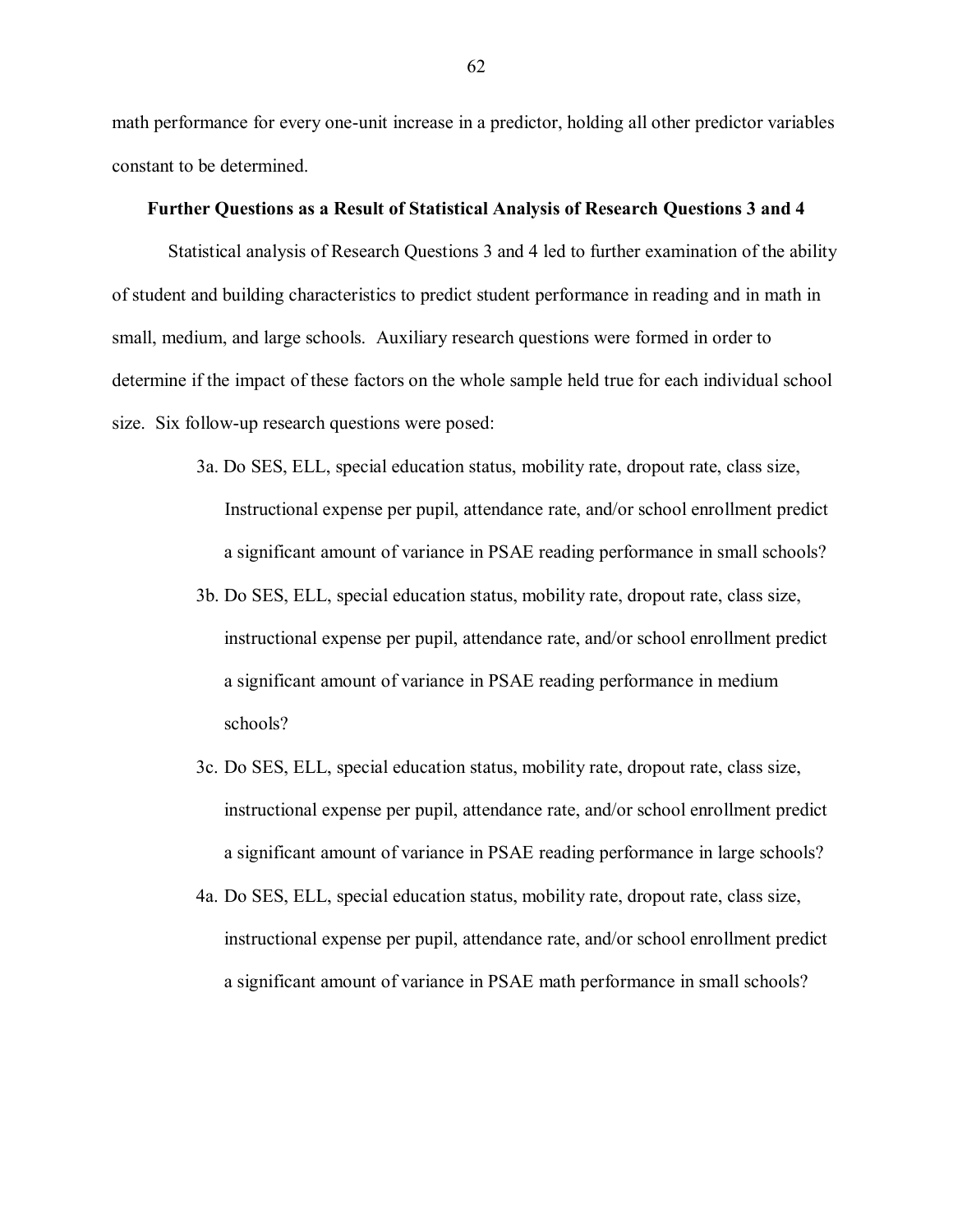- 4b. Do SES, ELL, special education status, mobility rate, dropout rate, class size, instructional expense per pupil, attendance rate, and/or school enrollment predict a significant amount of variance in PSAE math performance in medium schools?
- 4c. Do SES, ELL, special education status, mobility rate, dropout rate, class size, instructional expense per pupil, attendance rate, and/or school enrollment predict a significant amount of variance in PSAE math performance in large schools?

The following null hypotheses were tested.

- H03a. Socioeconomic status (SES), English language learner (ELL), special education status, mobility rate, dropout rate, class size, instructional expenditure per pupil, attendance rate, and/or school enrollment do not predict a significant amount of variance in PSAE reading performance in small schools.
- H03b. Socioeconomic status (SES), English language learner (ELL), special education status, mobility rate, dropout rate, class size, instructional expenditure per pupil, attendance rate, and/or school enrollment do not predict a significant amount of variance in PSAE reading performance in medium schools.
- H03c. Socioeconomic status (SES), English language learner (ELL), special education status, mobility rate, dropout rate, class size, instructional expenditure per pupil, attendance rate, and/or school enrollment do not predict a significant amount of variance in PSAE reading performance in large schools.
- H04a. Socioeconomic status (SES), English language learner (ELL), special education status, mobility rate, dropout rate, class size, instructional expenditure per pupil, attendance rate, and/or school enrollment do not predict a significant amount of variance in PSAE math performance in small schools.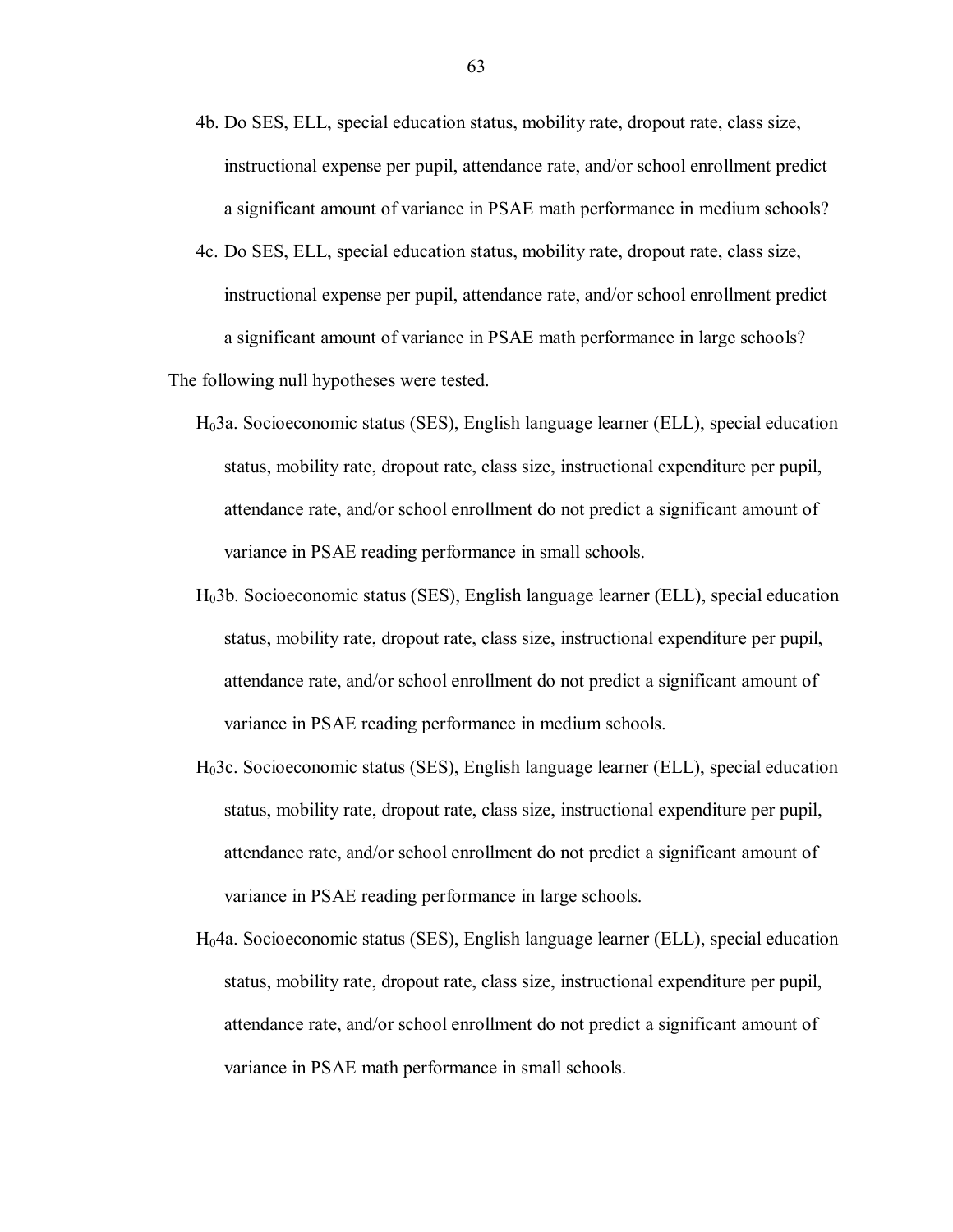- H04b. Socioeconomic status (SES), English language learner (ELL), special education status, mobility rate, dropout rate, class size, instructional expenditure per pupil, attendance rate, and/or school enrollment do not predict a significant amount of variance in PSAE math performance in medium schools.
- H04c. Socioeconomic status (SES), English language learner (ELL), special education status, mobility rate, dropout rate, class size, instructional expenditure per pupil, attendance rate, and/or school enrollment do not predict a significant amount of variance in PSAE math performance in large schools.

#### **Method of Analysis of Further Research Questions**

Stepwise multiple regressions were used to examine each of the Null Hypotheses 3a, 3b, and 3c to determine if student and building characteristics of SES, ELL, special education, mobility rate, dropout rate, class size, instructional expenditure per pupil, attendance rate, and/or school enrollment predicted student achievement in reading could be used to predict student performance in reading in each individual school size setting of small (34-319 students), medium (322-1,107 students), and large (1,110-4,522).

Stepwise multiple regressions were then used to examine each of the Null Hypotheses 4a, 4b, and 4c to determine if student and building characteristics of SES, ELL, special education, mobility rate, dropout rate, class size, instructional expenditure per pupil, attendance rate, and/or school enrollment predicted student achievement in reading could be used to predict student performance in math in each individual school size setting of small (34-319 students), medium (322-1,107 students), and large (1,110-4,522).

Stepwise multiple regressions were chosen because they first added one variable that could explain most variance in the criterion variable then added one at a time until no more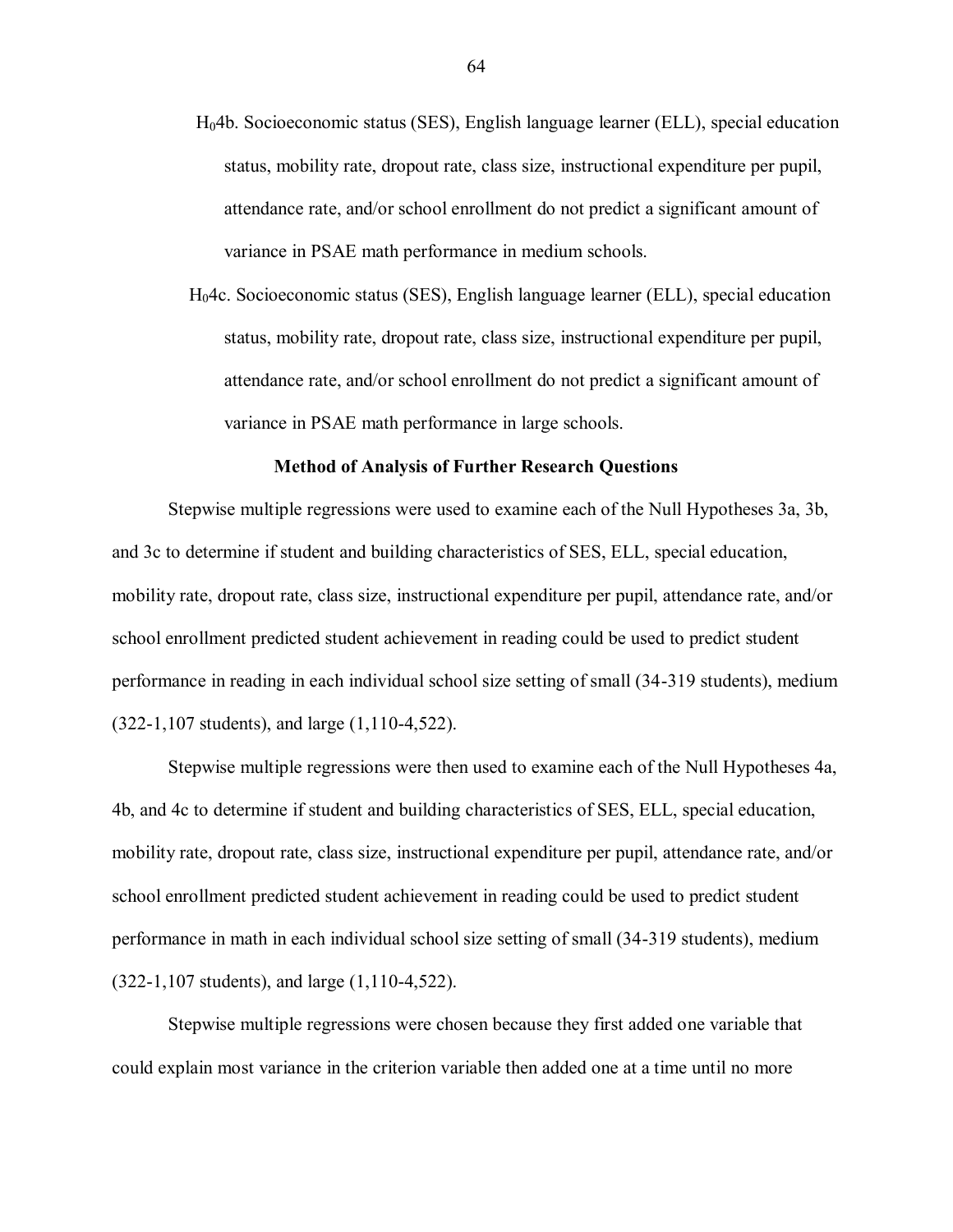significant variance were found with the addition of another factor. Stepwise multiple regression also yielded data which revealed how strong of a correlation exists and the amount of variance that can be explained in the criterion variable by the predictors. By examining beta weights that were produced through the analyses, the impact on standardized performance was rank ordered.

#### **Summary**

In the current atmosphere of financial challenges and intensified school accountability through federal initiatives such as *No Child Left Behind* and *Race to the Top*, schools need informational data upon which to base decisions that impact student achievement. This study examined whether school size impacts student learning. This study also examined whether the factors of socio-economic SES, ELL status, special education rate, mobility rate, dropout rate, class size, instructional expenditure per pupil, attendance rate, and/or school enrollment exhibit interaction effects that can be used to predict student achievement as measured by reading and mathematics performance on the PSAE. Statistical analysis of Research Question 3 and Research Question 4 led to further examination of the ability of student and building characteristics to predict student performance in reading and in math in small, medium, and large schools. This study provides quantitative data that will aid educational leaders in school decision-making that can enhance student achievement.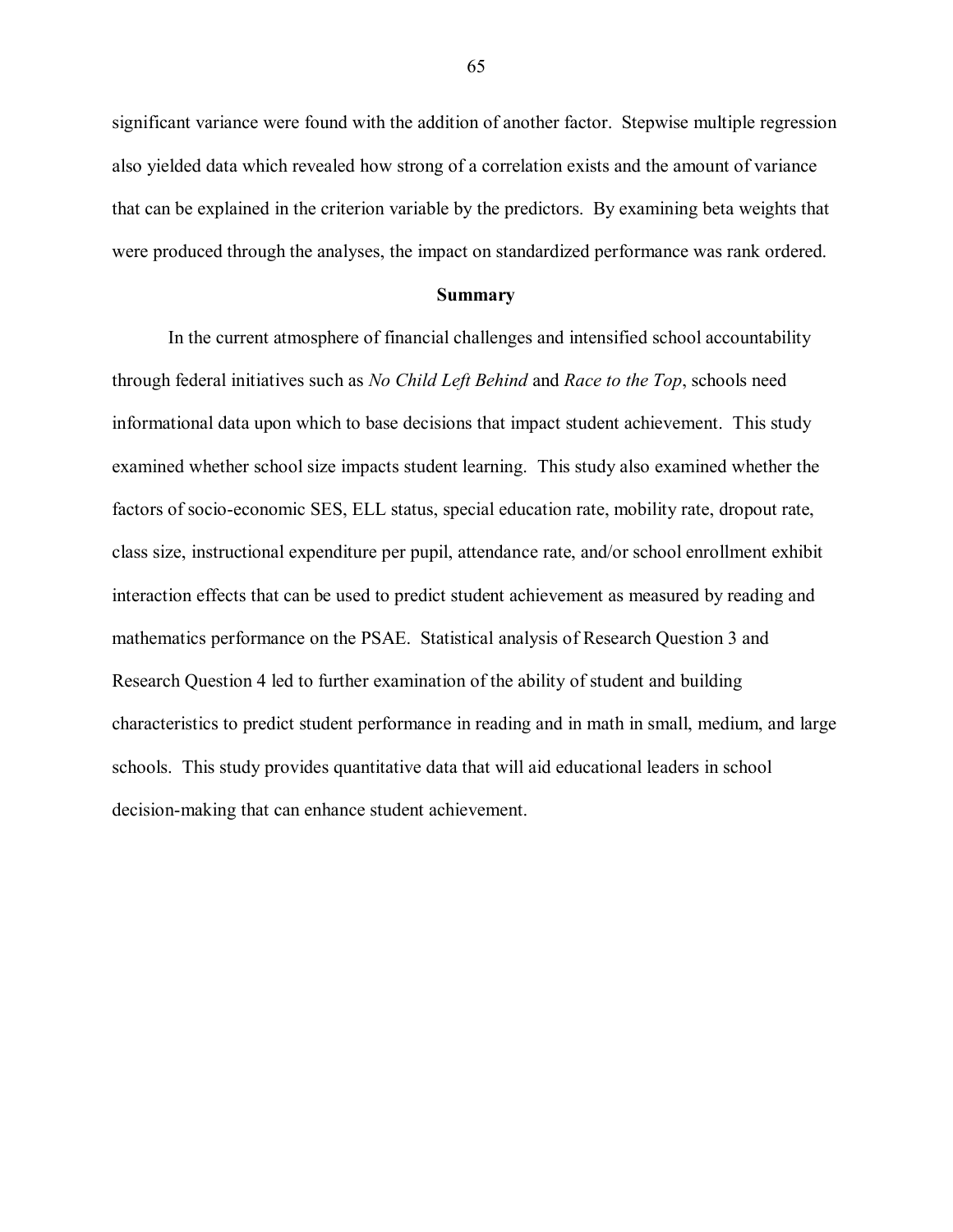## CHAPTER 4

# DATA ANALYSIS AND FINDINGS

### **Research Questions**

The research questions investigated for this study include the following:

- 1. Are there significant differences on PSAE reading performance based on school size?
- 2. Are there significant differences on PSAE math performance based on school size?
- 3. Do SES, ELL, special education, mobility rate, dropout rate, class size, instructional expenditure per pupil, attendance rate, and/or school enrollment predict a significant amount of variance in PSAE reading performance?
- 4. Do SES, ELL, special education, mobility rate, dropout rate, class size, instructional expenditure per pupil, attendance rate, and/or school enrollment predict a significant amount of variance in PSAE math performance?

### **Further Research Questions**

- 3a. Do SES, ELL, special education status, mobility rate, dropout rate, class size, instructional expense per pupil, attendance rate, and/or school enrollment predict a significant amount of variance in PSAE reading performance in small schools?
- 3b. Do SES, ELL, special education status, mobility rate, dropout rate, class size, instructional expense per pupil, attendance rate, and/or school enrollment predict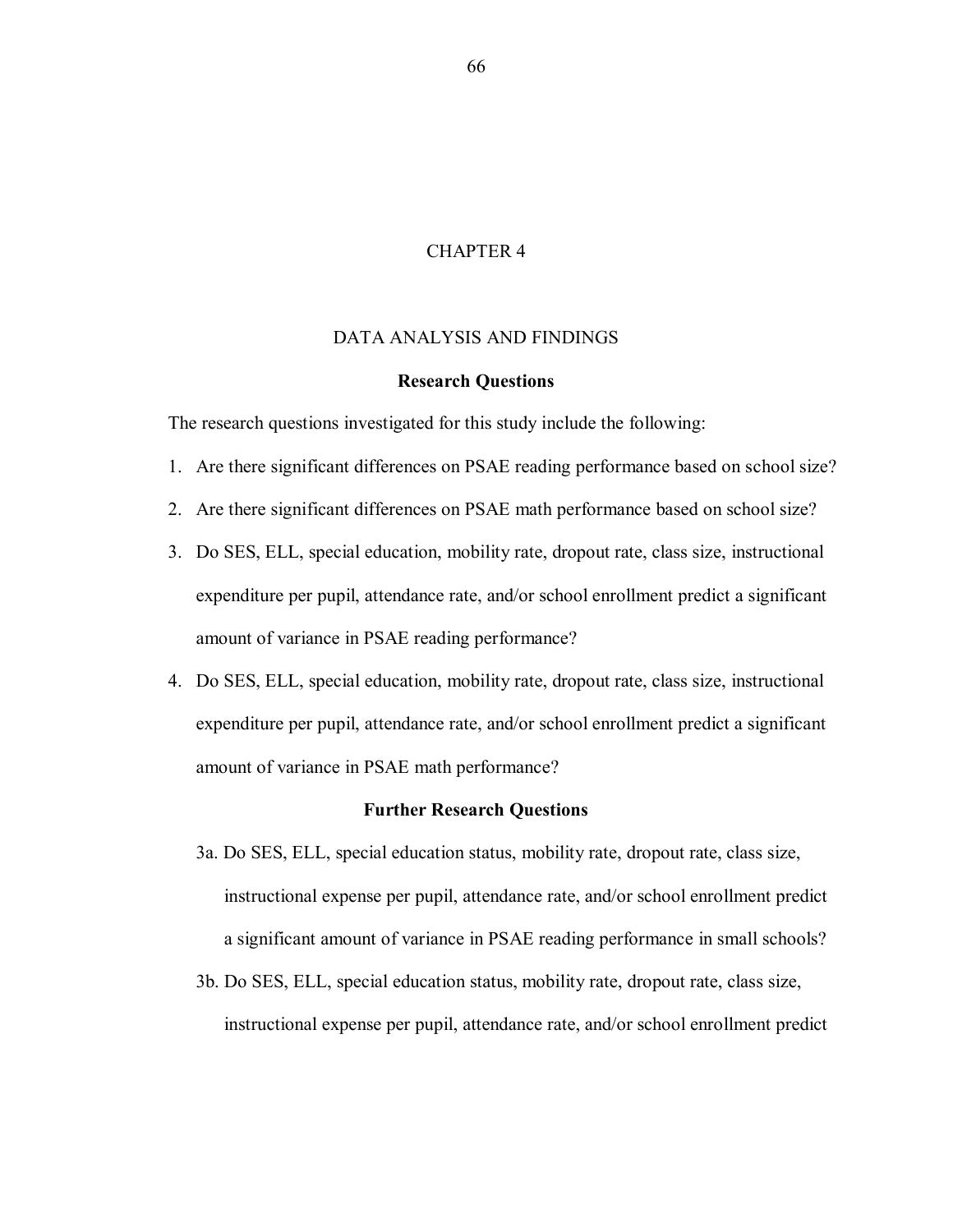a significant amount of variance in PSAE reading performance in medium schools?

- 3c. Do SES, ELL, special education status, mobility rate, dropout rate, class size, instructional expense per pupil, attendance rate, and/or school enrollment predict a significant amount of variance in PSAE reading performance in large schools?
- 4a. Do SES, ELL, special education status, mobility rate, dropout rate, class size, instructional expense per pupil, attendance rate, and/or school enrollment predict a significant amount of variance in PSAE math performance in small schools?
- 4b. Do SES, ELL, special education status, mobility rate, dropout rate, class size, instructional expense per pupil, attendance rate, and/or school enrollment predict a significant amount of variance in PSAE math performance in medium schools?
- 4c. Do SES, ELL, special education status, mobility rate, dropout rate, class size, instructional expense per pupil, attendance rate, and/or school enrollment predict a significant amount of variance in PSAE math performance in large schools?

#### **Presentation of Study Sample**

For this study, data were gathered from the ISBE Data Analysis and Accountability Division Report Card. PSAE average scale scores were gathered in reading and in math for each Illinois public school containing Grade 11. In addition, data were collected concerning the student and school characteristics of SES, ELL, special education, mobility rate, dropout rate, class size, instructional expenditure per pupil, attendance rate, and school enrollment.

Schools were first divided by school enrollment into three equal groups that were named small, medium, and large. Small school student enrollments ranged from 34-319 students. Medium school enrollments ranged from 322-1,107 students. Large school student enrollments

67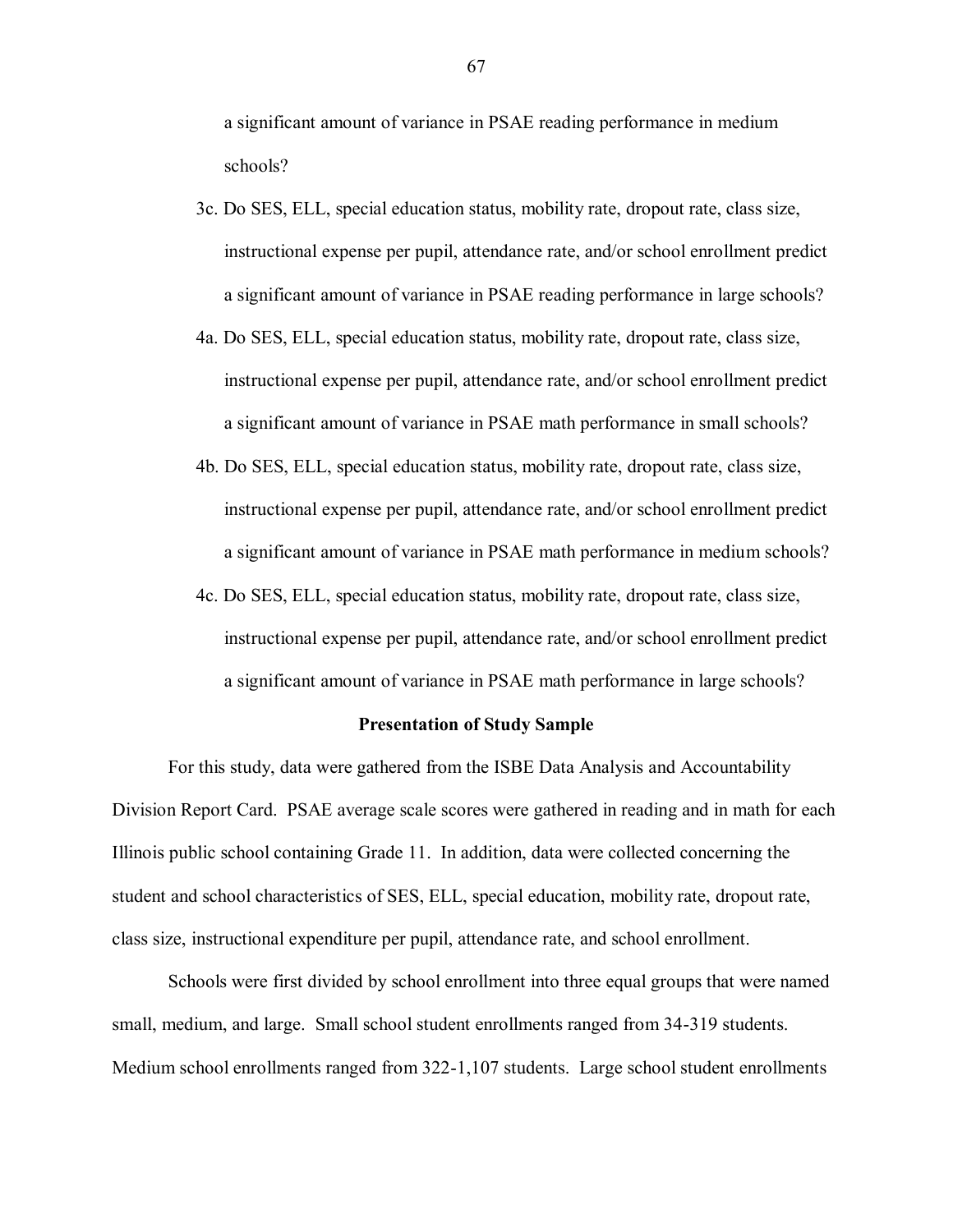ranged from 1,110-4,522 students. The total pool of 651 schools contained 217 small schools (*N* = 217, 33.33%), 217 medium schools (*N* = 217, 33.33%), and 217 large schools (*N* = 217, 33.33%).

The whole sample of 651 schools was divided into three major descriptive areas: assessment, student characteristics, and building characteristics. The number of schools in each category reflects the number of schools that reported data in that specific category. Assessment data contains the number of schools reporting data in reading and math performance, a minimum and maximum score in both reading and math performance, and a mean score and standard deviation for both reading and math. Whole sample student characteristics included SES, ELL, special education, mobility rate, and dropout rate. Descriptive student data contained the number of schools reporting data in each category, a minimum and maximum range of data, a mean score and standard deviation. Building characteristics included average class size, instructional expenses per pupil, attendance rate, and school enrollment. Descriptive building data contained the number of schools reporting data in each category, a minimum and maximum range of data, a mean score and standard deviation. Data are found in Table 3.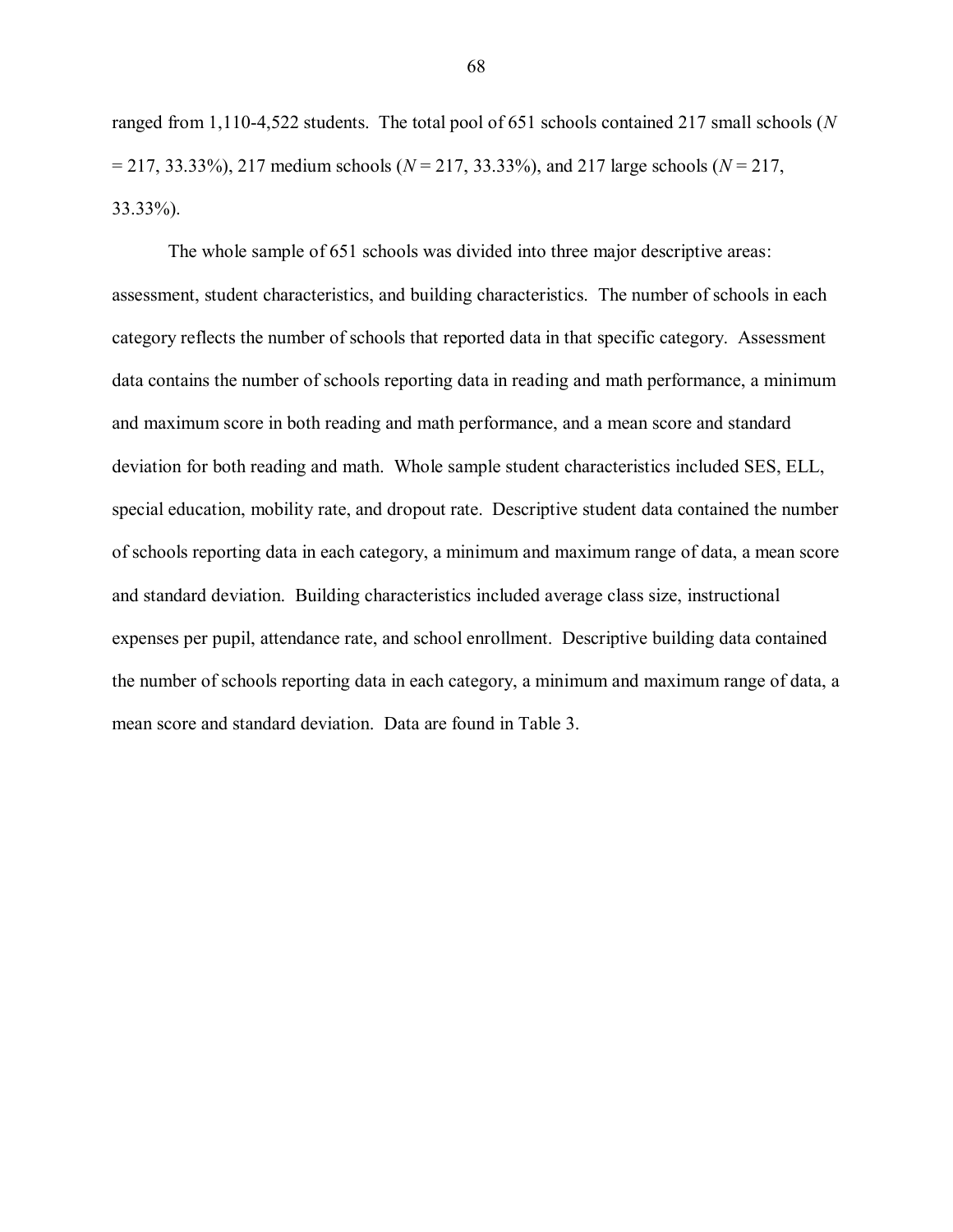|                          | $\boldsymbol{N}$ | Minimum | Maximum  | Mean    | SD      |
|--------------------------|------------------|---------|----------|---------|---------|
| Reading Performance      | 649              | 136.00  | 179.00   | 154.10  | 6.23    |
| Math Performance         | 649              | 132.00  | 182.00   | 154.60  | 7.14    |
| Avg Class Size           | 648              | 4.20    | 32.50    | 17.12   | 4.56    |
| Inst Exp Per Pupil       | 646              | 3716.00 | 12667.00 | 6591.65 | 1711.90 |
| <b>Attendance Rate</b>   | 651              | 58.00   | 99.30    | 92.21   | 5.15    |
| <b>School Enrollment</b> | 651              | 34.00   | 4522.00  | 935.11  | 900.97  |
| SES percent              | 651              | 2.20    | 100.00   | 42.23   | 25.01   |
| ELL percent              | 651              | .00     | 26.60    | 1.73    | 3.68    |
| Sp. Ed. Percent          | 651              | .00.    | 36.40    | 14.33   | 5.31    |
| <b>Mobility Rate</b>     | 651              | .00.    | 176.50   | 14.17   | 13.79   |
| Dropout Rate             | 651              | .00     | 25.00    | 2.34    | 2.48    |

# *Sample Descriptive Data (Whole Sample)*

When examining descriptive data for the whole sample, it became apparent that wide statistical ranges existed. Minimum and maximum scores for PSAE reading and math performance showed a 43 and 50 point range, respectively. Student characteristics were also found to have sizable ranges in their minimum and maximum numbers. SES, for example, exhibited a 97.80% difference between minimum and maximum numbers. Dropout rates ranged from zero students to one fourth of student enrollment. Minimum and maximum average instructional expenses per pupil showed a sizable difference of \$8, 951. Finally, school enrollment numbers showed a wide statistic range with a 4,488 student difference between the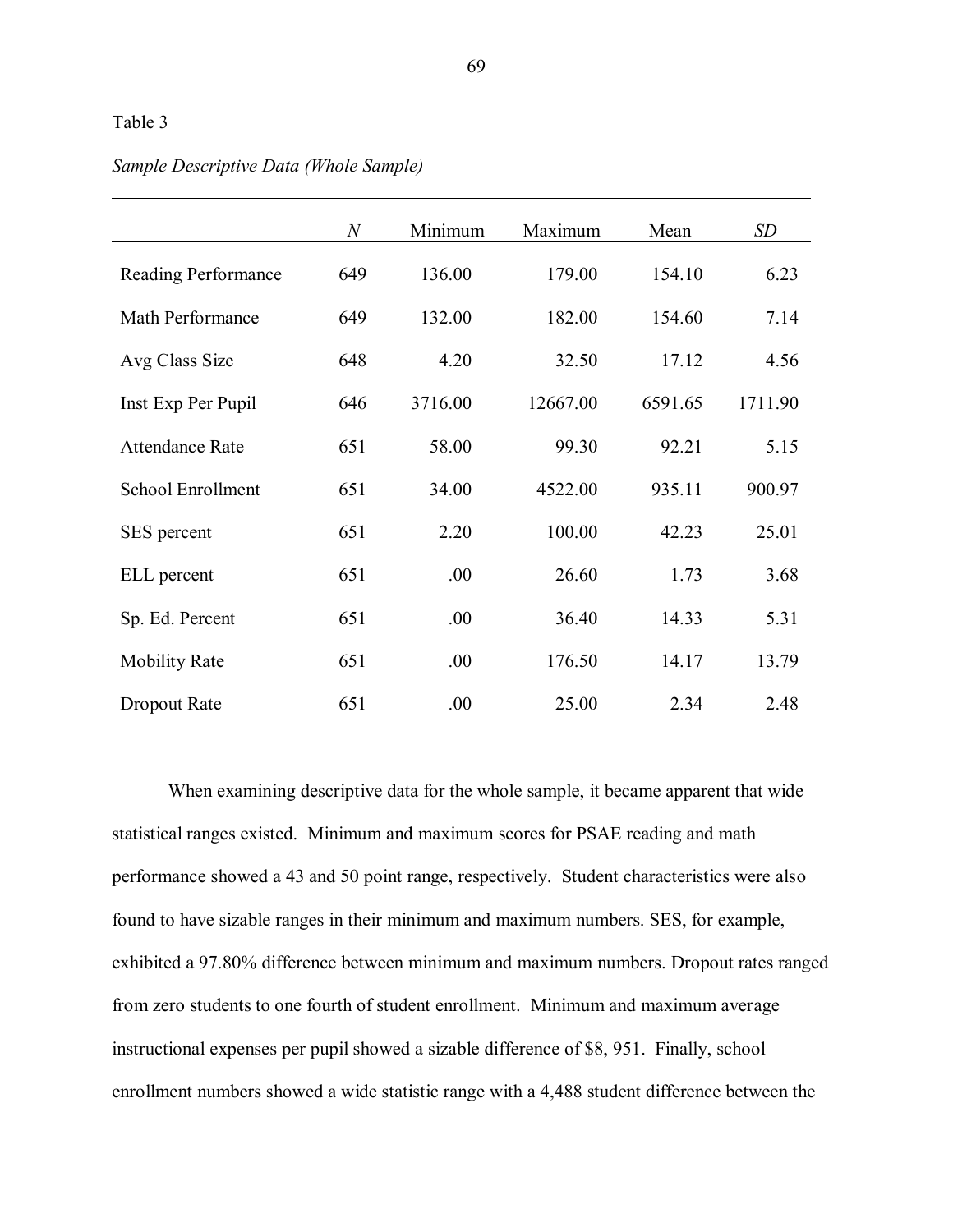minimum and maximum enrollments. These large differences underscore the variances in Illinois schools and suggest caution should be used in drawing conclusions with a broad stroke about all schools.

#### **Descriptives for Small Schools**

The descriptives for small schools are divided into three major descriptive areas: assessment, student characteristics, and building characteristics. The number of schools in each category reflects the number of schools that reported data in that specific category. Assessment data contains the number of schools reporting data in assessment, a minimum and maximum score in both reading and math performance, and a mean score and standard deviation for both reading and math. Small school student characteristics included SES, ELL, special education, mobility rate, and dropout rate. Building characteristics included average class size, instructional expenses per pupil, attendance rate, and school enrollment. Descriptive small school building data contained the number of schools reporting data in each category, a minimum and maximum range of data, a mean score and standard deviation. This information can be found in Table 4.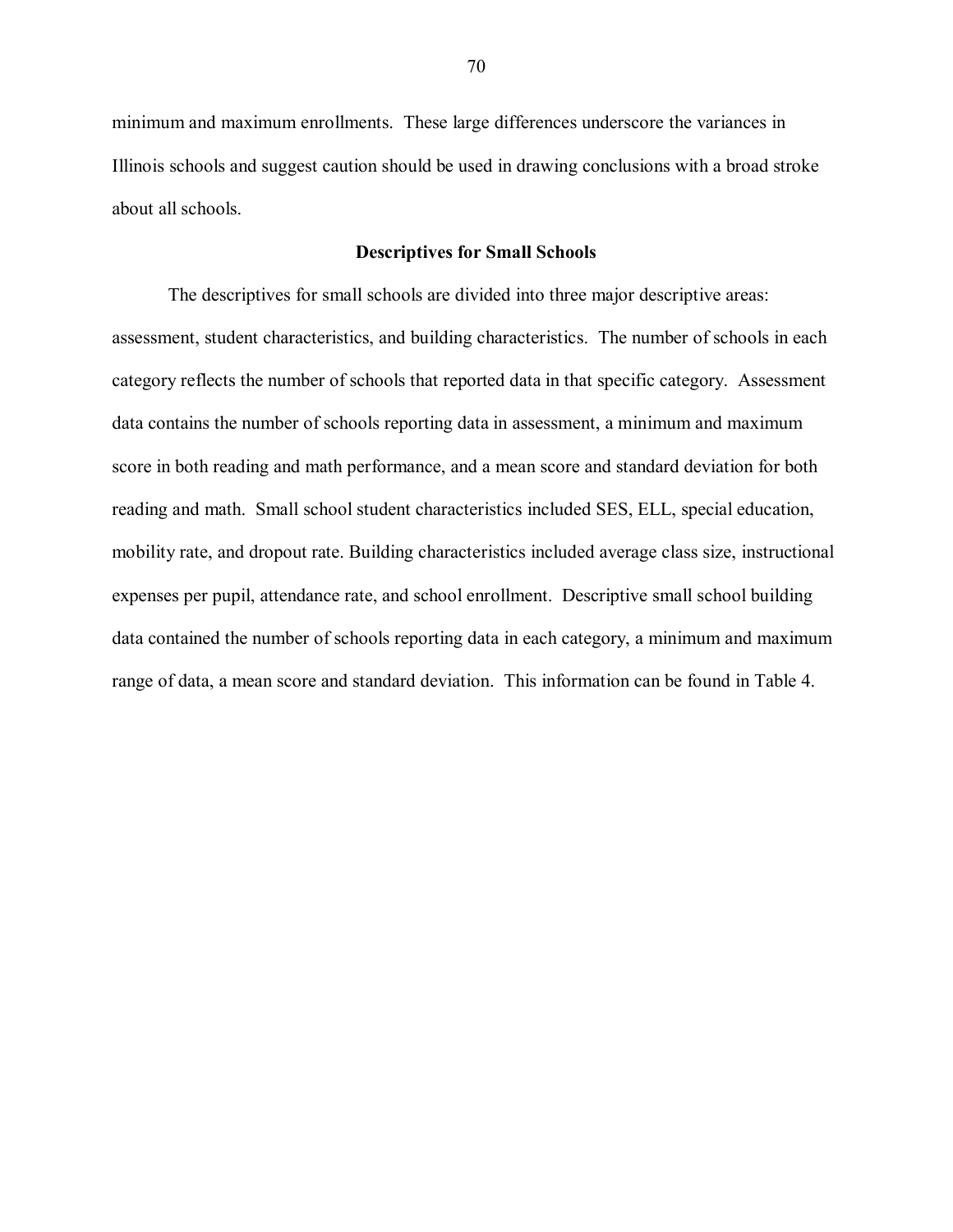|                          | $\boldsymbol{N}$ | Minimum | Maximum  | Mean    | SD      |
|--------------------------|------------------|---------|----------|---------|---------|
| Reading Performance      | 215              | 136.00  | 164.00   | 154.01  | 4.93    |
| Math Performance         | 215              | 132.00  | 165.00   | 153.74  | 5.44    |
| Avg Class Size           | 217              | 4.20    | 23.80    | 12.96   | 3.25    |
| Inst Exp Per Pupil       | 217              | 3785.00 | 11613.00 | 5891.78 | 1211.58 |
| <b>Attendance Rate</b>   | 217              | 68.50   | 97.60    | 93.27   | 3.94    |
| <b>School Enrollment</b> | 217              | 34.00   | 319.00   | 184.39  | 72.36   |
| SES percent              | 217              | 4.80    | 100.00   | 39.40   | 19.57   |
| ELL percent              | 217              | .00     | 19.00    | .33     | 1.78    |
| Sp. Ed. Percent          | 217              | .00     | 34.20    | 15.29   | 5.64    |
| <b>Mobility Rate</b>     | 217              | .00.    | 137.40   | 14.55   | 13.54   |
| Dropout Rate             | 217              | .00     | 25.00    | 2.24    | 2.76    |

# *Sample Descriptives for Small Schools*

An examination of small school descriptive data revealed the minimum small school scores fell at the bottom of all scores and maximum small school scores fell short of maximum scores for all schools. Small schools also had the highest maximum dropout rate compared to medium schools and large schools. Instructional expenditures per pupil in small schools nearly mirror the whole sample instructional expenditures per pupil. Small schools had the lowest maximum attendance rate compared to medium schools and large schools. This information can be found in Tables 4, 5, and 6.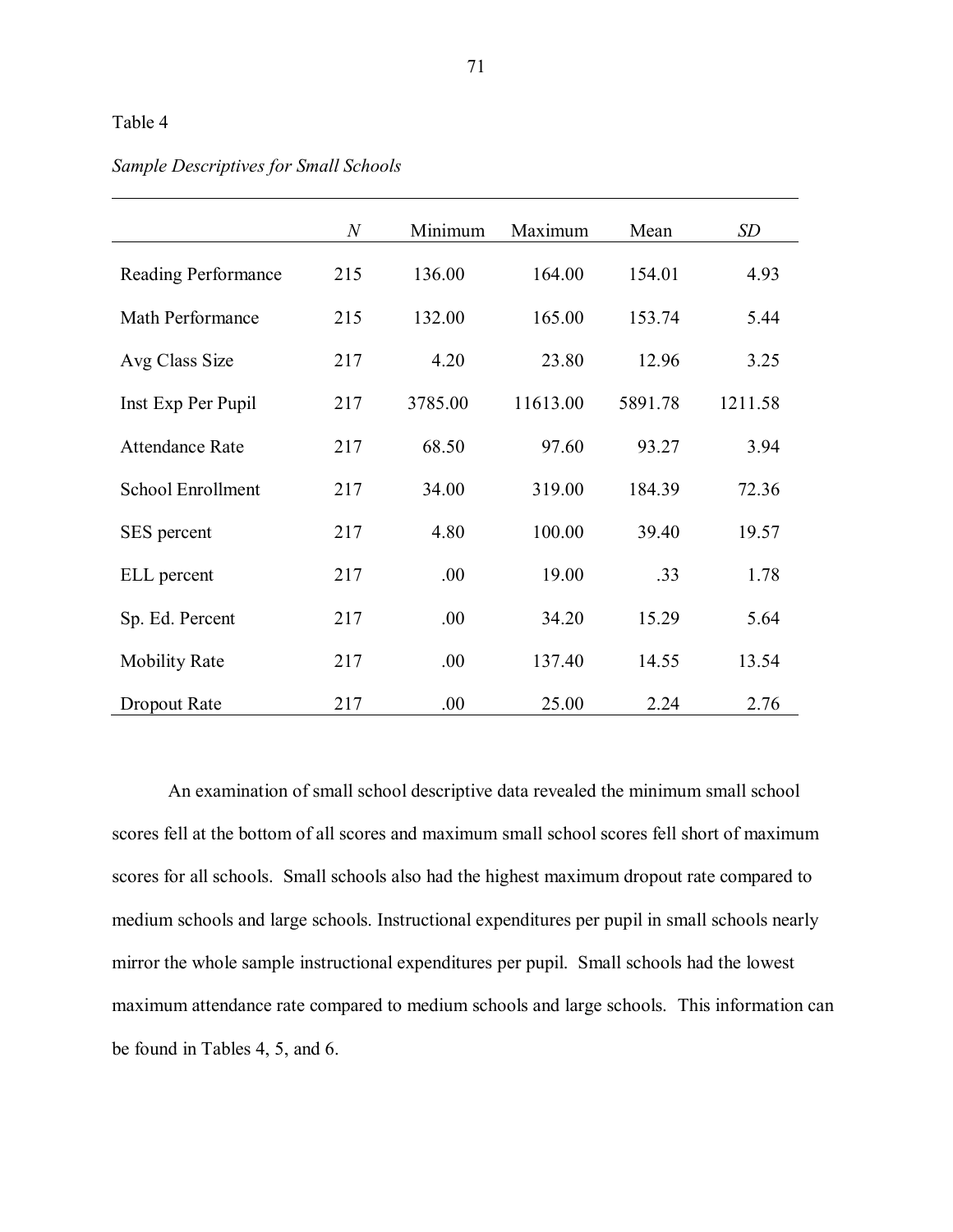## **Descriptives for Medium Schools**

The descriptives for medium schools is divided into three major descriptive areas: assessment, student characteristics, and building characteristics. The number of schools in each category reflects the number of schools which reported data in that specific category. Assessment data contains the number of schools reporting data in those specific categories, a minimum and maximum score in both reading and math performance, and a mean score and standard deviation for both reading and math. Medium school student characteristics included SES, ELL, special education, mobility rate, and dropout rate. Building characteristics included average class size, instructional expenses per pupil, attendance rate, and school enrollment. Descriptive medium school building data contained the number of schools reporting data in each category, a minimum and maximum range of data, and a mean score and standard deviation. This information can be found in Table 5.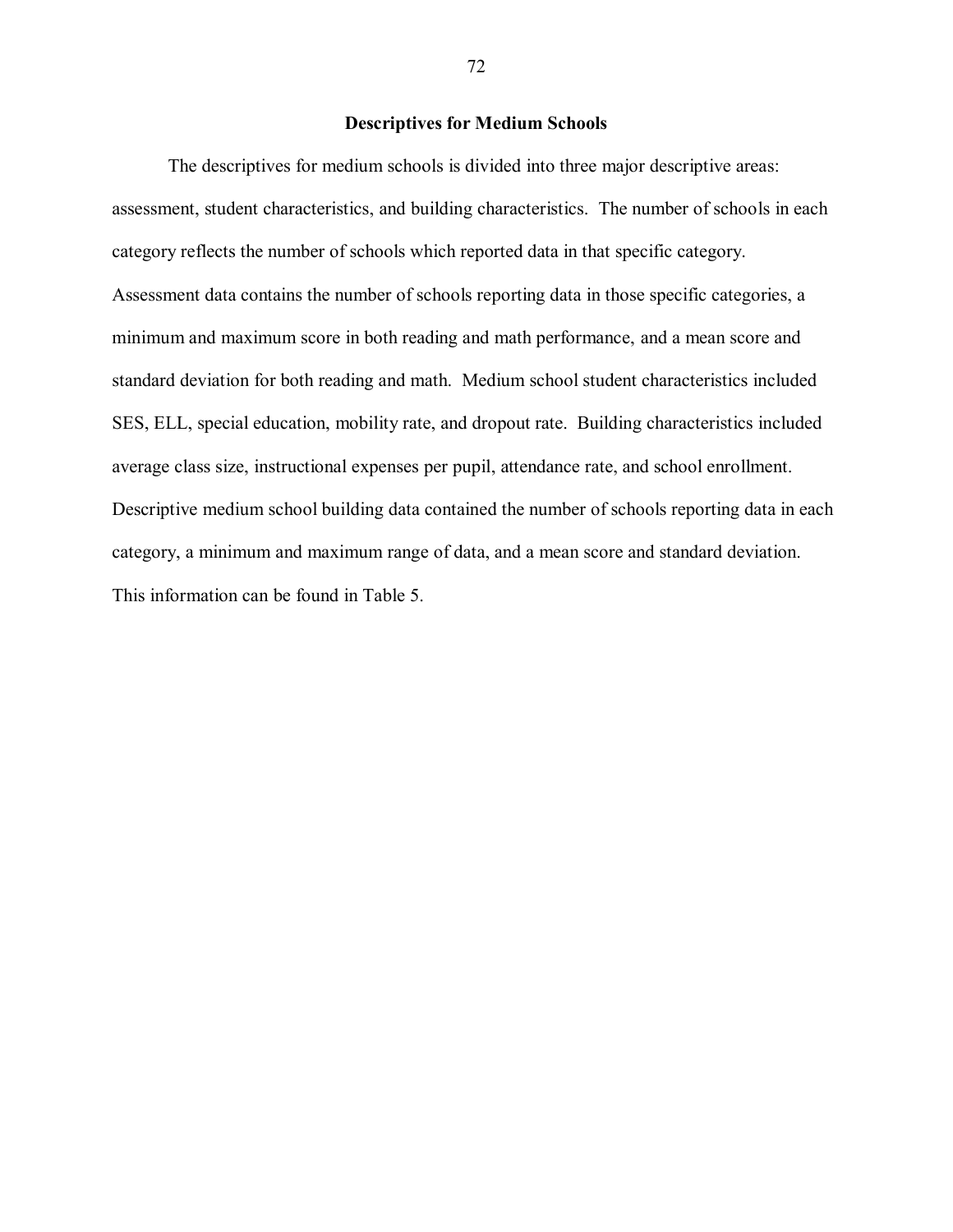|                          | $\boldsymbol{N}$ | Minimum | Maximum  | Mean    | SD      |
|--------------------------|------------------|---------|----------|---------|---------|
| Reading Performance      | 217              | 136.00  | 179.00   | 153.68  | 6.74    |
| Math Performance         | 217              | 135.00  | 182.00   | 153.74  | 7.41    |
| Avg Class Size           | 217              | 9.80    | 32.50    | 17.70   | 3.41    |
| Inst Exp Per Pupil       | 217              | 3716.00 | 11171.00 | 6258.50 | 1513.92 |
| <b>Attendance Rate</b>   | 217              | 58.00   | 99.30    | 91.64   | 6.24    |
| <b>School Enrollment</b> | 217              | 322.00  | 1107.00  | 591.07  | 214.04  |
| SES percent              | 217              | 4.60    | 99.80    | 45.17   | 26.74   |
| ELL percent              | 217              | .00.    | 26.60    | 1.48    | 3.61    |
| Sp. Ed. Percent          | 217              | .20     | 36.40    | 14.02   | 6.20    |
| <b>Mobility Rate</b>     | 217              | .60     | 176.50   | 15.67   | 17.17   |
| Dropout Rate             | 217              | .00.    | 17.00    | 2.62    | 2.70    |

# *Sample Descriptives for Medium Schools*

Examining medium school descriptive data, it was noted that like small schools, minimum reading and math scores for medium schools fell very near the whole sample minimum scores. Medium school maximum reading and math scores were equal to the whole sample group maximum scores and were above small school maximum scores. Medium school maximum ELL rate, special education rate, and student mobility rate were higher than small schools or large schools. Medium schools also had the largest maximum average class size and the highest attendance rate compared to small schools and large schools. This information can be found in Tables 4, 5, and 6.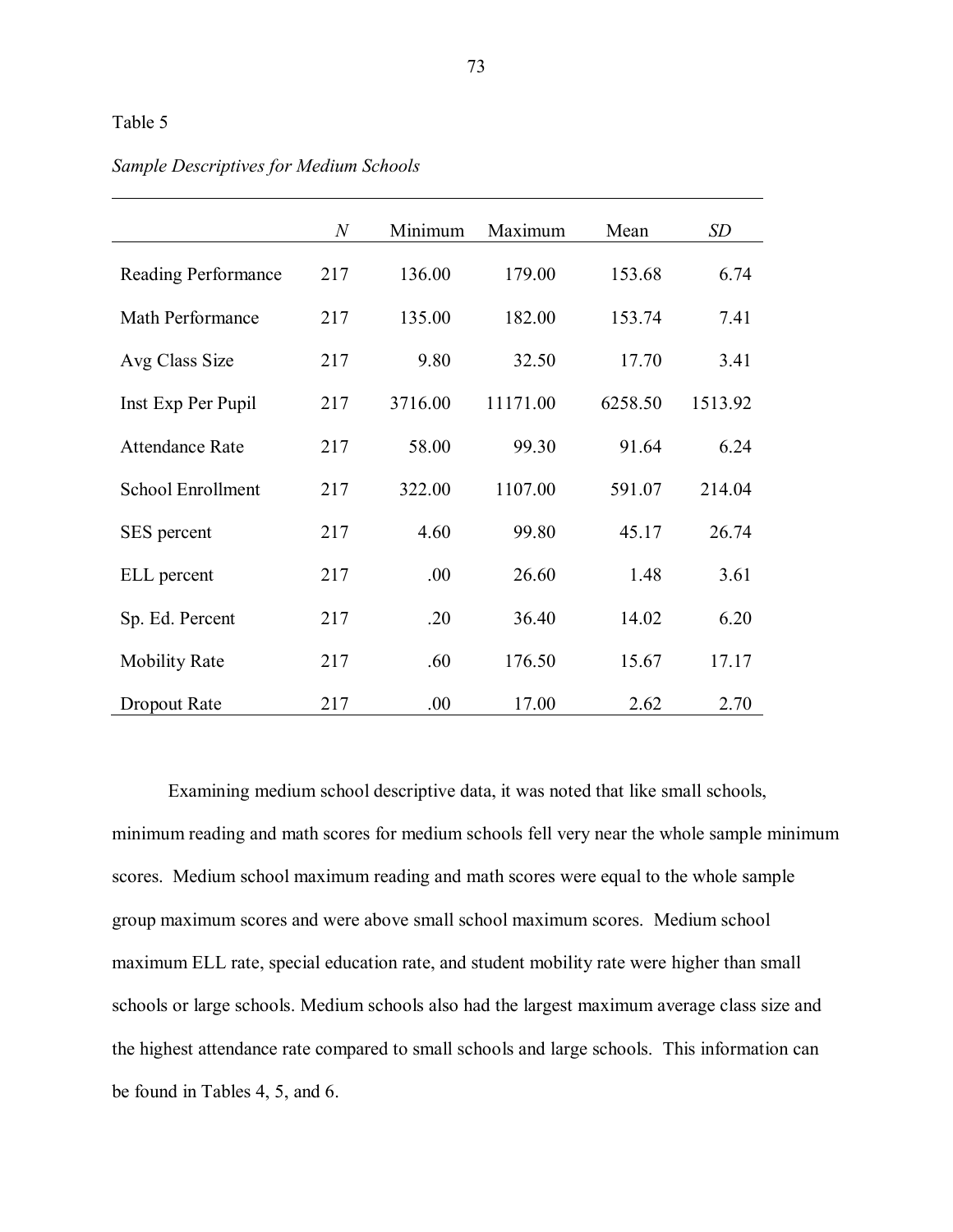# **Descriptives for Large Schools**

The descriptives for large schools are divided into three major descriptive areas: assessment, student characteristics, and building characteristics. The number of schools in each category reflects the number of schools which reported data in that specific category. Assessment data contained the number of schools reporting data in assessment, a minimum and maximum score in both reading and math performance, and a mean score and standard deviation for both reading and math. Large school student characteristics included SES, ELL, special education status, mobility rate, and dropout rate. Building characteristics included average class size, instructional expenses per pupil, attendance rate, and school enrollment. Descriptive large school building data contained the number of schools reporting in each category, a minimum and maximum range of data, and a mean score and standard deviation. This information can be found in Table 6.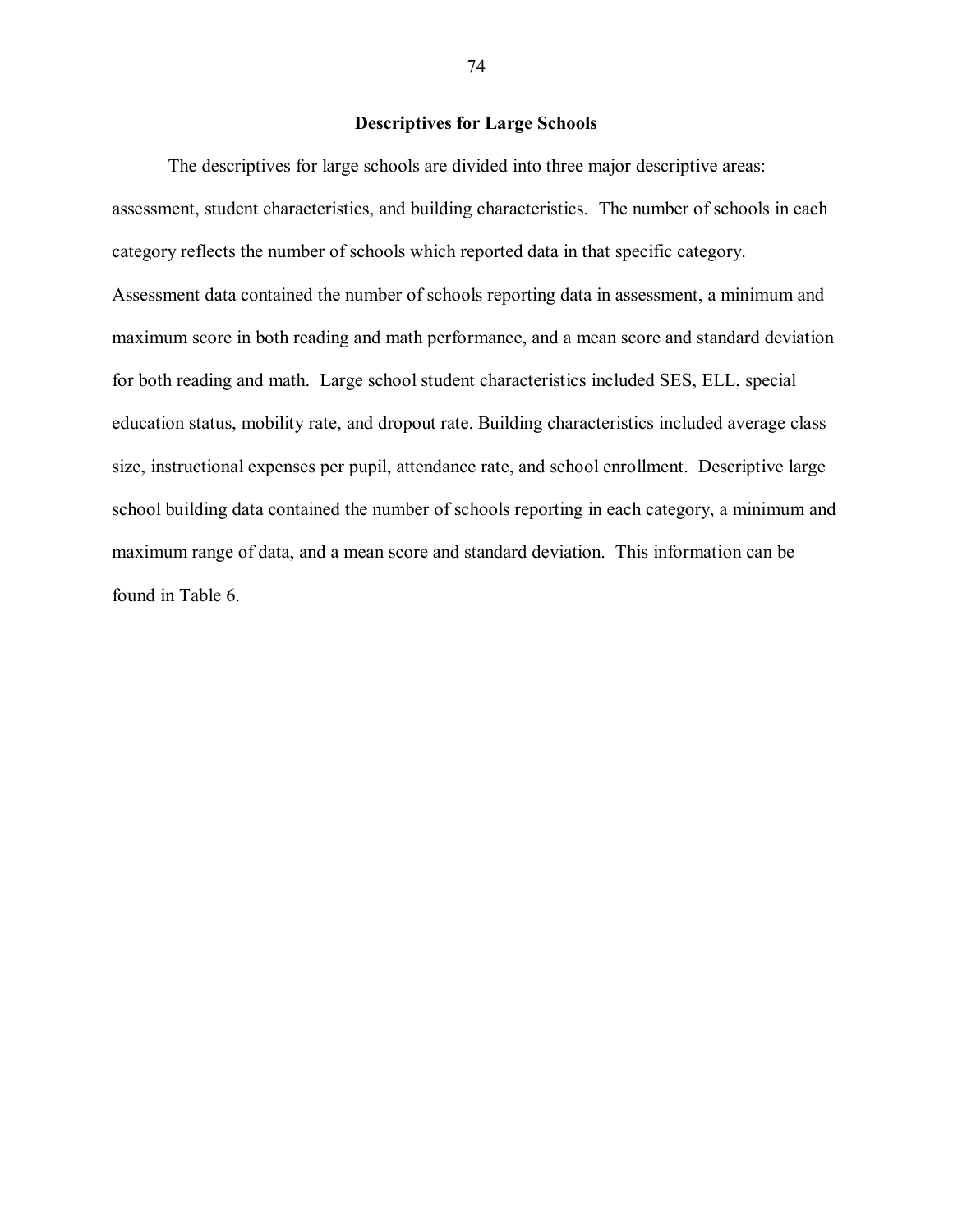|                          | $\boldsymbol{N}$ | Minimum | Maximum  | Mean    | <b>SD</b> |
|--------------------------|------------------|---------|----------|---------|-----------|
| Reading Performance      | 217              | 140.00  | 173.00   | 154.62  | 6.82      |
| Math Performance         | 217              | 138.00  | 176.00   | 156.34  | 8.02      |
| Avg Class Size           | 217              | 9.10    | 28.40    | 20.73   | 3.10      |
| Inst Exp Per Pupil       | 217              | 4315.00 | 12667.00 | 7639.08 | 1837.18   |
| <b>Attendance Rate</b>   | 217              | 67.70   | 98.70    | 91.73   | 4.84      |
| <b>School Enrollment</b> | 217              | 1110.00 | 4522.00  | 2036.55 | 703.56    |
| SES percent              | 217              | 2.20    | 96.50    | 42.11   | 27.72     |
| LEP percent              | 217              | .00     | 22.10    | 3.40    | 4.45      |
| Sp. Ed. Percent          | 217              | 2.00    | 23.50    | 13.66   | 3.60      |
| <b>Mobility Rate</b>     | 217              | 1.50    | 63.50    | 12.26   | 9.33      |
| Dropout Rate             | 217              | .00     | 10.90    | 2.15    | 1.86      |

# *Sample Descriptives for Large Schools*

Large schools had lower maximum SES percentage, special education percentage, mobility rate, and dropout rate than small schools or medium schools. This information can be found in Tables 4, 5, and 6.

# **Hypotheses Testing**

The following null hypotheses were tested.

H01. There are no significant differences on PSAE reading performance based on school size.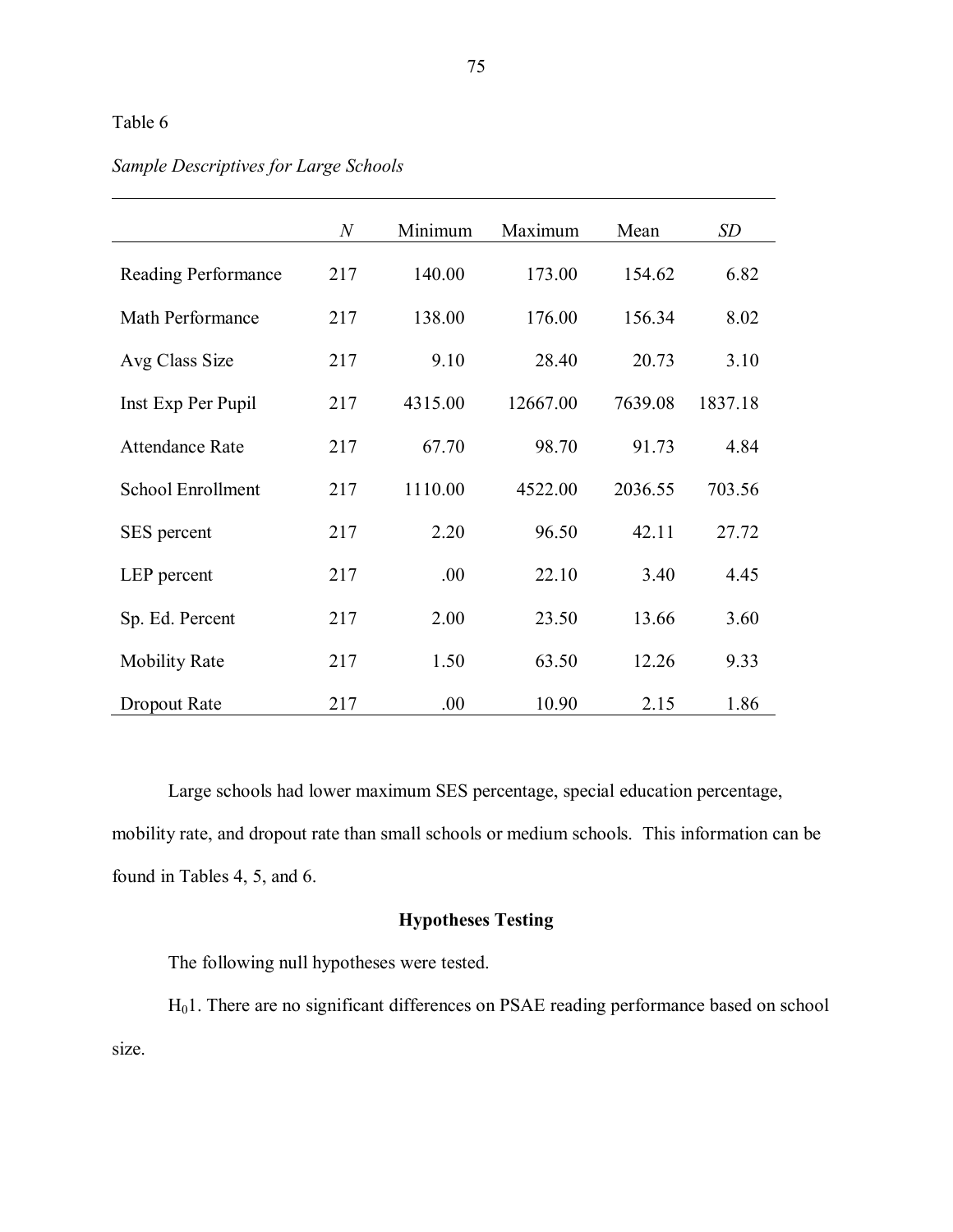H02. There are no significant differences on PSAE math performance based on school size.

H03. SES, ELL, special education, mobility rate, dropout rate, class size, instructional expenditure per pupil, attendance rate, and/or school enrollment do not predict a significant amount of variance in PSAE reading performance.

H04. SES, ELL, special education, mobility rate, dropout rate, class size, instructional expenditure per pupil, attendance rate, and/or school enrollment do not predict a significant amount of variance in PSAE math performance.

#### **Hypotheses Testing of Further Research Questions**

H03a. Socioeconomic status (SES), English language learner (ELL), special education status, mobility rate, dropout rate, class size, instructional expenditure per pupil, attendance rate, and/or school enrollment do not predict a significant amount of variance in PSAE reading performance in small schools.

H03b. Socioeconomic status (SES), English language learner (ELL), special education status, mobility rate, dropout rate, class size, instructional expenditure per pupil, attendance rate, and/or school enrollment do not predict a significant amount of variance in PSAE reading performance in medium schools.

H03c. Socioeconomic status (SES), English language learner (ELL), special education status, mobility rate, dropout rate, class size, instructional expenditure per pupil, attendance rate, and/or school enrollment do not predict a significant amount of variance in PSAE reading performance in large schools.

H04a. Socioeconomic status (SES), English language learner (ELL), special education status, mobility rate, dropout rate, class size, instructional expenditure per pupil, attendance rate,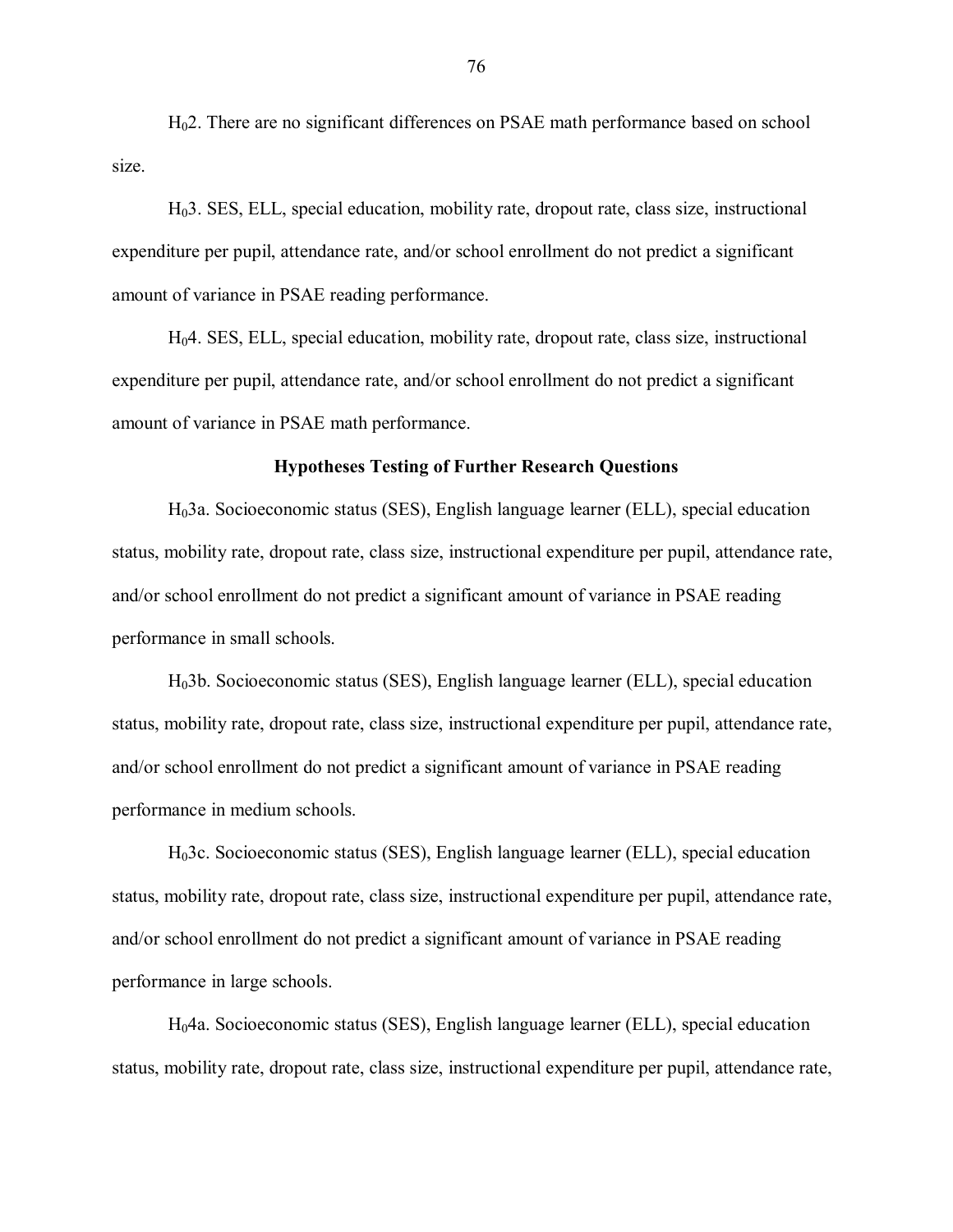and/or school enrollment do not predict a significant amount of variance in PSAE math performance in small schools.

H04b. Socioeconomic status (SES), English language learner (ELL), special education status, mobility rate, dropout rate, class size, instructional expenditure per pupil, attendance rate, and/or school enrollment do not predict a significant amount of variance in PSAE math performance in medium schools.

H04c. Socioeconomic status (SES), English language learner (ELL), special education status, mobility rate, dropout rate, class size, instructional expenditure per pupil, attendance rate, and/or school enrollment do not predict a significant amount of variance in PSAE math performance in large schools.

#### **Reading Performance Based on School Size**

The assumption of independence was not violated because no school was in multiple groups. The assumption of homogeneity of variances was violated with a significant Levene of  $F(2,646) = 15.59, p < .001$ . The ANOVA test could still be used because it was robust to violations of this assumption. Normality was not violated as skew and kurtosis were within acceptable ranges of + to -1.

The first null hypothesis was examined to determine whether differences existed between school size and student achievement on the reading portion of the PSAE. This null hypothesis was tested using a one-way ANOVA, a good fit because it provided statistical evidence of potential differences within reading standardized performance on the PSAE. No significant differences among the three school sizes in reading performance were found as seen in Table 7.

77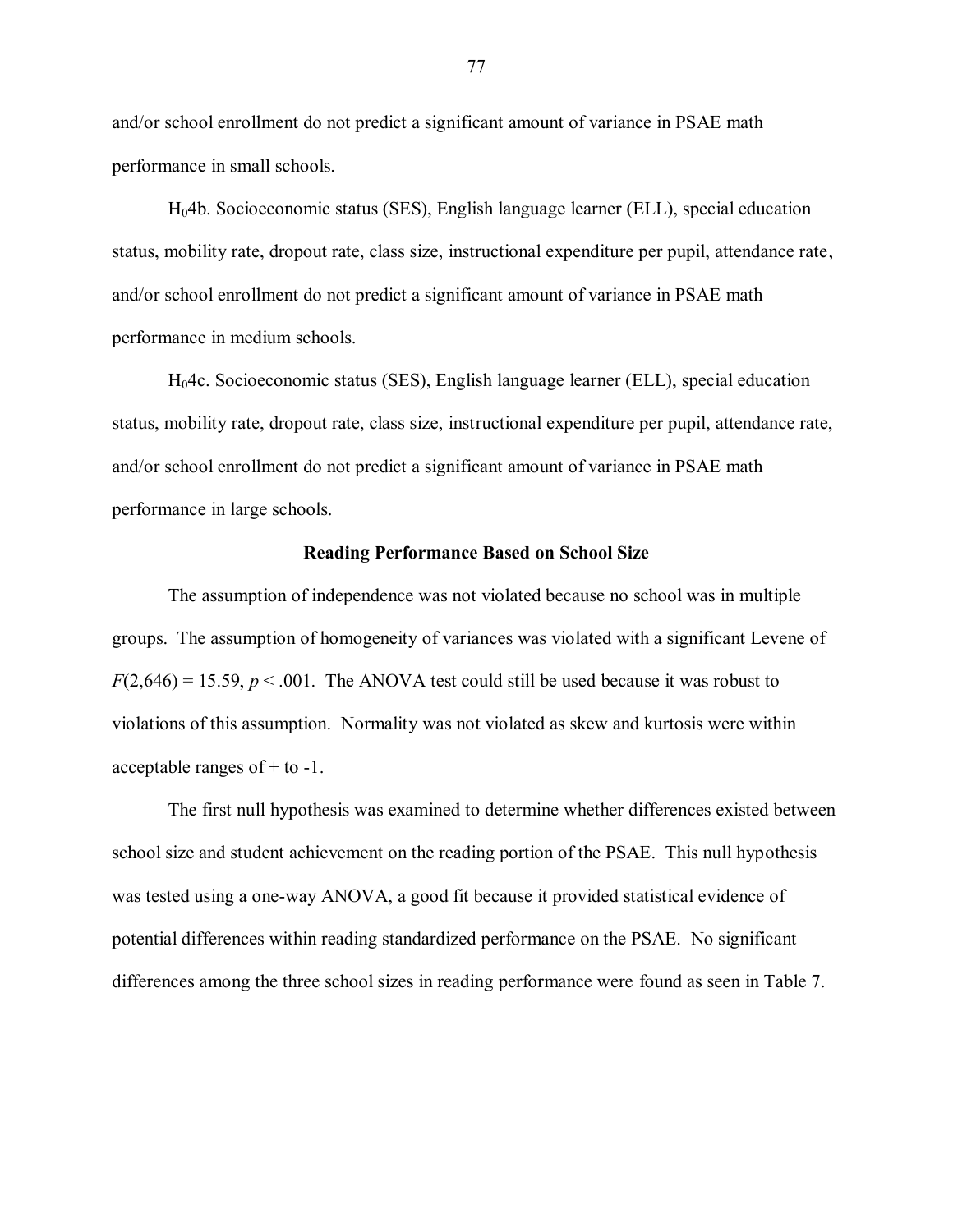|                      | Sum of Squares | df  | Mean Square | F       | Sig. |
|----------------------|----------------|-----|-------------|---------|------|
| Between Groups       | 96.022         |     | 48.011      | 1 2 3 7 | 291  |
| <b>Within Groups</b> | 25066.854      | 646 | 38.803      |         |      |
| Total                | 25162.875      | 648 |             |         |      |

# *Sample Inferential for Reading Performance*

# **Math Performance Based on School Size**

The assumption of independence was not violated because no school was in multiple groups. The assumption of homogeneity of variances was violated with a significant Levene of  $F(2,646) = 18.53$ ,  $p < .001$ . The ANOVA test was still used because this test was robust to violations of this assumption. Normality was not violated as skew and kurtosis were within acceptable ranges of + to -1.

The second null hypothesis was examined to determine whether a difference exists between school size and student achievement on the math portion of the PSAE. This null hypothesis was also tested using a one-way ANOVA, again a good fit because it provided statistical evidence of potential differences within math standardized performance on the PSAE. Significant differences among the three school size groups in math performance were found. This information may be found in Table 8.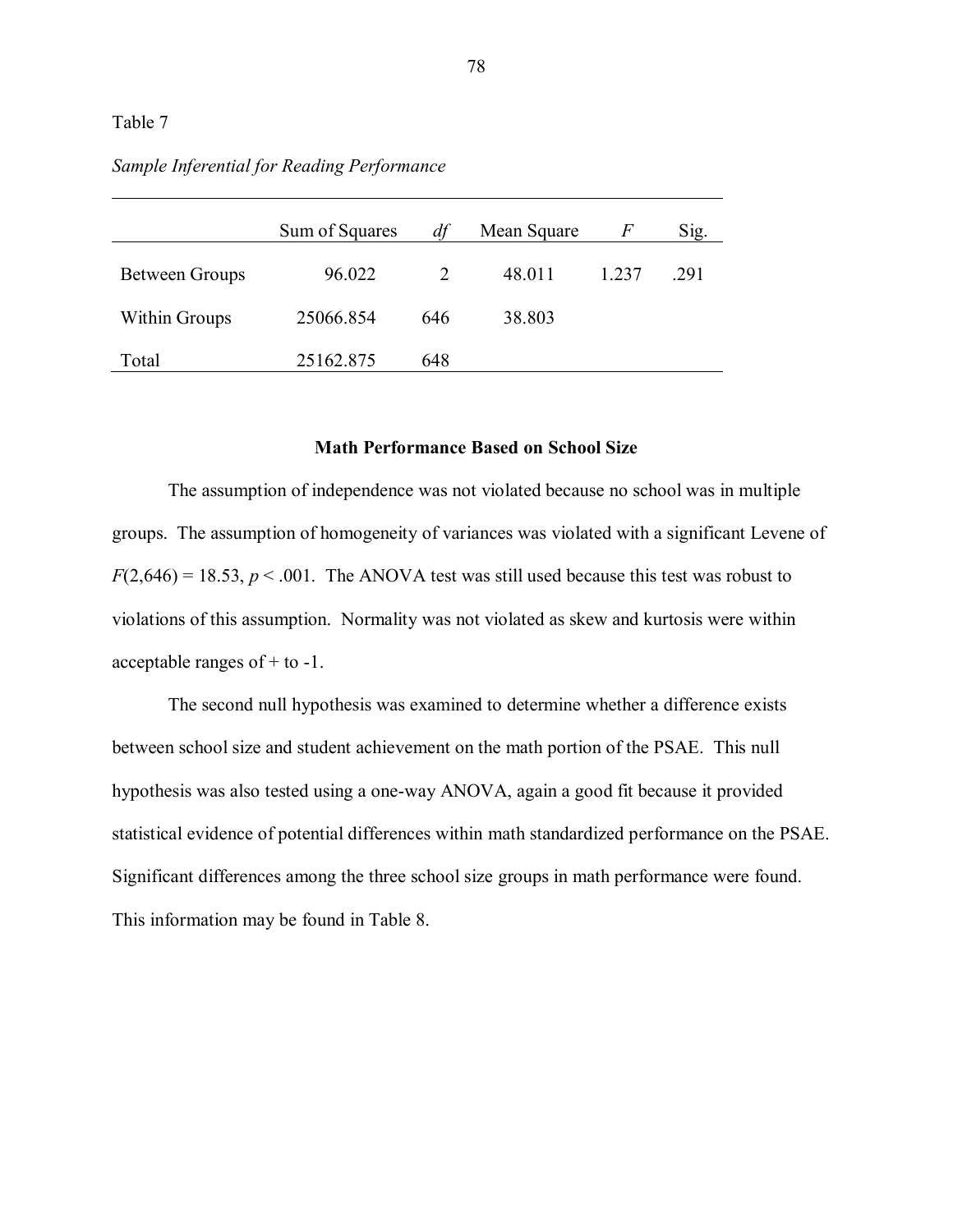| Sum of Squares | dt  | Mean Square | F    | Sig. |
|----------------|-----|-------------|------|------|
| 973.39         |     | 486.70      | 9.81 | .000 |
| 3263.84        | 646 | 49.63       |      |      |
| 33037.23       | 648 |             |      |      |
|                |     |             |      |      |

*Sample Inferential for Math Performance – Between Groups*

Finding significant differences among the three school size groups in math performance, a Tukey HSD post-hoc was run to determine where the significant difference lay among the three groups. The mean difference in math score between small school and large school was -2.60 and between medium and large school was -2.60. The mean difference in math score between small and medium school was .001. Results revealed large schools significantly outperformed both small and medium schools in math performance, with both values at the  $p < .001$  level.

#### **Student and Building Characteristics as Predictors for Standardized**

#### **Reading Assessment Scores**

A stepwise multiple regression was used to examine the third null hypothesis to determine if any of the student and building characteristics could be used to predict student performance in reading. The stepwise multiple regression first added one variable that could explain the most variance in the criterion variable (reading performance) then added one at a time until no more significant variance addition was occurring within the model. Stepwise multiple regression would also show how strong of a correlation exists and the amount of variance that can be explained in the criterion variable by the predictors.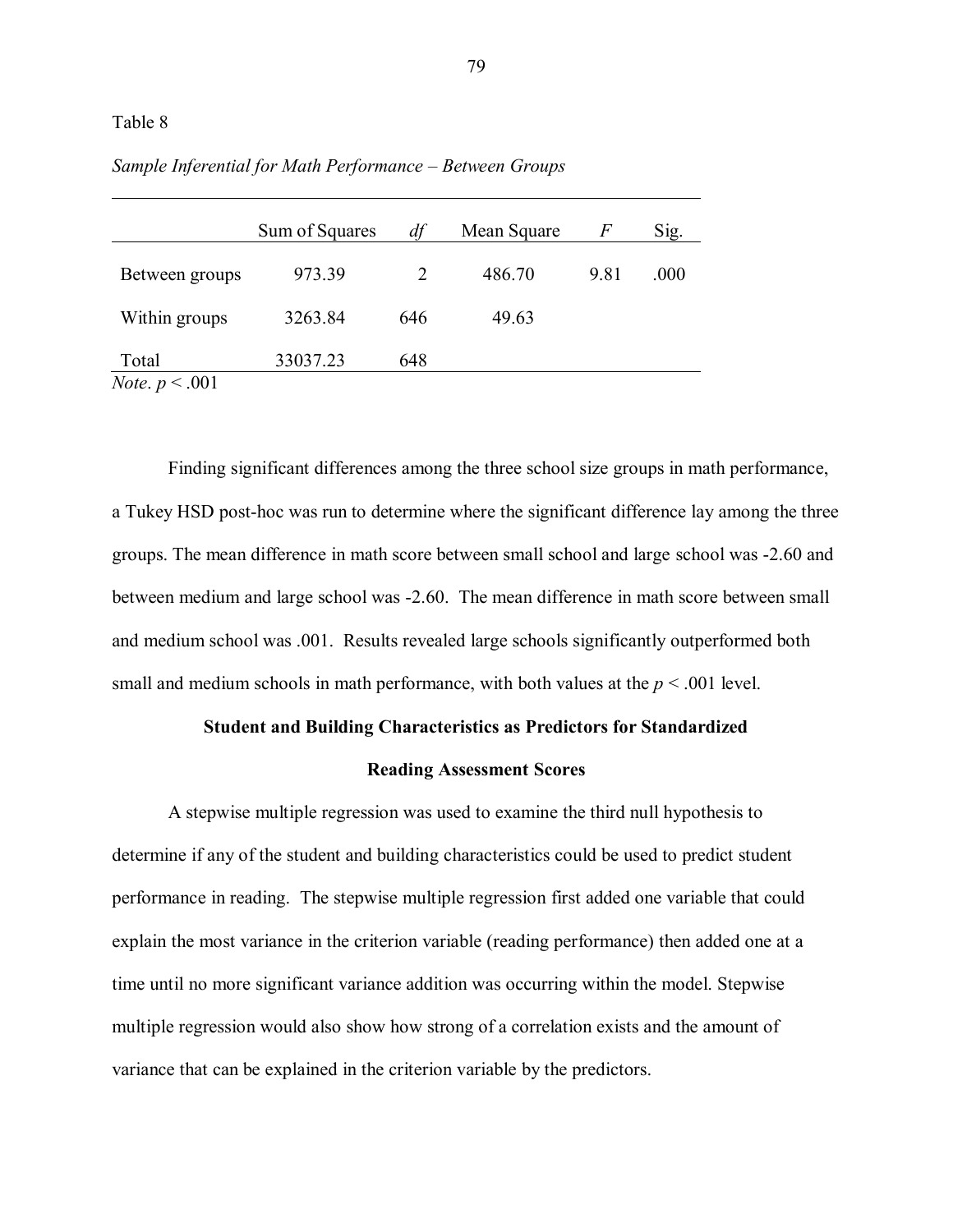The assumptions for stepwise multiple regression were examined to ensure accurate results. To investigate the assumption of linearity, the scatterplot of residuals was examined. Because all residuals fell within the 95% confidence bands around zero (between +2 and -2), this assumption was met. To ensure the predictors within the test were not too strongly intercorrelated, the assumption of no multicollinearity was tested. Tolerance levels for all predictors fell above the .2 minimum that is needed for this assumption, with tolerance levels ranging from a low of .355 to a high of .702.

The assumption of independence was met because examination of the plot of residuals revealed no systematic pattern. Examination of the distribution of residuals on the normal probability plot revealed the assumption had been met because overall normality of the residuals was observed. A constant scatter of residuals among all values of X for this regression indicated the assumption of homogeneity of variance of residuals was met.

The multiple correlation coefficient showed the correlation between the set of predictor variables and the criterion variable. The multiple correlation coefficient of .878 showed a strong correlation between predictors and criterion. The coefficient of multiple determination represented the amount of variance in the criterion variable (reading performance), which could be explained by the set of predictors (student and building characteristics). The coefficient of multiple determination  $(R^2)$  value of .771 indicated 77.1% of the variance in the reading scores could be explained by the student and building characteristics. The adjusted  $R^2$  of .768 gave an unbiased estimate of  $R^2$  by making corrections based on the number of predictors relative to the sample size. The difference of .003 between the  $R^2$  (.771) and the adjusted  $R^2$  (.768) was the amount of shrinkage in the model. The standard error of the estimate demonstrated the level of variability around the line of best fit within the regression model, indicating the amount of

80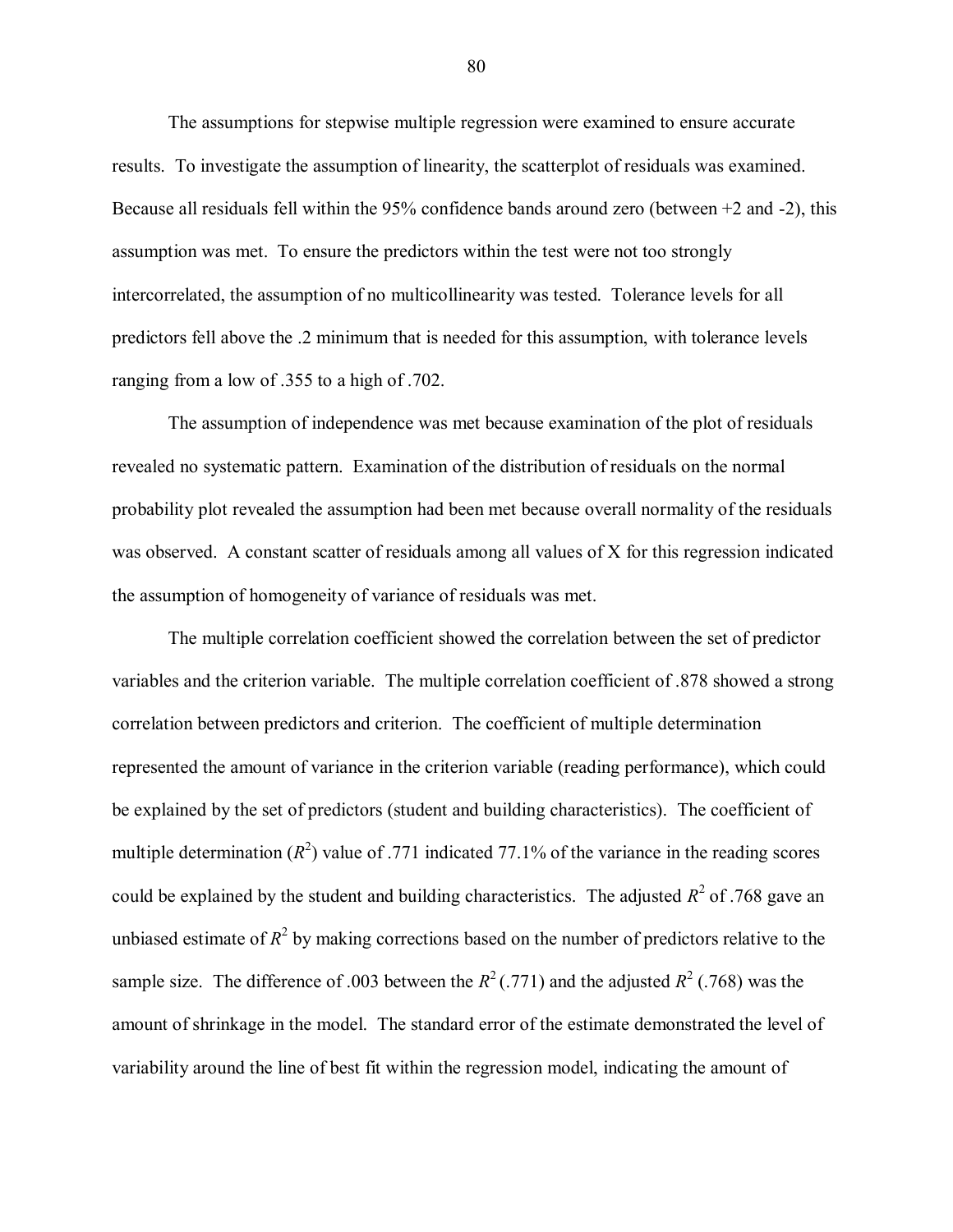variability in the points around the regression line. This model had a standard error of the estimate of 2.97 indicating this model had a standard deviation of 2.97 units of reading scores in terms of the distance of the residuals from the regression line (prediction line).

This stepwise multiple regression revealed that the predictors (student and school characteristics) have the ability to predict reading performance. An ANOVA was completed to test the significance of  $R^2$  within the model. The ANOVA was significant. This indicated a linear relationship existed between student and school characteristics and reading performance. Results showed student and building characteristics can be used to predict reading performance. This information can be found in Table 9.

#### Table 9

*ANOVA Model statistics for Criterion Variable (PSAE Reading Performance)*

|                                     | Sum of Squares | df  | Mean Square | F      | Sig. |
|-------------------------------------|----------------|-----|-------------|--------|------|
| Regression                          | 18688.79       | 9   | 2076.53     | 235.83 | .000 |
| Residual                            | 5556.16        | 631 | 8.91        |        |      |
| Total<br>$\mathbf{M}$<br>$\sim$ 001 | 24244.94       | 640 |             |        |      |

Note. *p* < .001

The ANOVA revealed there was a significant predictor. Examination of the coefficients in the stepwise multiple regressions identified which predictors were significant predictors of reading performance. Eight significant predictors of reading performance were found: SES, ELL, special education, mobility rate, average class size, instructional expenditure per pupil, attendance rate, and school enrollment. The dropout rate was not a significant predictor of reading performance. This information is presented in Table 10.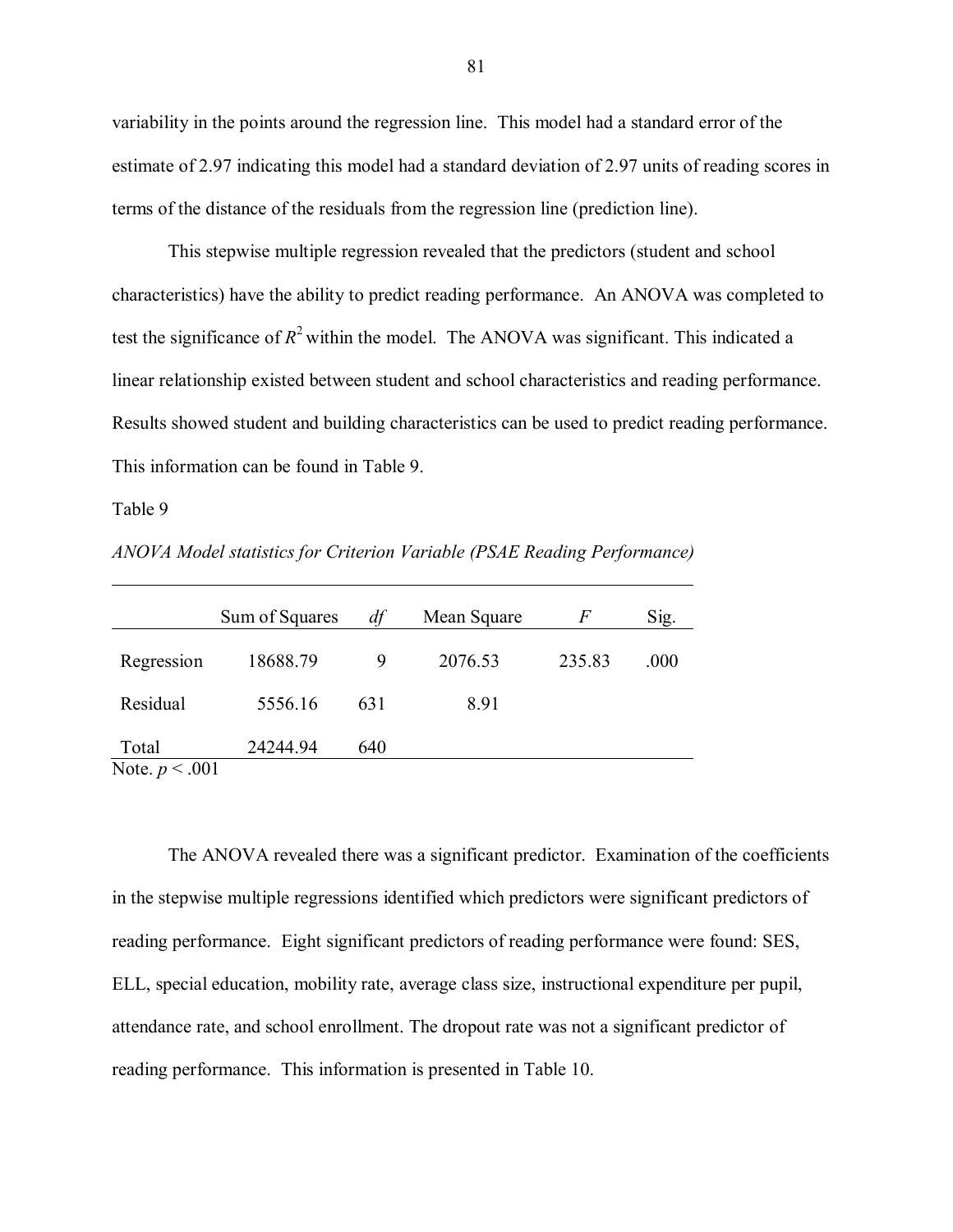| Predictors                                                          | B                                                                              | SE   |         | $\boldsymbol{t}$ | Sig.     |
|---------------------------------------------------------------------|--------------------------------------------------------------------------------|------|---------|------------------|----------|
| <b>SES</b>                                                          | $-.13$                                                                         | .007 | $-.533$ | $-18.26$         | $.000*$  |
| <b>ELL</b>                                                          | $-.22$                                                                         | .040 | $-.130$ | $-5.76$          | $.000*$  |
| Sp. Ed.                                                             | $-13$                                                                          | .030 | $-.110$ | $-4.76$          | $.000*$  |
| Mobility                                                            | $-.05$                                                                         | .010 | $-.120$ | $-4.29$          | $.000*$  |
| Dropout Rate                                                        | $-.04$                                                                         | .060 | $-.020$ | $-.74$           | .462     |
| Class Size                                                          | .07                                                                            | .040 | .050    | 2.05             | $.041**$ |
| Inst. Expense per Pupil                                             | $.00^{\wedge}$                                                                 | .000 | .100    | 4.47             | $.000*$  |
| <b>Attendance Rate</b>                                              | .26                                                                            | .040 | .220    | 6.77             | $.000*$  |
| <b>School Enrollment</b><br>$N_{\alpha}$ is $n < 0.01$ is $n < 0.5$ | $.00^{\wedge}$<br>Afinding included unit increases but because data was trunce | .000 | .060    | 2.06             | $.040**$ |

*Unstandardized and Standardized Partial Regressions Coefficients for Reading Performance*

*Note.* \* $p < .001$  \*\* $p < .05$  ^finding included unit increases but because data was truncated, it was not visible. The metric was so large that one unit of change was not apparent.

Unstandardized partial regression coefficients indicated the amount of predicted change in reading scores with a one unit increase in the predictor, holding other predictors constant. Reading scores were predicted to change .00 units with a one unit increase in instructional expenditure per pupil and school enrollment. This information is found in Table 8.

The standardized partial regression coefficient (β weight) for each predictor allowed one to measure the impact of each standard on reading performance in standardized units through the use of *z*-scores. This allows the researcher to rank order predictors using absolute value (no negative or positive). Predictors in rank order are SES, attendance rate, ELL, mobility rate, special education rate, instructional expenditure per pupil, school enrollment, and class size.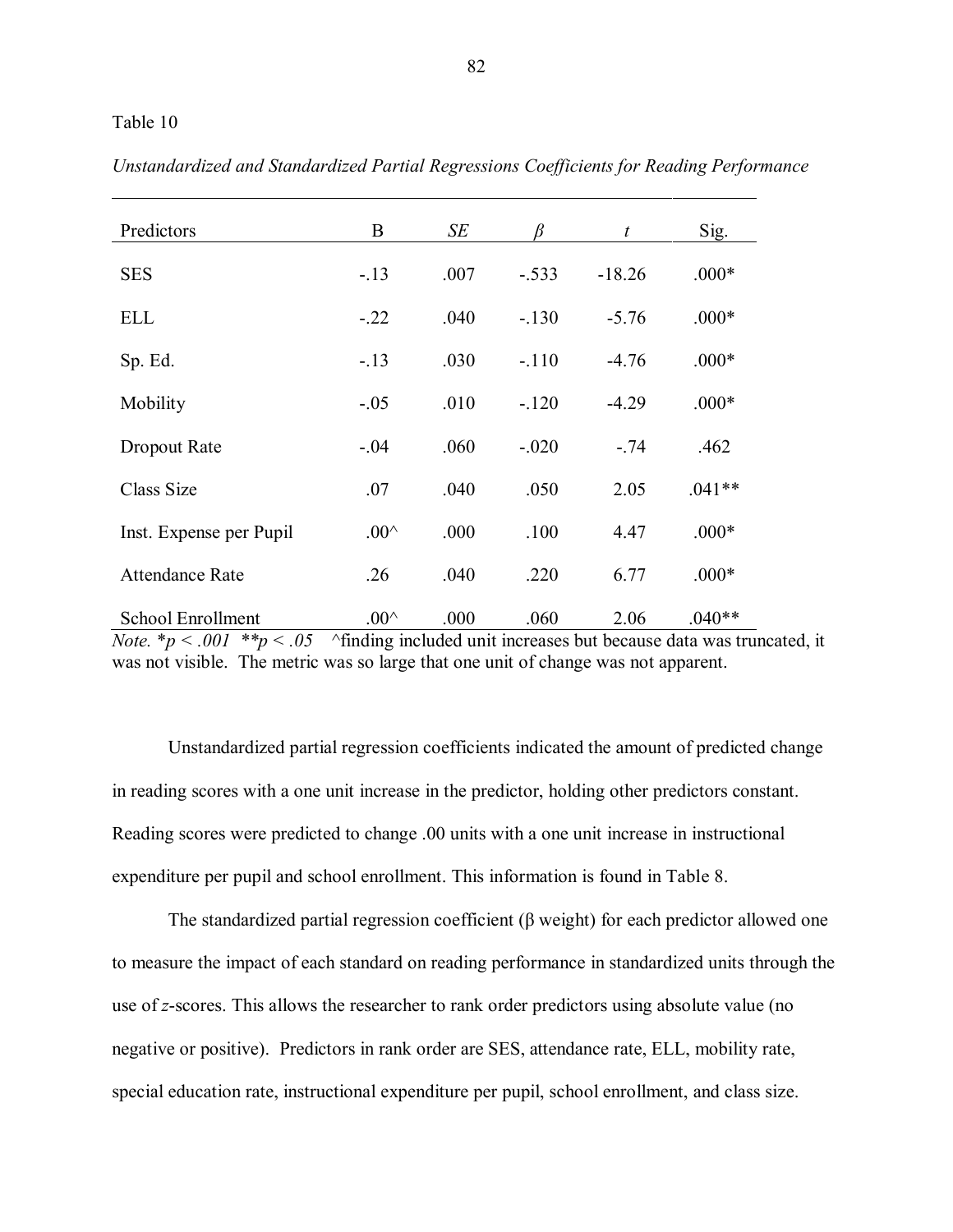This information may be found in Table 8.

# **Student and Building Characteristics as Predictors for Standardized Math Assessment Scores**

A stepwise multiple regression was used to examine the fourth null hypothesis to determine if any of the student and building characteristics could be used to predict student performance in math. The stepwise multiple regression first added one variable that could explain the most variance in the criterion variable (math performance) then added one at a time until no more significant variance addition was occurring within the model. Stepwise multiple regression would also show how strong of a correlation exists and the amount of variance that can be explained in the criterion variable by the predictors.

The assumptions for stepwise multiple regression were examined to ensure accurate results. To investigate the assumption of linearity, the scatterplot of residuals was examined. Because all residuals fell within the 95% confidence bands around zero (between +2 or -2), this assumption was met. To ensure the predictors within the test were not too strongly intercorrelated, the assumption of no multicollinearity was tested. Tolerance levels for all predictors fell above the .2 minimum that is needed for this assumption with tolerance levels ranging from a low of .355 to a high of .702.

The assumption of independence was met because examination of the plot of residuals revealed no systematic pattern. Examination of the distribution of residuals on the normal probability plot revealed the assumption had been met since overall normality of the residuals was observed. A constant scatter of residuals among all values of X for this regression indicated the assumption of homogeneity of variance of residuals was met.

The multiple correlation coefficient showed the correlation between the set of predictor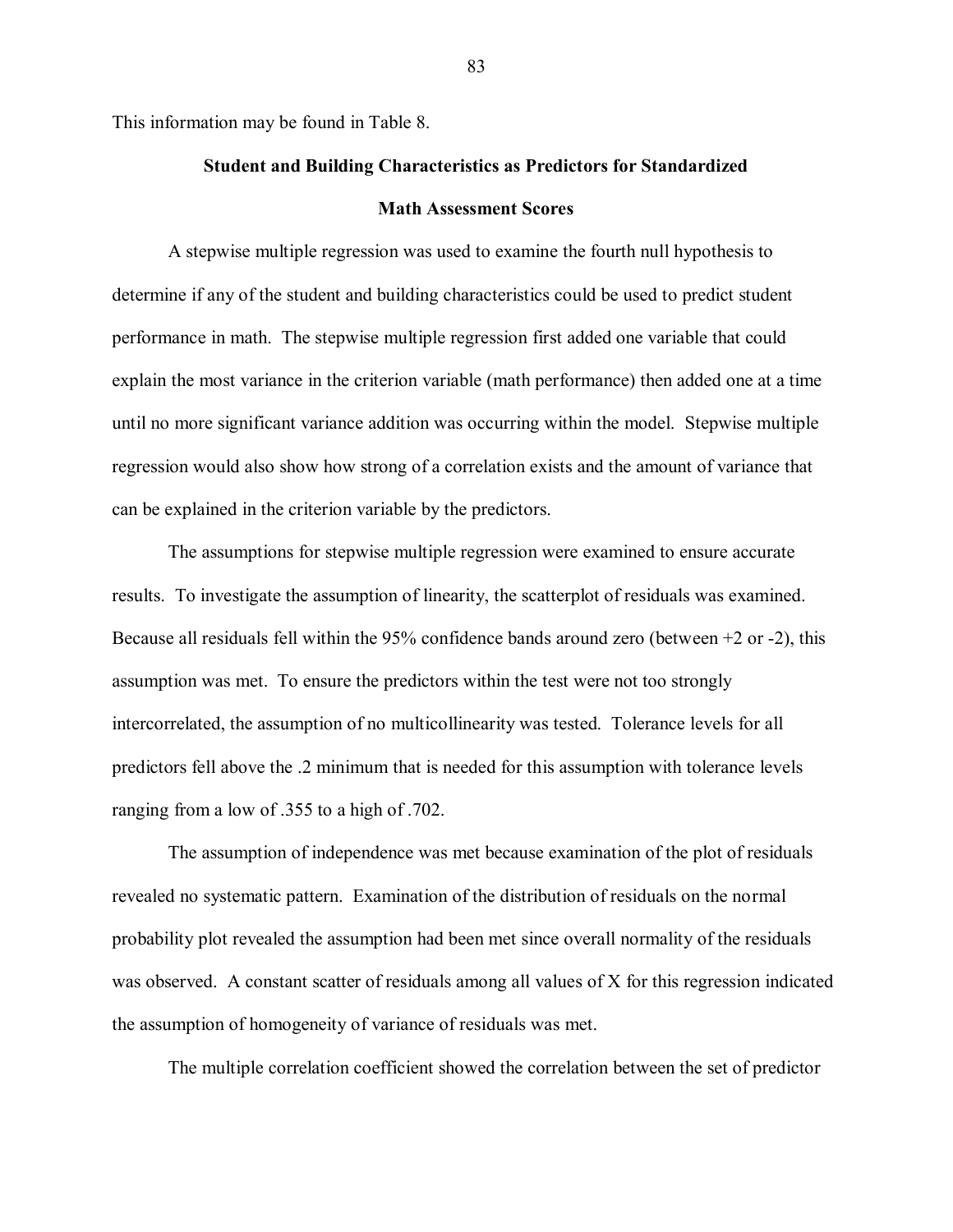variables and the criterion variable. The multiple correlation coefficient of .88 showed a strong correlation between predictors and criterion. The coefficient of multiple determination represented the amount of variance in the criterion variable (reading performance) which was explained by the set of predictors (student and building characteristics). The coefficient of multiple determination  $(R^2)$  value of .778 indicated 78% of the variance in the reading scores could be explained by the student and building characteristics. The adjusted  $R^2$  of .775 gave an unbiased estimate of  $R^2$  by making corrections based on the number of predictors relative to the sample size. The difference of .003 between the  $R^2$  (.778) and the adjusted  $R^2$  (.775) was the amount of shrinkage in the model. The standard error of estimate demonstrated the level of variability around the line of best fit within the regression model, indicating the amount of variability in the points around the regression line. This model had a standard error of the estimate of 3.35 indicating this model had a standard deviation of 3.35 units of math scores in terms of the distance of the residuals from the regression line (prediction line).

This stepwise multiple regression revealed the predictors (student and school characteristics) have the ability to predict math performance. An ANOVA was completed to test the significance of  $R^2$  within the model. The ANOVA was significant. This indicated a linear relationship exists between student and school characteristics and math performance. Results, then, showed student and building characteristics can be used to predict math performance. This information is presented in Table 11.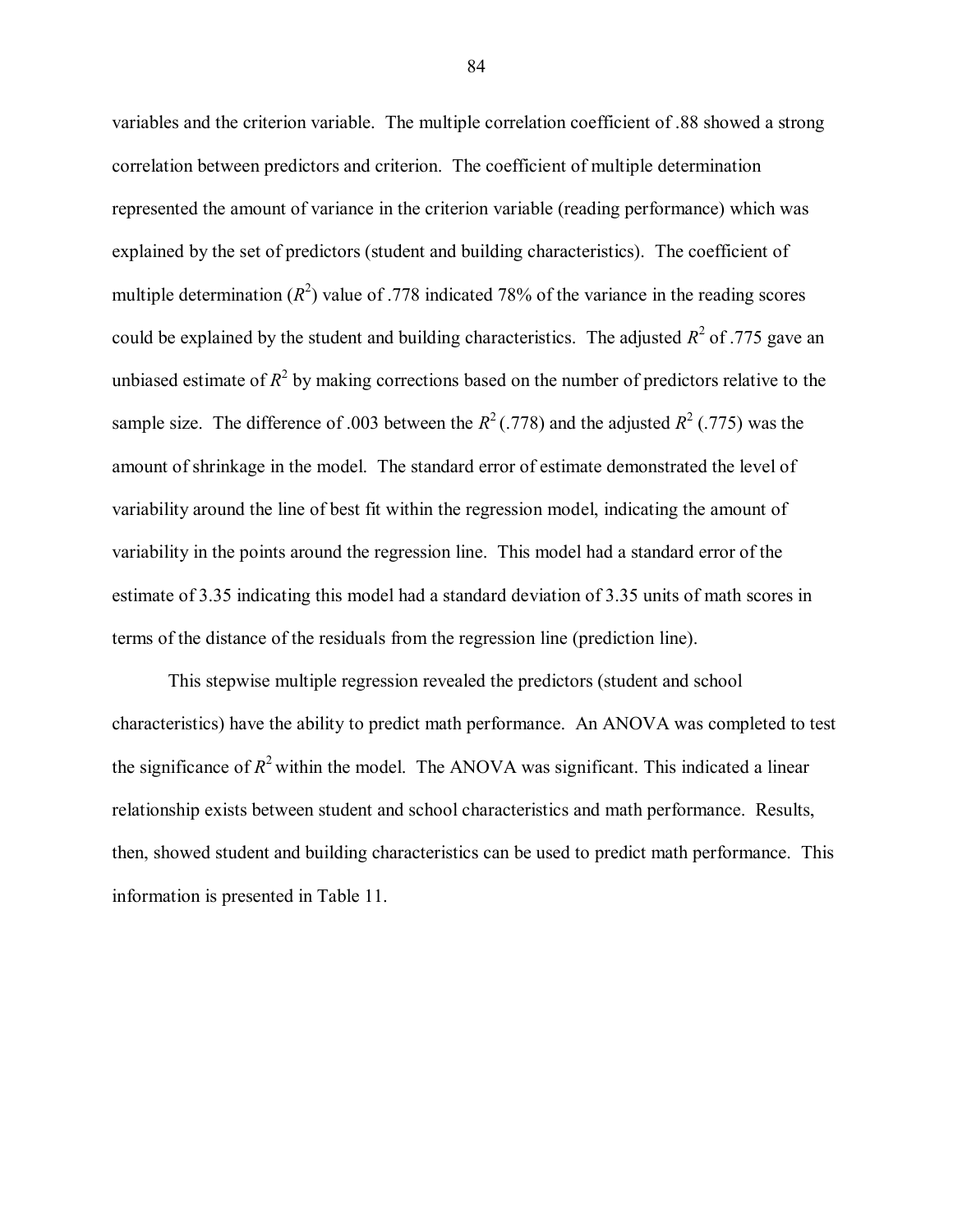|                                  | Sum of Squares | df  | Mean Square | F      | Sig. |
|----------------------------------|----------------|-----|-------------|--------|------|
| Regression                       | 24871.13       | 9   | 2763.46     | 245.58 | .000 |
| Residual                         | 7100.49        | 631 | 11.25       |        |      |
| Total<br><i>Note.</i> $p < .001$ | 31971.62       | 640 |             |        |      |

*ANOVA Model Statistics for Criterion Variable (PSAE Math Performance)*

The ANOVA revealed there was a significant predictor. Examination of the coefficients in the stepwise multiple regression can identify which predictors are significant predictors of math performance. Seven significant predictors of math performance were detected: SES, special education, mobility rate, class size, instructional expenditure per pupil, attendance rate, and school enrollment. English language learner and dropout rate were the only independent variables that were not a significant predictor of math performance. This information is reflected in Table 12.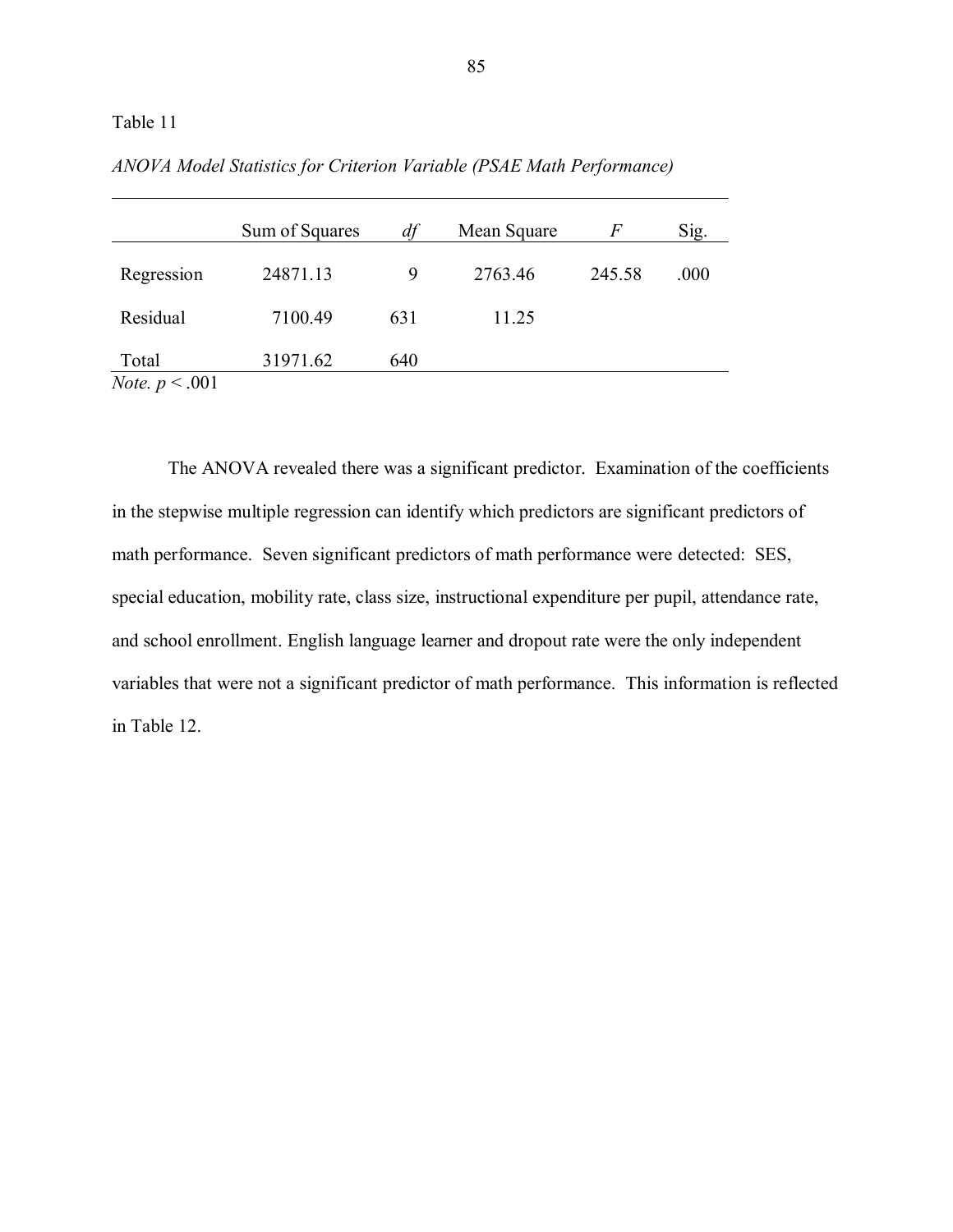| Predictors                                                                          | B              | SE   | ß      | $t_{\rm}$ | Sig.                                                              |
|-------------------------------------------------------------------------------------|----------------|------|--------|-----------|-------------------------------------------------------------------|
| <b>SES</b>                                                                          | $-.16$         | .01  | $-.55$ | $-19.24$  | $.000*$                                                           |
| <b>ELL</b>                                                                          | $-.08$         | .04  | $-.04$ | $-1.78$   | .075                                                              |
| Sp. Ed.                                                                             | $-15$          | .03  | $-.11$ | $-4.98$   | $.000*$                                                           |
| Mobility                                                                            | $-.05$         | .01  | $-.09$ | $-3.36$   | $.001**$                                                          |
| Dropout Rate                                                                        | $-.04$         | .06  | $-.02$ | $-0.64$   | .520                                                              |
| Class Size                                                                          | .11            | .04  | .07    | 2.83      | $.005***$                                                         |
| Inst. Expense per Pupil                                                             | $.00^{\wedge}$ | .00. | .17    | 7.32      | $.000*$                                                           |
| <b>Attendance Rate</b>                                                              | .34            | .04  | .25    | 7.82      | $.000*$                                                           |
| <b>School Enrollment</b><br><i>Note</i> . $*_p$ < .001: $*_p$ = .001: $**_p$ = .005 | $.00^{\wedge}$ | .00  | .11    | 3.96      | $.000*$<br>$\land$ findings include increases but because $\circ$ |

*Unstandardized and Standardized Partial Regressions Coefficients for Reading Performance*

*Note.*  $* p < .001$ ;  $** p = .001$ ;  $** p = .005$  ^ findings include increases but because data were truncated, it is not visible. The metric was so large that one unit of change was not apparent.

Unstandardized partial regression coefficients indicated the amount of predicted change in reading scores with a one unit increase in the predictor, holding other predictors constant. Math scores were predicted to change .00 with a one unit increase in instructional expenses per pupil and with a one unit increase in school enrollment. This information can be found in Table 12.

The standardized partial regression coefficient (*β* weight) for each predictor allows one to measure the impact of each predictor on math performance in standardized units through the use of *z*-scores. This allows the researcher to rank order predictors using absolute value (no negative or positive). Impacts in rank order were as follows: SES, attendance rate, instructional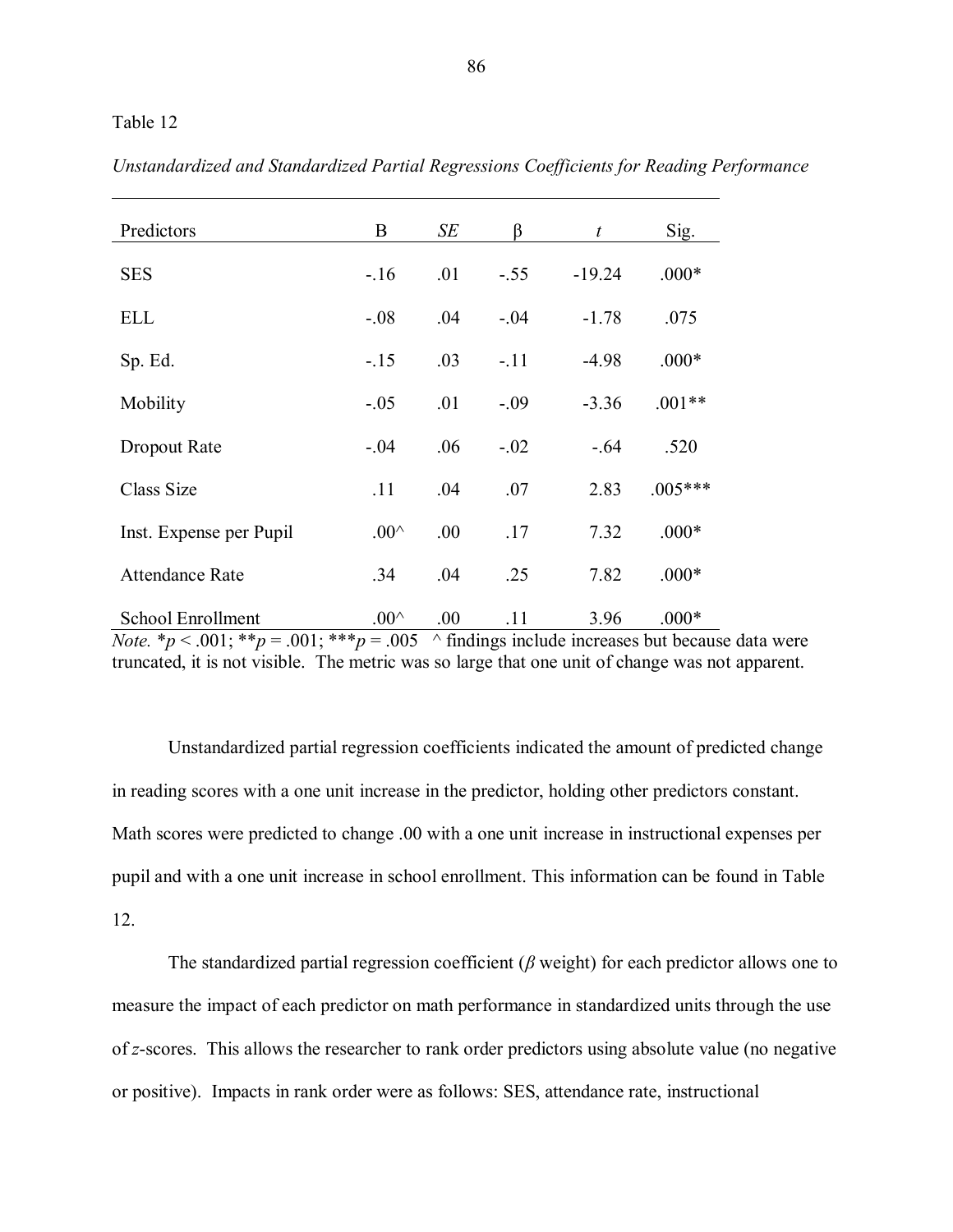expenditure per pupil, special education, school enrollment, mobility rate, and class size. This information is seen in Table 12.

# **Small Schools: Student and Building Characteristics as Predictors for Standardized Reading Assessment Scores**

A stepwise multiple regression was used to examine Null Hypothesis 3a to determine if any of the student and building characteristics could be used to predict student performance in reading in small schools. The assumptions for linearity, no multicollinearity, and independence were examined to ensure accurate results. This stepwise multiple regression revealed the predictors have the ability to predict reading performance in small schools. An ANOVA was significant,  $F(9,203) + 43.59$ ,  $p < 001$ . This information is reflected in Table 13. Table 13

|                                  | Sum of Squares | df  | Mean Square | F     | Sig. |
|----------------------------------|----------------|-----|-------------|-------|------|
| Regression                       | 3422.22        | 9   | 380.25      | 43.59 | .000 |
| Residual                         | 1770.74        | 203 | 8.72        |       |      |
| Total<br><i>Note.</i> $p < .001$ | 5192.96        | 212 |             |       |      |

*ANOVA Model Statistics for Criterion Variable (PSAE Reading Performance)*

Examination of the coefficients in the stepwise multiple regression can identify which predictors are significant predictors of reading performance in small schools. Examination of standardized coefficients can rank order the predictors. Findings for student and building characteristics which have a significant impact on reading scores in small schools are rank ordered as follows: (1) SES, (2) student attendance, (3) student mobility, and (4) ELL. These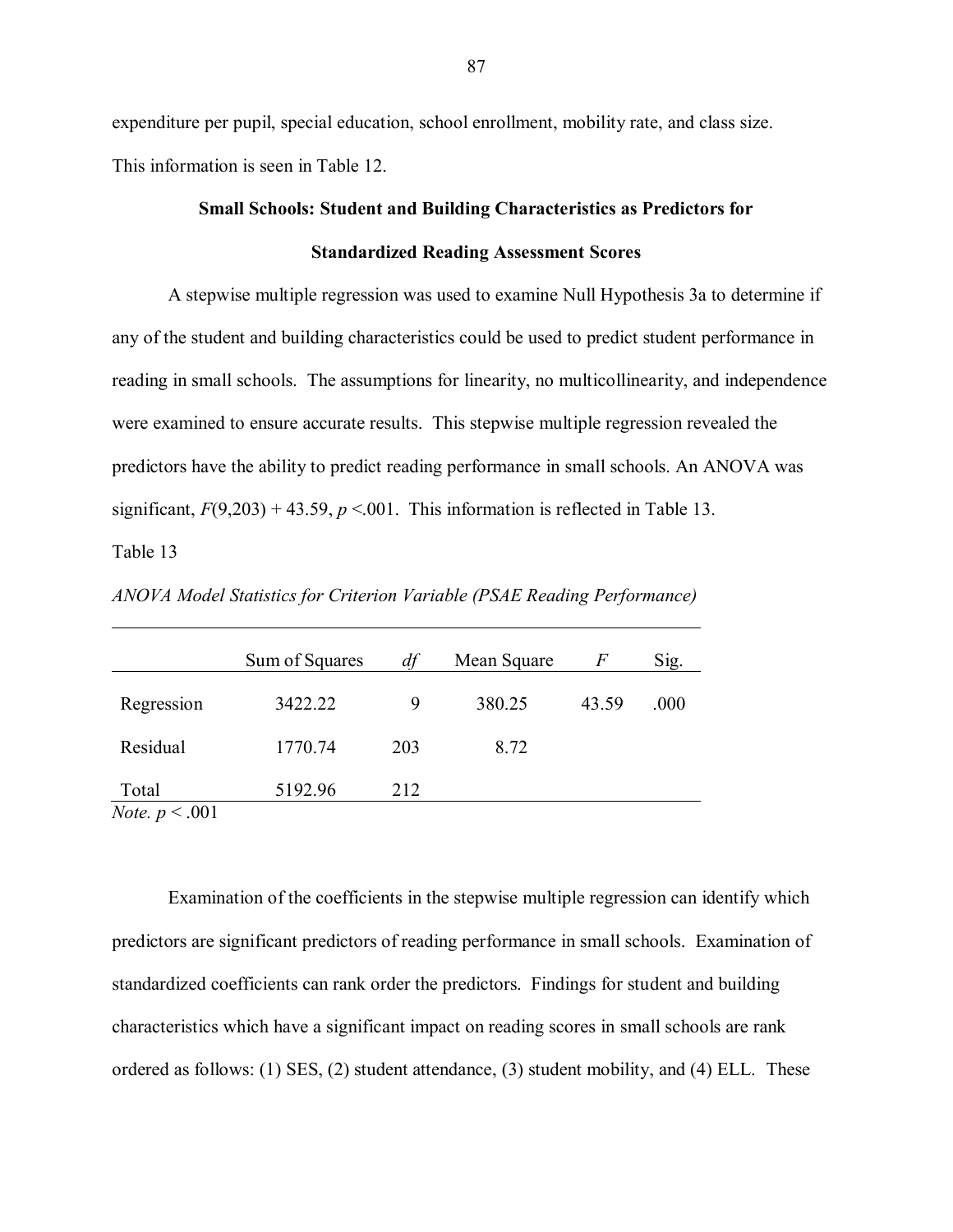data may be found in Table 19.

# **Medium Schools: Student and Building Characteristics as Predictors for Standardized Reading Assessment Scores**

A stepwise multiple regression was used to examine Null Hypothesis 3b to determine if any of the student and building characteristics could be used to predict student performance in reading in medium schools. The assumptions for linearity, no multicollinearity, and independence were examined to ensure accurate results. This stepwise multiple regression revealed the predictors have the ability to predict reading performance in medium schools. An ANOVA was significant,  $F(9,205) = 96.01$ ,  $p < 0.01$ . This information is presented in Table 14. Table 14

|                                      | Sum of Squares | df  | Mean Square | F     | Sig. |
|--------------------------------------|----------------|-----|-------------|-------|------|
| Regression                           | 7348.45        | 9   | 816.500     | 96.01 | .000 |
| Residual                             | 1743.30        | 205 | 8.504       |       |      |
| Total<br>$\mathbf{v}$<br>$\sim$ 0.01 | 9091.75        | 214 |             |       |      |

*ANOVA Model Statistics for Criterion Variable (PSAE Reading Performance)*

*Note. p* < .001

Examination of the coefficients in the stepwise multiple regression can identify which predictors are significant predictors of reading performance in medium schools. Examination of standardized coefficients can rank order the predictors. Findings for student and building characteristics which have a significant impact on reading scores in medium schools are rank ordered as follows: (1) SES, (2) student attendance, (3) special education, (4) ELL, (5) student mobility, and (6) school enrollment. These data may be found in Table 19.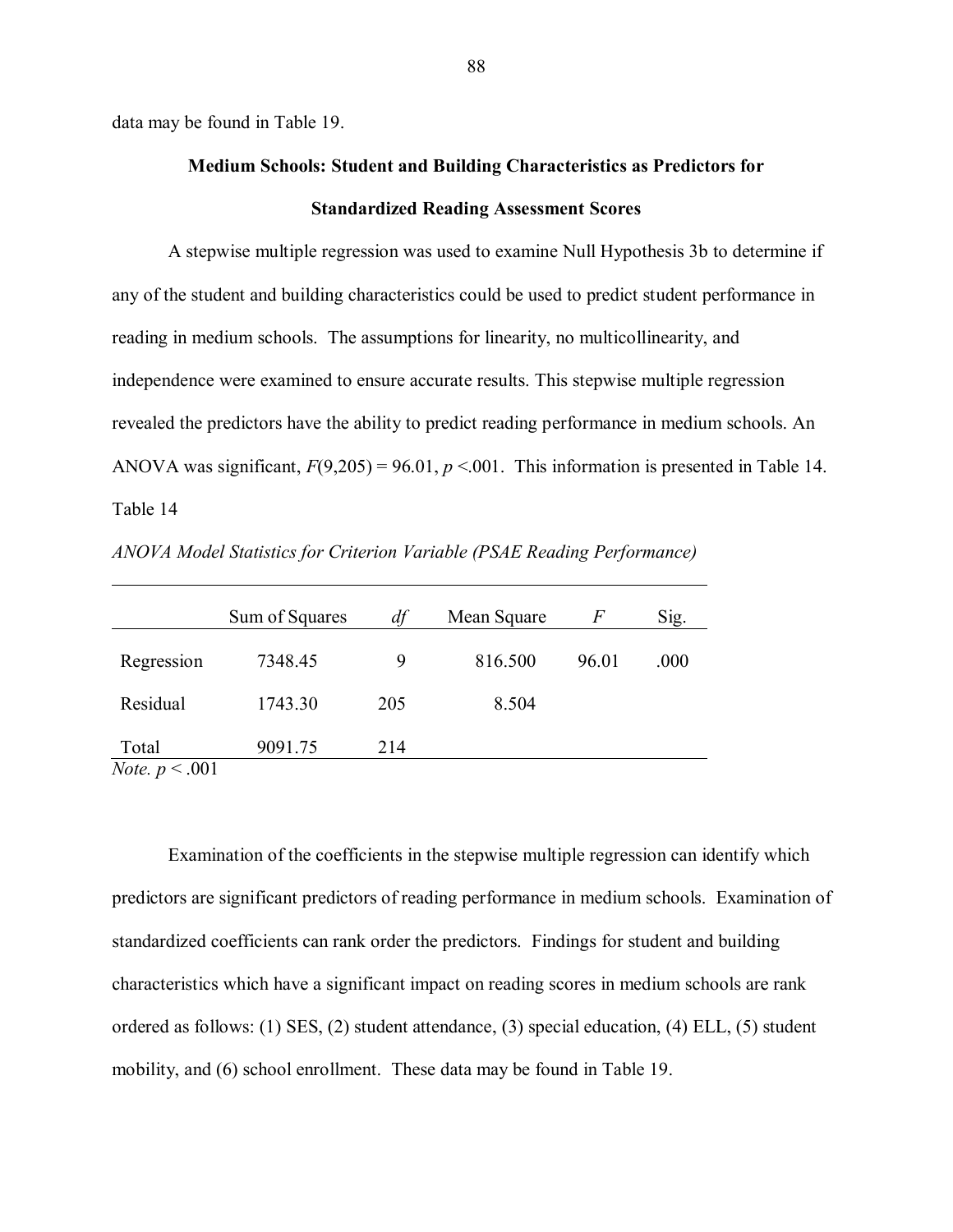# **Large Schools: Student and Building Characteristics as Predictors for Standardized Reading Assessment Scores**

A stepwise multiple regression was used to examine the Null Hypothesis 3c to determine if any of the student and building characteristics could be used to predict student performance in reading in large schools. The assumptions for linearity, no multicollinearity, and independence were examined to ensure accurate results. This stepwise multiple regression revealed the predictors have the ability to predict reading performance in large schools. An ANOVA was significant,  $F(9,203) = 117.78$ ,  $p < .001$ . This information is contained in Table 15. Table 15

*ANOVA Model Statistics for Criterion Variable (PSAE Reading Performance)*

|                                        | Sum of Squares | df  | Mean Square | $\,F$  | Sig. |
|----------------------------------------|----------------|-----|-------------|--------|------|
| Regression                             | 8221.31        | 9   | 913.48      | 117.78 | .000 |
| Residual                               | 1574.44        | 203 | 7.76        |        |      |
| Total<br>$N_{\text{obs}} \approx 0.01$ | 9795.75        | 202 |             |        |      |

*Note.*  $p < .001$ 

Examination of the coefficients in the stepwise multiple regression can identify which predictors are significant predictors of reading performance in large schools. Examination of standardized coefficients can rank order the predictors. Findings for student and building characteristics which have a significant impact on reading scores in large schools are rank ordered as follows: (1) SES, (2) special education 3) expenditure per pupil, (4) ELL, and (4) dropout rate. These data may be found in Table 19.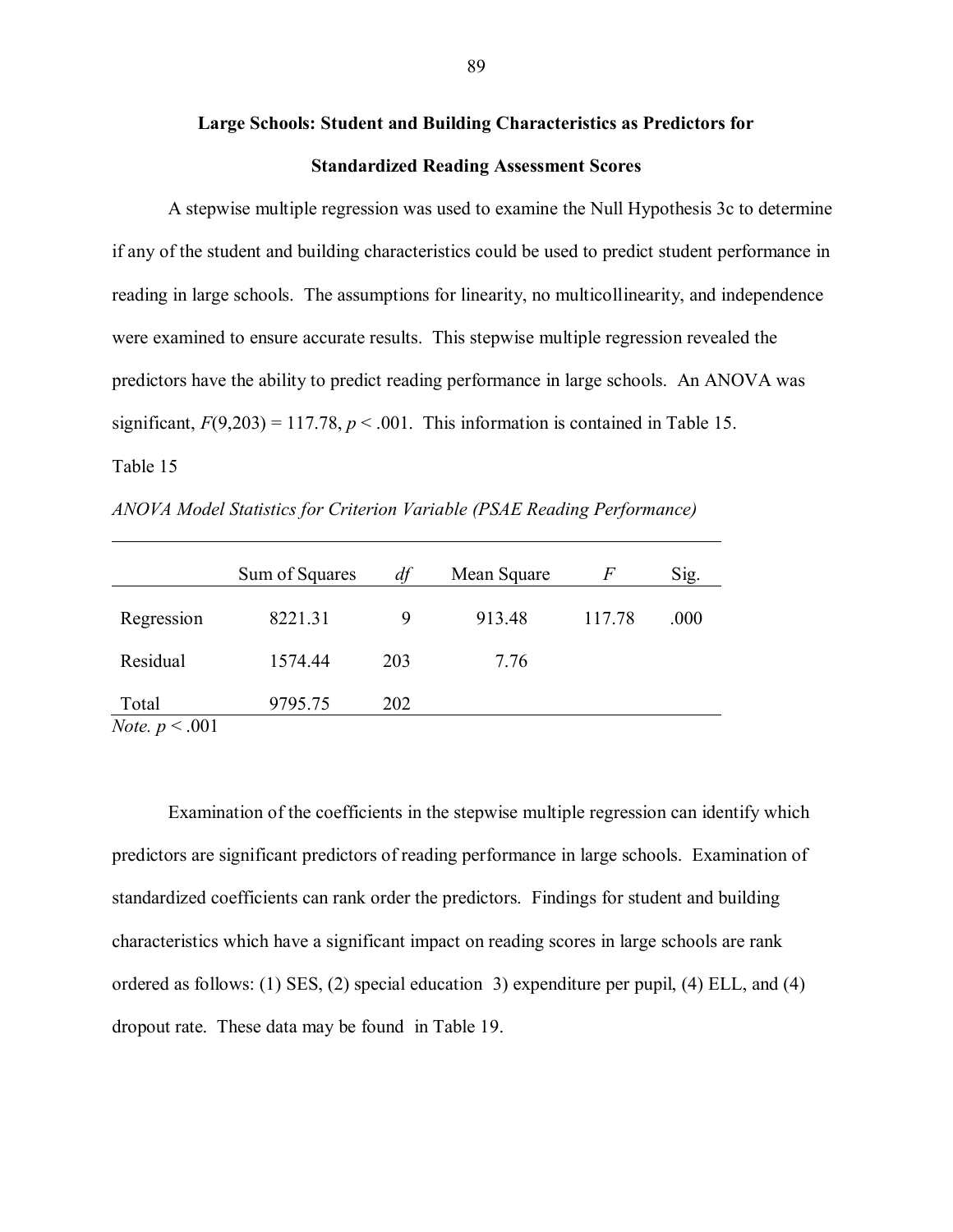# **Small Schools: Student and Building Characteristics as Predictors for Standardized Math Assessment Scores**

A stepwise multiple regression was used to examine Null Hypothesis 4a to determine if any of the student and building characteristics could be used to predict student performance in math in small schools. The assumptions for linearity, no multicollinearity, and independence were examined to ensure accurate results. This stepwise multiple regression revealed the predictors have the ability to predict math performance in small schools. An ANOVA was significant,  $F(9,203) = 41.49$ ,  $p < .001$ . This information is presented in Table 16. Table 16

*ANOVA Model Statistics for Criterion Variable (PSAE Math Performance)*

|                                  | Sum of Squares | df  | Mean Square | F     | Sig. |
|----------------------------------|----------------|-----|-------------|-------|------|
| Regression                       | 4105.59        | 9   | 456.18      | 41.49 | .000 |
| Residual                         | 2232.22        | 203 | 11.00       |       |      |
| Total<br>$N_{\alpha}$ $\sim$ 001 | 6337.81        | 212 |             |       |      |

*Note.*  $p \le 0.001$ 

Examination of the coefficients in the stepwise multiple regression can identify which predictors are significant predictors of math performance in small schools. Examination of standardized coefficients can rank order the predictors. Findings for student and building characteristics which have a significant impact on math scores in small schools are rank ordered as follows: (1) SES, (2) student attendance, (3) expenditure per pupil, and (4) special education. This data may be found in Table 19.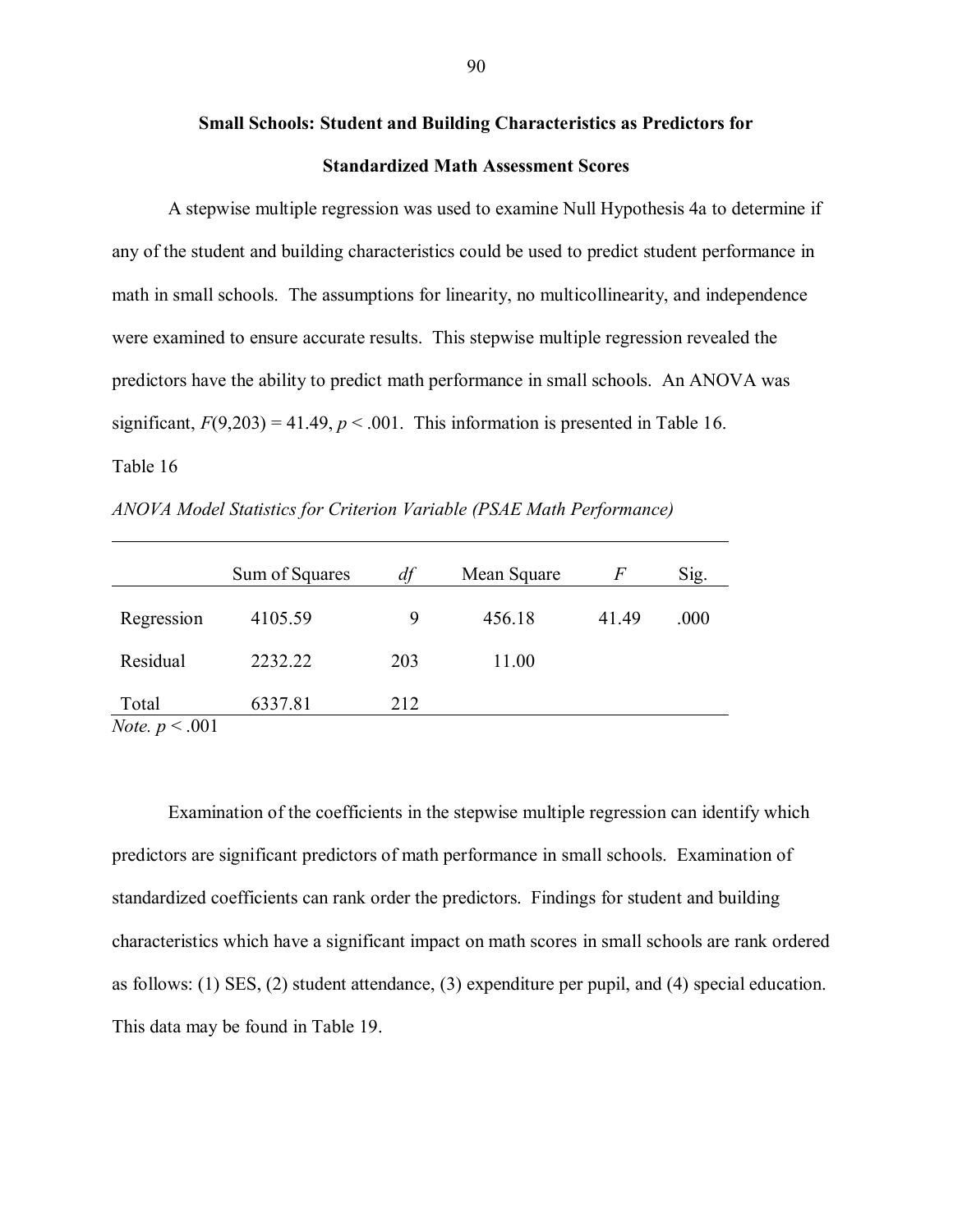# **Medium Schools: Student and Building Characteristics as Predictors for Standardized Math Assessment Scores**

A stepwise multiple regression was used to examine Null Hypothesis 4b to determine if any of the student and building characteristics could be used to predict student performance in math in medium schools. The assumptions for linearity, no multicollinearity, and independence were examined to ensure accurate results. This stepwise multiple regression revealed the predictors have the ability to predict math performance in medium schools. An ANOVA was significant,  $F(9,205) = 88.22$ ,  $p < .001$ . This information is presented in Table 17. Table 17

*ANOVA Model Statistics for Criterion Variable (PSAE Reading Performance)*

|                                     | Sum of Squares | df  | Mean Square | F     | Sig. |
|-------------------------------------|----------------|-----|-------------|-------|------|
| Regression                          | 8728.05        | 9   | 969.780     | 88.22 | .000 |
| Residual                            | 2253.44        | 205 | 10.992      |       |      |
| Total<br>$N_{\alpha}$ $\approx$ 001 | 10981.49       | 214 |             |       |      |

*Note.*  $p \le 0.001$ 

Examination of the coefficients in the stepwise multiple regression can identify which predictors are significant predictors of math performance in medium schools. Examination of standardized coefficients can rank order the predictors. Findings for student and building characteristics which have a significant impact on math scores in medium schools are rank ordered as follows: (1) SES, (2) student attendance, (3) mobility, (4) special education and (5) school enrollment. These data may be found in Table 19.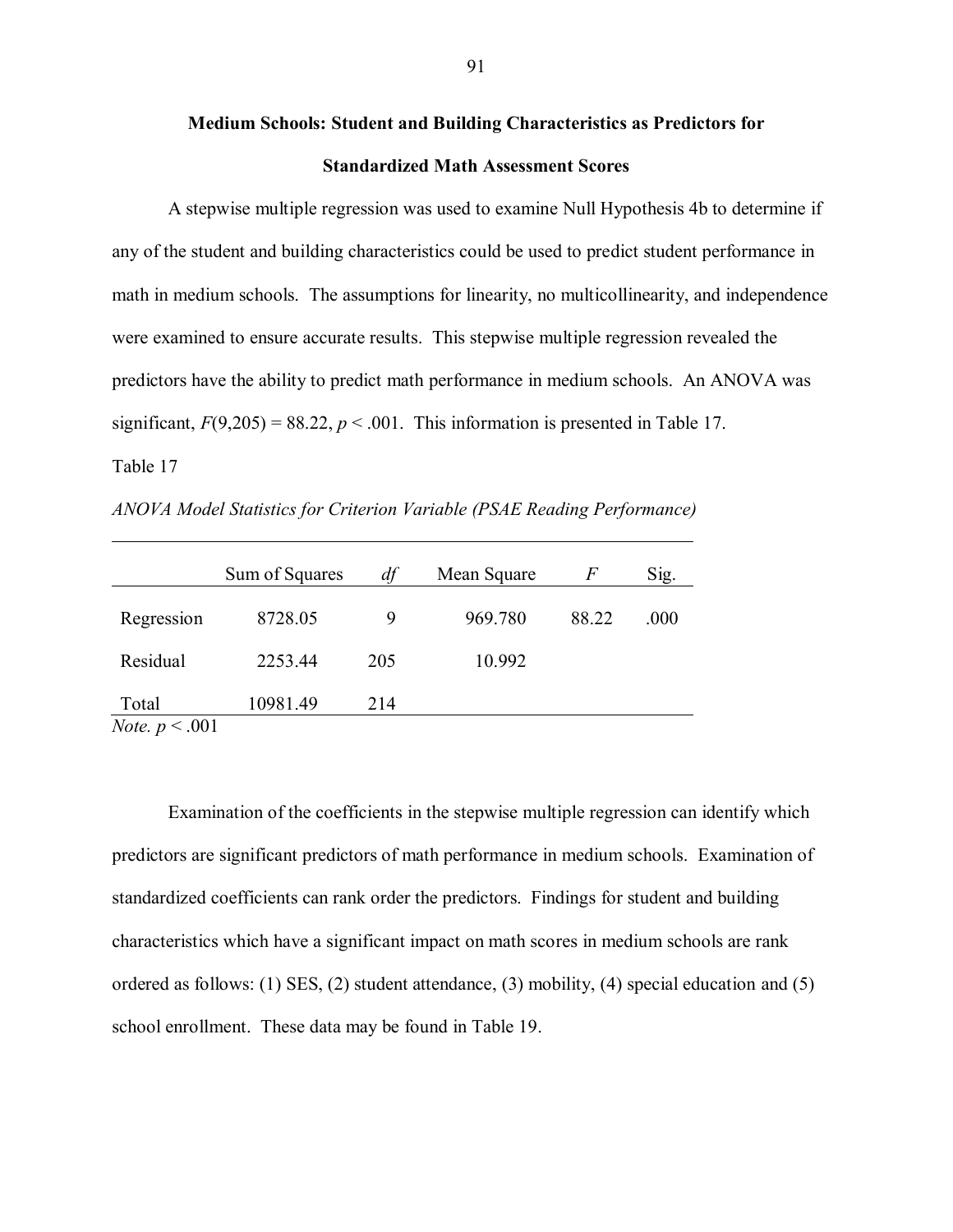# **Large Schools: Student and Building Characteristics as Predictors for Standardized Math Assessment Scores**

A stepwise multiple regression was used to examine Null Hypothesis 4c to determine if any of the student and building characteristics could be used to predict student performance in math in large schools. The assumptions for linearity, no multicollinearity, and independence were examined to ensure accurate results. This stepwise multiple regression revealed the predictors have the ability to predict math performance in large schools. An ANOVA was significant,  $F(9,203) = 131.24$ ,  $p < .001$ . This information is reflected in Table 18. Table 18

*ANOVA Model Statistics for Criterion Variable (PSAE Math Performance)*

|                                        | Sum of Squares | df  | Mean Square | F      | Sig. |
|----------------------------------------|----------------|-----|-------------|--------|------|
| Regression                             | 11522.82       | 9   | 1280.31     | 131.24 | .000 |
| Residual                               | 1980.34        | 203 | 9.76        |        |      |
| Total<br>$N_{\text{obs}} \approx 0.01$ | 13503.16       | 212 |             |        |      |

*Note. p* < .001

Examination of the coefficients in the stepwise multiple regression can identify which predictors are significant predictors of math performance in large schools. Examination of standardized coefficients can rank order the predictors. Findings for student and building characteristics which have a significant impact on math scores in large schools are rank ordered by standardized partial regression coefficient as follows: (1) SES, (2) expenditure per pupil, (3) special education, 4) student attendance, (5) dropout rate, and (6) student enrollment. These data may be found in Table 19.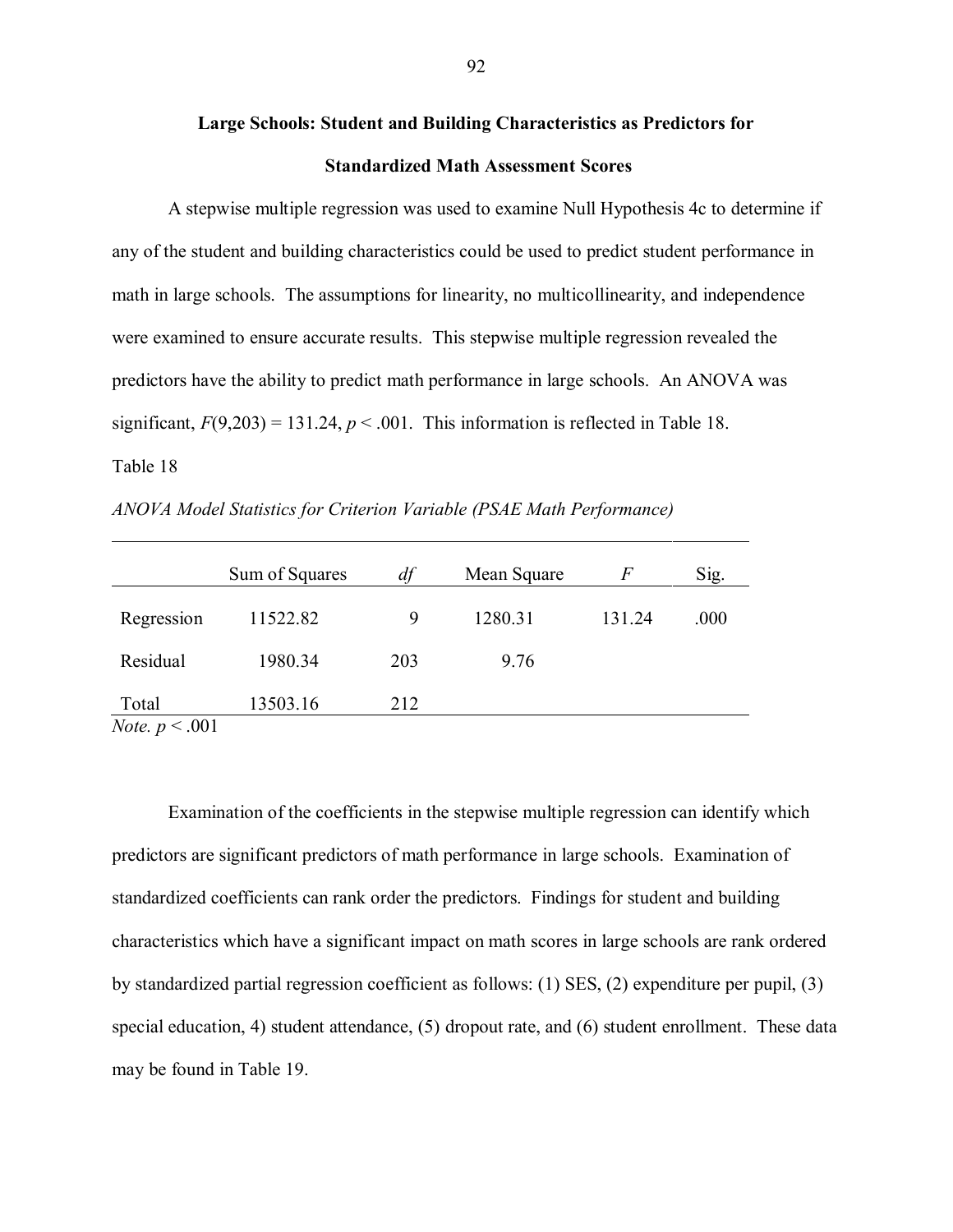Comparisons show multiple findings. SES has the greatest impact as a predictor of student performance in reading and in math in any school size setting. Not only is it the number one predictor of student performance, but β weights indicate its impact far surpasses any other predictor. The second strongest predictor of student success across both subjects and all school sizes is student attendance. Reading performance in large schools is the exception in this predictor. The findings of SES and student attendance as the student and building characteristics which have the greatest impact on student performance inform educational leaders that strategies aimed at improving student performance in any school must be focused on methods to mitigate the effects of low SES and low student attendance.

Instructional expenditure per pupil has the third greatest impact as a predicator of student performance. Because instructional expenditure per pupil ranks second as a predictor of math performance in large schools and ranks third in math performance in all school sizes, in reading in large schools and in math in small schools, instructional expenditure per pupil functions as a powerful predictor of student performance. Given the economic atmosphere in the United States, this may be alarming to educators. In Illinois, to help balance the state budget, Governor Quinn reduced General State Aid (GSA) from 100% GSA in 2010-2011 school year to 95% proration in the 2011-2012 school year, and down to 89.2% in the current 2012-2013 school year (N. Tracy, personal communication, January 31, 2013). The Governor"s projection for the 2013- 2014 school year is 80% GSA. Fiscal crises such as these face schools across the nation, creating a discomfiting conflict between fiscal reality and educational needs.

Special education rates play a third predictive role in student performance, acting with significant impact in all categories except reading performance in small schools. Although not the top predictor, student mobility plays a role in five of the eight categories, indicating its

93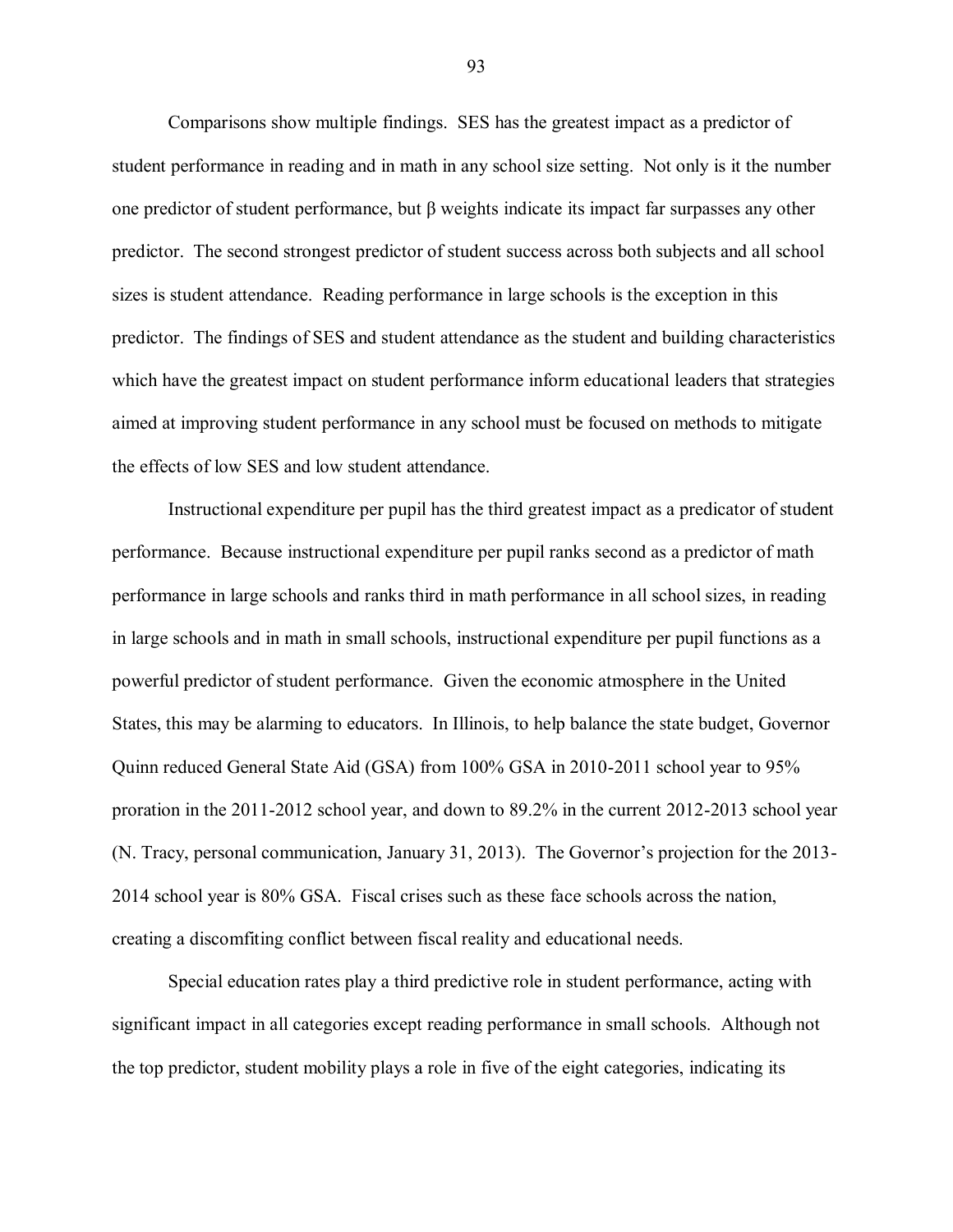strength as a predictor. ELL is a significant predictor in all reading categories and in all school settings: small, medium, and large. Although student enrollment is a significant predictor in five categories, it ranks last or very low in each. This information is reflected in Table 19. Table 19

|                | Overall<br><b>RDING</b> | Overall<br><b>MATH</b> | Rding<br>Small<br>Schools | Rding in<br>Medium<br>Schools | Rding in<br>Large<br>Schools | Math in<br>Small<br>Schools | Math in<br>Medium<br>Schools | Math in<br>Large<br>Schools |
|----------------|-------------------------|------------------------|---------------------------|-------------------------------|------------------------------|-----------------------------|------------------------------|-----------------------------|
| $\mathbf{1}$   | <b>SES</b>              | <b>SES</b>             | <b>SES</b>                | <b>SES</b>                    | <b>SES</b>                   | <b>SES</b>                  | <b>SES</b>                   | <b>SES</b>                  |
| $\overline{2}$ | Attend.                 | Attend.                | Attend.                   | Attend.                       | Sp. Ed.                      | Attend.                     | Attend.                      | Inst.<br>Exp.               |
| $\overline{3}$ | <b>ELL</b>              | Inst.<br>Exp.          | <b>Mobility</b>           | Sp. Ed.                       | Inst.<br>Exp.                | Inst.<br>Exp.               | <b>Mobility</b>              | Sp. Ed.                     |
| $\overline{4}$ | Mobility                | Sp. Ed.                | <b>ELL</b>                | <b>ELL</b>                    | <b>ELL</b>                   | Sp. Ed.                     | Sp. Ed.                      | Attend.                     |
| 5              | Sp. Ed.                 | Enroll                 |                           | Mobility                      | Dropout*                     |                             | Enroll                       | Dropout*                    |
| 6              | Inst.<br>Exp.           | Mobility               |                           | Enroll                        |                              |                             |                              | Enroll                      |
| $\tau$         | Enroll                  | Class<br>size**        |                           |                               |                              |                             |                              |                             |
| 8              | Class                   |                        |                           |                               |                              |                             |                              |                             |

*Overall Findings for Impact of Student and School Characteristics*

8 Class size\*\*

*Note.* \*In overall findings for impact of student and school characteristics, dropout rate was not a significant predictor of reading or math performance. Investigation of segregated data reveals it has a significant impact (although it ranks as the last or next to last as a predictor) on reading and math scores in large schools. This leads one to ask what creates this interaction between dropout rate and large schools .

\*\*Class size ranked last as a predictor of student performance in reading and math performance in overall findings. However, class size is not found to be a significant indicator in segregated data.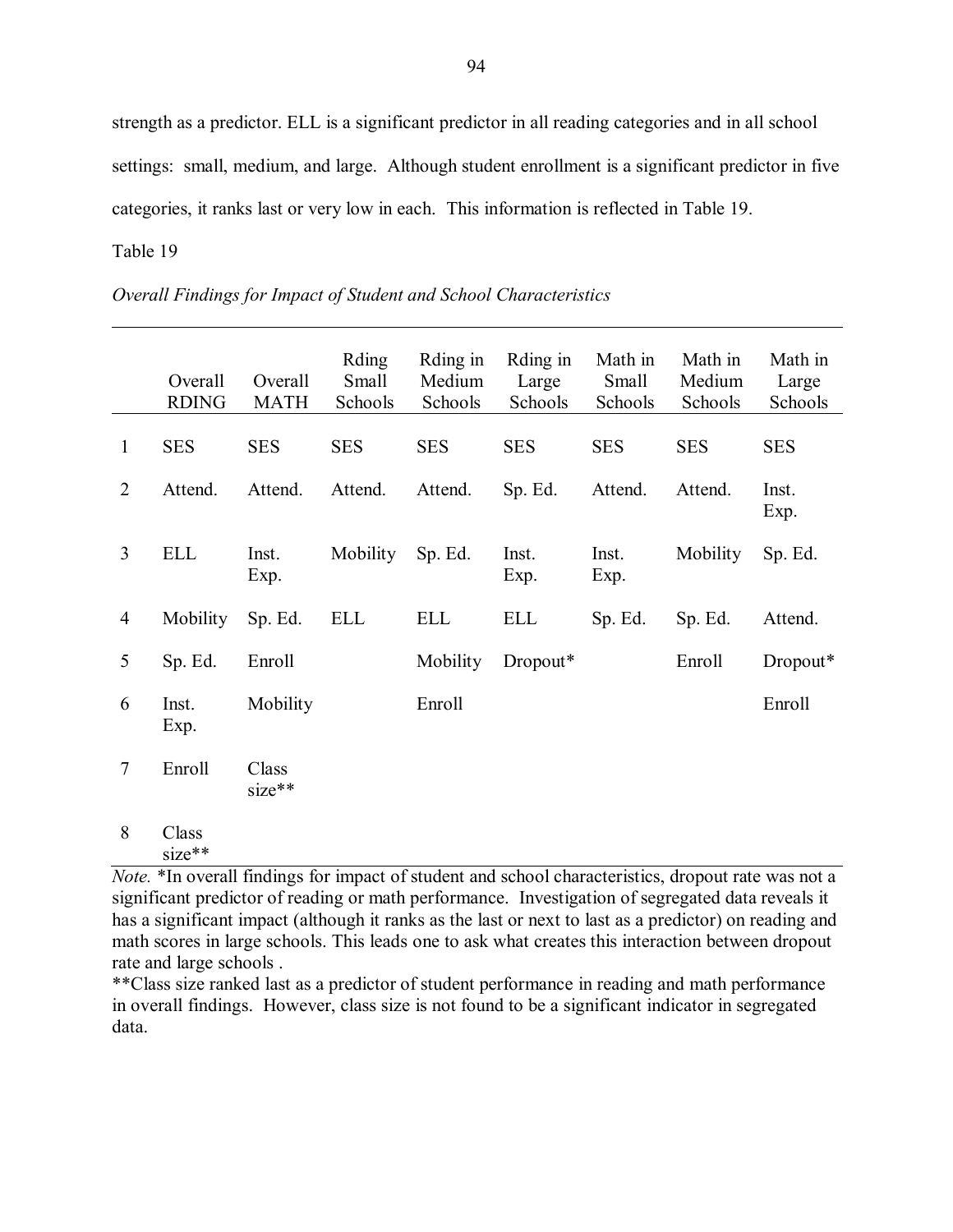Comparing student characteristics as predictors to building characteristics as predictors, it was noted 26 of the identified predictors are student characteristics,  $26/45 = 58\%$  of predictors. Building characteristics account for 19 predictors, which results in 19/45 = 42%. Student characteristics, then, are identified as having greater impact as predictors than building characteristics. This information is reflected in Table 19.

#### **Summary**

Quantitative data were used in this chapter to investigate four research questions. Findings for Research Question 1 established significant differences in PSAE reading performance did not exist in relation to school size. Findings for Research Question 2 established significant differences in PSAE math performance existed in relation to school size. A Tukey HSD indicated large schools significantly outperformed both small and medium schools in math performance with  $p < .001$ . School sizes were defined as division of the 651 Illinois public highschools containing Grade 11 into three equal groups of 217 each. Small school enrollments ranged from 34-319 students, medium from 322-1107 students, and large school from 1110-4522 students.

Investigation of Research Question 3 used stepwise multiple regression to demonstrate student and building characteristics of SES, ELL, special education, mobility rate, dropout rate, class size, instructional expenditure per pupil, attendance rate, and school enrollment predict a significant amount of variance in PSAE reading performance. Analysis revealed SES had the greatest impact, attendance rate had the second greatest impact, with ELL third. Other predictors were ranked as follows from greatest to least impact: mobility rate, special education instructional expenditure per pupil, school enrollment, and last class size. The dropout rate did not have a significant impact with  $p > .05$ .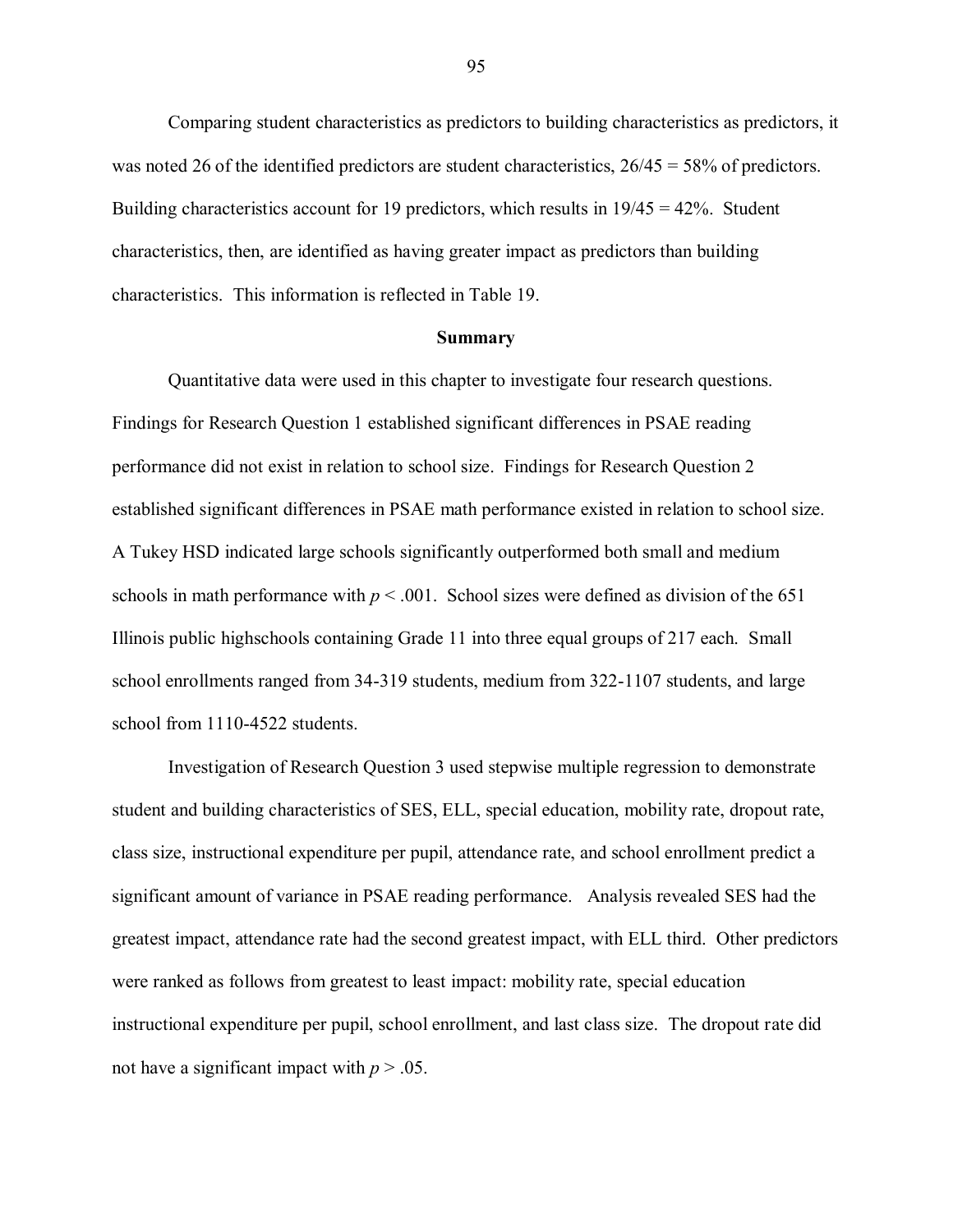Investigation of Research Question 4 used stepwise multiple regression to find that student and building characteristics of SES, ELL, special education, mobility rate, dropout rate, class size, instructional expenditure per pupil, attendance rate, and school enrollment do predict a significant amount of variance in PSAE math performance. Analysis revealed SES had the greatest impact, attendance rate the second greatest impact, with instructional expenditure per pupil third. Other predictors were ranked as follows from greatest to least impact: special education school enrollment, mobility rate, and class size. ELL and the dropout rate did not have a significant impact with  $p > .05$ .

Statistical analyses of Research Question 3 and Research Question 4 prompted further investigation of the impact of student and building characteristics on student performance in reading and math in small, medium, and large schools. Statistical analysis of Research Question 3a found that the student and building characteristics of SES, ELL, special education, mobility rate, dropout rate, class size, instructional expenditure per pupil, attendance rate, and school enrollment do predict a significant amount of variance in PSAE reading performance in small schools. Top predictors were rank ordered as follows: (1) SES, (2) student attendance, (3) student mobility, and (4) ELL.

Investigation of Research Question 3b found that the student and building characteristics do predict a significant amount of variance in PSAE reading performance in medium schools. Findings are rank ordered as follows: (1) SES, (2) student attendance, (3) special education, (4) ELL, (5) student mobility, and (6) school enrollment.

Analysis of Research Question 3c revealed the predictors have the ability to predict reading performance in large schools. Findings are rank ordered as follows: (1) SES, (2) special education, 3) expenditure per pupil, (4) ELL, and (4) dropout rate.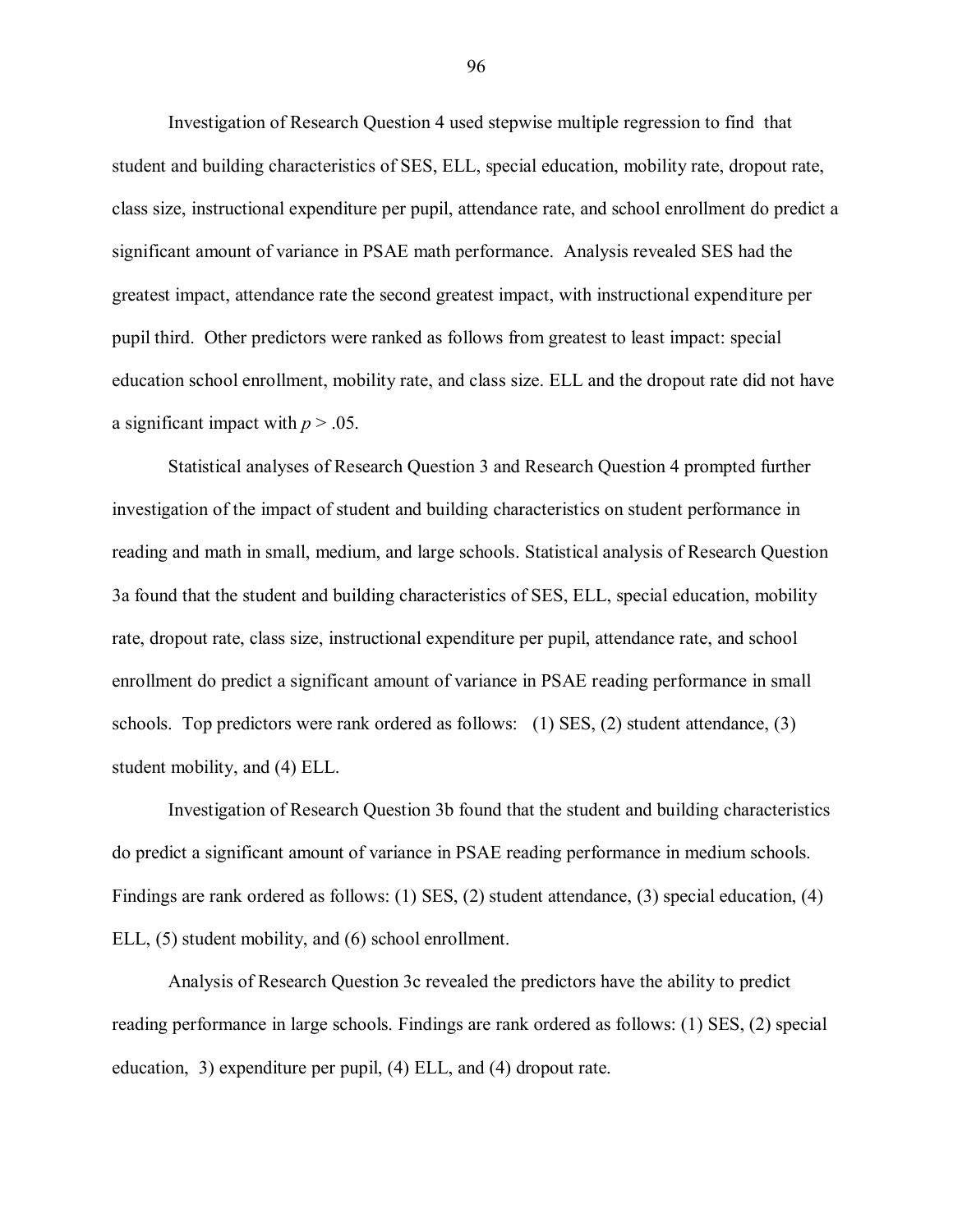Investigation of Research Question 4a revealed the predictors have the ability to predict student performance in math in small schools and can be rank ordered as follows: (1) SES, (2) student attendance, (3) expenditure per pupil, and (4) special education.

Investigation of Research Question 4b revealed the predictors have the ability to predict student performance in math in medium schools and can be rank ordered as follows: (1) SES, (2) student attendance, (3) mobility, (4) special education, and (5) school enrollment.

Analysis of Research Question 4c revealed the predictors have the ability to predict math performance in large schools and are rank ordered as follows: (1) SES, (2) expenditure per pupil, (3) special education, (4) student attendance, (5) dropout rate, and (6) student enrollment.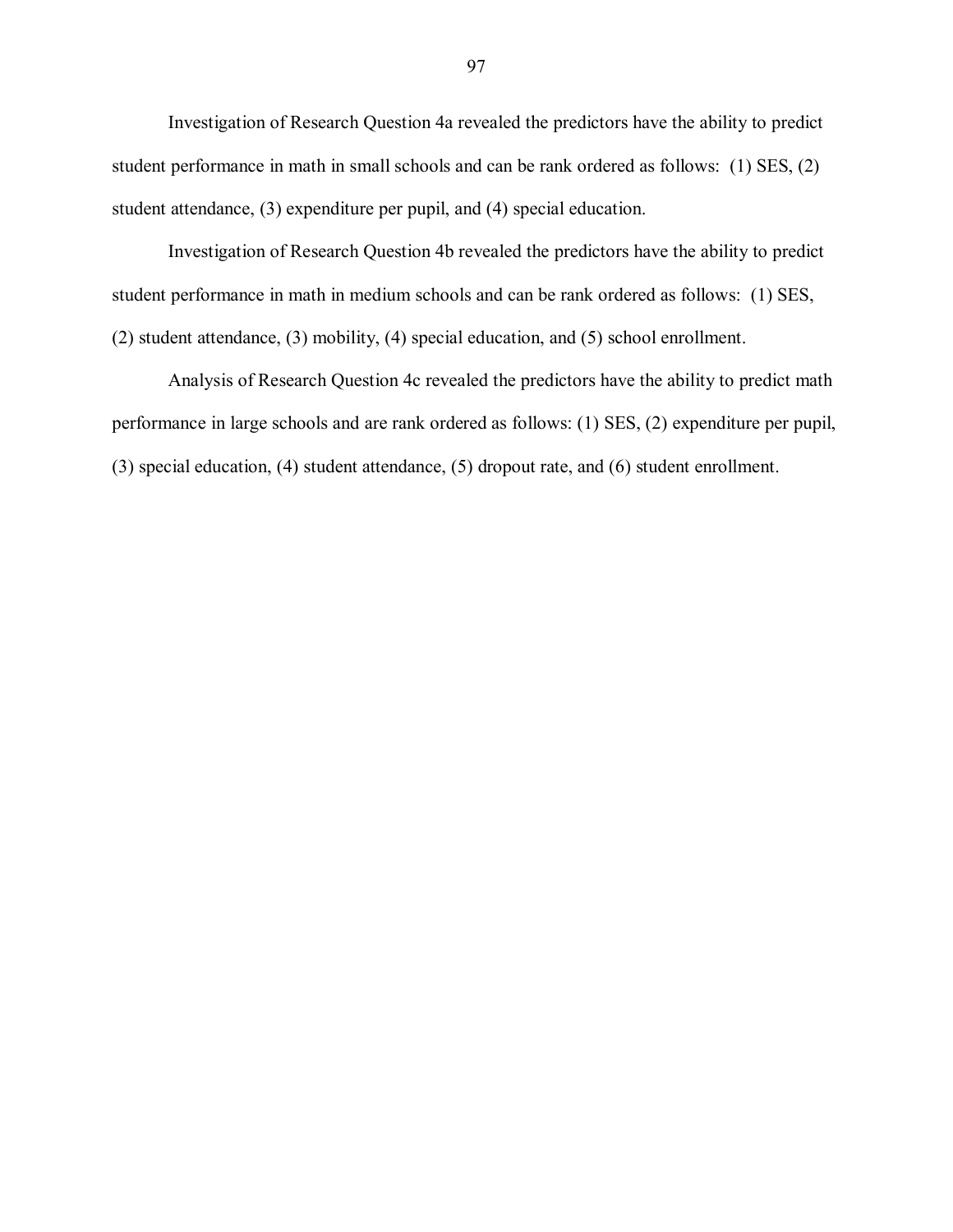# CHAPTER 5

### RESULTS, IMPLICATIONS, AND RECOMMENDATIONS

The final chapter of this study is divided into six sections: summary, results, discussion, conclusions, recommendations for further research, and beyond this study. The summary section addresses the purpose of this study, why PSAE reading and math performance was chosen as a measure of student performance for this study, and who benefits from this study. The results section provides a summary of the data previously presented in Chapter 4. The discussion section interprets the results and searches for explanations for the results. The conclusions section provides insight into efforts to improve student achievement. Finally, the recommendations for further study and beyond this study sections provide suggestions for additional foci of study that would enhance and further delineate efforts to increase student performance in all school sizes.

#### **Summary**

The purpose of this study was to determine if a relationship exists between school size and student achievement in reading or in math. This study also investigated whether the student characteristics of SES, ELL, special education status, mobility rate, and dropout rate or the school building characteristics of class size, instructional expenditure per pupil, attendance rate, and school enrollment could act as predictors of student performance in reading or math. The statistical analysis of Research Question 3 and Research Question 4 led to additional research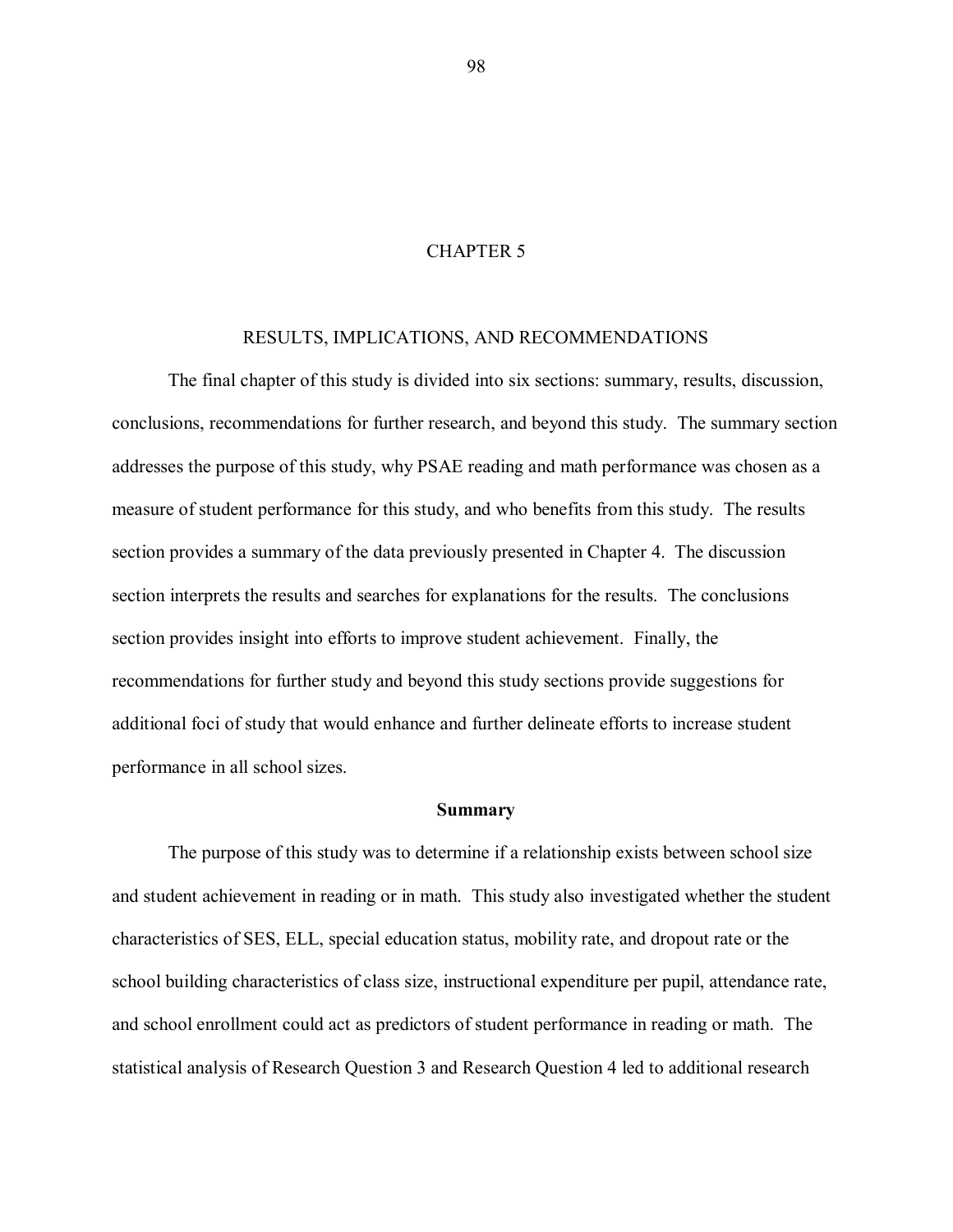questions which investigated the ability of the student characteristics of SES, ELL, special education status, mobility rate, and dropout rate or the school building characteristics of class size, instructional expenditure per pupil, attendance rate, and school enrollment to act as predictors of student performance in reading or math in small, medium, or large schools.

This study investigated the following research questions:

- 1. Are there significant differences on PSAE reading performance based on school size?
- 2. Are there significant differences on PSAE math performance based on school size?
- 3. Do SES, ELL, special education, mobility rate, dropout rate, class size, instructional expense per pupil, attendance rate, and/or school enrollment predict a significant amount of variance in PSAE reading performance?
- 4. Do SES, ELL, special education, mobility rate, dropout rate, class size, instructional expense per pupil, attendance rate, and/or school enrollment predict a significant amount of variance in PSAE math performance?

Further research questions:

- 3a. Do SES, ELL, special education status, mobility rate, dropout rate, class size, instructional expense per pupil, attendance rate, and/or school enrollment predict a significant amount of variance in PSAE reading performance in small schools?
- 3b. Do SES, ELL, special education status, mobility rate, dropout rate, class size, instructional expense per pupil, attendance rate, and/or school enrollment predict a significant amount of variance in PSAE reading performance in medium schools?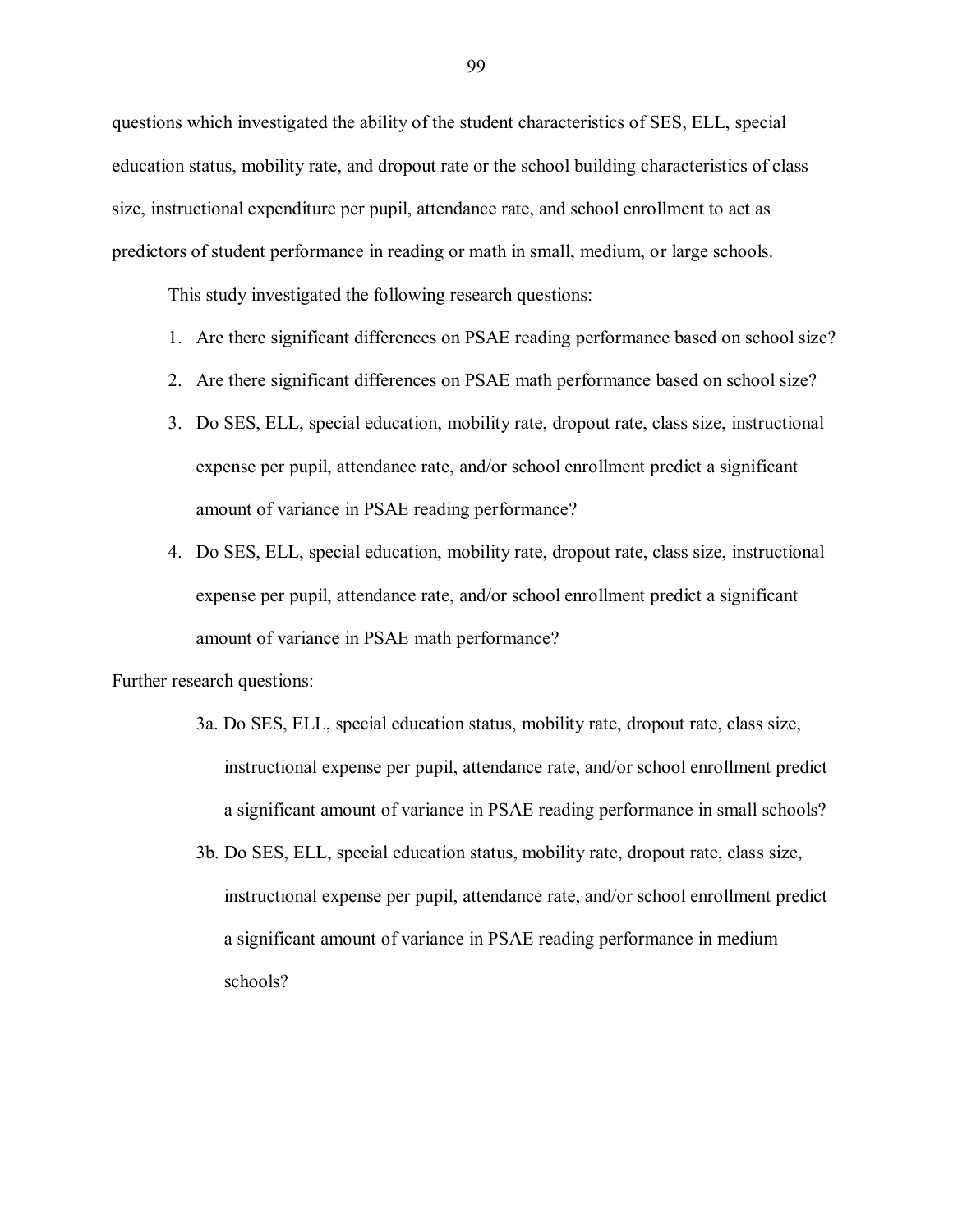- 3c. Do SES, ELL, special education status, mobility rate, dropout rate, class size, instructional expense per pupil, attendance rate, and/or school enrollment predict a significant amount of variance in PSAE reading performance in large schools?
- 4a. Do SES, ELL, special education status, mobility rate, dropout rate, class size, instructional expense per pupil, attendance rate, and/or school enrollment predict a significant amount of variance in PSAE math performance in small schools?
- 4b. Do SES, ELL, special education status, mobility rate, dropout rate, class size, instructional expense per pupil, attendance rate, and/or school enrollment predict a significant amount of variance in PSAE math performance in medium schools?
- 4c. Do SES, ELL, special education status, mobility rate, dropout rate, class size, instructional expense per pupil, attendance rate, and/or school enrollment predict a significant amount of variance in PSAE math performance in large schools?

The PSAE was chosen as a measure of student performance because every Grade 11 student in the state of Illinois is required to take this exam in order to graduate. Choosing the PSAE allowed me to look at the reading and math performance of all 11th grade students in Illinois, giving a creditable sample of students of varying abilities. Every public highschool in Illinois with Grade 11 was included to create a whole sample which included schools of multiple sizes varying from very small to very large.

This study will benefit educational and community leaders who seek to create learning environments which will encourage and support student learning and performance. This study gives educational leaders in small, medium, and large schools access to very specific information regarding the student and building characteristics that can best predict student performance in their schools. This study will provide information for educational leaders and community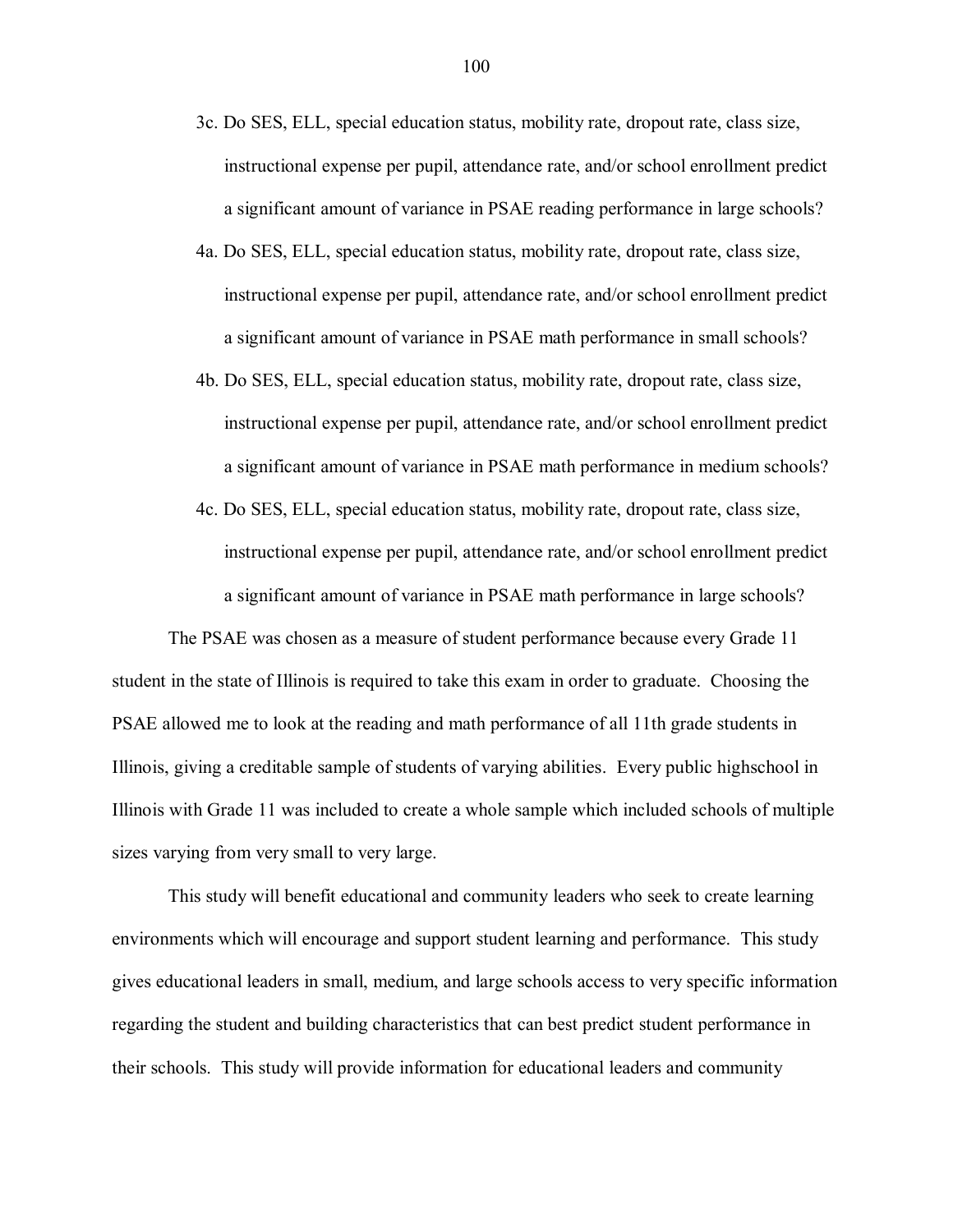leaders who seek to raise student achievement by making informed decisions concerning school size options and the interactions of student and building characteristics in relation to student performance and school size.

## **Results**

Findings for this study were delineated in Chapter 4. This study focused on the relationship between school size and student performance as well as the interaction effect of nine student and building characteristics with student performance and with school size.

Research Question 1 was answered by investigating the differences between student performance in reading and school size through an ANOVA. This investigation revealed no significant differences existed in reading performance between school sizes. Research Question 2 was answered by investigating the differences between student performance in math and school size through an ANOVA. Student performance in math across the three school sizes was found to be significantly different. A Tukey HSD post-hoc investigation found large schools outperformed small and medium schools.

Research Question 3 was answered through the use of a stepwise multiple regression. Of nine student and building characteristics investigated, eight had a significant ability to predict student performance on PSAE reading. SES, attendance rate, and ELL were found to have the three most significant effects.

Research Question 4 was answered through the use of a stepwise multiple regression. Of nine student and building characteristics investigated, seven had a significant ability to predict student performance on PSAE math. SES, attendance rate, and instructional expenditure per pupil were found to have the three most significant effects.

Statistical analysis of Research Question 3 and Research Question 4 prompted further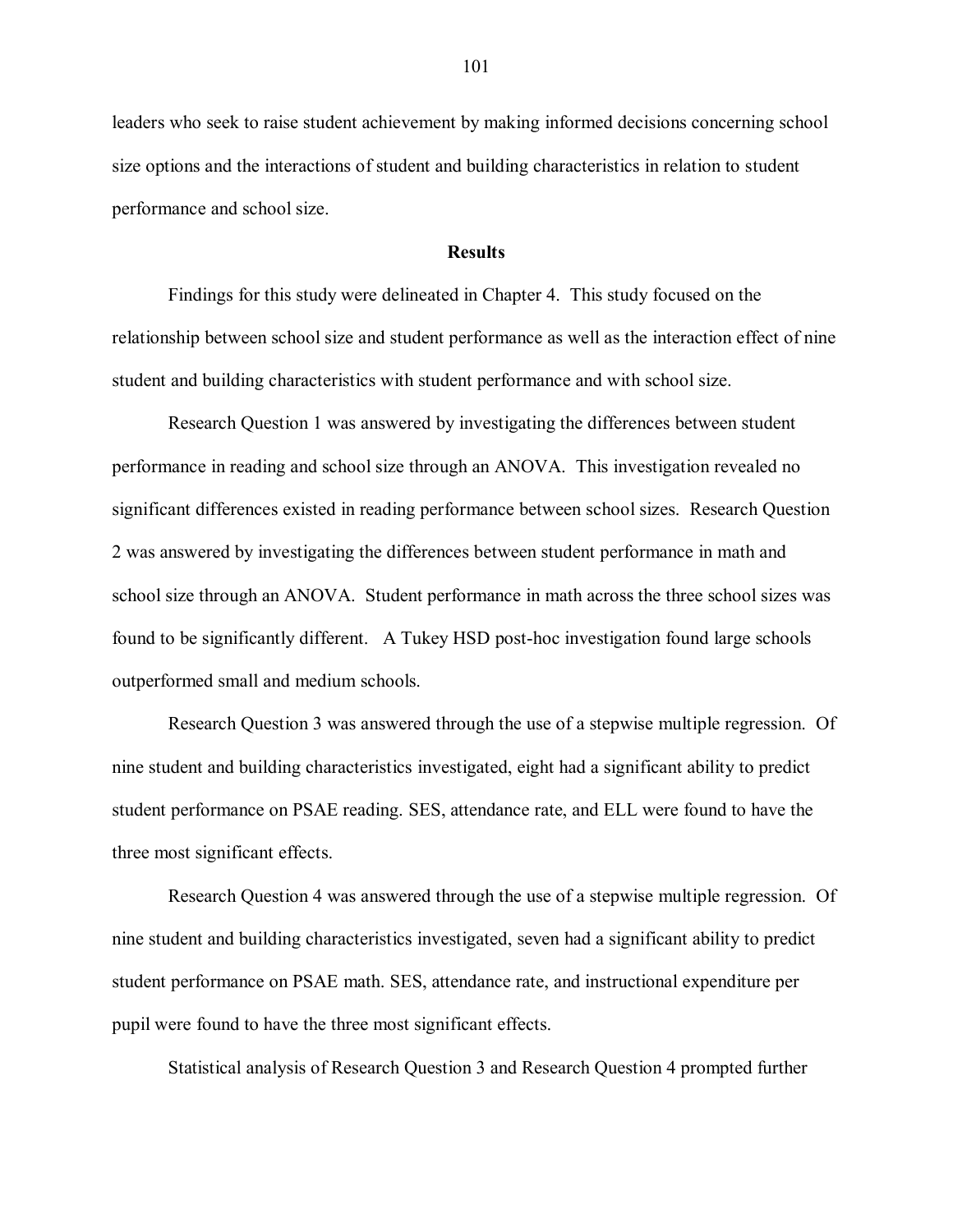investigation of the impact of student and building characteristics on student performance in reading and in math in small, medium and large schools. Analysis of additional Research Questions 3a, 3b, and 3c found that the student and building characteristics of SES, ELL, special education, mobility rate, dropout rate, class size, instructional expenditure per pupil, attendance rate, and school enrollment do predict a significant amount of variance in PSAE reading performance in small schools, medium schools and large schools.

Small school top three reading performance predictors were rank ordered as follows: (1) SES, (2) student attendance, and (3) student mobility. Medium school top three reading performance predictors were rank ordered as follows: (1) SES, (2) student attendance, and (3) special education. Large school top three reading performance predictors were rank ordered as follows: (1) SES, (2) special education and 3) expenditure per pupil.

Analysis of additional Research Questions 4a, 4b, and 4c found that the student and building characteristics of SES, ELL, special education, mobility rate, dropout rate, class size, instructional expenditure per pupil, attendance rate, and school enrollment do predict a significant amount of variance in PSAE math performance in small schools, medium schools and large schools.

Small school top three predictors of math performance were rank ordered as follows: (1) SES, (2) student attendance, and (3) expenditure per pupil. Medium school top three predictors of math performance were rank ordered as follows: (1) SES, (2) student attendance, and (3) mobility. Large school top three predictors of math performance were rank ordered as follows: (1) SES, (2) expenditure per pupil, and 3) special education.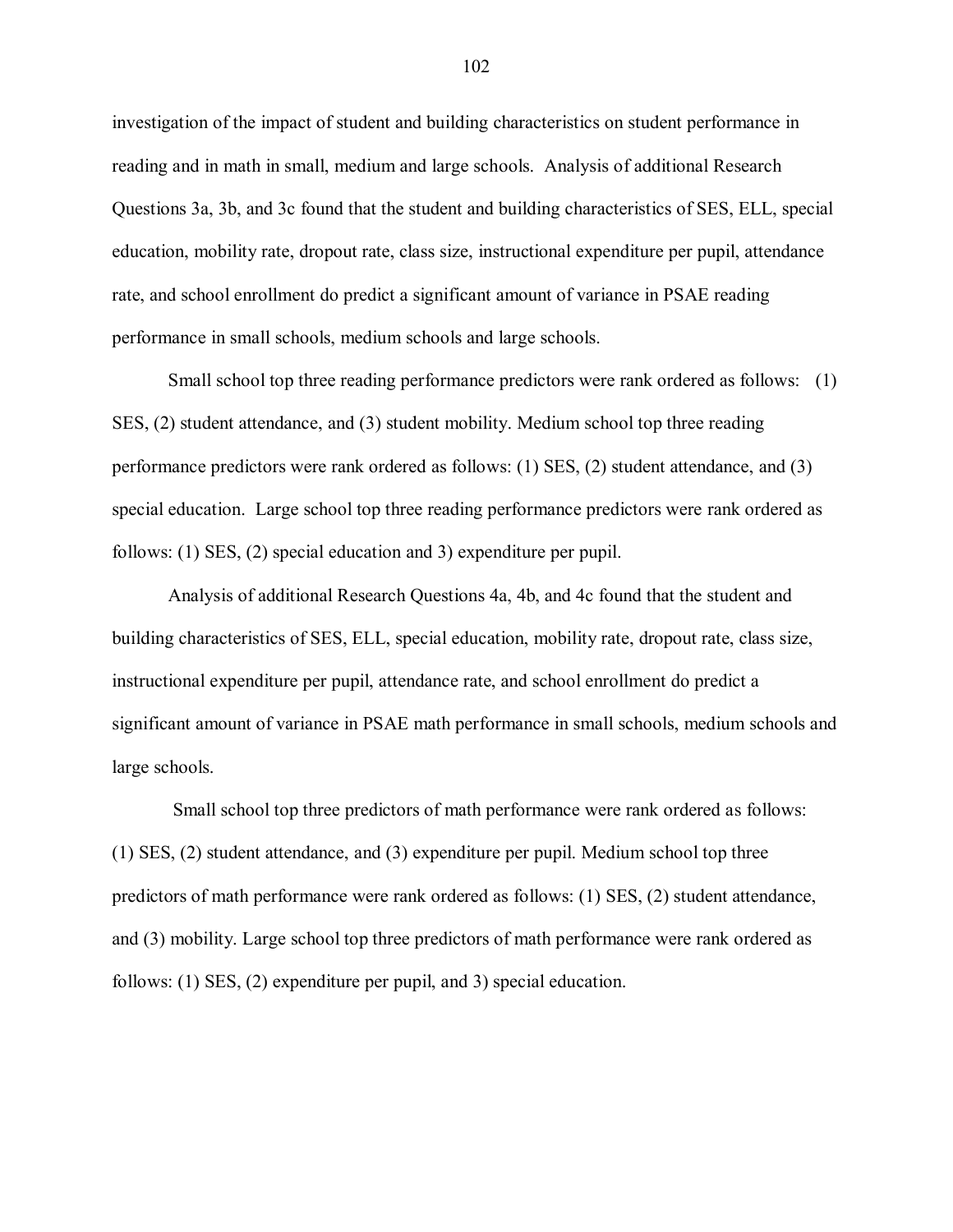### **Discussion**

Findings of this study revealed a significant relationship does not exist between school size and student performance in reading. Eight student and building characteristics, however, were found to significantly impact student reading performance. Of these significant characteristics, four involve student factors that seem outside the control of teachers and schools. The high rank of the predictors SES, ELL, mobility rate, and special education among predictors of reading performance, however, indicates educators must find ways to focus on these characteristics and to seek methods to mitigate their negative influences. Curriculum content and delivery, teaching strategies, classroom environment, teacher influence, and school climate are only some of the areas that could be investigated in looking for educational methods to successfully thwart the negative impact of these factors. Specifically, educational leaders must ask what strategies can be used to overcome the negative impact of low SES and what efforts must be made to advance language acquisition for newcomers to the English language. Educators must overcome the negative effects of student mobility despite the fact educators cannot change the rates of student mobility. Finally, research must seek out new educational strategies that will support special education student performance.

Findings of this study reveal a relationship does exist between school size and student performance in math with large schools outperforming small and medium schools in math. Although current literature suggests small and medium schools in many cases are better able to provide environments that nurture student engagement which leads to student achievement (Bancroft et al., 1964; Bickel et al., 2000a; Cotton, 1996a; Finn & Rock, 1997; Fowler & Walberg, 1991; Goodlad, 1984; Hager, 2006; Hardre et al., 2009; Irmsher, 1997; Jimerson, 2006; Lee & Smith, 1997; Meier, 1995; Raywid, 1997; VonSchnase, 2011; Weiss et al., 2010), this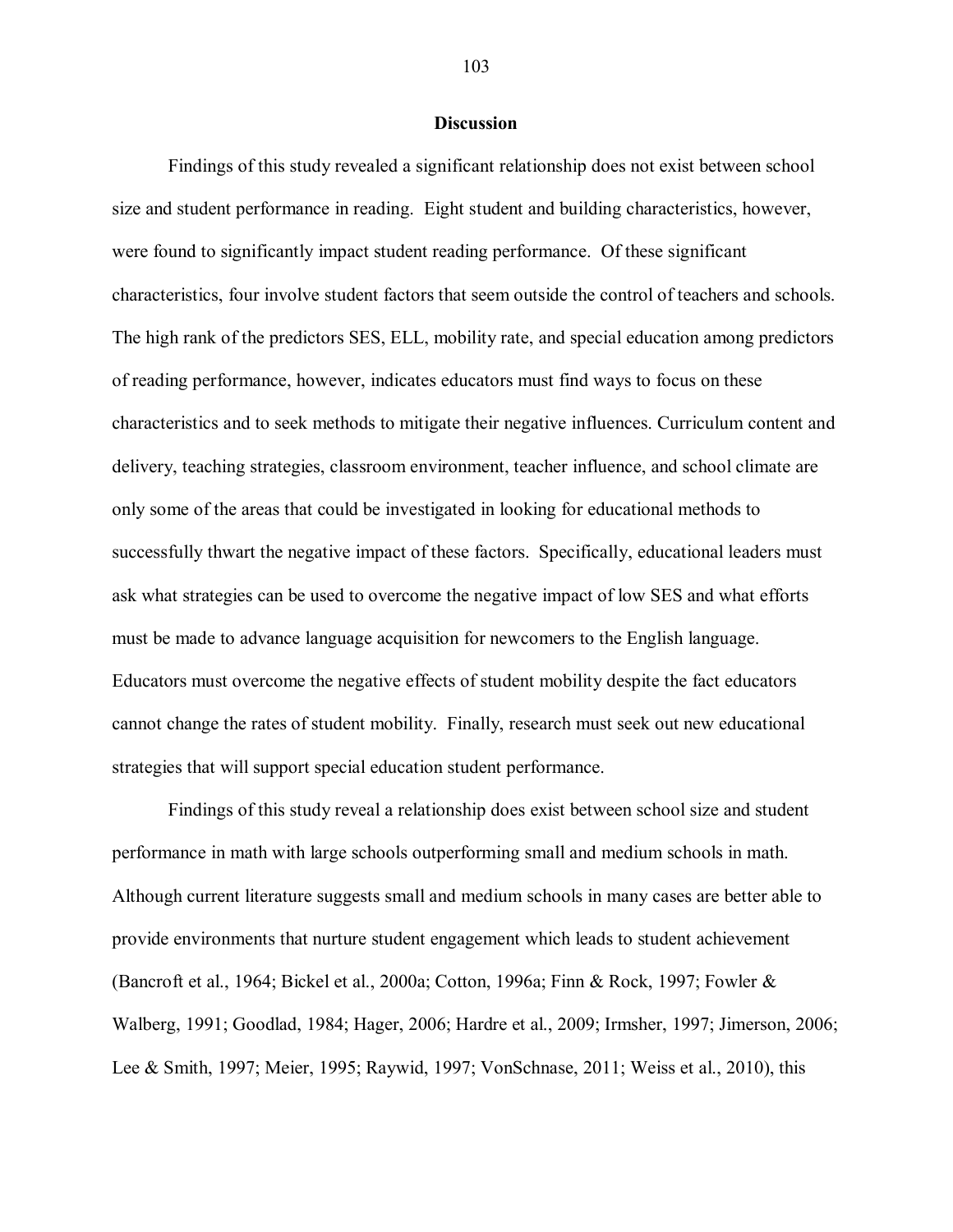study revealed large schools in the state of Illinois outperformed their counterparts in math. A follow-up study could be used to investigate why students in large schools across the state of Illinois showed stronger student performance in math than students in small and medium schools. Are specialized programs of study or the larger schools" ability to attract specialized and high quality teachers the attributes of larger schools that lead to greater student learning (Allen, 2002; Benard, 1991; Conant, 1967; Education Trust, 2001; Epstein & Sanders, 2000; Herbert, 1999)? Does access to adequate funds play a role (Boylan & McSwan, 1998)? Is there a positive influence in being part of large student populations (Weiss et al., 2010)? Further research is needed to answer these questions.

In addition, this study found that impact of student and building characteristics do not remain static across school sizes. This information will guide educational leaders as they customize strategies to increase student learning in their own school environments.

#### **Conclusions**

The educational reforms of *A Nation at Risk*, *No Child Left Behind*, and *Race to the Top* require that educational leaders find the most effective means of enhancing student performance. The financial crisis facing education today complicates this goal. This study has found school size does not significantly impact student performance in reading. School size, however, is found to significantly impact student performance in math with large schools achieving stronger student performance than small or medium schools.

Investigation of the impact of nine factors on individual school sizes found SES to be the single most significant indicator of student performance. Although school leadership cannot change the level of student SES, with knowledge of its importance in predicting student achievement, leaders can work to implement strategies to minimize the detrimental effects of low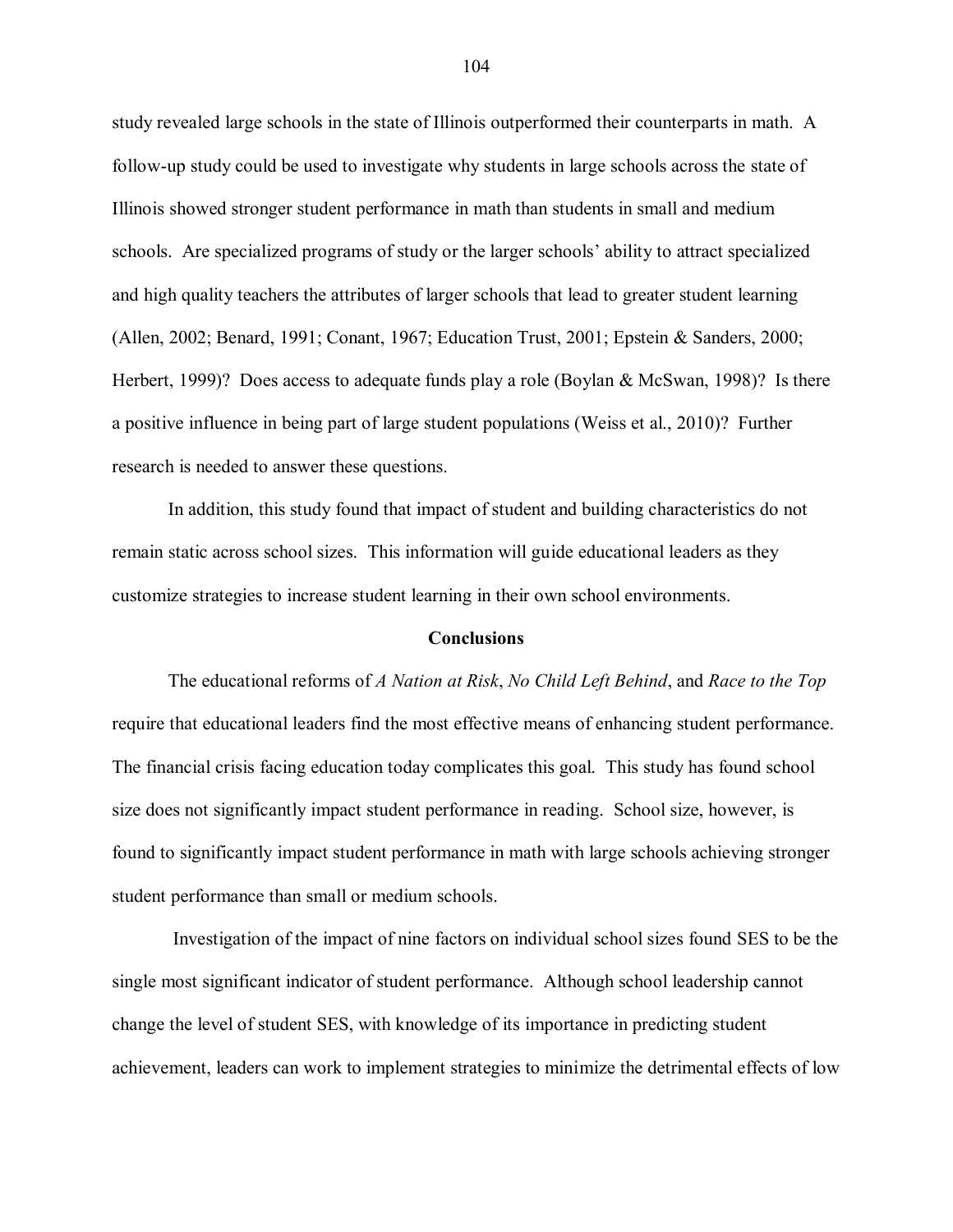SES. With SES ranked as the number one predictor of student performance in reading and math in all school sizes (small, medium, and large), it is imperative that educators develop strategies to support students whose low SES backgrounds place them at risk. Educators, for example, may need to assist students in basic physical needs such as food and appropriate clothing before learning can take place. Educators may need to create opportunities for basic life experiences such as students being comfortable with magazines or books and seeing them as valuable parts of the home. Most importantly, as Charlotte Danielson exhorts in *Enhancing Professional Practice: A Framework for Teaching,* educators must make personal connections with students that build an "environment of respect and rapport" in the classroom (Danielson, 2007, p. 64). This environment will allow teachers to see the world from students' perspectives and to create classroom and school environments in which students feel valued and safe (Jimerson, 2006).

Student attendance rate as the second most powerful overall predictor and as second most powerful predictor in four of the six school types for both reading and math, impels educational leaders to find ways to support consistent student attendance. Finn and Rock (1997) argue greater engagement of students in learning creates what they termed *academic resilience*, the ability to survive many of the risk factors that face today"s students. Fostering student engagement in learning can in turn lead to more consistent student attendance (Werblow & Duesbery, 2009).

Finally, noting all nine indicators are found to be predictors of student performance in reading and math in at least some school type, this study reveals that leaders must take a holistic look at their schools. Efforts to raise student achievement by focusing on one area only will likely have minimal success in improving student performance. Student characteristics and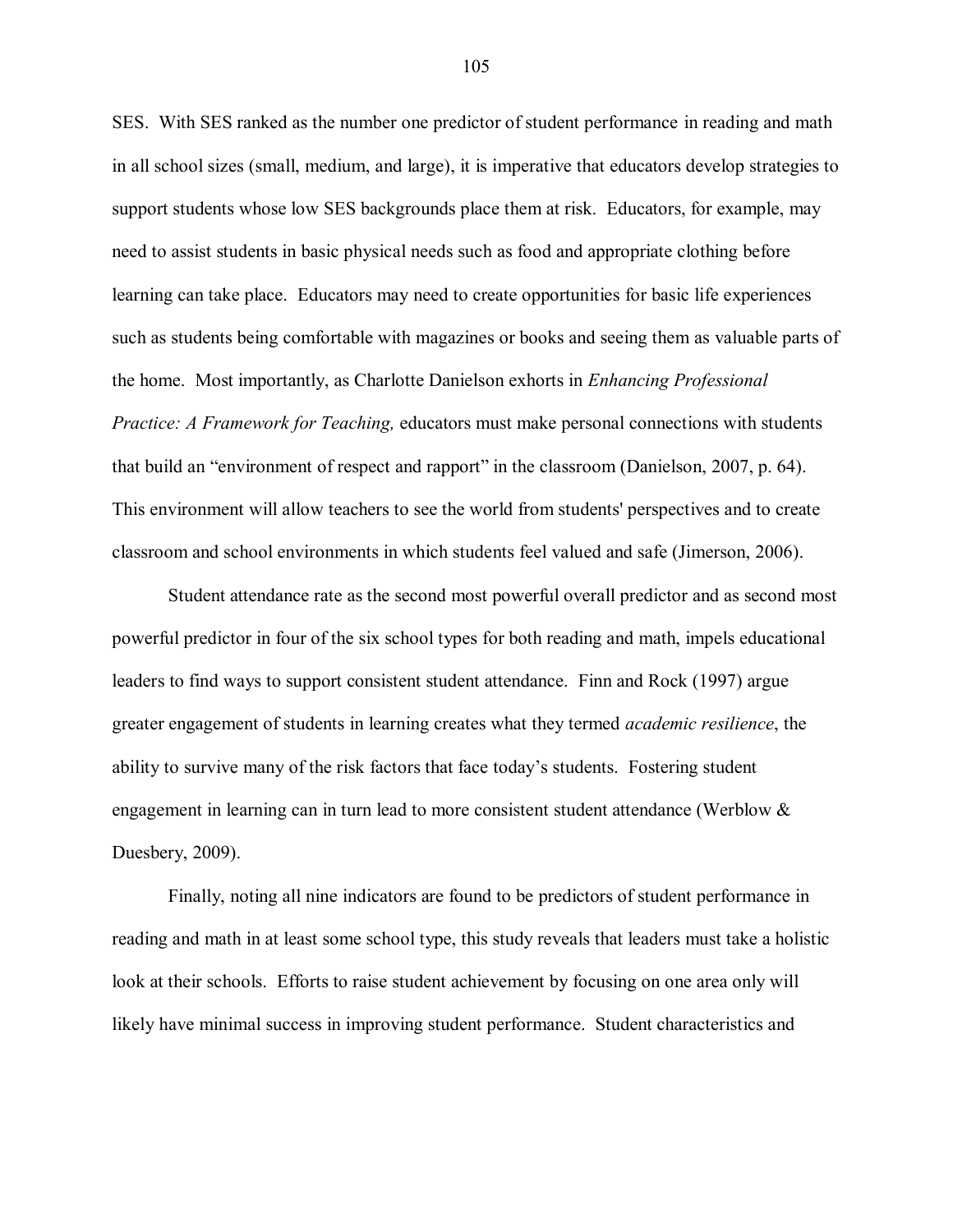building characteristics including school size combine to create a school and classroom environment which encourages or inhibits student learning.

### **Recommendations for Further Study**

Further recommended study includes the need to investigate why school size significantly impacts student performance in math with large schools outscoring small and medium schools. In addition, further study is required to investigate why school size significantly impacts student math performance but not student reading performance. Is teacher quality a factor? Is professional development a factor? Does teacher to student ratio have a significant impact? Do resources interact with school size to enhance math performance? What elements are at work in the large school that specifically encourage student performance in math? What elements that encourage student achievement in math may be missing from medium and small schools?

This researcher proposes findings for characteristics which impact individual building sizes be further explored. A follow-up study should investigate why student and building characteristics" status as significant predictors of student performance do not remain static across all school types.

Follow-up qualitative study could yield valuable results in an investigation of why significant predictors of student performance in reading and math change as school size changes. Finally, further study should include investigation of why certain factors exert greater influence on student achievement so this knowledge may be used to enhance student performance.

Follow-up quantitative study that investigates more than one year of data would be useful. A study of multiple areas of the United States is needed to investigate if the results of school size impact on reading and math performance in Illinois schools hold true for all areas of the United States or if regional differences exist in student achievement in relationship to school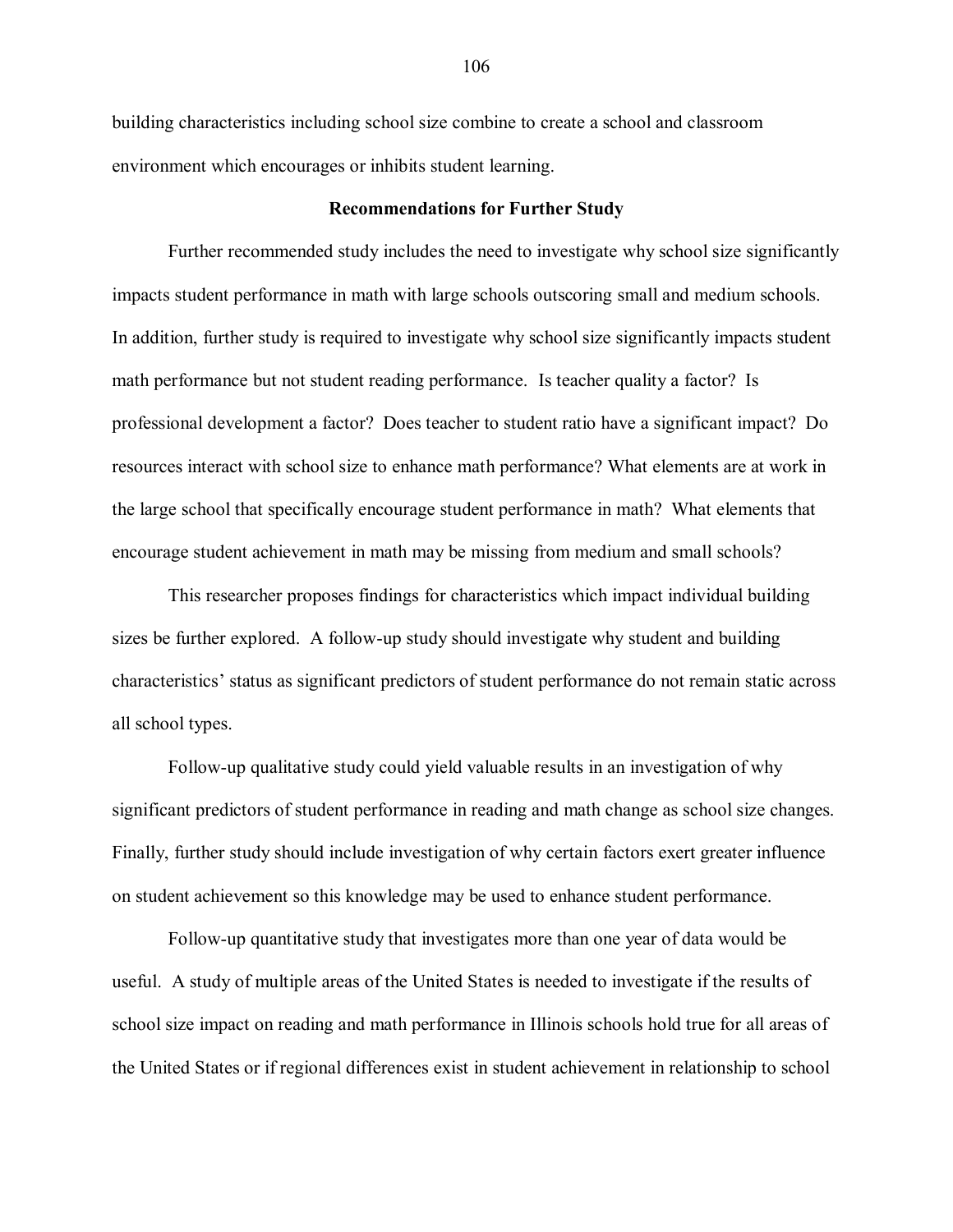size. Further study could investigate if these same results would hold true for junior high and elementary student performance.

Future studies could also more specifically pinpoint the interaction effects between SES, ELL, special education rate, mobility rate, dropout rate, class size, instructional expenditure per pupil, attendance rate, and school size. The conflicting findings of significant predictors for small, medium, and large schools suggests educational leaders should investigate customization of strategies to raise student performance based on the factors which have significant impact in their particular school size.

### **Beyond This Study**

Further investigation of the impact of specific student and building characteristics on student performance in each school size can enable educational leaders to create individualized and more effective strategies to support improvement of student performance in schools of all sizes. Seeking one ideal learning environment may limit educational possibilities. Educators need to focus on optimizing student performance within the boundaries of current school situations, in other words, creating effective learning environments out of all school sizes. By further investigating the specific factors which impact student performance at each building size, educational leaders can optimize their own schools, no matter the size. Rather than focusing on the search for one ideal school size, educational leaders will have the power to transform their own schools, whether small, medium, or large, into effective optimal learning environments.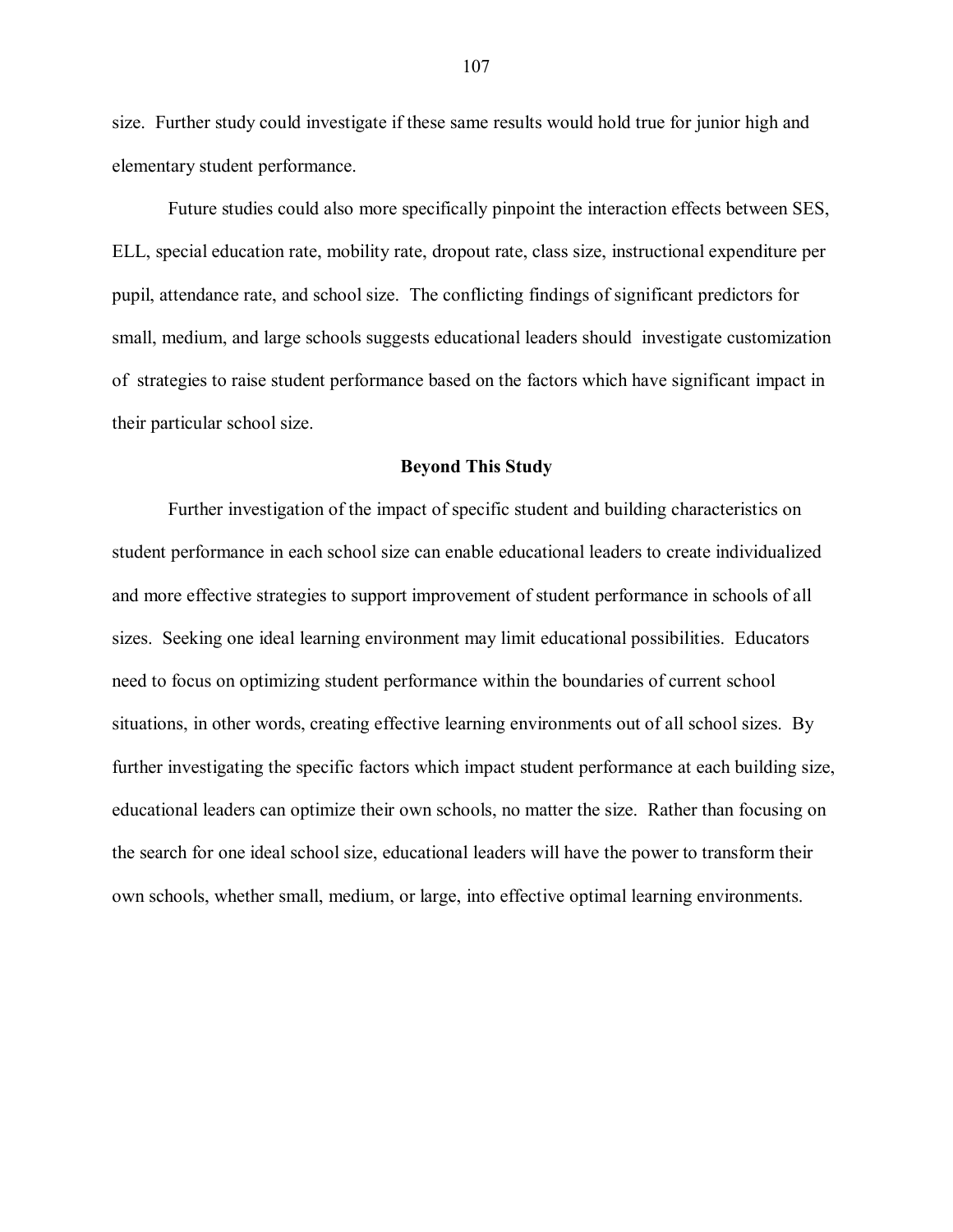#### REFERENCES

- Aduwa-Ogiegbaen, S., & Iyamu, E. O. S. (2009). Availability and utilization of classroom computers across urban and rural schools in southwestern Nigeria. *International Journal of Information and Communication Technology Education, 5*(1), 74-87. Retrieved from http://www.irma-international.org/
- Affleck, J., Madge, S., Adams, A., & Lavenbraun, S. (1988). Integrated classroom versus resource model: Academic viability and effectiveness. *Exceptional Children, 54,* 339- 348. Retrieved from ERIC database. (EJ364845)
- Allen, R. (2002). Big schools: The way we are. *Educational Leadership, 59*(5), 36-41. Retrieved from http://www.ascd.org/publications/educational-leadership/feb02/vol59/num05/Big-Schools@-The-Way-We-Are.aspx
- Alspaugh, J. W. (1998). The relationship of school and community characteristics to high school drop-out rates. *The Clearing House, 71*(3), 184-188. Retrieved from ERIC database. (EJ566167)
- Arnold, M. L. (2000). *Rural schools: Diverse needs call for flexible policies.* [Policy Brief]. Aurora, CO: Midcontinent Research for Education and Learning. Retrieved from ERIC database. (ED441656)
- Arnold, M. L. (2004). *Guiding rural schools and districts: A research agenda*. Retrieved from ERIC database. (ED484397)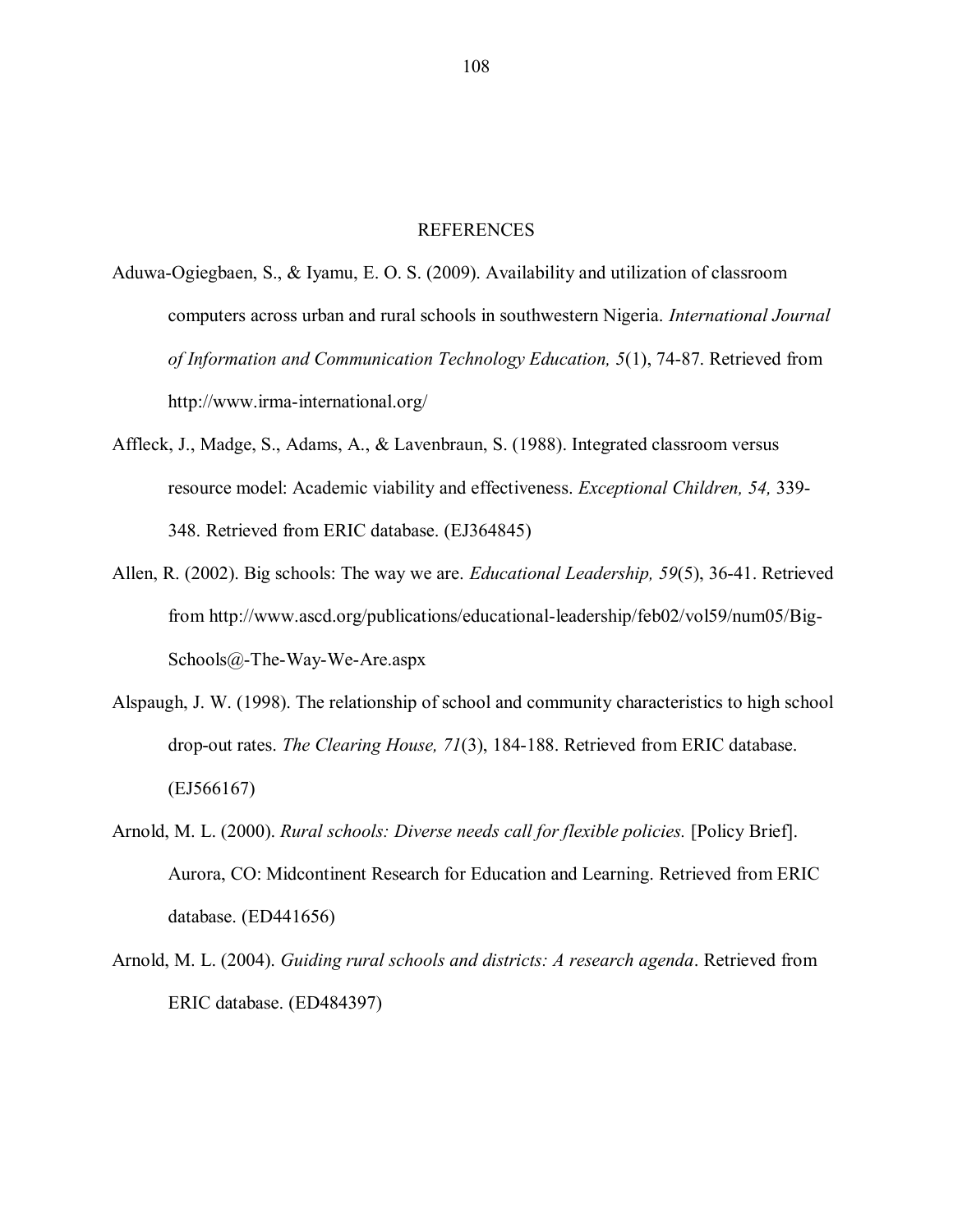- Arnold, M. L., Gaddy, B. B., & Dean, C. B. (2004). *A look at the condition of rural education research: Setting a direction for future research.* Aurora, CO: Mid-continent Research for Education and Learning.
- Atta, M., Jamil, A., Ayaz, M., Shah, T., & Shah, M. A. (2011). Effect of small class size on the academic achievement of students at secondary school level. *Interdisciplinary Journal of Contemporary Research in Business, 3,* 1592-1599.
- Audette, R., & Algozzine, R. (2000). Within district transfers and student achievement: Moving ahead by staying in one place. *Special Services in the Schools, 16,* 73-81. Retrieved from ERIC database. (EJ621079)
- Baker, E. T., Wang, M. C., & Walberg, H. J. (1995). Synthesis of research: The effects of inclusion on learning. *Educational Leadership, 52,* 33-35. Retrieved from http://www.ascd.org/publications/educational-leadership/dec94/vol52/num04/Synthesisof-Research-~-The-Effects-of-Inclusion-on-Learning.aspx
- Bakioglu, A., & Geyin, C. (2009). What does school size do: Safety perceptions of educators and students. *US-China Education Review, 6*(10), 1-8. Retrieved from ERIC database. (ED511181)
- Bancroft, K. (2009). To have and to have not: The socioeconomics of charter schools. *Education and Urban Society, 41,* 248-279. Retrieved from ERIC database. (EJ822945)
- Bancroft, K., Barker, R. G., & Gump, P. V. (1964). *Big school, small school: High school size and student behavior.* Palo Alto, CA: Stanford University Press.
- Banerji, M., & Dailey, R. A. (1995). A study of the effects of an inclusion model on students with specific learning disabilities. *Journal of Learning Disabilities, 28,* 511-523. Retrieved from ERIC database. (EJ511762)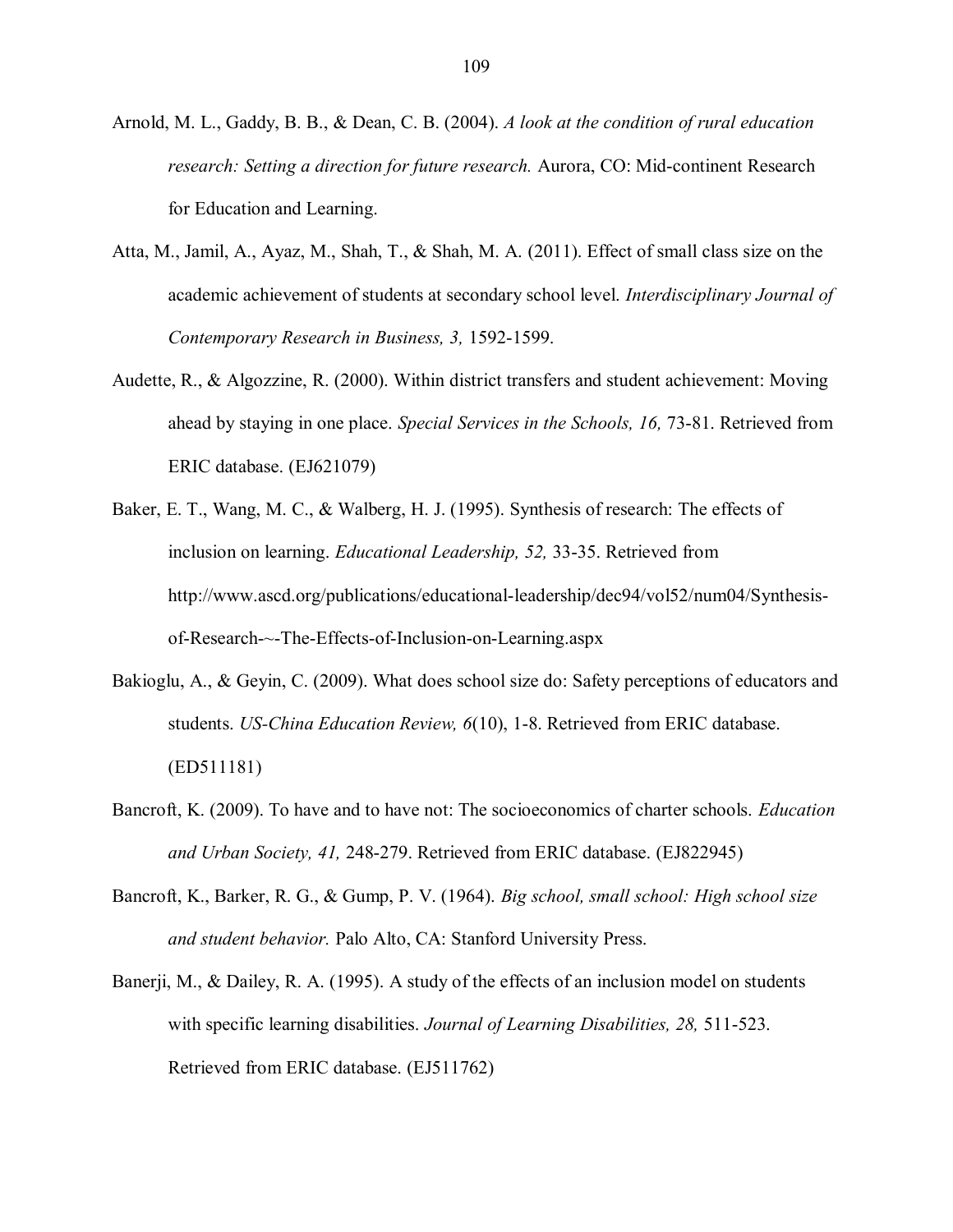Beck, F. D., & Shoffstall, G. W. (2005). How do rural schools fare under a high-stakes testing regime? *Journal of Research in Rural Education, 20*(14). Retrieved from http://jrre.psu.edu/articles/20-14.pdf

- Benard, B. (1991). *Fostering resiliency in kids: Protective factors in the family, school, and community.* Portland, OR: Northwest Regional Educational Laboratory. Retrieved from ERIC database. (ED335781)
- Bickel, R., & Howley, C. (2000). The influence of scale on student performance: A multi-level extension of the Matthew principle. *Educational Policy Analysis Archives, 8*(22). Retrieved from http://epaa.asu.edu/epaa/v8n22.html
- Bickel, R., Howley, C., Williams, T., & Glascock, C. (2000a). *High school size, achievement equity, and cost: Robust interaction effects and tentative results*. Washington, DC: Rural School and Community Trust. Retrieved from ERIC database. (ED450991)
- Bickel, R., Howley, C., Williams, T., & Glascock, C. (2000b). *Will the real "Texas miracle in education" please stand up: Grade span configuration, achievement, and expenditure per pupil.* Retrieved from ERIC database. (ED447995)
- Bishop, B. (2011, January 2). *Duncan would end school choice.* Retrieved from http://www.dailyyonder.com/duncan~would~end~mandatory~school~choicer/2011/01/2 [6/3144](http://www.dailyyonder.com/duncan~would~end~mandatory~school~choicer/2011/01/26/3144)
- Bonesronning, H. (2003). Class size effects on student achievement in Norway: Patterns and explanations. *Southern Economic Journal, 69,* 952-965.
- Bowers, A. J. (2010). Grades and graduation: A longitudinal risk perspective to identify student dropouts. *The Journal of Educational Research, 103,* 191-207. doi: 10.1080/00220670903382970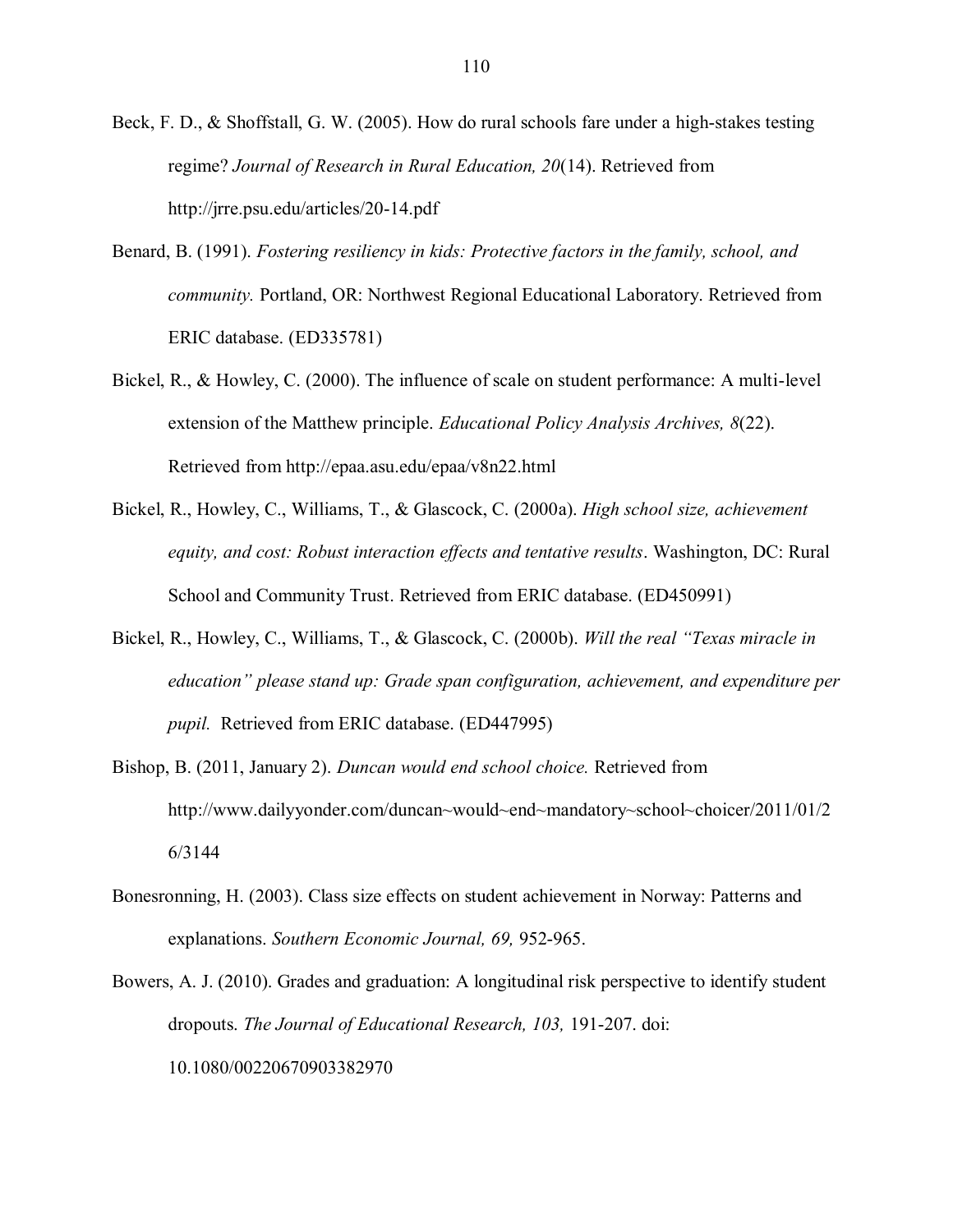- Boylan, C., & McSwan, D. (1998). Long-staying rural teachers: Who are they? *Australian Journal of Education.*Retrieved from http://findarticles.com/p/articles/mi\_hb6475/ is\_142/al\_n28721715/
- Braun, K. W., & Sellers, R. D. (2012). Using a "daily motivational quiz" to increase student preparation, attendance, and participation. *Issues in Accounting Education: Special Issue on the First Course in Accounting, 27,* 267-279.
- Brooks, K., & Thurston, L. (2010). English language learner academic engagement and instructional grouping configurations. *American Secondary Education, 39*(1), 45-60. Retrieved from ERIC database. (EJ906437)
- Brown, K., Anafara, V., Jr., & Roney, K. (2004). Student achievement in high performing, suburban middle schools and low performing, urban middle schools: Plausible explanations for the differences. *Education and Urban Society, 36,* 428-456. Retrieved from ERIC database. (EJ727324)
- Brown-Nagin, T. (2012). *Elementary and Secondary Education Act of 1965.* Retrieved from [http://www.enotes.com/elementary-secondary-education-act-1965-reference/elementary](http://www.enotes.com/elementary-secondary-education-act-1965-reference/elementary-secondary-education-act-1965)[secondary-education-act-1965](http://www.enotes.com/elementary-secondary-education-act-1965-reference/elementary-secondary-education-act-1965)
- Building the legacy: IDEA 2004. U.S. Department of Education. Retrieved at http://idea.ed.gov/
- Carlberg, C., & Kavale, K. (1980). The efficacy of special versus regular class placement for exceptional children: A meta-analysis. *Journal of Special Education, 14,* 295-309. Retrieved from ERIC database. (EJ234322)
- Chaney, J., & DeGennaro, A. (2005).Where everybody knows your name. *Principal Leadership*, *6*(3), 22-26. Retrieved from ERIC database. (EJ766972)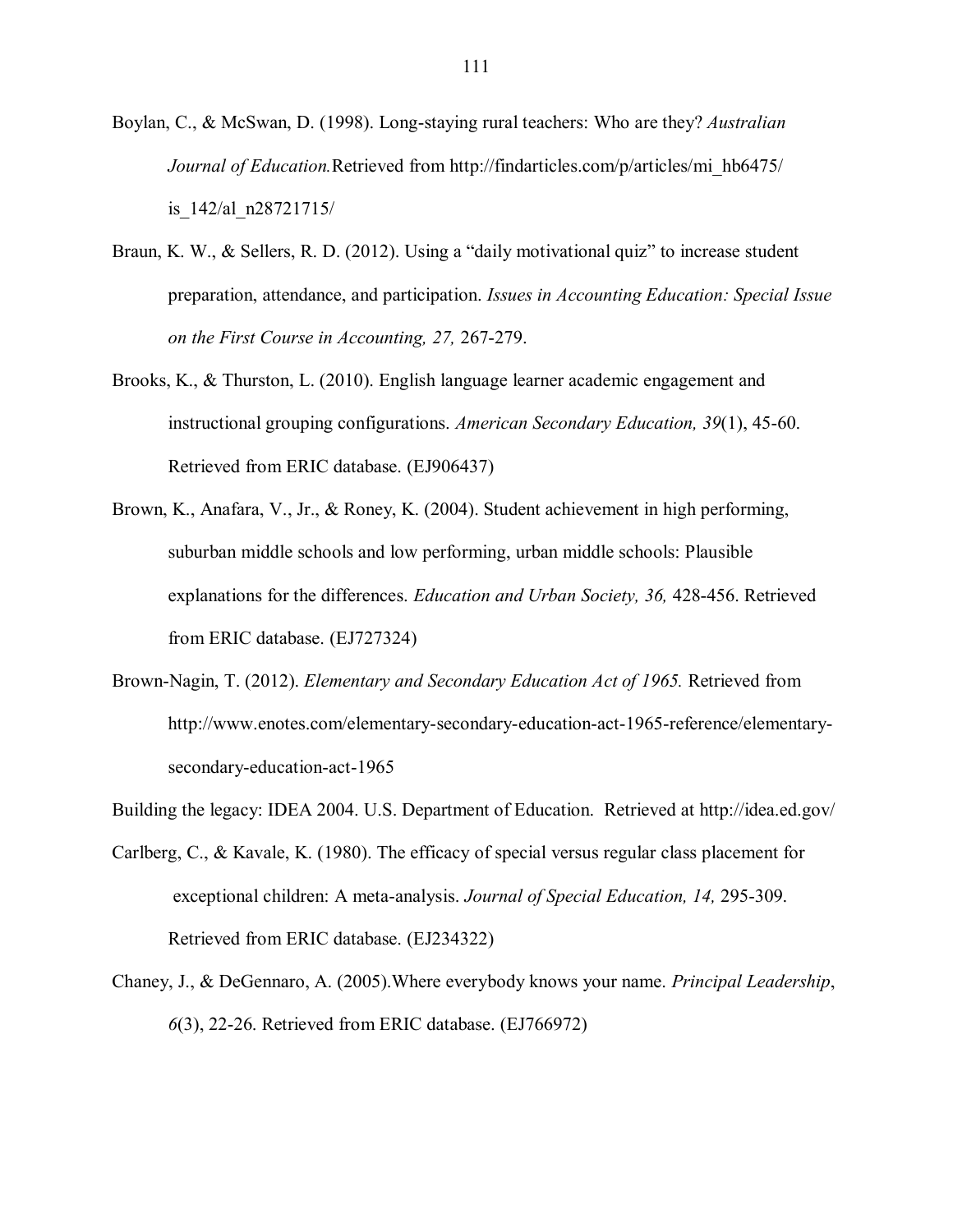- Chiu, M. M., & Khoo, L. (2005). Effects of resources, inequality, and privilege bias on achievement: County, school and student level analyses. *American Educational Research Journal, 42,* 575-603. Retrieved from ERIC database. (EJ737132)
- Common Core State Standards Initiative. (2012). *In the states.* Retrieved from http://www.corestandards.org/in-the-states
- Conant, J. B. (1959). *The American high school today.* New York, NY: McGraw-Hill.
- Conant, J. B. (1967). *The comprehensive high school: A second report to interested citizens.*  New York, NY: McGraw-Hill.
- Condron, D. J., & Roscigno, V. J. (2003). Disparities within: Unequal spending and achievement in an urban school district: A magazine of theory and practice. *Sociology of Education, 76*(1), 18-36.
- Consortium on Chicago School Research. (2005). Study provides early indicators of high-school drop out risks. *Black Issues in Higher Education, 22*(12), 8.
- Corbett, M. (2005). Rural education and out-migration: The case of a coastal community. *Canadian Journal of Education, 28*(1/2). 52-72. Retrieved from ERIC database. (EJ695656)
- Cotton, K. (1996a). *Affective and social benefits of small-scale schooling.* Retrieved from ERIC database. (ED401088)
- Cotton, K. (1996b*). School size, school climate, and student performance.* (School Improvement Research Series: Close-Up #20). Retrieved from http://upstate.colgate.edu/pdf/ Abt merger/Cotton 1996 Size Climate Performance.pdf

County schools lose students. (2012, September 7). *Paris Beacon News,* Editorial, 14.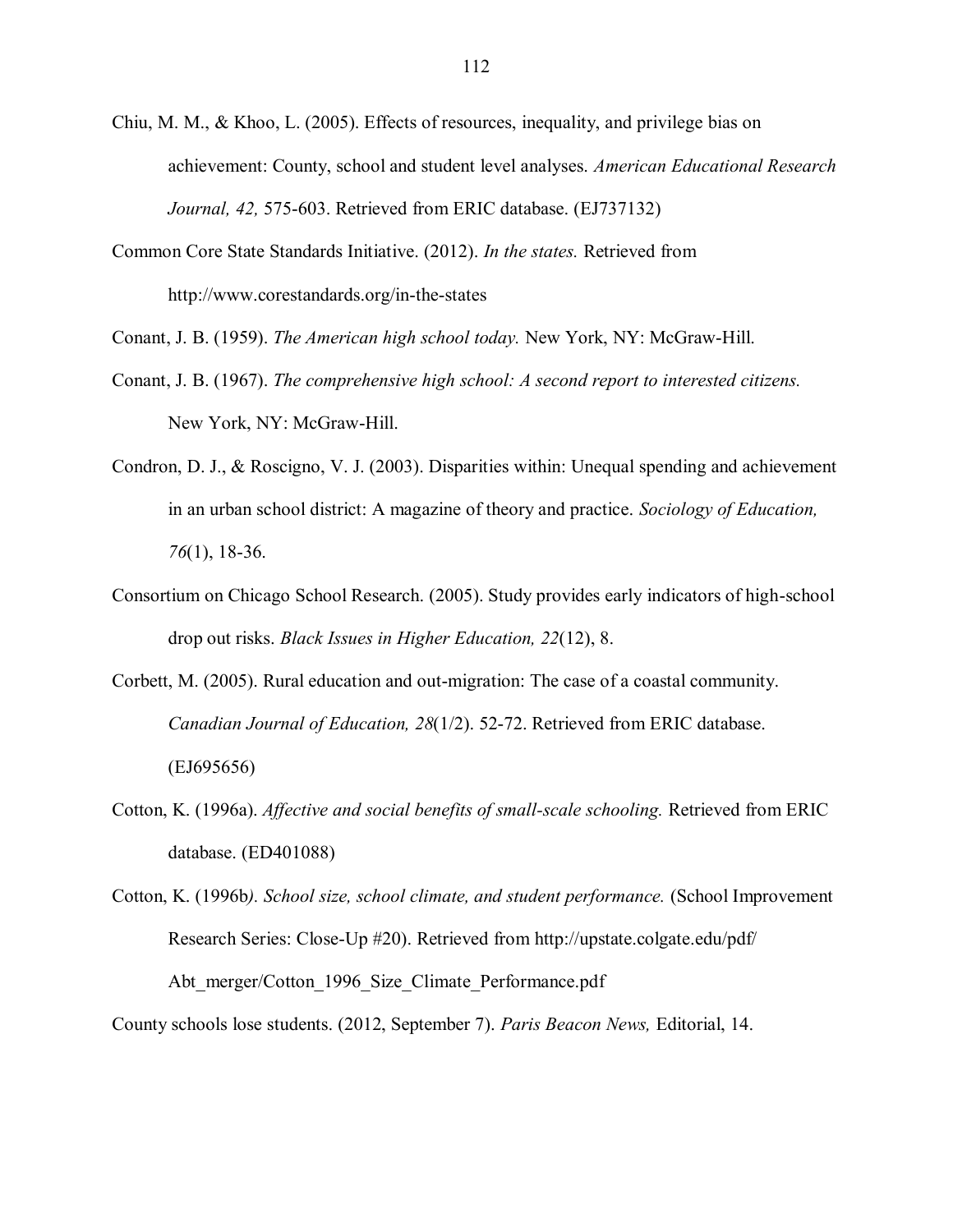Courrege, D. (2012). Rural students fall behind suburban peers in math. *Education Week. 22*(33), 12-14. Retrieved from

http://blogs.edweek.org/edweek/rural\_education/so12/o6/rural\_urban

students fall behind suburban peers in math

- Crew, R. (2010, March 11). Does the size of a school matter? *The New York Times.* Retrieved from http://roomfordebate.blogs.nytimes.com/2010
- Cronk, C. E., & Sarvela, P. D. (1997). Alcohol, tobacco, and other drug use among rural/small town and urban youth: A secondary analysis of the monitoring the future data set. *American Journal of Public Health, 87,* 760-764. Retrieved from http://www.ncbi.nlm.nih.gov/pmc/articles/PMC1381046/
- Dokoupil, T. (2010). Consolidation"s failing grade in Indiana. *Newsweek, 156*(18), 24-25. Retrieved from [http://www.thedailybeast.com/newsweek/2010/10/25/new-study-school](http://www.thedailybeast.com/newsweek/2010/10/25/new-study-school-consolidation-gets-failing-grade.html)[consolidation-gets-failing-grade.html](http://www.thedailybeast.com/newsweek/2010/10/25/new-study-school-consolidation-gets-failing-grade.html)
- Education Trust. (2001). *Dispelling the myth revisited: Preliminary findings from a nationwide analysis of high-flying schools*. Retrieved from http://www2.edtrust.org/EdTrust/ product+catalog/special+reports.htm#preliminary
- Elkins, J. (2007). Learning disabilities: Bringing fields and nations together. *Journal of Learning Disabilities, 40,* 392-399. Retrieved from ERIC database. (EJ775533)

Engec, N. (2006). Relationship between mobility and student performance and behavior. *The Journal of Educational Research, 99*(3), 167-178, 192. Retrieved from ERIC database. (EJ744228)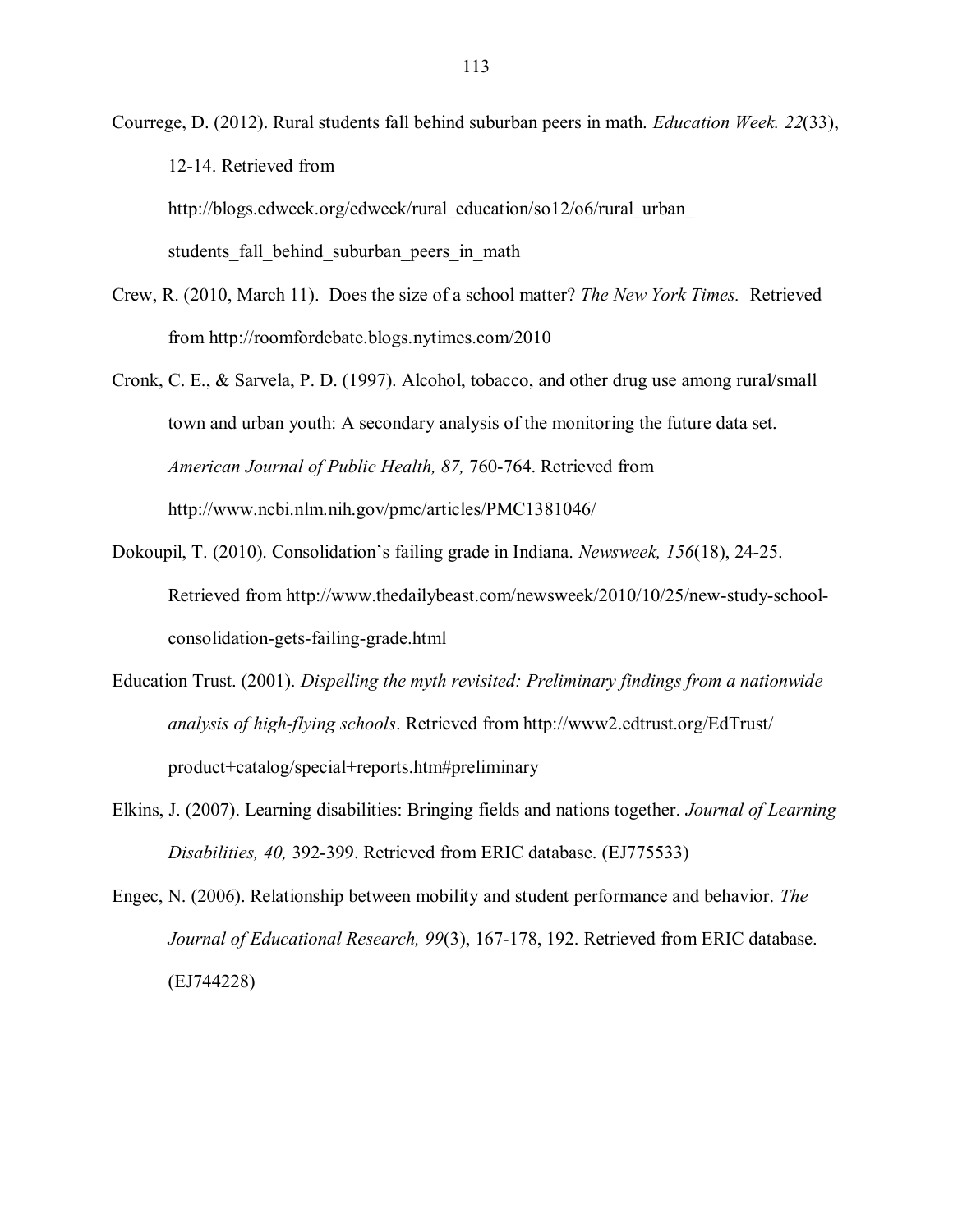- Epstein, J. L., & Sanders, M. G. (2000). Connecting home, school and community: New directions for social research. In M. Hallinan (Ed.), *Handbook of Sociology of Education*  (pp. 285-306). New York, NY: Plenum.
- *Fact sheet: The Race to the Top*. (2009). White House. Retrieved from http://www.whitehouse.gov/the-press-office/fact-sheet-race-top
- Fan, X., & Chen, M. (1998). Academic achievement of rural school students: A multi-year comparison with their peers in suburban and urban schools. *Journal of Research in Rural Education*, *15*(1), 31-46. Retrieved from ERIC database. (EJ591940)
- Ferguson, D. L., Kozleski, E. B., & Smith, A. (2001). *On transformed, inclusive schools: A framework to guide fundamental change in urban schools*. Denver, CO: National Institute for Urban School Improvement.
- Ferguson, R. F. (2002). *What doesn't meet the eye: Understanding and addressing racial disparities in high-achieving suburban schools*. Cambridge, MA: Harvard University, John F. Kennedy School of Government. Retrieved from ERIC database. (ED474390)
- Field, R. (2008). Keeping pace in suburbia and rural America. *School Administrator, 65*(10), 24- 26. Retrieved from ERIC database. (EJ818301)
- Financial Crisis Inquiry Commission. (2011). *The financial crisis inquiry report: Final report of the national commission on the causes of the financial and economic crisis in the United States*. Washington, DC: U.S. Government Printing Office. Retrieved from http://www.gpo.gov/fdsys/pkg/GPO-FCIC/pdf/GPO-FCIC.pdf
- Finn, J. D., Pannozzo, G. M., & Achilles, C. M. (2003). The "why"s" of class size: Student behavior in small classes. *Review of Educational Research, 73,* 321-368. doi: 10.3102/00346543073003321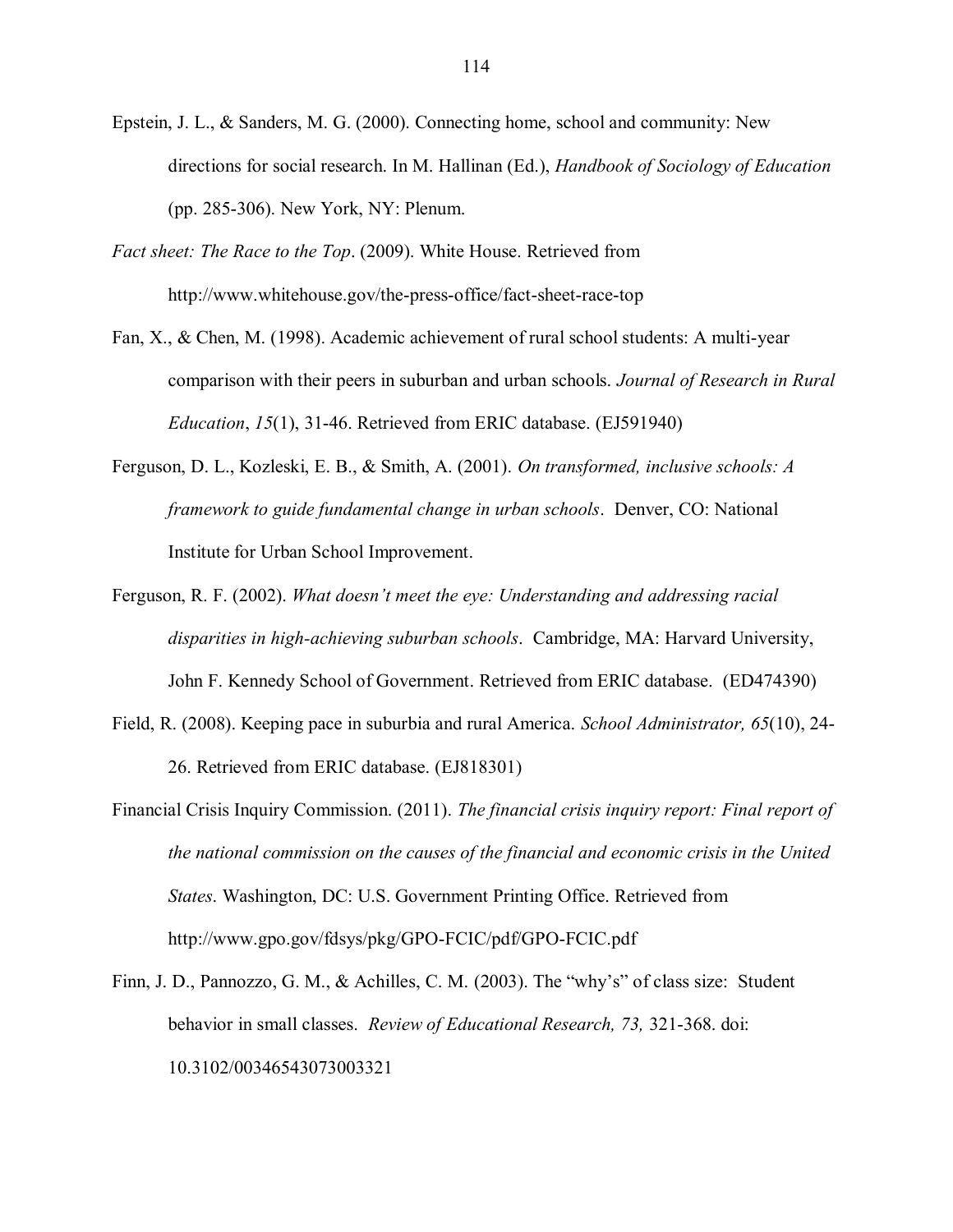Finn, J. D., & Rock, D. A. (1997). Academic success among students at risk for school failure. *Journal of Applied Psychology, 82,* 221-234. Retrieved from http://www.ncbi.nlm.nih.gov/pubmed/9109280

- Flaxman, E. (2003). *Closing the achievement gap: Two views from current research.* ERIC Digest. Retrieved from ERIC database. (ED482919)
- Fore, C., Hagan-Burke, S., Burke, M., Boon, R. T., & Smith, S. (2008). Academic achievement and class placement in high school: Do students with learning disabilities achieve more in one class placement than another? *Education & Treatment of Children, 31*(1), 55-72. Retrieved from ERIC database. (EJ789765)
- Fowler, W. J. (1992). *What do we know about school size? What should we know?* Paper presented at the annual meeting of the American Educational Research Association, San Francisco, CA. Retrieved from ERIC database. (ED347675)
- Fowler, W. J., & Walberg, H. J. (1991). School size, characteristics, and outcomes. *Educational Evaluation and Policy Analysis, 13,* 189-202*.* Retrieved from ERIC database. (EJ430692)
- Garbarino, J. (1980). Some thoughts on school size and its effects on adolescent development. *Journal of Youth and Adolescence, 9*(1), 19-31. Retrieved from http://download.springer.com/static/pdf/753/art%253A10.1007%252FBF02088377.pdf?a uth66=1352640880\_8ac85615fd86b16f2886e257261da6df&ext=.pdf
- Gass, S. M., & Alvarez-Torres, M. J. (2005). Attention when? An investigation of the ordering effect of input and interaction. *Studies in Second Language Acquisition, 27*(1), 1-31. doi: 10.1017/S0272263105050011
- Gay, G. (2010). *Culturally responsive teaching.* New York, NY: Teachers College Press.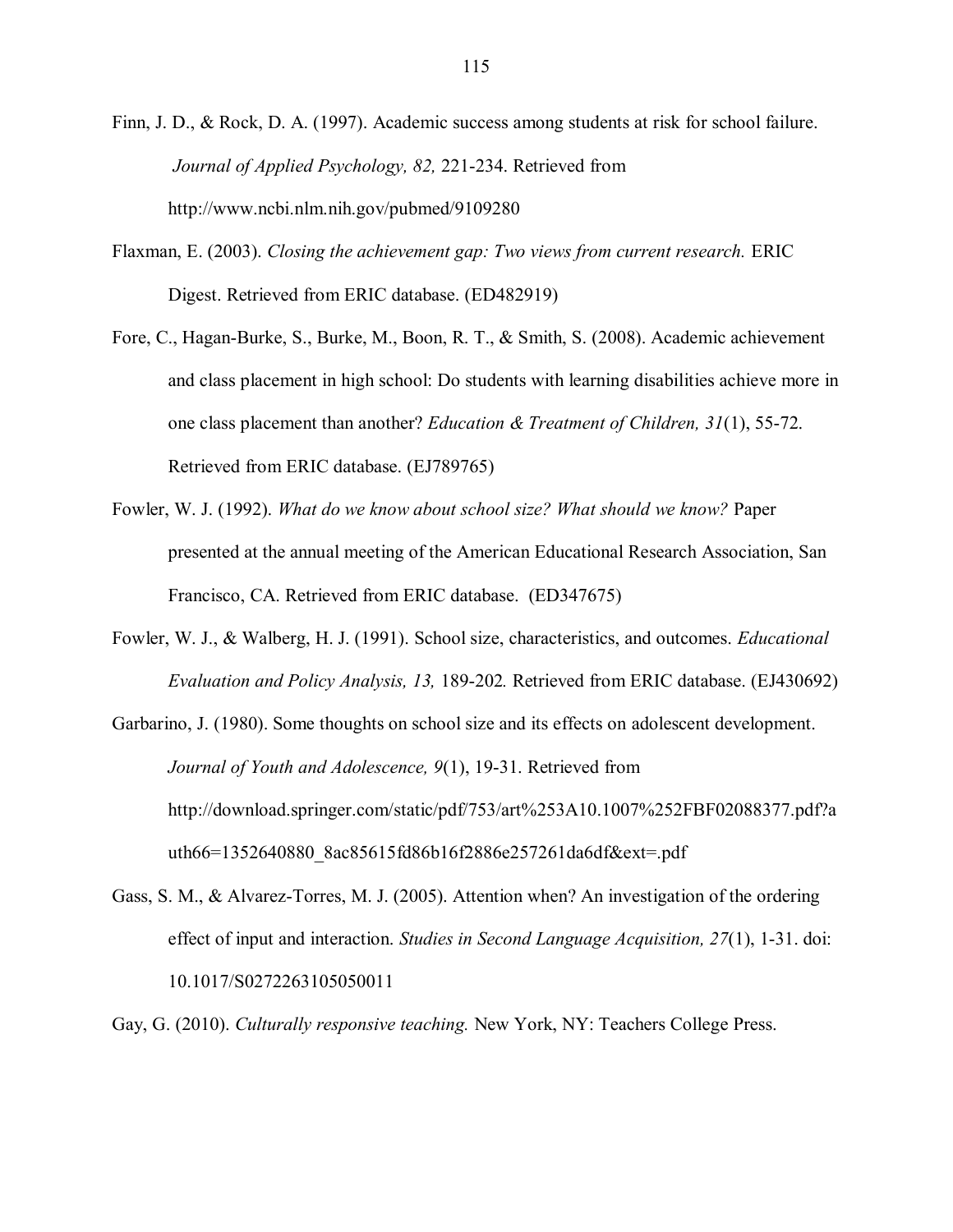- Gersten, R., & Woodward, J. (1994). The language-minority student and special education: Issues, trends, and paradoxes. *Exceptional Children, 60,* 310-322. Retrieved from ERIC database. (EJ477695)
- Gewertz, C. (2001). The breakup: Suburbs try smaller high schools. *Education Week, 20*(33), 1, 16. Retrieved from ERIC database. (EJ628008)
- Goodlad, J. I. (1984). *A place called school: Prospects for the future.* New York, NY: McGraw-Hill.
- Gottfried, M. A. (2009). Excused versus unexcused: How student absences in elementary school affect academic achievement. *Educational Evaluation and Policy Analysis, 31,* 392-415. Retrieved from ERIC database. (EJ866928)
- Graue, E., Hatch, K., Rao, K., & Oen, D. (2007). The wisdom of class-size reduction. *American Educational Research Journal, 44,* 670-700. Retrieved from ERIC database. (EJ782068)
- Greenwald, R., Hedges, L. V., & Laine, R. D. (1996). The effect of school resources on student achievement. *Review of Educational Research, 66*(3), 361-396. Retrieved from ERIC database. (EJ596389)
- Gregory, T. B. (1992). *Small is too big: Achieving a critical anti-mass in the high school.* Retrieved from ERIC database. (ED361159)
- Gregory, T. B., & Smith, G. R. (1987). *High schools as communities: The small school reconsidered*. Bloomington, IN: Phi Delta Kappan Educational Foundation.
- Hager, G. (2006). *School size and student outcomes in Kentucky's public schools.* (Research Report No. 334). Frankfort, KY: Legislative Research Commission. Retrieved from http://www.lrc.ky.gov/lrcpubs.RR334.pdf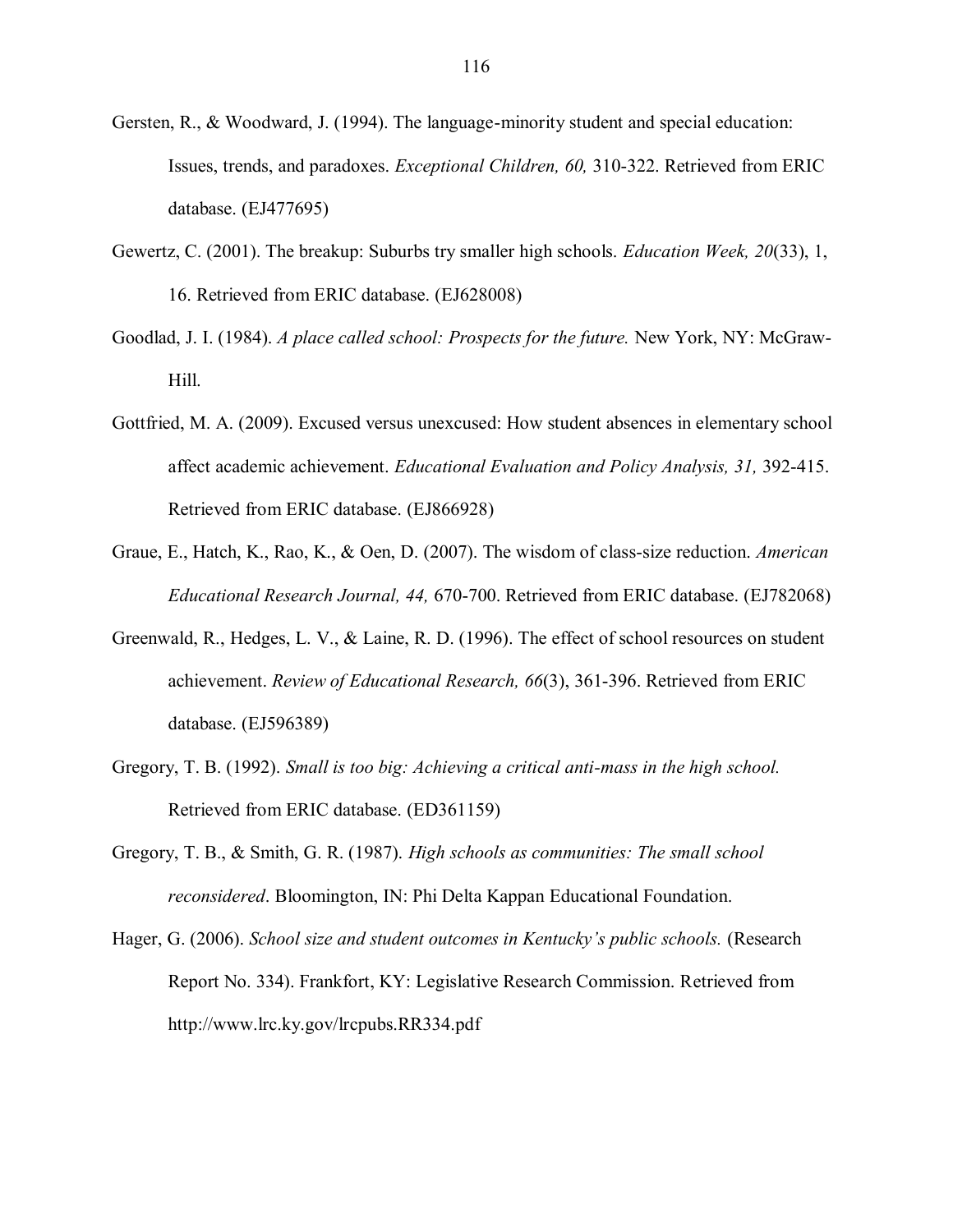- Halsey, R. J. (2011). Small schools, big future. *Australian Journal of Education, 55*(1), 5-13. Retrieved from ERIC database. (EJ944840)
- Hardre, P. L. (2010). Examining rural high school teacher characteristics and motivating strategies. *Teacher Education and Practice, 23*(2), 226-253. Retrieved from ERIC database. (EJ917602)
- Hardre, P. L., Sullivan, D. W., & Crowson, H. (2009). Student characteristics and motivation in rural high schools. *Journal of Research in Rural Education, 24*(16), 1-19. Retrieved from ERIC database. (EJ868899)
- Hart, P. (2006). Size matters. *Texas Monthly, 34*(2), 64-75. Retrieved from http://www.texasmonthly.com/preview/2006-02-01/hart
- Haveman, R., & Wolfe, B. (1994). *Succeeding generations: On the effects of investments in children.* New York, NY: Russell Sage Foundation.
- Hawkins, V. (2007). Narrowing gaps for special-needs students. *Educational Leadership, 42*(1), 42-65. Retrieved from [http://www.ascd.org/publications/educational\\_leadership/](http://www.ascd.org/publications/educational_leadership/feb07/vol64/num05/Narrowing_Gaps_for_Special-Needs_Students.aspx) [feb07/vol64/num05/Narrowing\\_Gaps\\_for\\_Special-Needs\\_Students.aspx](http://www.ascd.org/publications/educational_leadership/feb07/vol64/num05/Narrowing_Gaps_for_Special-Needs_Students.aspx)
- Hawley, W., & Nieto, S. (2010). Another inconvenient truth: Race and ethnicity matter. *Educational Leadership, 68*(3), 66-71. Retrieved from ERIC database. (EJ971284)
- Haynes, M. C., & Jenkins, J. R. (1986). Reading instruction in special education resource rooms. *American Educational Research Journal, 23,* 345-363. Retrieved from ERIC database. (EJ351718)
- Helge, D. (1990). *A national study regarding at-risk students.* Bellingham, WA: National Rural Development Institute, Western Washington University. ERIC Document Reproduction Service. (ED324178)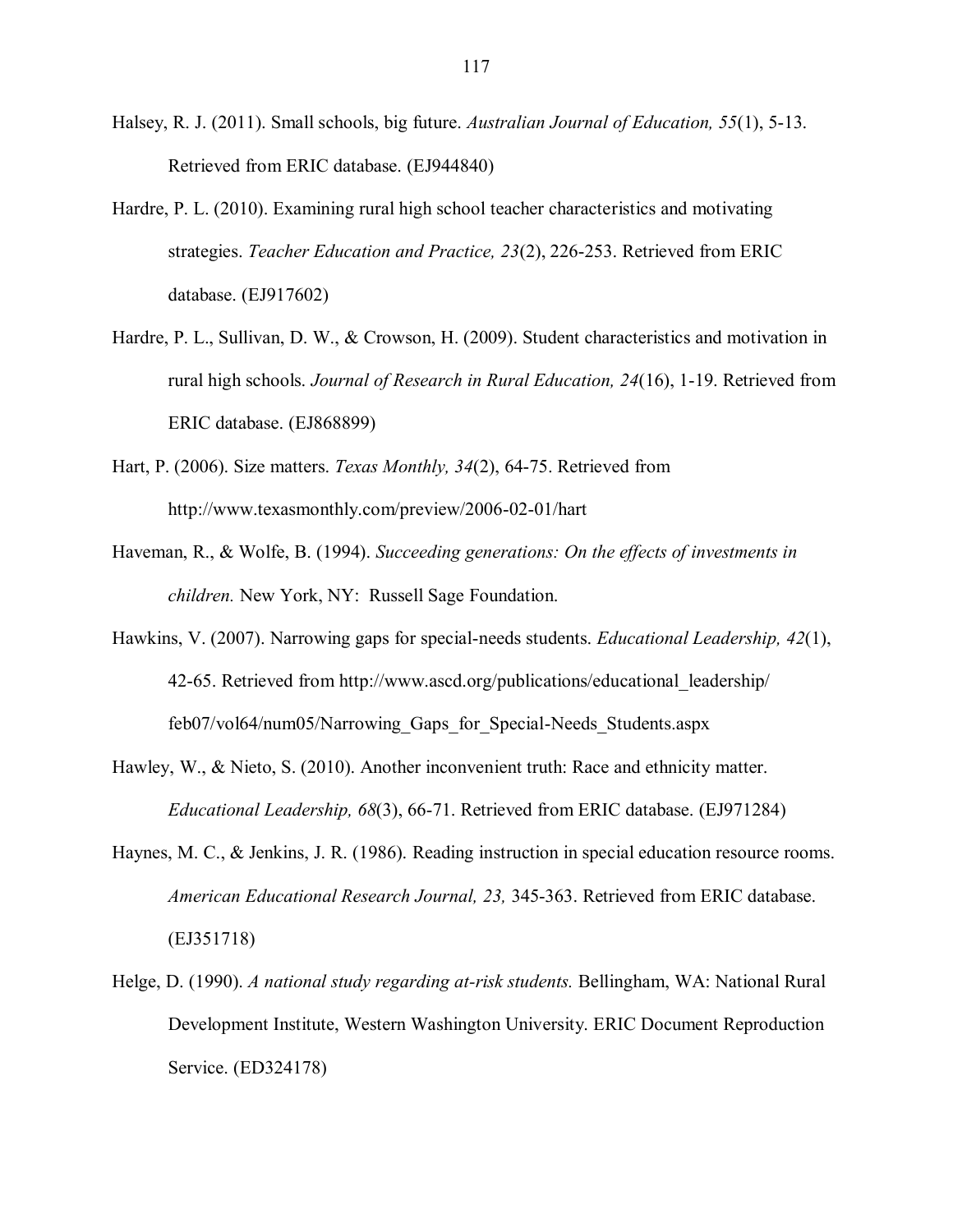- Helge, D., & Marrs, L. (1981). *Recruitment and retention in rural America*. Retrieved from ERIC database. (ED 199022)
- Hepburn, H. (2011, April 1). Sink or swim as rural schools battle against the rising tide. *The Times Educational Supplement Scotland*. Retrieved from http://www.tes.co.uk/article.aspx?storycode-6075533
- Herbert, T. P. (1999). Culturally diverse high-achieving students in an urban school. *Urban Education, 34,* 428-457. doi: 10.1177/0042085999344002
- Hernandez, P. (2010). MSU HEP student backgrounds: Poverty, discrimination, and dropping out of school. *Michigan Sociological Review, 24,* 127-171, 218. Retrieved from http://www.readperiodicals.com/201010/2394007621.html
- Herrera, S., Perez, D., & Escamilla, K. (2010). *Teaching reading to ELL students: Differentiated literacies.* Boston, MA: Allyn & Bacon.
- Hinz, E., Kapp, L., & Snapp, S. (2003). Student attendance and mobility in Minneapolis Public Schools. *The Journal of Negro Education, 72*(1), 141-149. Retrieved from ERIC database. (EJ670763)
- Holcomb-McCoy, C. (1998). *School counselor preparation in urban settings.*Retrieved from ERIC database. (ED418343)
- Holloway, J. H. (2001). Inclusion and students with learning disabilities. *Educational Leadership, 58,* 86-88. Retrieved from http://www.ascd.org/publications/educationalleadership/mar01/vol58/num06/-Inclusion-and-Students-with-Learning-Disabilities.aspx
- Hopkins D., & Ellis, P. (1991). The effective small primary school: Some significant factors. *School Organization, 11*(1), 115-122. Retrieved from ERIC database. (EJ427006)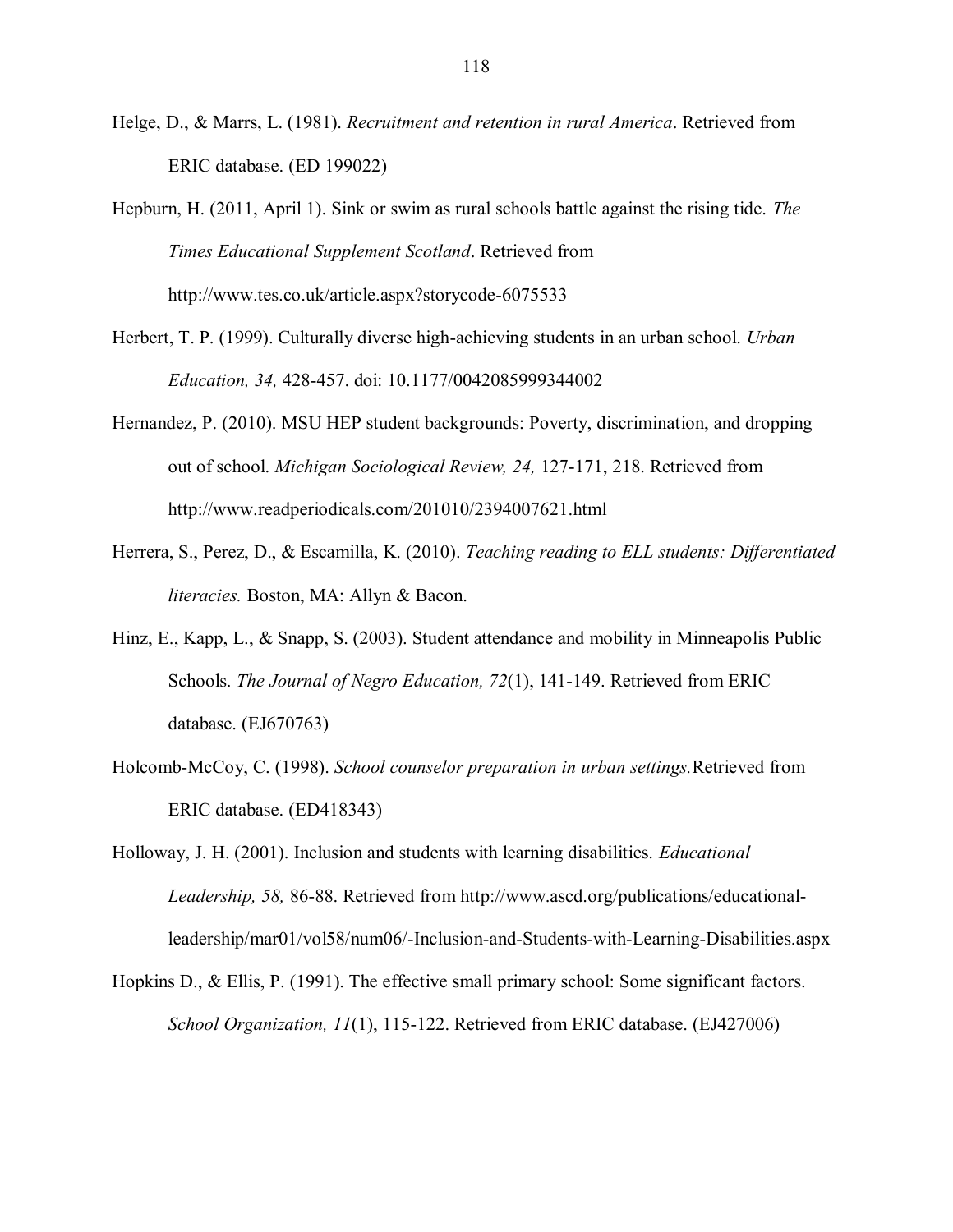Howley, C. (1994). The academic effectiveness of small-scale schooling (An update). *ERIC Digest*. Charleston, WV: Retrieved from ERIC database. (ED372897)

- Howley, C. (1996*). Sizing up schooling: A West Virginia analysis and critique.* (Doctoral dissertation). Available from ProQuest Dissertations and Theses database. (UMI No. 9622575)
- Howley, C., & Bickel, R. (1999). *The Matthew project: National report.* Retrieved from ERIC database. (ED433174)
- Howley, C., & Howley, A. (2004). School size and the influence of socioeconomic status on student achievement: Confronting the threat of size bias in national data sets. *Educational Policy Analysis Archives, 12*(52). Retrieved from http://epaa.asu.edu/ojs/article/view/207/496-1-PB.pdf
- Howley, C., Johnson, J., & Petrie, J. (2011). *Consolidation of schools and districts: What the research says and what it means.* Boulder, CO: National Education Policy Center. Retrieved from ERIC database. (ED 515900)
- Huang, L. N., & Gibbs, J. T. (1992). Partners or adversaries? Home-school collaboration across culture, race, and ethnicity. In S. L. Christenson & J. C. Conoley (Eds.), *Home-school collaboration: Enhancing children's academic and social competence* (pp. 119-52). Colesville, MD: National Association of School Psychologists.
- Huerta, M., & Jackson, J. (2010). Connecting literacy and science to increase achievement for English language learners. *Early Childhood Education Journal, 38,* 205-211. Retrieved from ERIC database. (EJ899324)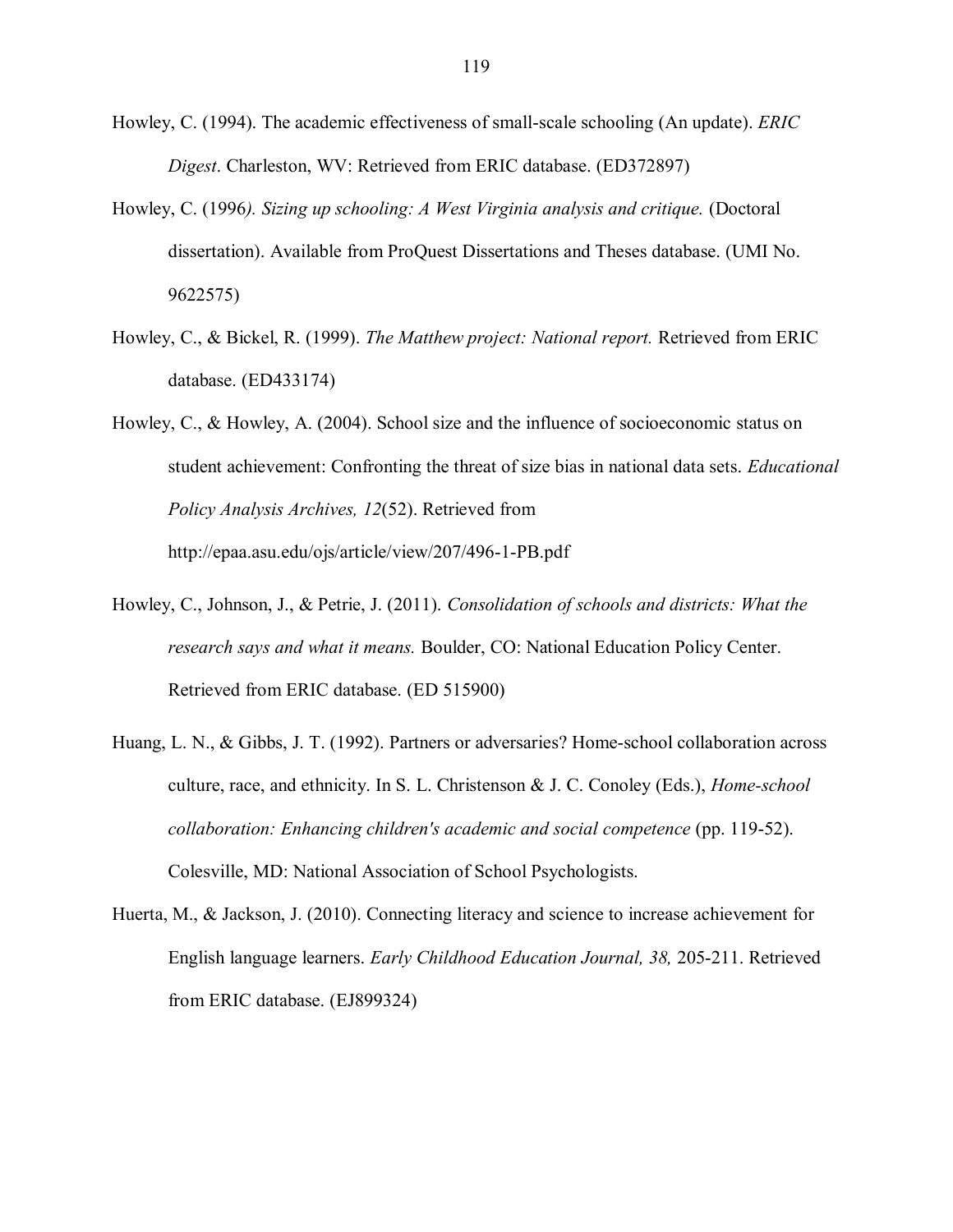- Iatarola, P., Schwartz, A. E., Stiefel, L, & Chellman, C. (2008). Small schools, large districts: Small school reform and New York City"s students. *Teachers College Record, 110*(3), 1837-1878. Retrieved from ERIC database. (EJ825749)
- Illinois State Board of Education. (2011a). *Prairie State Acheivement Examination: Technical manual.* Retrieved from http://isbe.net/assessment/pdfs/psae/tech\_manual11.pdf
- Illinois State Board of Education. (2011b). *School district reorganizations: 1983-84 to 2011-12.* Springfield, IL: School Business Services Division. Retrieved from http://www.isbe.state.il.us/sfms/pdf/reorg\_history.pdf
- Irmsher, K. (1997). School size. *ERIC Digest*, Number 113. Retrieved from ERIC database. (ED414615)
- Jimerson, L. (2006). *The hobbit effect: Why small works in public schools.* (Rural Trust Policy Brief Series on Rural Education). Retrieved from ERIC database. (ED497985)
- Kamps, D. M., Greenwood, C., Arreaga-Mayer, C., Veerkamp, M. B., Utley, C., Tapia, Y., Bowman-Perrott, L., & Bannister, H. (2008). The efficacy of classwide peer tutoring in middle schools. *Education and Treatment of Children, 31*(2), 19-152. Retrieved from ERIC database. (EJ789772)
- Karlberg-Granlund, G. (2011). Coping with the threat of closure in a small Finnish village school. *Australian Journal of Education, 55*(1), 62-72. Retrieved from http://research.acer.edu.au/aje/vol55/iss1/7
- Keith, T. Z., Keith, P. B., Quirk, K. J., Cohen-Rosenthal, E., & Franzese, B. (1996). Effects of parental involvement on achievement for students who attend school in rural America. *Journal of Research in Rural Education, 12*(2), 55-67. Retrieved from ERIC database. (EJ534739)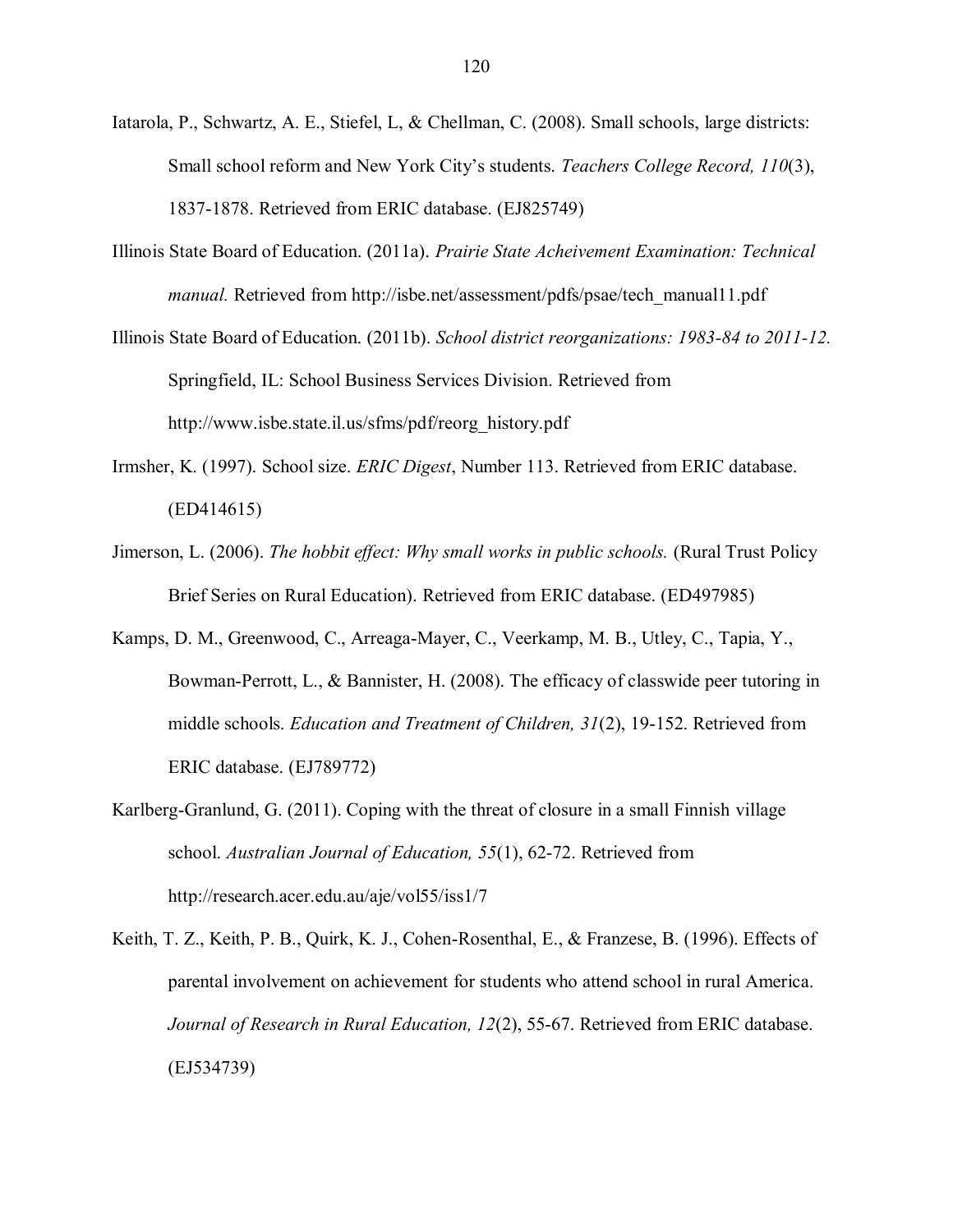Kenny, L. W., & Schmidt, A. B. (1994). The decline in the number of school districts in the United States: 1950-1980. *Public Choice, 70*(1-2), 1-18. Retrieved from http://www.springerlink.com

- Kerbow, D. (1996). Patterns of urban student mobility and local school reform. *Journal of Education for Students Placed At Risk, 1*(2), 147-169. Retrieved from ERIC database. (EJ531794)
- Khattri, N., Riley, K. W., & Kane, M. B. (1997). Students at risk in poor, rural areas: A review of the research. *Journal of Research in Rural Education, 13*(2), 79-100. Retrieved from ERIC database. (EJ557352)
- Kian-Sam, H., & Chee-Kiat, K. (2002). Computer anxiety and attitudes toward computers among rural secondary school teachers: A Malaysian perspective. *Journal of Research on Technology in Education, 35*(1), 27-48. Retrieved from EBSCO Host database. (No. 8559541)
- Kienza, G., & Kena, G. (2006). *Economic outcomes of high school completers and noncompleters 8 years later* (Issue Brief, NCES No. 2007-019). Washington, DC: National Center for Educational Statistics. Retrieved from ERIC database. (ED493677)
- Kozol, J. (1991). *Savage inequalities.*New York, NY: Crown.
- Krashen, S. D., & Terrell, T. (1983). *The natural approach: Language acquisition in the classroom.* Oxford, England: Pergamon Press.
- Ladson-Billings, G. (2009). *The dream keepers: Successful teachers of African-American children* (2nd ed.) San Francisco, CA: Jossey-Bass.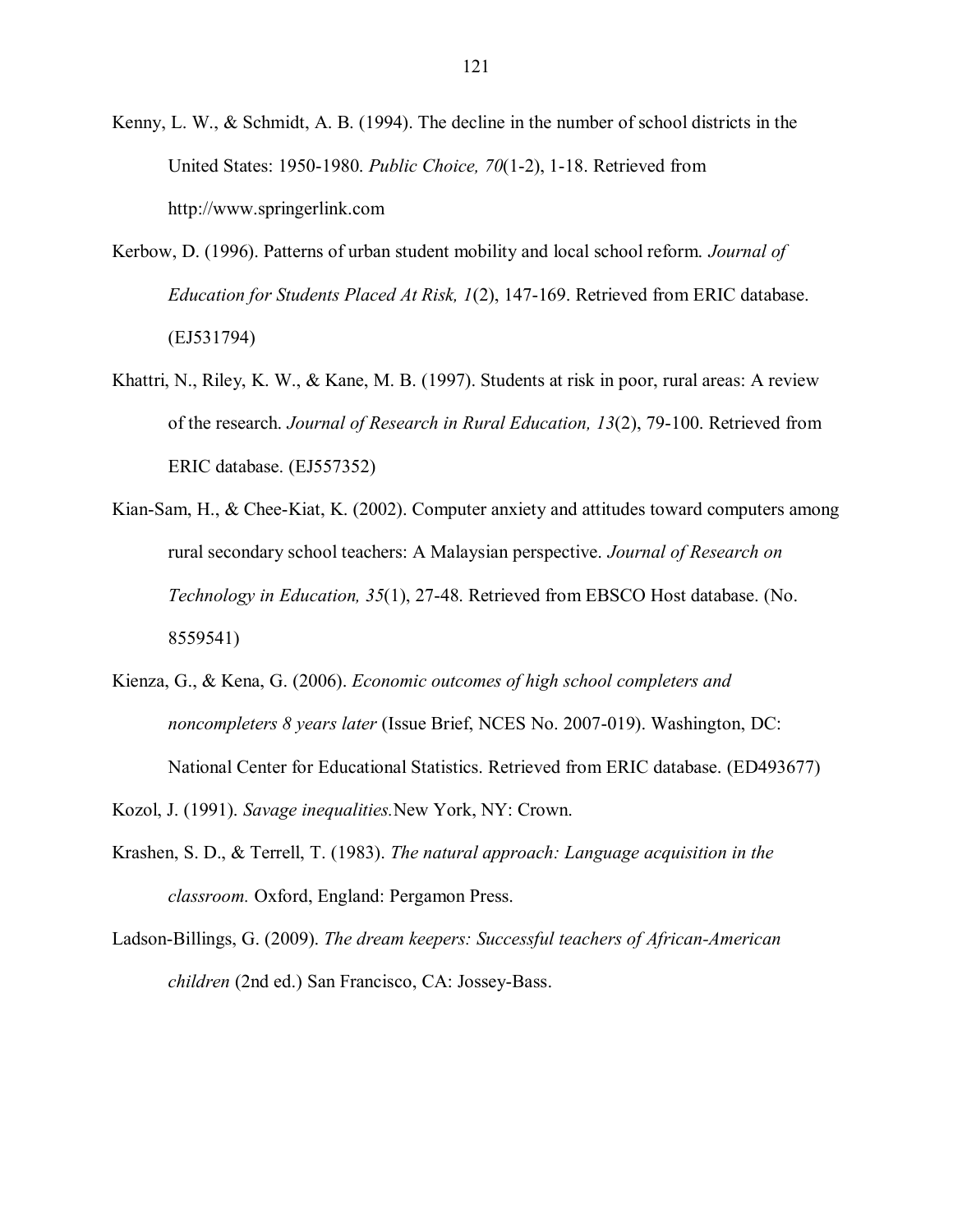- Laija-Rodriguez, W., Ochoa, S. H., & Parker, R. (2006). The crosslinguistic role of cognitive academic language proficiency on reading growth in Spanish and English. *Bilingual Research Journal, 30*(1), 87-106. Retrieved from ERIC database. (EJ742597)
- Latchmore, V., & Marple, L. (2005). LGBTQ activism: Small town social change. *Canadian Woman Studies*, *24*(4) 55-58. Retrieved from pi.library.yorku.ca
- Lee, V. E., & Smith, J. B. (1995). Effects of high school restructuring and size on early gains in achievement and engagement. *Sociology of Education, 68,* 241-270. Retrieved from ERIC database. (EJ517055)
- Lee, V. E., & Smith, J. B. (1997). High school size: Which works best and for whom? *Educational Evaluation and Policy Analysis, 19,* 205-227. Retrieved from ERIC database. (EJ554778)
- Lee, V. E., Smerdon, B. A., Alfeld-Liro, C., & Brown, S. L. (2000). Inside large and small high schools: Curriculum and social relations. *Educational Evaluation and Policy Analysis, 22*(2), 147-171. Retrieved from ERIC database. (EJ615884)
- Lemke, J. C. (1995). Attracting and retaining special educators in rural and small schools: Issues and solutions. *Rural Special Education Quarterly, 14*(2), 17-21. Retrieved from ERIC database. (ED508953)
- Li, S. (2010). An investigation on moving rural secondary schools to town in new countryside construction: Taking Ling county in Shandong province as an example. *International Education Studies, 3*(3), 175-178. Retrieved from htt://www.ccsenet.org/ies
- Lindsay, P. (1982). The effect of high school size on student participation, satisfaction, and attendance. *Educational Evaluation and Policy Analysis, 4*(1), 57-65. Retrieved from ERIC database. (EJ270545)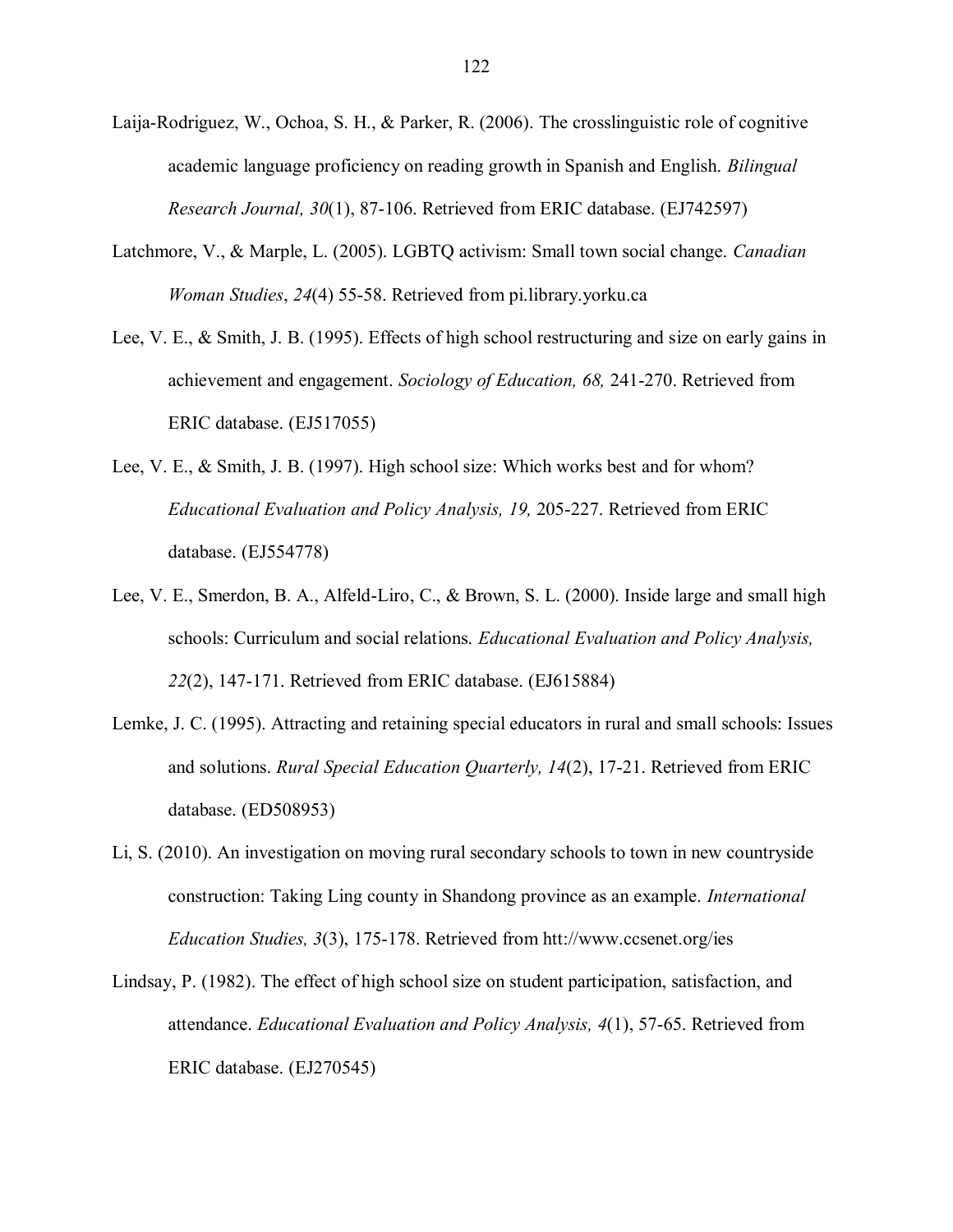- Lowen A., Haley, M., & Burnett, N. (2010). To consolidate or not to consolidate, that is the question: Optimal school size and teacher incentive contracts. *Academy of Educational Leadership Journal, 14*(3), 1-14.
- Lyster, R., & Izquierdo, J. (2009). Prompts versus recasts in dyadic interaction. *Language Learning, 59,* 453-498. Retrieved from ERIC database. (EJ839280)
- Madden, N. A., & Slavin, R. E. (1983). Mainstreaming students with mild handicaps: Academic and social outcomes. *Review of Educational Research, 53,* 519-569. Retrieved from ERIC database. (EJ294176)
- Magiati, I., Dockrell, J. E., & Logotheti, A. E. (2002). Young children"s understanding of disabilities: The influence of development, context, and cognition. *Journal of Applied Developmmental Psychology, 23,* 409-431.
- Manset, G., & Semmel, M. I. (1997). Are inclusive programs for students with mild disabilities effective? *Journal of Special Education, 31*(2), 155-180. Retrieved from ERIC database. (EJ552080)
- McInerney, C. R. (2005). Educational inquiry and creativity: Developing digital resources in Ireland"s information age town. *Library Trends, 54,* 266-285. Retrieved from https://www.ideals.illinois.edu/bitstream/handle/2142/3480/McInerney\_Educational.pdf? sequence=2
- McKay, G. (2000, October 3). "Looping" allows teachers to move on along with pupils. *PG News.* Retrieved from<http://old.postgazette.com/regionstate/20001003loop3.asp>
- McKenzie, P. (1983). *The distribution of school size: Some cost implications.* Paper presented at the Annual Meeting of the American Educational Research Association, Montreal, Quebec, Canada. Retrieved from ERIC database. (ED232256)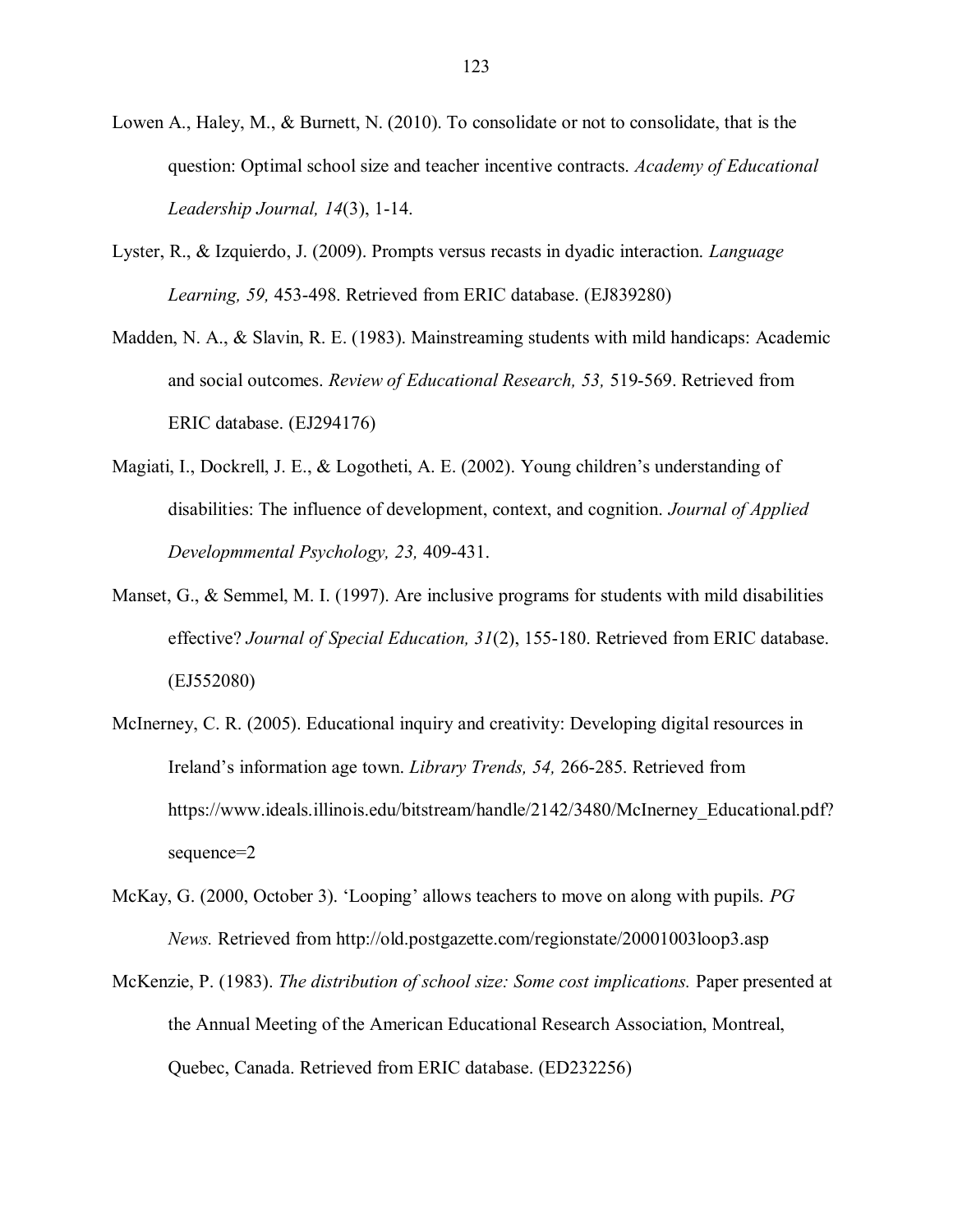- Meier, D. W. (1995). Small schools, big results. *The American School Board Journal, 182*(7)*,*  37-40*.* Retrieved from ERIC database. (EJ506543)
- Mercer, J. R., & Rueda, R. (1991, November). *The impact of changing paradigms of disabilities on assessment for special education*. Paper presented at The Council for Exceptional Children Topical Conference on At-risk Children and Youth. New Orleans, LA.
- Ministry of Education and Research. (2011). *The Norwegian education system.* Retrieved from [http://www.regjeringen.no/en/dep/kd/Selected-topics/compulsory-e](http://www.regjeringen.no/en/dep/kd/Selected-topics/compulsory-)ducation/thenorwegian-education-system.html?id=44511
- Mowschenson, J. J., & Weintraub, R. J. (2009). Beyond special education: A new vision of academic support. *Phi Delta Kappa, 90,* 751-755. Retrieved from ERIC database. (EJ843763)
- Myers, J., & Forte, L. (2008). *Not just Chicago anymore.* Retrieved from http://www.catalystchicago.org/author/john-myers-lorranie-forte
- National Assessment of Educational Progress. (2005). Washington, DC: U.S. Department of Education.
- National Center for Education Statistics. (n.d.). *Rural education in America: Prior urban/rural classification systems.* Retrieved from<http://nces.ed.gov/surveys/ruraled/definitions.asp>
- National Clearing House for English Language Acquisition. (2007). *The growing number of limited English proficient students,* 1995/96-2005/06. Washington, DC: Author. Retrieved from www.ncela.gwu.edu/files/uploads/4/GrowingLEP\_0506.pdf
- National Commission on Excellence in Education. (1983). *A nation at risk: The imperative for educational reform*. Washington, DC: Author. Retrieved from http://datacenter.spps.org/uploads/SOTW\_A\_Nation\_at\_Risk\_1983.pdf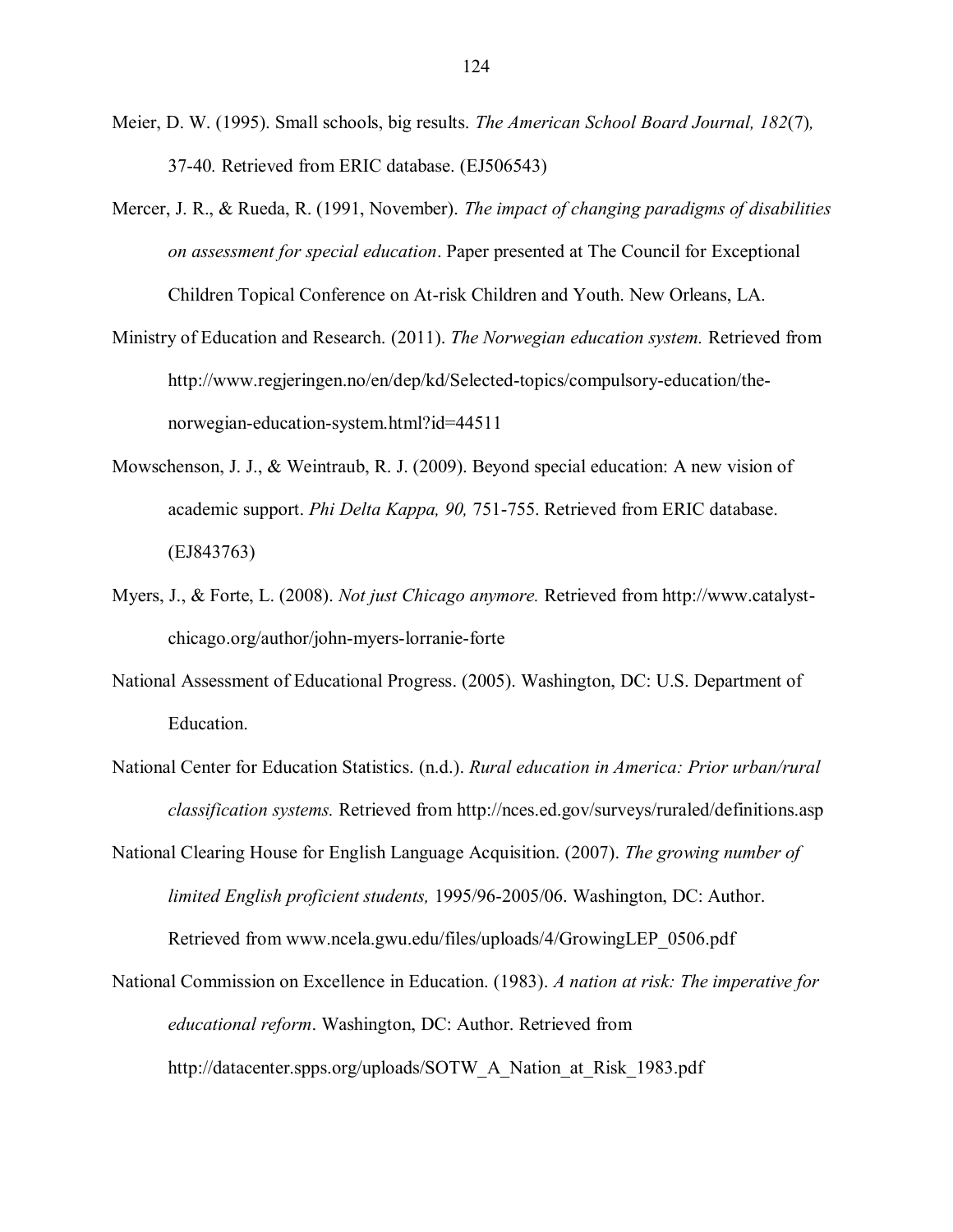- Nebraska Alliance for Rural Education. (1999). *Small schools, big results: Nebraska high school completion and postsecondary enrollment rates by size of school district.*Walthill, NE: Center for Rural Affairs. Retrieved from ERIC Database. (ED441633)
- Ngai, P. B. (2002). Bilingual education for all: A benefits model for small towns. *Bilingual Research Journal, 26,* 269-294. Retrieved from ERIC database. (EJ652668)
- *No Child Left Behind Act of 2001*. (2001). Retrieved from http://www2.ed.gov/policy/elsec/leg/ esea02/index.html
- Noquera, P. A. (2001). Racial politics and the elusive quest for excellence and equity in education. *Education and Urban Society, 34*(1), 18-41. doi: 10.1177/0013124501341003
- Nowicki, S., Duke, M. P., Sisney, S., Stricker, B., & Tyler, M. A. (2004). Reducing the drop-out rates of at-risk high school students: The effective learning program (ELP). *Genetic, Social, and General Psychology Monographs, 130,* 225-39. Retrieved from http://www.ncbi.nlm.nih.gov/pubmed/15819306
- Nsiangengo, P. & Diasala, A.J. (2009). Teacher training colleges in the rural areas of Angola. *Prospects, 38*, 247-261.
- Ogbu, J. U. (2003). *Black American students in an affluent suburb: A study of academic disengagement. A volume in the sociocultural, political, and historical studies in education series*. Mahwah, NJ: Lawrence Erlbaum. Retrieved from ERIC database. (ED476118)
- Owoeye, J. S., & Yara, P. O. (2011). Class size and academic achievement of secondary school in Ekiti State, Nigeria. *Asian Social Science, 7*(6), 184-189. Retrieved from www.ccsenet.org/ass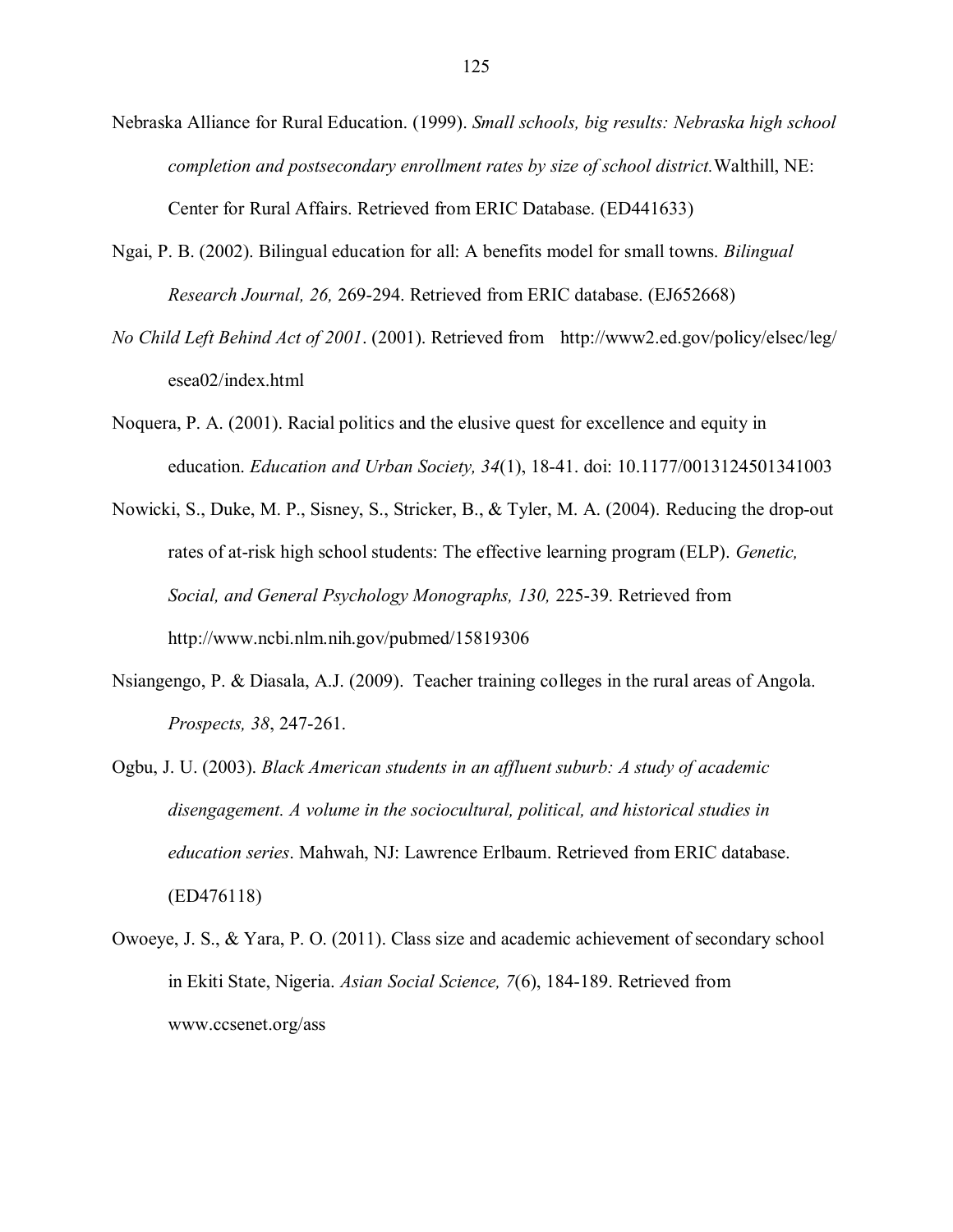Parker, D., & Stone, M. (2010, April 4). *City students need more seats in suburban schools: State must boost open choice, magnets, other options to meet desegregation goals.* Retrieved from

http://www.hartfordinfo.org/issues/documents/education/htfd\_courant\_040410.asp

- Pennington, R., Horn, C., & Berrong, A. (2009). An evaluation of the differences between big city and small town special education services for students with low incidence disabilities in Kentucky. *Rural Special Education Quarterly, 28*(4), 3-9. Retrieved from EBSCOHost database. (No. 47558867)
- Perez, D., & Holmes, M. (2010). Ensuring academic literacy for ELL students. *American Secondary Education, 38*(2), 32-43. Retrieved from ERIC database. (EJ887096)
- Pittman, R. B., & Haughwout, P. (1987). Influence of high school size on dropout rate. *Educational Evaluation and Policy Analysis, 9,* 337-343. Retrieved from ERIC database. (EJ381162)
- Prout, J. M. (2000). *Indoor air quality: Multiple implications of CO*<sub>2</sub> in the classroom *environment.* Unpublished doctoral dissertation, Eastern Michigan University.doi: 10.3102/00346543073003321
- Purdy, D. H. (1997). An economical, thorough, and efficient school system: The West Virginia school building authority "economy of scale" numbers. *Journal of Research in Rural Education, 13*(3), 170-182. Retrieved from ERIC database. (EJ565594)

Raywid, M. (1996a). *Taking stock: The movement to create mini-schools, schools-withinschools, and separate small schools.* (Urban Diversity Series No. 108.) Retrieved from ERIC database. (ED396045)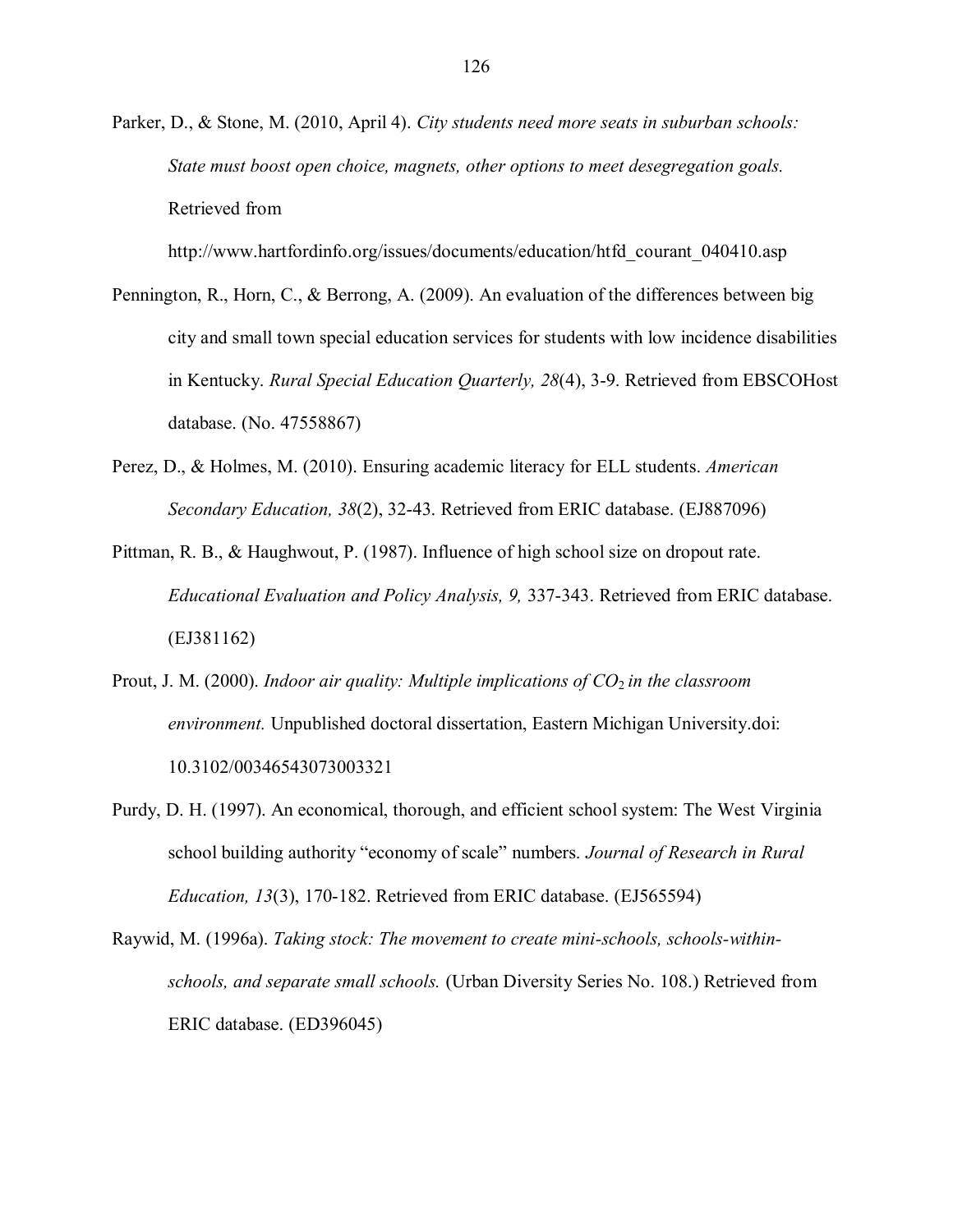- Raywid, M. (1996b). *Downsizing schools in big cities.* Retrieved from ERIC database. (ED393958)
- Raywid, M. (1997). Small schools: A reform that works. *Educational Leadership, 55*(4), 34-40. Retrieved from ERIC database. (EJ556860)
- Raywid, M. (1999). *Current literature on small schools*. Retrieved from <http://www.eric.ed.gov/PDFS/ED425049.pdf>
- Robertson, P. (1995, April). *Reinventing the high school: The coalition campus school project in New York City.* Paper presented at the Annual Meeting of the American Educational Research Association, San Francisco, CA.
- Roby, E. E. (2004). Research on school attendance and student achievement: A study of Ohio schools. *Educational Research Quarterly, 28*(1), 3-14. Retrieved from ERIC database. (EJ714746)
- Rockoff, J. (2009). Field experiments in class size from the early twentieth century. *The Journal of Economic Perspectives, 23,* 211-230. Retrieved from http://www0.gsb.columbia.edu/ faculty/jrockoff/rockoff class size field experiments jep edited.pdf
- Ross, A. H., & Stevens, K. B. (2003). Teaching spelling of social studies content vocabulary prior to using the vocabulary in inclusive learning environments: An examination of constant time delay, observational learning, and instructive feedback. *Journal of Behavioral Education, 12,* 287-309. doi: 10.1023/A:1025917824403
- Rumberger, R. W. (2003). The causes and consequences of student mobility. *The Journal of Negro Education, 72*(1), 6-21. Retrieved from ERIC database. (EJ670753)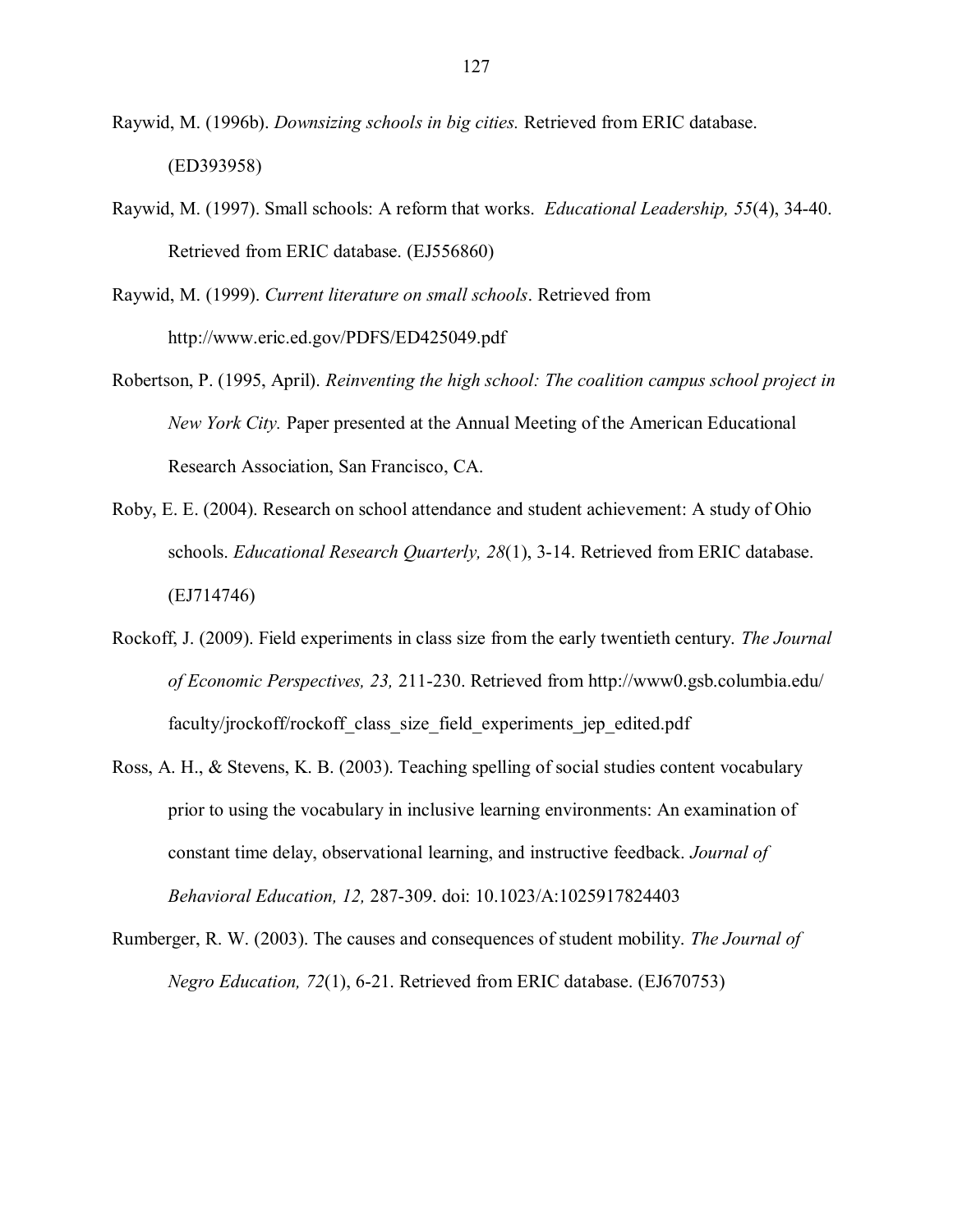- Rumberger, R. W., & Larson, K. A. (1998). Student mobility and the increased risk of high school dropout. *American Journal of Education,* 107, 1-35. Retrieved from ERIC database. (EJ583043)
- Rumberger, R. W., Larson, K. A., Ream, R. K., & Palardy, G. A. (1999). *The educational consequences of mobility for California students and schools*. Berkeley, CA: Policy Analysis for California Education. Retrieved from ERIC database. (ED441040)
- Rutter, R. A. (1988). *Effects of school as a community.* Madison, WI: National Center on Effective Secondary Schools. Retrieved from ERIC database. (ED313470)
- Sarvela, P. D., Monge, E. A., Shannon, D. V., & Nawrot, R. (1999). Age of first use of cigarettes among rural and small town elementary school children in Illinois. *The Journal of School Health, 69,* 398-402. Retrieved from ERIC database. (EJ602613)
- Schafft, K. A. (2006). Poverty, residential mobility, and student transiency within a rural New York school district. *Rural Sociology, 71,* 212-231. Retrieved from ERIC database. (EJ784275)
- Scheck, C. L., Kinicki, A. J., & Webster, J. L. (1994). The effect of class size on student performance: Development and assessment of a process model. *Journal of Education for Business, 70*(2), 104-111. Retrieved from ERIC database. (EJ498539)
- Schoggen, P., & Schoggen, M. (1988). Student voluntary participation and high school size. *Journal of Educational Research, 81,* 288-293. Retrieved from ERIC database. (EJ386505)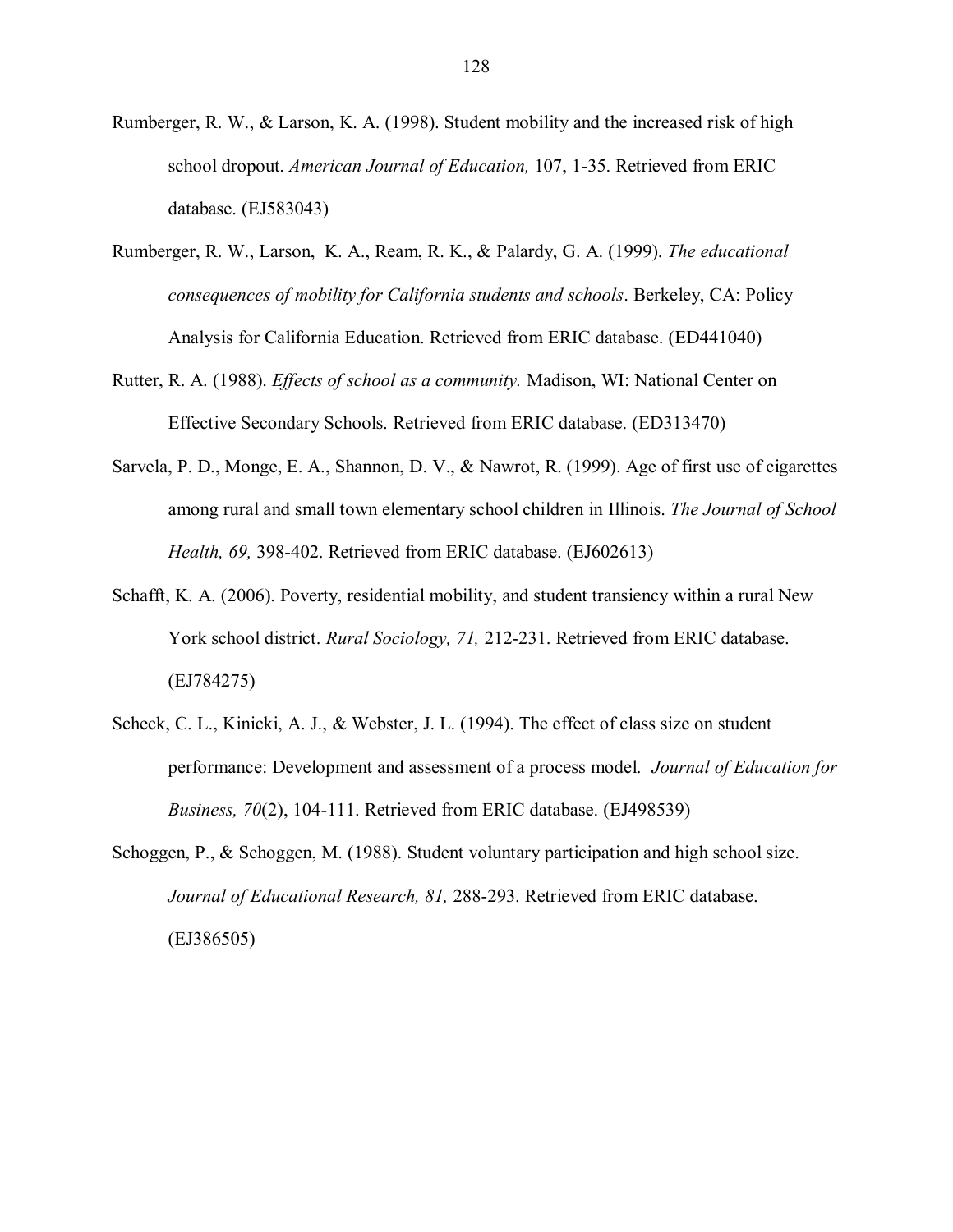- Seo, S., Brownell, M. T., Bishop, A. F., & Dingle, M. (2008). Beginning special education teachers" classroom reading instruction: Practices that engage elementary students with learning disabilities. *Exceptional Children, 75*(1), 97-122. Retrieved from ERIC database. (EJ842528)
- Shin, In-Soo& Chung, J. Y. (2009). Class size and student achievement in the United States: A meta-analysis. *KEDI Journal of Educational Policy, 6*(2), 3-27.
- Sizer, T. (1992). *Horace's school: Redesign of the American high school*. Boston, MA: Houghton Mifflin.
- Slavin, R. E. (1999). How can funding equity ensure enhanced achievement? *Journal of Education Finance, 24,* 519-28. Retrieved from ERIC database. (No. EJ589389)
- Smith, J. B., Smith, B., & Bryk, A. S. (1998). *Setting the pace: Opportunities to learn in Chicago's elementary schools.* Chicago, IL: Consortium on Chicago School Research. Retrieved from ERIC database. (ED439215)
- Stern, J. (1994). *The condition of education in rural schools*. Washington, DC: U.S. Department of Education, Office of Educational Research and Improvement. Retrieved from ERIC database. (ED371935)
- Stevens, K. (2006). Rural schools as regional centers of e-learning and the management of digital knowledge: The case of Newfoundland and Labrador. *International Journal of Education and Development Using Information and Communication Technology, 2*(4), 119-127. Retrieved from http://ijedict.dec.uwi.edu/viewarticle.php?id=229&layout=html
- Stevens, K. (2009). Perceptions of educational opportunities in small schools in rural Australia and Canada. *Rural Society, 19*(2), 118-126. Retrieved from ERIC database. (EJ887285)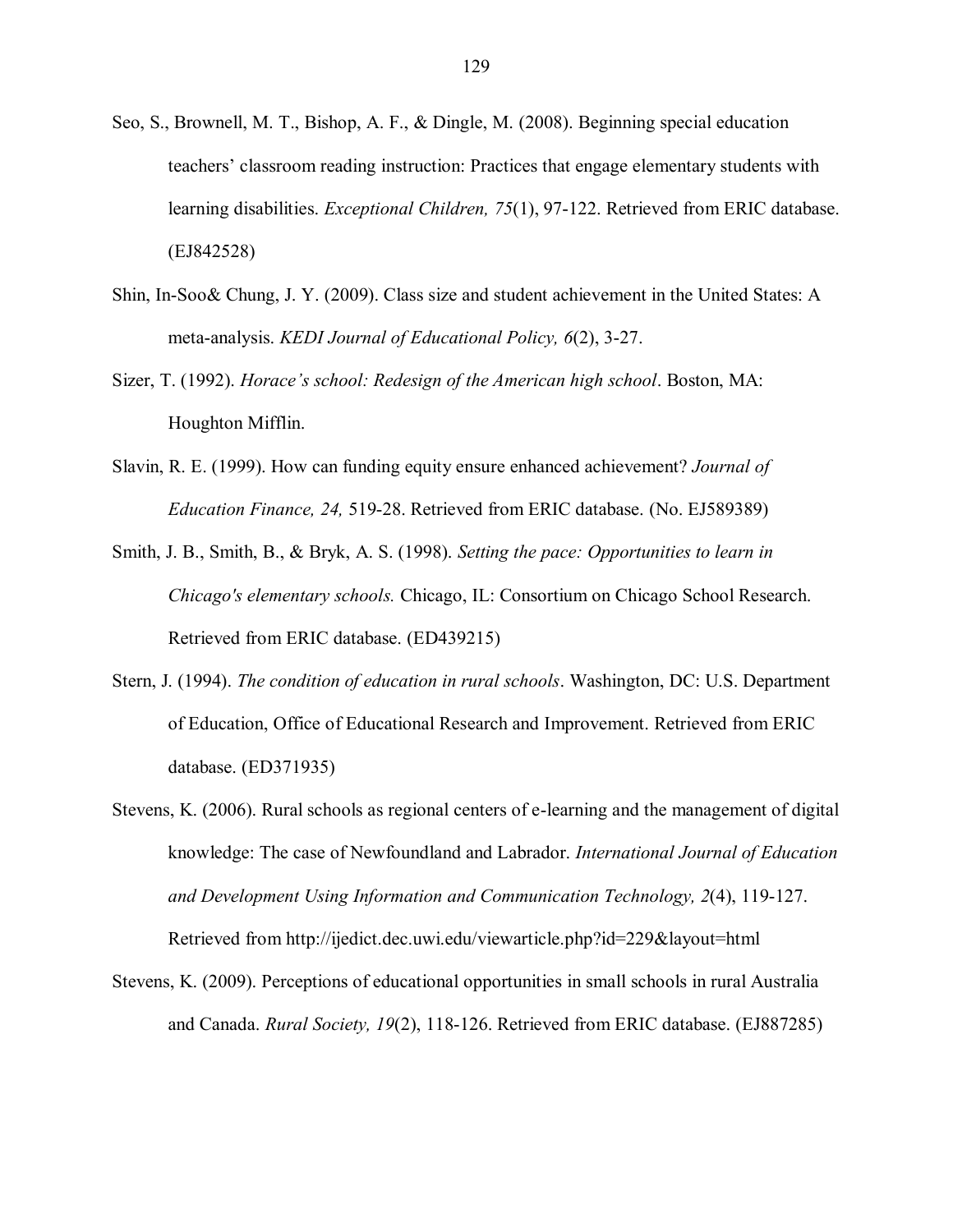Stewart, L. (2009). Achievement differences between large and small schools in Texas. *The Rural Educator, 30*(2), 20-28. Retrieved from ERIC database. (EJ869305)

- Strang, D. (1987). The administrative transformation of American education: School district consolidation, 1938-1980. *Administrative Science Quarterly, 32,* 352-366. Retrieved from ERIC database. (EJ366004)
- Strange, M., Johnson, J., Showalter, D., & Klein, R. (2012). *Why rural matters 2011-12: The condition of rural education in the 50 states*. A report of the Rural School and Community Trust Policy Program. Retrieved from ERIC database. (ED528634)
- Sun, F., & Xie, L. (2008). On the urban-rural differences in classroom environment in compulsory education in the eastern coastal developed areas of China. *Frontiers of Education in China, 3,* 279-294. Retrieved from ERIC database. (EJ851211)
- *Thirty-five years of progress in educating children with disabilities through IDEA*, (2010). Washington, DC: Department of Education, Office of Special Education and Rehabilitative Services.
- Thompson, S. M., Meyers, J., & Oshima, T. C. (2011). Student mobility and its implications for schools" adequate yearly progress. *The Journal of Negro Education, 80*(1), 12-21. Retrieved from ERIC database. (EJ942376)
- Toppo, G. (2008, April 22). "Nation at risk": The best thing or the worst thing for education? *USA TODAY.* Retrieved from http//www.usatoday.com/news/education/2008-04-22 nation-at-risk\_N.htm
- U.S. Department of Education. (n.d.). *No child left behind: A new era in education.* Retrieved from<http://www2.ed.gov/nclb/overview/intro/presentation/edlite-slide001.html>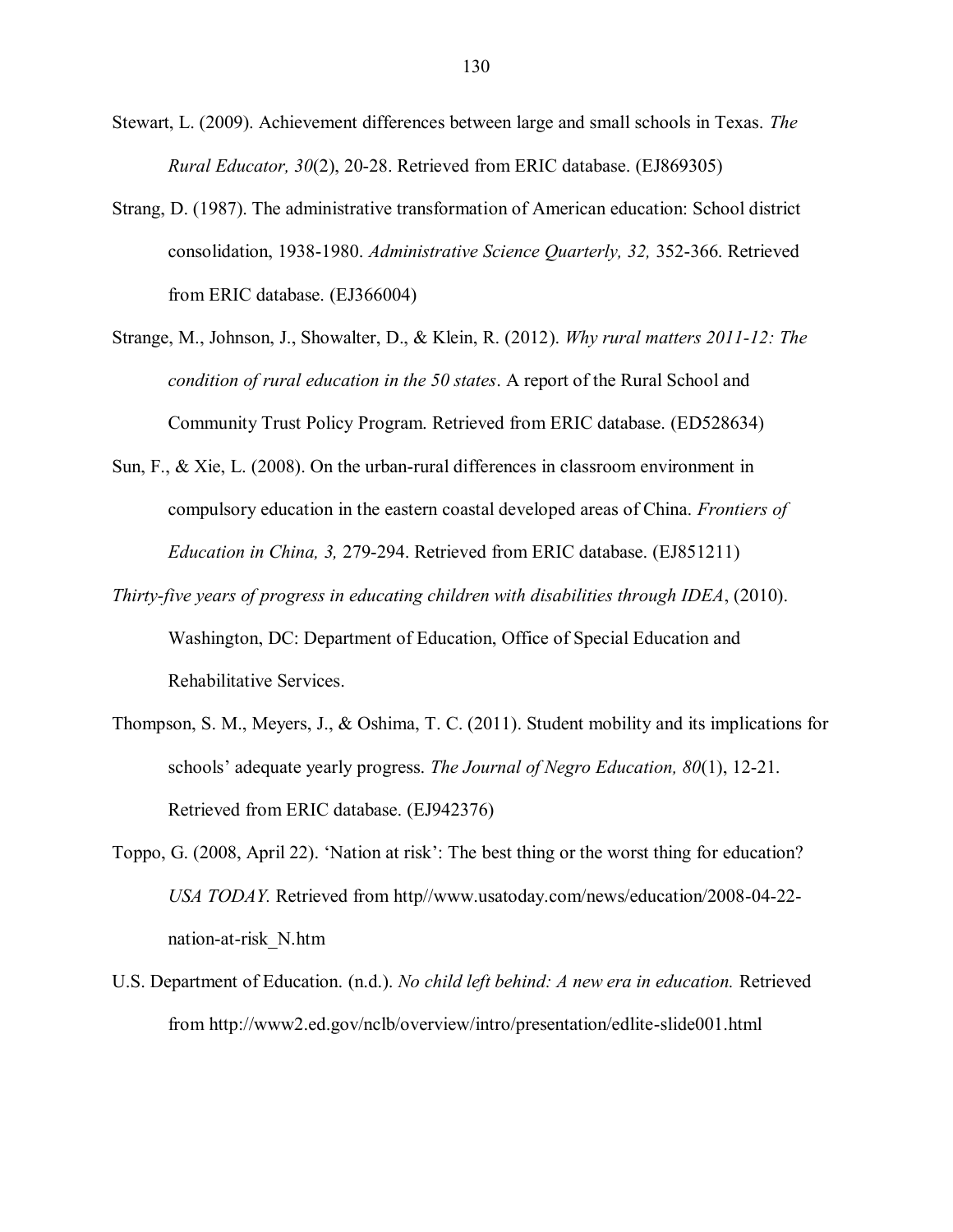- U.S. Department of Education. (2009). *Race to the top: Executive summary.* Retrieved from http://www2ed.gov/programs/racetothetop/index.html
- van Hover, S. D., & Yeager, E. A. (2003). Secondary history teachers and inclusion of students with disabilities: An exploratory study. *Journal of Social Studies Research*, 27(1), 36-45. Retrieved from http://eex.wikispaces.com/file/view/Inclusion.pdf
- Villenas, S. (2001, March). Latina mothers and small-town racisms: Creating narratives of dignity and moral education in North Carolina. *Anthropology and Education Quarterly, 32*(1), 3-28. Retrieved from ERIC database. (EJ644311)
- VonSchnase, K. T. (2011). *How rural school superintendents in Illinois impact student achievement.* (Doctoral dissertation). Retrieved from ProQuest Dissertations and Theses database. (UMI No. 3427256)
- Vygotsky, L. S. (1978). *Mind in society: The development of higher psychological processes.* Cambridge, MA: Harvard University Press.
- Waldron, N. L., & McLeskey, J. (1998). The effects of an inclusive school program on students with mild and severe learning disabilities. *The Council for Exceptional Children, 64,* 395- 405. Retrieved from ERIC database. (EJ563953)
- Wang, M. C., Haertel, G. D., & Walberg, H. J. (1998*). Educational resilience* (Laboratory for Student Success Publication Series No. 11). Philadelphia, PA: Temple University Center for Research in Human Development and Education.
- Watts, J. R. (2012). Being Black in small town USA. *Diverse Issues in Higher Education, 29*(6), 23.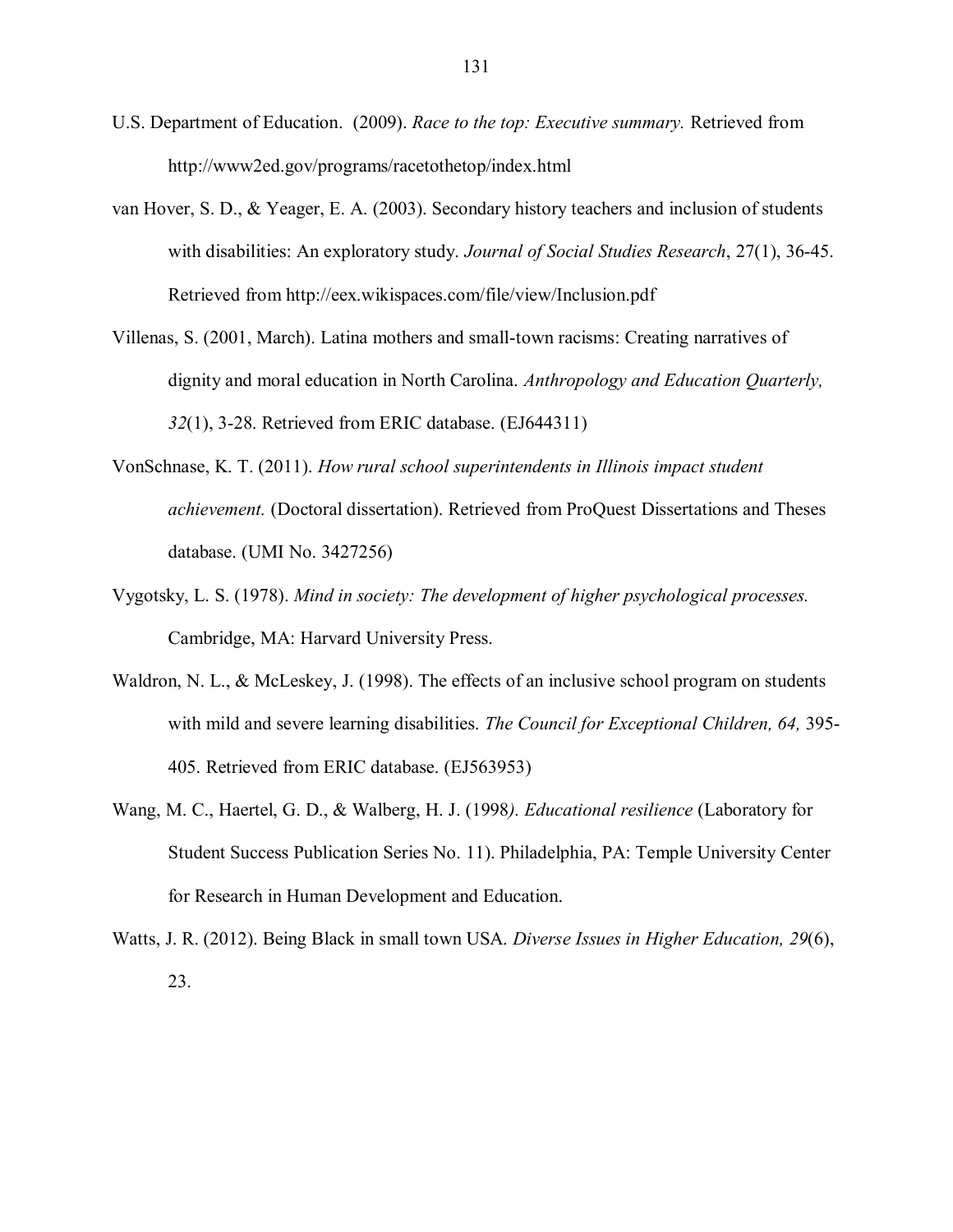- Wei, X., Blackorby, J., & Schiller, E. (2011). Growth in reading achievement of students with disabilities, ages 7 to 17. *Exceptional Children, 78*(1), 89-106. Retrieved from ERIC database. (EJ939955)
- Weiss, C. C., Carolan, B. V., & Baker-Smith, E. C. (2010). Big school, small school: (Re)testing assumptions about high school size, school engagement, and mathematics achievement. *Journal of Youth and Adolescence, 39*(2), 163-176. Retrieved from ERIC database. (ED873790)
- Weiss, M. P., & Lloyd, J. (2003). Conditions for co-teaching: Lessons from a case study. *Teacher Education and Special Education*, *26*(1), 27-41. Retrieved from ERIC database. (EJ669652)
- Wenglinsky, H. (1997). How money matters: The effect of school district spending on academic achievement: A magazine of theory and practice. *Sociology of Education, 70,* 221-237.
- Werblow, J., & Duesbery, L. (2009). The impact of high school size on math achievement and dropout rate. *High School Journal, 92*(3), 14-23. Retrieved from ERIC database. (EJ829707)
- West, C. (2007). E-learning: The digitalization of Swedish higher education. *International Educator, 16*(5), 18-21. Retrieved from http://www.questia.com
- White, S. (2008). Placing teachers? Sustaining rural schooling through place-consciousness in teacher education. *Journal of Research in Rural Education (Online), 23*(7), 1-11. Retrieved from ERIC database. (EJ813450)
- Williams, D. T. (1990). *The dimensions of education: Recent research on school size.* (Working Paper Series). Clemson, SC: Clemson University, Strom Thurmond Institute of Government and Public Affairs. Retrieved from ERIC database. (ED347006)